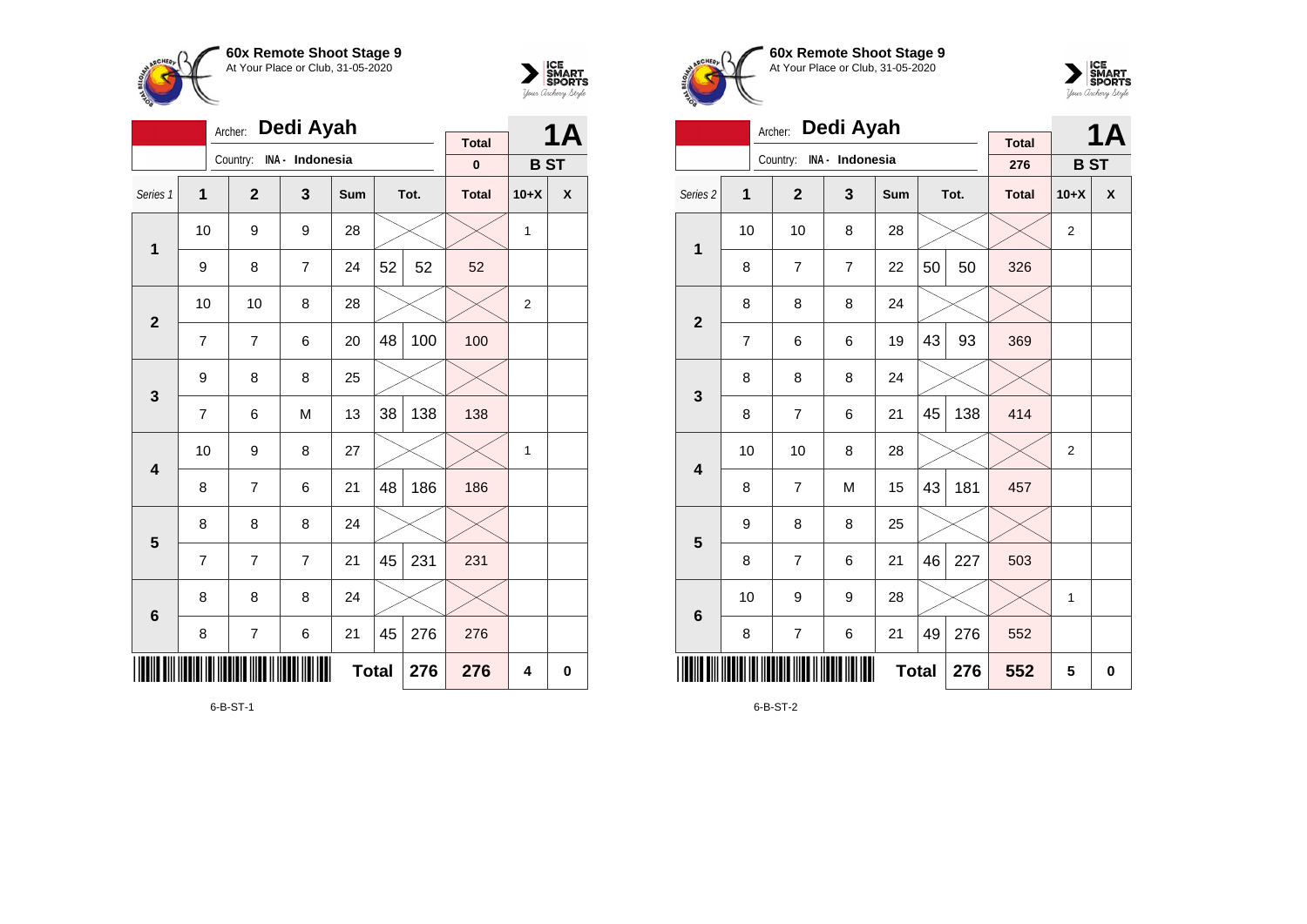

**1**

**2**

**3**

**4**

**5**

**6**

Country: **NOR - Norway**

9 9 8 26

9 8 26

9 9 9 27

Archer: **Refseth George**

Series 1 **1 2 3 Sum Tot. Total 10+X X**

7 | 7 | 7 | 21 |49 | 49 | 49

8 | 7 | 7 | 22 |48 | 97 | 97

 $8$  | 7 | 6 | 21 | 50 | 147 | 147

8 8 7 23 49 196 196

 $8 \mid 8 \mid 7 \mid 23 \mid 51 \mid 247 \mid 247$ 

8 8 8 34 51 298 298

 $\textsf{X} \hspace{0.2cm} \vert \hspace{0.2cm} 9 \hspace{0.2cm} \vert \hspace{0.2cm} 9 \hspace{0.2cm} \vert \hspace{0.2cm} 28 \hspace{0.2cm} \vert \hspace{0.2cm} \times \hspace{0.2cm} \vert \hspace{0.2cm} \times \hspace{0.2cm} \vert \hspace{0.2cm} 1 \hspace{0.2cm} \vert \hspace{0.2cm} 1 \hspace{0.2cm} \vert \hspace{0.2cm} 1$ 

**Total 298 298 4 2**

10 | 10 | 9 | 29 |  $\times$  |  $\times$  | 2

 $\textsf{X} \hspace{0.2cm} \vert \hspace{0.2cm} 9 \hspace{0.2cm} \vert \hspace{0.2cm} 9 \hspace{0.2cm} \vert \hspace{0.2cm} 28 \hspace{0.2cm} \vert \hspace{0.2cm} \times \hspace{0.2cm} \vert \hspace{0.2cm} \times \hspace{0.2cm} \vert \hspace{0.2cm} 1 \hspace{0.2cm} \vert \hspace{0.2cm} 1 \hspace{0.2cm} \vert \hspace{0.2cm} 1$ 



**2A**

**R 60**

**Total 0**





| <b>Refseth George</b><br>Archer:<br><b>Total</b> |    |                |                |              |    |      | 2A           |              |   |
|--------------------------------------------------|----|----------------|----------------|--------------|----|------|--------------|--------------|---|
|                                                  |    | Country:       | NOR - Norway   |              |    |      | 298          | <b>R</b> 60  |   |
| Series <sub>2</sub>                              | 1  | $\overline{2}$ | 3              | <b>Sum</b>   |    | Tot. | <b>Total</b> | $10+X$       | X |
| 1                                                | 10 | 8              | $\overline{7}$ | 25           |    |      |              | 1            |   |
|                                                  | 7  | 7              | 7              | 21           | 46 | 46   | 344          |              |   |
| $\overline{2}$                                   | 9  | 9              | 9              | 27           |    |      |              |              |   |
|                                                  | 8  | 7              | 7              | 22           | 49 | 95   | 393          |              |   |
| 3                                                | 10 | 9              | 9              | 28           |    |      |              | $\mathbf{1}$ |   |
|                                                  | 9  | 9              | 9              | 27           | 55 | 150  | 448          |              |   |
| 4                                                | X  | 9              | 9              | 28           |    |      |              | 1            | 1 |
|                                                  | 9  | 8              | 8              | 25           | 53 | 203  | 501          |              |   |
| 5                                                | 10 | 9              | 9              | 28           |    |      |              | 1            |   |
|                                                  | 8  | 7              | $\overline{7}$ | 22           | 50 | 253  | 551          |              |   |
| $6\phantom{1}6$                                  | 9  | 9              | 8              | 26           |    |      |              |              |   |
|                                                  | 8  | 8              | 8              | 24           | 50 | 303  | 601          |              |   |
|                                                  |    |                |                | <b>Total</b> |    | 303  | 601          | 4            | 1 |

7-R-60-2

7-R-60-1

\*7-R-60-1\*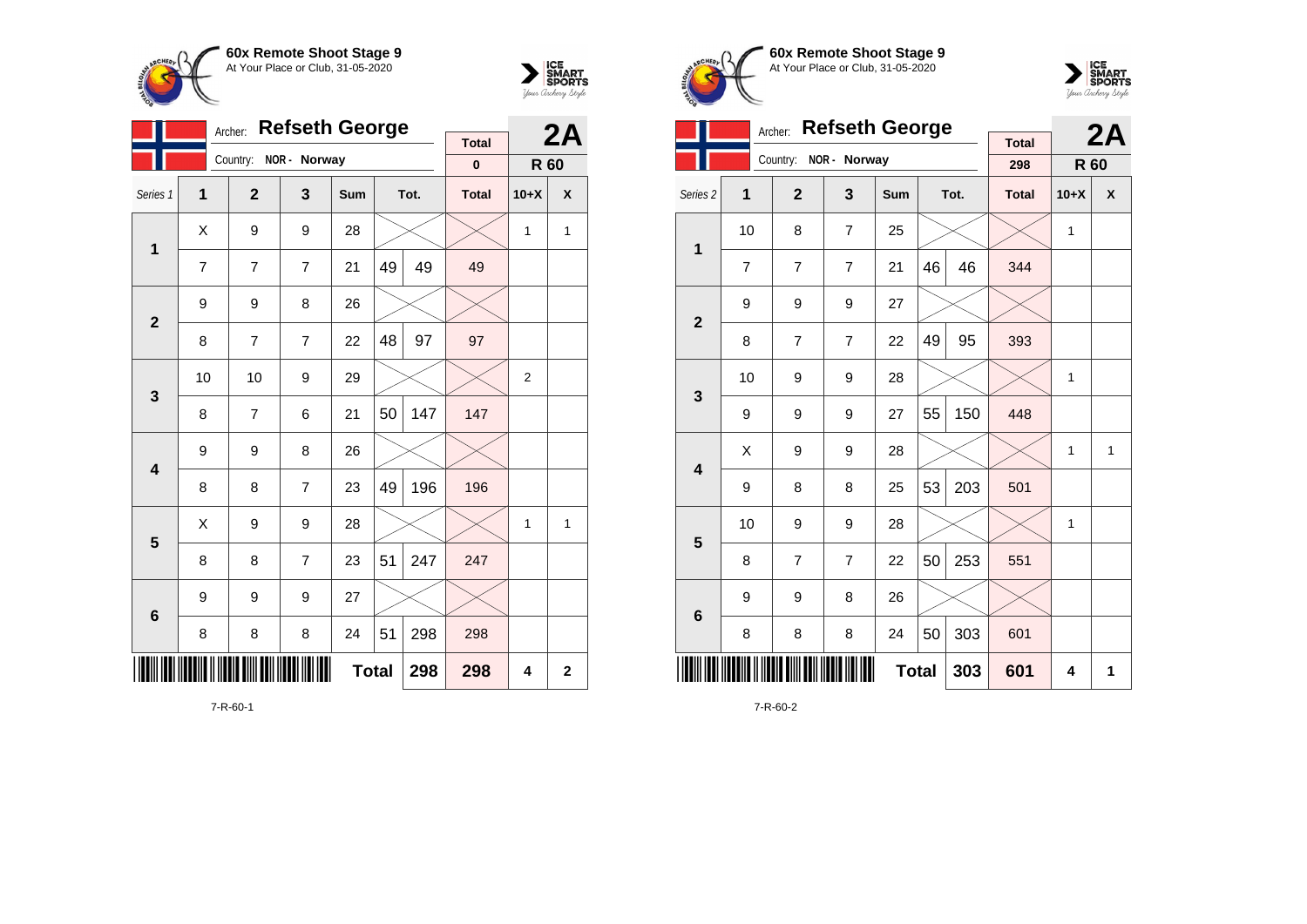



|                         |                     | Archer:          | <b>Hidayat Anang ludfi</b> |     |    | 4A   |                           |              |              |
|-------------------------|---------------------|------------------|----------------------------|-----|----|------|---------------------------|--------------|--------------|
|                         |                     | Country:         | INA - Indonesia            |     |    |      | <b>Total</b><br>$\pmb{0}$ | <b>BST</b>   |              |
| Series 1                | 1                   | $\overline{2}$   | 3                          | Sum |    | Tot. | <b>Total</b>              | $10+X$       | X            |
| 1                       | 9                   | 9                | 8                          | 26  |    |      |                           |              |              |
|                         | 8                   | 8                | 6                          | 22  | 48 | 48   | 48                        |              |              |
| $\overline{2}$          | 10                  | 9                | 8                          | 27  |    |      |                           | 1            |              |
|                         | 8                   | 8                | 6                          | 22  | 49 | 97   | 97                        |              |              |
| 3                       | 10                  | 9                | 9                          | 28  |    |      |                           | 1            |              |
|                         | 9                   | 8                | 8                          | 25  | 53 | 150  | 150                       |              |              |
| $\overline{\mathbf{4}}$ | 10                  | 10               | 10                         | 30  |    |      |                           | 3            |              |
|                         | 9                   | 7                | 6                          | 22  | 52 | 202  | 202                       |              |              |
| 5                       | 10                  | 9                | 9                          | 28  |    |      |                           | 1            |              |
|                         | 9                   | 9                | 9                          | 27  | 55 | 257  | 257                       |              |              |
| $6\phantom{1}6$         | X                   | 9                | 9                          | 28  |    |      |                           | $\mathbf{1}$ | $\mathbf{1}$ |
|                         | 9                   | $\boldsymbol{7}$ | 6                          | 22  | 50 | 307  | 307                       |              |              |
| ║║                      | <b>Total</b><br>307 |                  |                            |     |    |      | 307                       | 7            | 1            |

15-B-ST-1





|                     |                | Archer:        | <b>Hidayat Anang ludfi</b> |              |    |      |                     |                | 4A           |
|---------------------|----------------|----------------|----------------------------|--------------|----|------|---------------------|----------------|--------------|
|                     |                | Country:       | INA - Indonesia            |              |    |      | <b>Total</b><br>307 | <b>BST</b>     |              |
| Series <sub>2</sub> | 1              | $\overline{2}$ | 3                          | Sum          |    | Tot. | <b>Total</b>        | $10+X$         | X            |
|                     | 10             | 9              | 9                          | 28           |    |      |                     | 1              |              |
| 1                   | 9              | 9              | 8                          | 26           | 54 | 54   | 361                 |                |              |
|                     | 10             | 10             | 9                          | 29           |    |      |                     | $\overline{2}$ |              |
| $\overline{2}$      | 9              | 9              | 9                          | 27           | 56 | 110  | 417                 |                |              |
| 3                   | 10             | 9              | 9                          | 28           |    |      |                     | 1              |              |
|                     | 8              | 8              | 5                          | 21           | 49 | 159  | 466                 |                |              |
| 4                   | X              | 8              | $\overline{7}$             | 25           |    |      |                     | 1              | $\mathbf{1}$ |
|                     | $\overline{7}$ | 6              | 5                          | 18           | 43 | 202  | 509                 |                |              |
| 5                   | 10             | 9              | 9                          | 28           |    |      |                     | 1              |              |
|                     | 9              | 8              | $\overline{7}$             | 24           | 52 | 254  | 561                 |                |              |
| 6                   | 10             | 9              | 8                          | 27           |    |      |                     | 1              |              |
|                     | $\overline{7}$ | 5              | 5                          | 17           | 44 | 298  | 605                 |                |              |
|                     |                |                |                            | <b>Total</b> |    | 298  | 605                 | $\overline{7}$ | 1            |

15-B-ST-2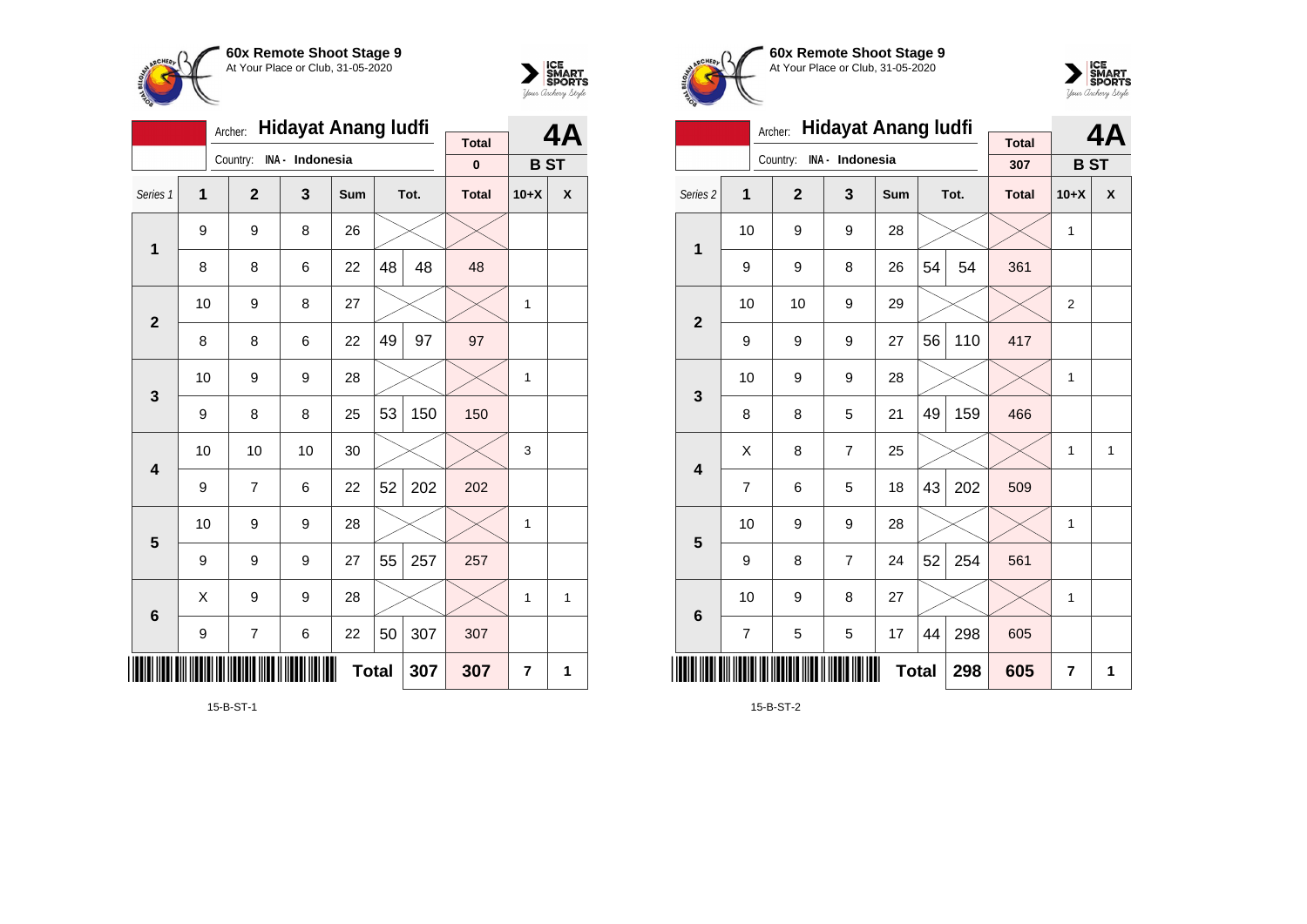



|                         |                         | Archer: |              | <b>Lebougault Arnaud</b> |              |  |      | <b>5A</b>    |                 |                    |
|-------------------------|-------------------------|---------|--------------|--------------------------|--------------|--|------|--------------|-----------------|--------------------|
|                         |                         |         | Country:     | FRA - France             |              |  |      | <b>Total</b> |                 |                    |
|                         |                         |         |              |                          |              |  |      |              | C <sub>50</sub> |                    |
| Series 1                | $\overline{\mathbf{1}}$ |         | $\mathbf{2}$ | 3                        | Sum          |  | Tot. | <b>Total</b> | $10+X$          | $\pmb{\mathsf{X}}$ |
|                         |                         |         |              |                          |              |  |      |              |                 |                    |
| $\mathbf 1$             |                         |         |              |                          |              |  |      |              |                 |                    |
|                         |                         |         |              |                          |              |  |      |              |                 |                    |
|                         |                         |         |              |                          |              |  |      |              |                 |                    |
| $\mathbf{2}$            |                         |         |              |                          |              |  |      |              |                 |                    |
|                         |                         |         |              |                          |              |  |      |              |                 |                    |
|                         |                         |         |              |                          |              |  |      |              |                 |                    |
| 3                       |                         |         |              |                          |              |  |      |              |                 |                    |
|                         |                         |         |              |                          |              |  |      |              |                 |                    |
|                         |                         |         |              |                          |              |  |      |              |                 |                    |
|                         |                         |         |              |                          |              |  |      |              |                 |                    |
| $\overline{\mathbf{4}}$ |                         |         |              |                          |              |  |      |              |                 |                    |
|                         |                         |         |              |                          |              |  |      |              |                 |                    |
|                         |                         |         |              |                          |              |  |      |              |                 |                    |
| $\overline{\mathbf{5}}$ |                         |         |              |                          |              |  |      |              |                 |                    |
|                         |                         |         |              |                          |              |  |      |              |                 |                    |
|                         |                         |         |              |                          |              |  |      |              |                 |                    |
| $\bf 6$                 |                         |         |              |                          |              |  |      |              |                 |                    |
|                         |                         |         |              |                          |              |  |      |              |                 |                    |
|                         |                         |         |              |                          | <b>Total</b> |  |      |              |                 |                    |
|                         |                         |         |              |                          |              |  |      |              |                 |                    |

Archer: **Lebougault Arnaud** Country: **FRA - France 5A C 50 Total** Series 2 **1 2 3 Sum Tot. Total 10+X X 1 2 3 4 5**

**Total** 

**60x Remote Shoot Stage 9** At Your Place or Club, 31-05-2020

 $\sum_{\text{MART}}\left|\underset{\text{SPORTS}}{\text{SINART}}\right|$ 

29-C-50-2

\*29-C-50-2\*

**6**

**CHEPL** 

29-C-50-1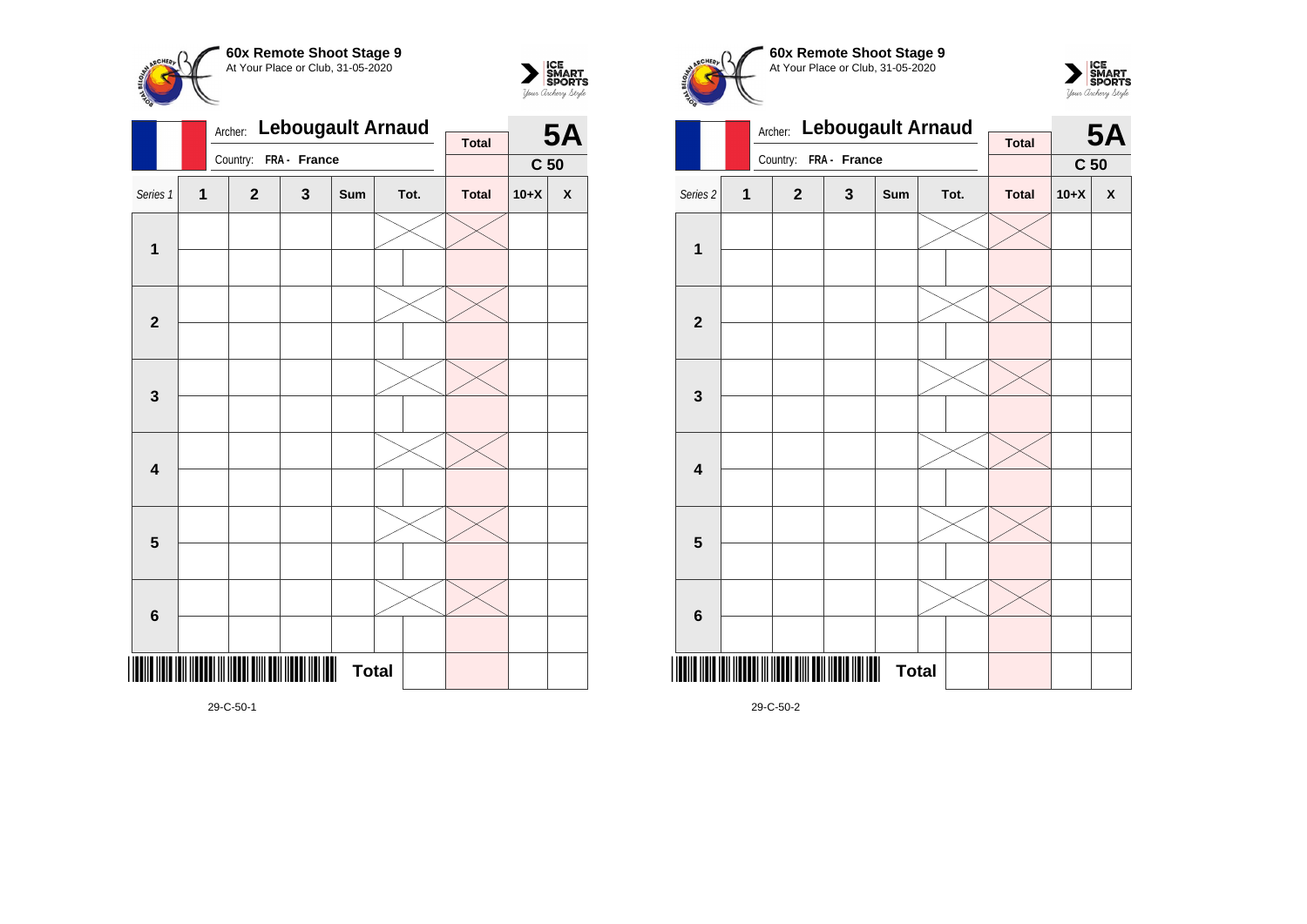



|                         |    | Archer:                | <b>Croes Quentin</b> |              |    |      |              |            | 6Α          |
|-------------------------|----|------------------------|----------------------|--------------|----|------|--------------|------------|-------------|
|                         |    | Country: BEL - Belgium |                      |              |    |      | <b>Total</b> |            |             |
|                         |    |                        |                      |              |    |      | $\pmb{0}$    | <b>R70</b> |             |
| Series 1                | 1  | $\overline{2}$         | 3                    | Sum          |    | Tot. | <b>Total</b> | $10+X$     | χ           |
| 1                       | X  | 9                      | 8                    | 27           |    |      |              | 1          | 1           |
|                         | 8  | 8                      | 4                    | 20           | 47 | 47   | 47           |            |             |
| $\overline{2}$          | 10 | 9                      | 9                    | 28           |    |      |              | 1          |             |
|                         | 9  | 8                      | 7                    | 24           | 52 | 99   | 99           |            |             |
| 3                       | X  | 9                      | 9                    | 28           |    |      |              | 1          | 1           |
|                         | 9  | 9                      | $\overline{7}$       | 25           | 53 | 152  | 152          |            |             |
| $\overline{\mathbf{4}}$ | 9  | 9                      | 8                    | 26           |    |      |              |            |             |
|                         | 8  | 7                      | $\overline{7}$       | 22           | 48 | 200  | 200          |            |             |
| 5                       | 10 | 9                      | 8                    | 27           |    |      |              | 1          |             |
|                         | 7  | 7                      | 5                    | 19           | 46 | 246  | 246          |            |             |
| $6\phantom{1}6$         | 9  | 9                      | 8                    | 26           |    |      |              |            |             |
|                         | 8  | 8                      | 8                    | 24           | 50 | 296  | 296          |            |             |
| ▏▏▎▎▎▎▌▌                |    |                        |                      | <b>Total</b> |    | 296  | 296          | 4          | $\mathbf 2$ |

32-R-70-1





|                         |    | Archer:                | <b>Croes Quentin</b> |     | <b>Total</b> |      | 6A           |                |              |
|-------------------------|----|------------------------|----------------------|-----|--------------|------|--------------|----------------|--------------|
|                         |    | Country: BEL - Belgium |                      |     |              |      | 296          | <b>R70</b>     |              |
| Series <sub>2</sub>     | 1  | $\overline{2}$         | 3                    | Sum |              | Tot. | <b>Total</b> | $10+X$         | X            |
| 1                       | X  | 9                      | 9                    | 28  |              |      |              | 1              | $\mathbf{1}$ |
|                         | 8  | 8                      | 6                    | 22  | 50           | 50   | 346          |                |              |
| $\overline{2}$          | 9  | 9                      | 9                    | 27  |              |      |              |                |              |
|                         | 9  | 8                      | 8                    | 25  | 52           | 102  | 398          |                |              |
| 3                       | 10 | 10                     | 9                    | 29  |              |      |              | $\overline{2}$ |              |
|                         | 8  | 5                      | 4                    | 17  | 46           | 148  | 444          |                |              |
| $\overline{\mathbf{4}}$ | Χ  | 10                     | 8                    | 28  |              |      |              | $\overline{2}$ | $\mathbf{1}$ |
|                         | 7  | 7                      | 6                    | 20  | 48           | 196  | 492          |                |              |
| 5                       | 9  | 8                      | 8                    | 25  |              |      |              |                |              |
|                         | 8  | $\overline{7}$         | $\overline{7}$       | 22  | 47           | 243  | 539          |                |              |
| $6\phantom{1}6$         | X  | 9                      | 9                    | 28  |              |      |              | 1              | 1            |
|                         | 8  | 8                      | 8                    | 24  | 52           | 295  | 591          |                |              |
| Ш                       |    |                        |                      |     | <b>Total</b> | 295  | 591          | 6              | 3            |

32-R-70-2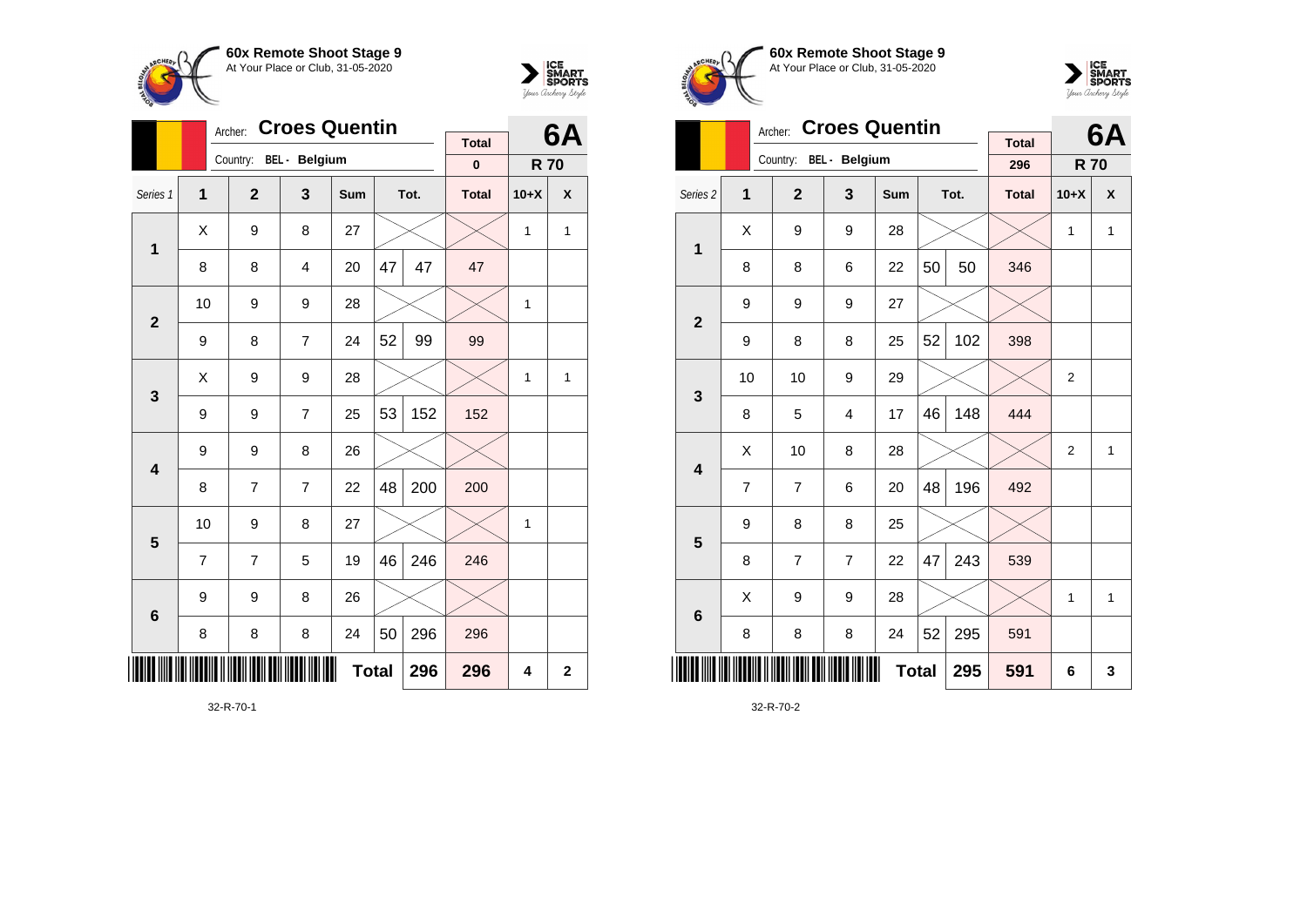



|                         | <b>Krämer Günther</b><br>Archer: |                |                    |     |    |      |              |                 | <b>7A</b>    |
|-------------------------|----------------------------------|----------------|--------------------|-----|----|------|--------------|-----------------|--------------|
|                         |                                  | Country:       | RSA - South Africa |     |    |      | <b>Total</b> |                 |              |
|                         |                                  |                |                    |     |    |      | 0            | C <sub>30</sub> |              |
| Series 1                | 1                                | $\overline{2}$ | 3                  | Sum |    | Tot. | <b>Total</b> | $10+X$          | X            |
| 1                       | X                                | X              | 10                 | 30  |    |      |              | 3               | $\mathbf{2}$ |
|                         | 10                               | 9              | 9                  | 28  | 58 | 58   | 58           | $\mathbf{1}$    |              |
| $\overline{2}$          | X                                | Χ              | 10                 | 30  |    |      |              | 3               | 2            |
|                         | 10                               | 9              | 9                  | 28  | 58 | 116  | 116          | $\mathbf{1}$    |              |
| 3                       | Χ                                | Χ              | 10                 | 30  |    |      |              | 3               | 2            |
|                         | 10                               | 9              | 9                  | 28  | 58 | 174  | 174          | $\mathbf{1}$    |              |
| $\overline{\mathbf{4}}$ | X                                | 10             | 9                  | 29  |    |      |              | 2               | 1            |
|                         | 9                                | 9              | 9                  | 27  | 56 | 230  | 230          |                 |              |
| 5                       | X                                | 10             | 10                 | 30  |    |      |              | 3               | 1            |
|                         | 9                                | 9              | 9                  | 27  | 57 | 287  | 287          |                 |              |
| 6                       | X                                | X              | 10                 | 30  |    |      |              | 3               | 2            |
|                         | 10                               | 10             | 10                 | 30  | 60 | 347  | 347          | 3               |              |
| <b>Total</b><br>347     |                                  |                |                    |     |    |      | 347          | 23              | 10           |

36-C-30-1





|                     |    | Archer:                     | <b>Krämer Günther</b> |              |    |      |                     |                 | <b>7A</b>      |
|---------------------|----|-----------------------------|-----------------------|--------------|----|------|---------------------|-----------------|----------------|
|                     |    | Country: RSA - South Africa |                       |              |    |      | <b>Total</b><br>347 | C <sub>30</sub> |                |
|                     |    |                             |                       |              |    |      |                     |                 |                |
| Series <sub>2</sub> | 1  | $\mathbf{2}$                | 3                     | Sum          |    | Tot. | <b>Total</b>        | $10+X$          | X              |
| 1                   | X  | X                           | X                     | 30           |    |      |                     | 3               | 3              |
|                     | Χ  | 10                          | 9                     | 29           | 59 | 59   | 406                 | 2               | $\mathbf{1}$   |
| $\overline{2}$      | Χ  | X                           | X                     | 30           |    |      |                     | 3               | 3              |
|                     | 10 | 9                           | 8                     | 27           | 57 | 116  | 463                 | 1               |                |
| 3                   | X  | 10                          | 10                    | 30           |    |      |                     | 3               | $\mathbf{1}$   |
|                     | 9  | 9                           | $\overline{7}$        | 25           | 55 | 171  | 518                 |                 |                |
| 4                   | Χ  | X                           | Χ                     | 30           |    |      |                     | 3               | 3              |
|                     | X  | 10                          | 10                    | 30           | 60 | 231  | 578                 | 3               | 1              |
| 5                   | X  | X                           | 10                    | 30           |    |      |                     | 3               | $\overline{2}$ |
|                     | 9  | 9                           | 9                     | 27           | 57 | 288  | 635                 |                 |                |
| $6\phantom{1}6$     | X  | 10                          | 10                    | 30           |    |      |                     | 3               | $\mathbf{1}$   |
|                     | 10 | 9                           | 9                     | 28           | 58 | 346  | 693                 | 1               |                |
|                     |    |                             |                       | <b>Total</b> |    | 346  | 693                 | 25              | 15             |

36-C-30-2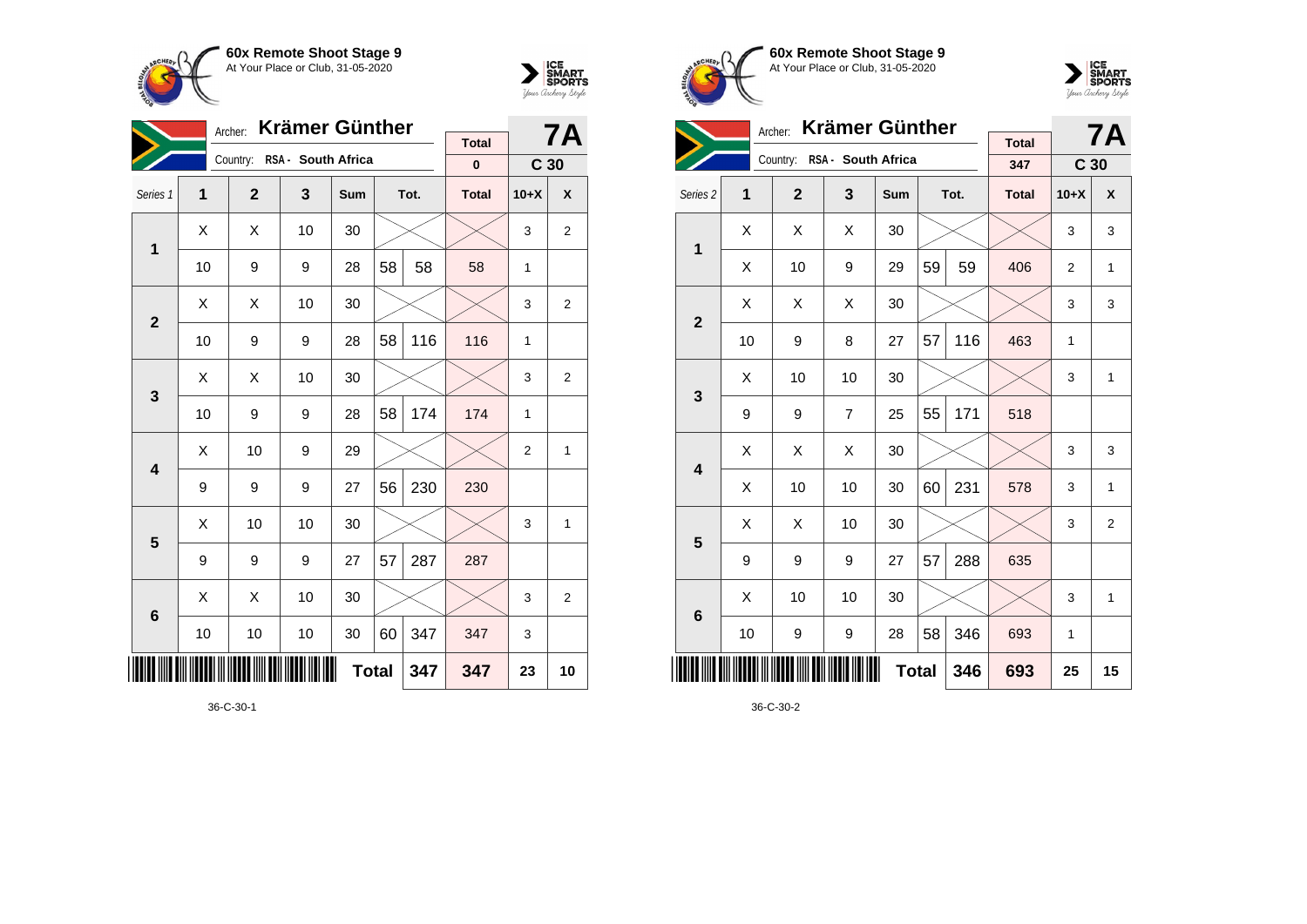

**1**

**2**

**3**

**4**

**5**

**6**

<u>\* 1999 - 1999 - 1999 - 1999 - 1999 - 1999 - 1999 - 1999 - 1999 - 1999 - 1999 - 1999 - 1999 - 1999 - 1999 - 19</u>

10  $\mid$  9  $\mid$  9  $\mid$  28  $\mid$   $\times$   $\mid$   $\times$   $\mid$  1

10 | 10 | 10 | 30 |  $\times$  |  $\times$  | 3

10 | 9 | 8 | 27 |  $\times$  |  $\times$  | 1

10 | 9 | 9 | 28 |  $\times$  |  $\times$  | 1

10 | 9 | 9 | 28 |  $\times$  |  $\times$  | 1

10 | 10 | 9 | 29 |  $\times$  |  $\times$  | 2

**Total 286 286 9 0**

7 | 6 | M | 13 |41 | 41 | 41

7 | 6 | M | 13 |43 | 84 <mark>|</mark> 84

7 | 7 | 6 | 20 |47 | 131 | 131

 $9 \mid 8 \mid 8 \mid 25 \mid 53 \mid 184 \mid 184$ 

8 8 7 23 51 235 235

8 8 6 22 51 286 286



| <b>MARINERY</b> | 300<br>At Your Place or Club, 31-05-2020 |   |     |      |              |            | ICE<br>SMART<br>SPORTS<br>Your Archerry Stryle | ARCHEA              |  |
|-----------------|------------------------------------------|---|-----|------|--------------|------------|------------------------------------------------|---------------------|--|
|                 | Archer: Fitriyanto SH. Hari              |   |     |      | <b>Total</b> |            | <b>8A</b>                                      |                     |  |
|                 | Country: INA - Indonesia                 |   |     |      | 0            | <b>BST</b> |                                                |                     |  |
| Series 1        |                                          | 3 | Sum | Tot. | <b>Total</b> | $10+X$     | X                                              | Series <sub>2</sub> |  |

**60x Remote Shoot Stage 9** At Your Place or Club, 31-05-2020  $\tilde{z}$ 



|                         | Archer:        | <b>Fitriyanto SH. Hari</b> |                 |     | <b>8A</b>    |      |                     |              |   |
|-------------------------|----------------|----------------------------|-----------------|-----|--------------|------|---------------------|--------------|---|
|                         |                | Country:                   | INA - Indonesia |     |              |      | <b>Total</b><br>286 | <b>BST</b>   |   |
| Series <sub>2</sub>     | $\mathbf{1}$   | $\overline{2}$             | 3               | Sum |              | Tot. | <b>Total</b>        | $10+X$       | X |
| $\mathbf 1$             | 8              | 8                          | 8               | 24  |              |      |                     |              |   |
|                         | $\overline{7}$ | $\overline{7}$             | $\overline{7}$  | 21  | 45           | 45   | 331                 |              |   |
| $\overline{2}$          | 10             | 9                          | 8               | 27  |              |      |                     | 1            |   |
|                         | 8              | 7                          | 6               | 21  | 48           | 93   | 379                 |              |   |
| 3                       | 10             | 9                          | 9               | 28  |              |      |                     | 1            |   |
|                         | 8              | 8                          | M               | 16  | 44           | 137  | 423                 |              |   |
| $\overline{\mathbf{4}}$ | 9              | 9                          | 9               | 27  |              |      |                     |              |   |
|                         | 9              | 8                          | 6               | 23  | 50           | 187  | 473                 |              |   |
| 5                       | 10             | 9                          | 9               | 28  |              |      |                     | $\mathbf{1}$ |   |
|                         | 8              | 7                          | $\overline{7}$  | 22  | 50           | 237  | 523                 |              |   |
| $6\phantom{1}6$         | 10             | 9                          | 8               | 27  |              |      |                     | 1            |   |
|                         | $\overline{7}$ | $\overline{7}$             | 6               | 20  | 47           | 284  | 570                 |              |   |
| ║║║                     |                |                            |                 |     | <b>Total</b> | 284  | 570                 | 4            | 0 |

39-B-ST-2

39-B-ST-1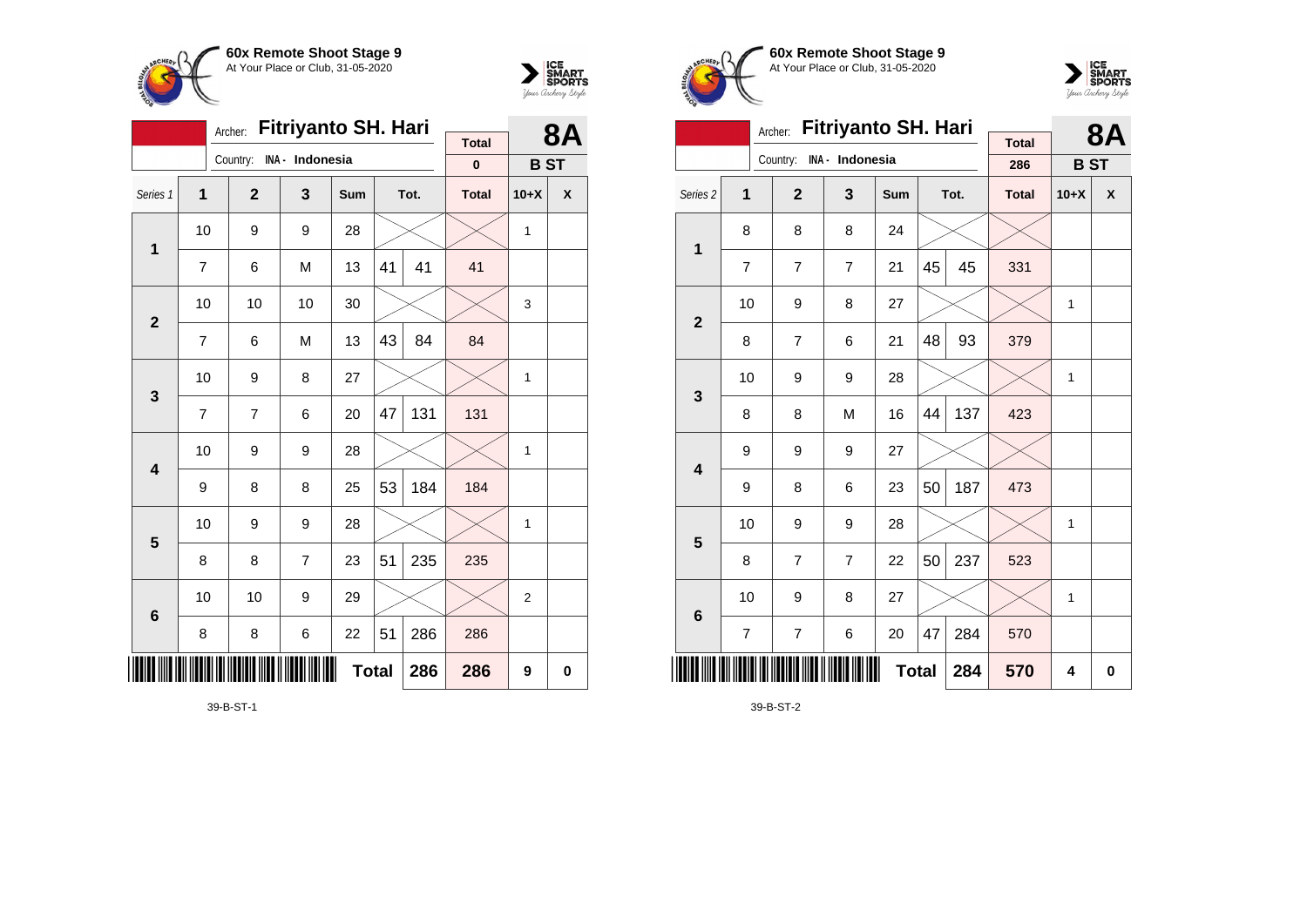



|                 |              | Archer:               | <b>Kerbaul Yves</b>     |     |     |      | 9            |           |                    |
|-----------------|--------------|-----------------------|-------------------------|-----|-----|------|--------------|-----------|--------------------|
|                 |              | Country: FRA - France |                         |     |     |      | <b>Total</b> |           |                    |
|                 |              |                       |                         |     |     |      | $\bf{0}$     | <b>BB</b> |                    |
| Series 1        | $\mathbf{1}$ | $\overline{2}$        | $\overline{\mathbf{3}}$ | Sum |     | Tot. | <b>Total</b> | $10+X$    | $\pmb{\mathsf{X}}$ |
| $\mathbf 1$     | 9            | 9                     | 8                       | 26  |     |      |              |           |                    |
|                 | 8            | 8                     | 8                       | 24  | 50  | 50   | 50           |           |                    |
| $\overline{2}$  | Χ            | 9                     | 9                       | 28  |     |      |              | 1         | 1                  |
|                 | 9            | $\overline{7}$        | $\overline{7}$          | 23  | 51  | 101  | 101          |           |                    |
| 3               | 9            | 9                     | 8                       | 26  |     |      |              |           |                    |
|                 | 8            | 8                     | 8                       | 24  | 50  | 151  | 151          |           |                    |
| 4               | 10           | 9                     | 9                       | 28  |     |      |              | 1         |                    |
|                 | 9            | 8                     | 8                       | 25  | 53  | 204  | 204          |           |                    |
| 5               | 10           | 9                     | 9                       | 28  |     |      |              | 1         |                    |
|                 | 9            | 6                     | 5                       | 20  | 48  | 252  | 252          |           |                    |
| $6\phantom{1}6$ | 9            | 9                     | 9                       | 27  |     |      |              |           |                    |
|                 | 8            | 8                     | 8                       | 24  | 51  | 303  | 303          |           |                    |
| ∭               |              |                       |                         | 303 | 303 | 3    | 1            |           |                    |







|                     |    | Archer:               | <b>Kerbaul Yves</b> |              |    |      | <b>9A</b>           |                |              |
|---------------------|----|-----------------------|---------------------|--------------|----|------|---------------------|----------------|--------------|
|                     |    | Country: FRA - France |                     |              |    |      | <b>Total</b><br>303 | <b>BB</b>      |              |
| Series <sub>2</sub> | 1  | $\overline{2}$        | 3                   | <b>Sum</b>   |    | Tot. | <b>Total</b>        | $10+X$         | X            |
| $\mathbf{1}$        | 9  | 9                     | 8                   | 26           |    |      |                     |                |              |
|                     | 8  | $\overline{7}$        | $\overline{7}$      | 22           | 48 | 48   | 351                 |                |              |
| $\overline{2}$      | X  | 9                     | 8                   | 27           |    |      |                     | $\mathbf{1}$   | $\mathbf{1}$ |
|                     | 8  | 8                     | 8                   | 24           | 51 | 99   | 402                 |                |              |
| 3                   | X  | 9                     | 9                   | 28           |    |      |                     | 1              | $\mathbf{1}$ |
|                     | 9  | 8                     | $\overline{7}$      | 24           | 52 | 151  | 454                 |                |              |
| 4                   | 9  | 9                     | 9                   | 27           |    |      |                     |                |              |
|                     | 8  | 8                     | $\overline{7}$      | 23           | 50 | 201  | 504                 |                |              |
| 5                   | 10 | 10                    | 9                   | 29           |    |      |                     | $\overline{2}$ |              |
|                     | 9  | 9                     | 8                   | 26           | 55 | 256  | 559                 |                |              |
| $6\phantom{1}6$     | Χ  | 9                     | 9                   | 28           |    |      |                     | $\mathbf{1}$   | $\mathbf{1}$ |
|                     | 8  | 8                     | 7                   | 23           | 51 | 307  | 610                 |                |              |
|                     |    |                       |                     | <b>Total</b> |    | 307  | 610                 | 5              | 3            |

40-B-BB-2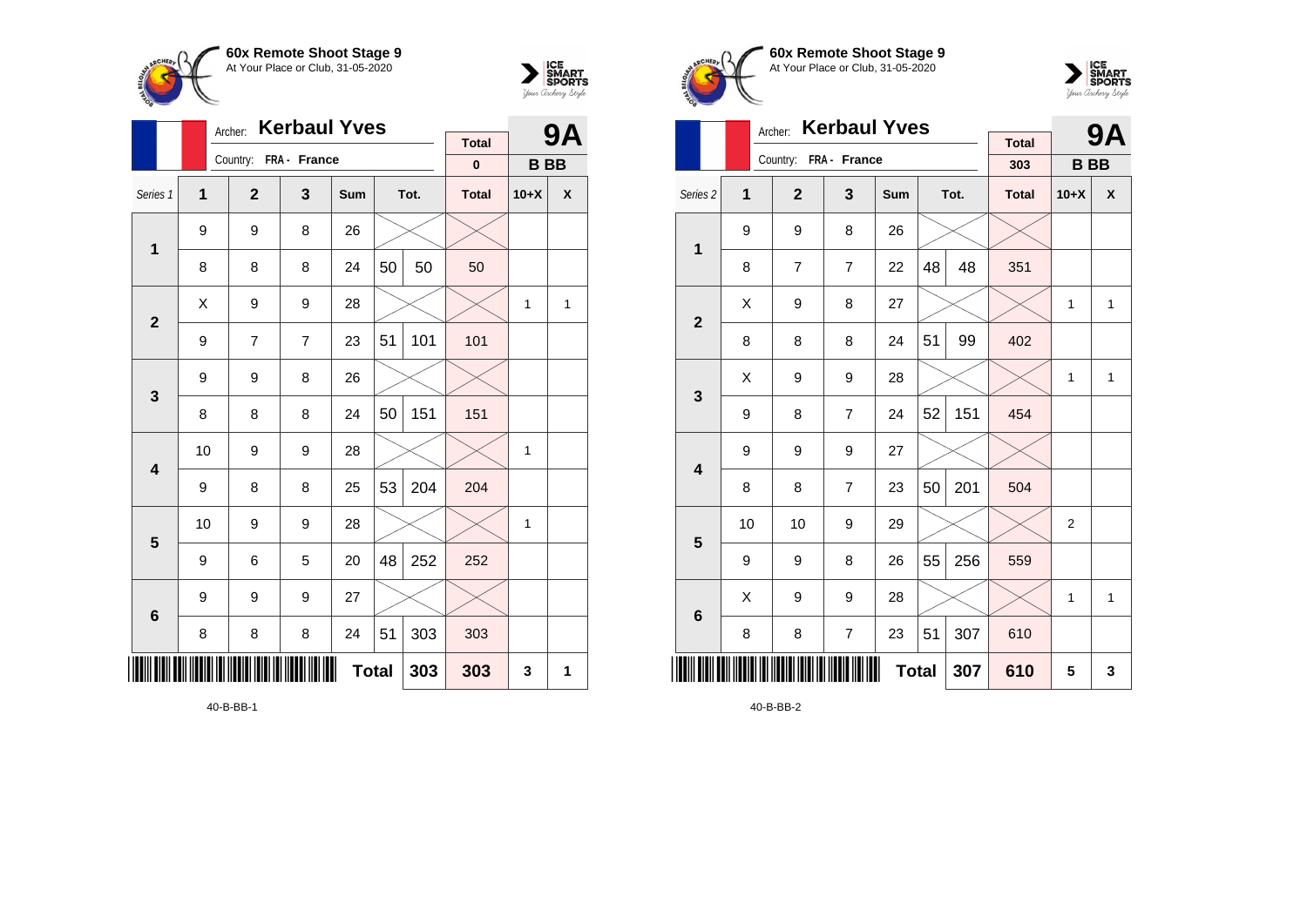



|                         |   | Archer:                                      | <b>Makassiouk Yuri</b> |              |      | <b>10A</b>   |                 |              |
|-------------------------|---|----------------------------------------------|------------------------|--------------|------|--------------|-----------------|--------------|
|                         |   |                                              |                        |              |      | <b>Total</b> |                 |              |
|                         |   | Country:                                     | NOR - Norway           |              |      |              | C <sub>50</sub> |              |
| Series 1                | 1 | $\mathbf{2}$                                 | 3                      | Sum          | Tot. | <b>Total</b> | $10+X$          | $\mathbf{x}$ |
| $\mathbf{1}$            |   |                                              |                        |              |      |              |                 |              |
| $\mathbf{2}$            |   |                                              |                        |              |      |              |                 |              |
| $\mathbf 3$             |   |                                              |                        |              |      |              |                 |              |
| $\overline{\mathbf{4}}$ |   |                                              |                        |              |      |              |                 |              |
| $\overline{\mathbf{5}}$ |   |                                              |                        |              |      |              |                 |              |
| $\bf 6$                 |   |                                              |                        |              |      |              |                 |              |
|                         |   | <u> Alii ilaada ili ilaad aliil aali ila</u> |                        | <b>Total</b> |      |              |                 |              |

**60x Remote Shoot Stage 9 CHEPL** At Your Place or Club, 31-05-2020





46-C-50-2

46-C-50-1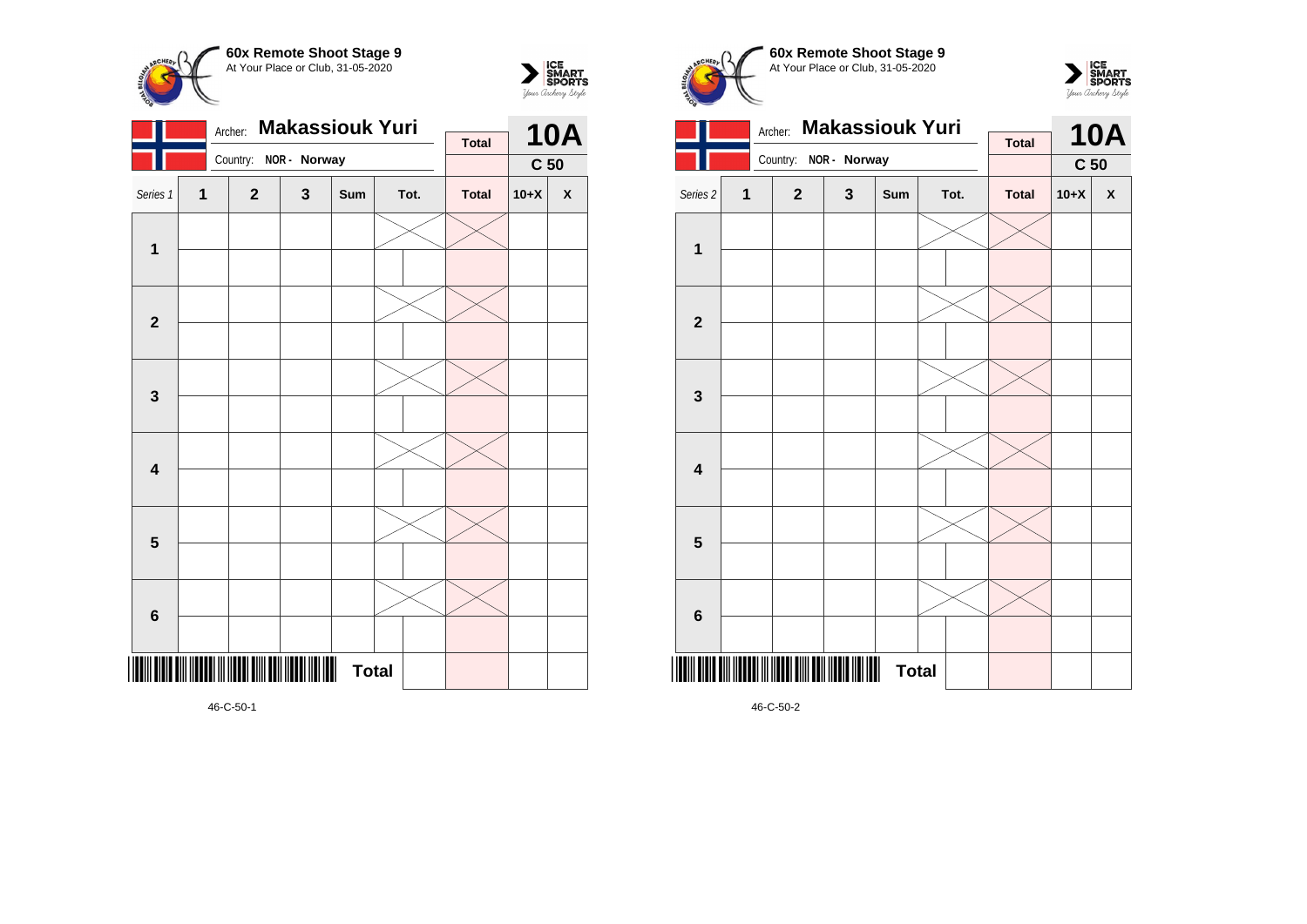



|                |    | <b>Demey Dominiek</b><br>Archer: |                        |              |    | 11A  |              |                 |                |
|----------------|----|----------------------------------|------------------------|--------------|----|------|--------------|-----------------|----------------|
|                |    |                                  | Country: BEL - Belgium |              |    |      | <b>Total</b> |                 |                |
|                |    |                                  |                        |              |    |      | $\mathbf 0$  | C <sub>50</sub> |                |
| Series 1       | 1  | $\overline{2}$                   | 3                      | Sum          |    | Tot. | <b>Total</b> | $10+X$          | X              |
| 1              | X  | 10                               | 10                     | 30           |    |      |              | 3               | 1              |
|                | 9  | 9                                | 8                      | 26           | 56 | 56   | 56           |                 |                |
| $\overline{2}$ | X  | X                                | 10                     | 30           |    |      |              | 3               | $\overline{2}$ |
|                | 9  | 8                                | 8                      | 25           | 55 | 111  | 111          |                 |                |
| 3              | Χ  | 10                               | 9                      | 29           |    |      |              | $\overline{2}$  | 1              |
|                | 9  | 9                                | 8                      | 26           | 55 | 166  | 166          |                 |                |
| 4              | X  | Χ                                | 10                     | 30           |    |      |              | 3               | 2              |
|                | 10 | 9                                | 9                      | 28           | 58 | 224  | 224          | 1               |                |
| 5              | X  | 10                               | 10                     | 30           |    |      |              | 3               | 1              |
|                | 10 | 10                               | 9                      | 29           | 59 | 283  | 283          | $\overline{2}$  |                |
| 6              | X  | 9                                | 9                      | 28           |    |      |              | 1               | 1              |
|                | 9  | 9                                | 8                      | 26           | 54 | 337  | 337          |                 |                |
|                |    |                                  |                        | <b>Total</b> |    | 337  | 337          | 18              | 8              |

49-C-50-1





|                     |    | Archer:                | <b>Demey Dominiek</b> |              |    |      | <b>11A</b>          |                 |                         |
|---------------------|----|------------------------|-----------------------|--------------|----|------|---------------------|-----------------|-------------------------|
|                     |    | Country: BEL - Belgium |                       |              |    |      | <b>Total</b><br>337 | C <sub>50</sub> |                         |
| Series <sub>2</sub> | 1  | $\mathbf{2}$           | 3                     | Sum          |    | Tot. | <b>Total</b>        | $10+X$          | X                       |
| 1                   | 10 | 10                     | 10                    | 30           |    |      |                     | 3               |                         |
|                     | 9  | 9                      | 9                     | 27           | 57 | 57   | 394                 |                 |                         |
| $\overline{2}$      | 10 | 10                     | 9                     | 29           |    |      |                     | $\overline{2}$  |                         |
|                     | 9  | 9                      | 8                     | 26           | 55 | 112  | 449                 |                 |                         |
| 3                   | X  | 10                     | 9                     | 29           |    |      |                     | $\overline{2}$  | $\mathbf{1}$            |
|                     | 9  | 8                      | 8                     | 25           | 54 | 166  | 503                 |                 |                         |
| 4                   | 10 | 10                     | 9                     | 29           |    |      |                     | $\overline{2}$  |                         |
|                     | 8  | 8                      | 8                     | 24           | 53 | 219  | 556                 |                 |                         |
| 5                   | Χ  | 10                     | 10                    | 30           |    |      |                     | 3               | $\mathbf{1}$            |
|                     | 9  | 9                      | 9                     | 27           | 57 | 276  | 613                 |                 |                         |
| $6\phantom{1}6$     | 10 | 10                     | 9                     | 29           |    |      |                     | $\overline{2}$  |                         |
|                     | 9  | 9                      | 8                     | 26           | 55 | 331  | 668                 |                 |                         |
| ║║║                 |    |                        |                       | <b>Total</b> |    | 331  | 668                 | 14              | $\overline{\mathbf{2}}$ |

49-C-50-2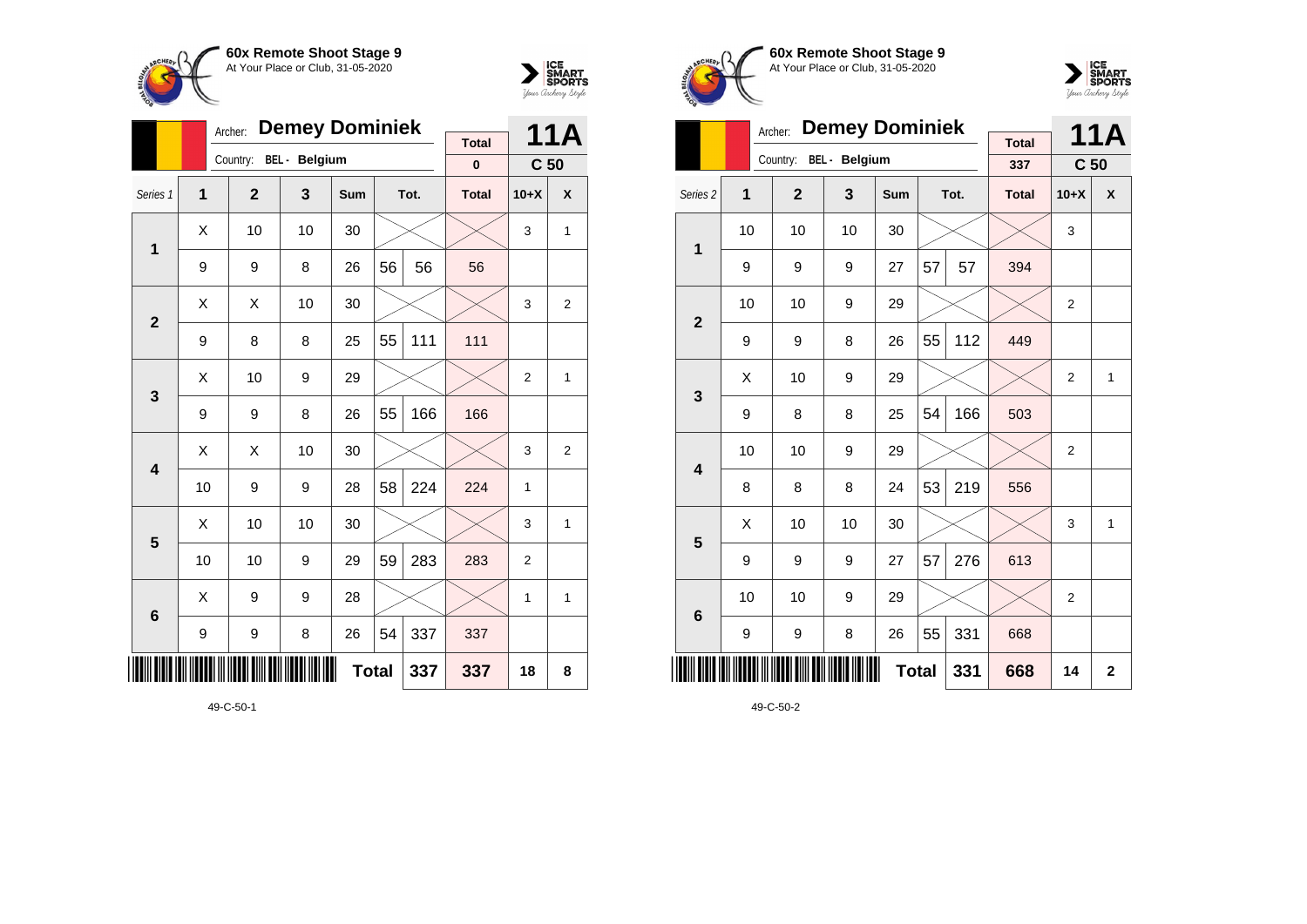



|                         |                | Archer:        | <b>Street Per</b> |     |              |      | <b>12A</b>   |                |              |
|-------------------------|----------------|----------------|-------------------|-----|--------------|------|--------------|----------------|--------------|
|                         |                |                |                   |     |              |      | <b>Total</b> |                |              |
|                         |                | Country:       | DEN - Denmark     |     |              |      | $\pmb{0}$    | <b>BST</b>     |              |
| Series 1                | $\mathbf{1}$   | $\mathbf{2}$   | 3                 | Sum |              | Tot. | <b>Total</b> | $10+X$         | χ            |
| 1                       | Χ              | 10             | 10                | 30  |              |      |              | 3              | $\mathbf{1}$ |
|                         | 9              | 8              | 6                 | 23  | 53           | 53   | 53           |                |              |
| $\overline{\mathbf{2}}$ | X              | 10             | 9                 | 29  |              |      |              | $\overline{2}$ | 1            |
|                         | 8              | 8              | $\overline{7}$    | 23  | 52           | 105  | 105          |                |              |
| 3                       | 10             | 9              | 8                 | 27  |              |      |              | 1              |              |
|                         | $\overline{7}$ | $\overline{7}$ | 6                 | 20  | 47           | 152  | 152          |                |              |
| 4                       | Χ              | 9              | 9                 | 28  |              |      |              | $\mathbf{1}$   | $\mathbf{1}$ |
|                         | 9              | 9              | $\overline{7}$    | 25  | 53           | 205  | 205          |                |              |
| $\overline{\mathbf{5}}$ | 10             | 10             | 9                 | 29  |              |      |              | $\overline{2}$ |              |
|                         | 9              | 8              | 8                 | 25  | 54           | 259  | 259          |                |              |
| $6\phantom{1}6$         | Χ              | Χ              | 10                | 30  |              |      |              | 3              | 2            |
|                         | 9              | 9              | 8                 | 26  | 56           | 315  | 315          |                |              |
|                         |                |                |                   |     | <b>Total</b> | 315  | 315          | 12             | 5            |

52-B-ST-1





|                         |    | <b>Street Per</b><br>Archer: |                |              |    | <b>12A</b> |                     |                |              |
|-------------------------|----|------------------------------|----------------|--------------|----|------------|---------------------|----------------|--------------|
|                         |    | Country:                     | DEN - Denmark  |              |    |            | <b>Total</b><br>315 | <b>BST</b>     |              |
|                         |    |                              |                |              |    |            |                     |                | X            |
| Series <sub>2</sub>     | 1  | $\mathbf{2}$                 | 3              | Sum          |    | Tot.       | <b>Total</b>        | $10+X$         |              |
| 1                       | 10 | 9                            | 9              | 28           |    |            |                     | 1              |              |
|                         | 9  | 9                            | 8              | 26           | 54 | 54         | 369                 |                |              |
| $\mathbf{2}$            | X  | 10                           | 10             | 30           |    |            |                     | 3              | $\mathbf{1}$ |
|                         | 9  | 8                            | 8              | 25           | 55 | 109        | 424                 |                |              |
| 3                       | 9  | 9                            | 8              | 26           |    |            |                     |                |              |
|                         | 8  | 7                            | $\overline{7}$ | 22           | 48 | 157        | 472                 |                |              |
| $\overline{\mathbf{4}}$ | 9  | 8                            | 8              | 25           |    |            |                     |                |              |
|                         | 8  | 8                            | $\overline{7}$ | 23           | 48 | 205        | 520                 |                |              |
| 5                       | 9  | 9                            | 8              | 26           |    |            |                     |                |              |
|                         | 8  | 8                            | 5              | 21           | 47 | 252        | 567                 |                |              |
| $6\phantom{1}6$         | X  | 10                           | 9              | 29           |    |            |                     | $\overline{2}$ | $\mathbf{1}$ |
|                         | 9  | 9                            | 8              | 26           | 55 | 307        | 622                 |                |              |
| IIII                    |    |                              |                | <b>Total</b> |    | 307        | 622                 | 6              | $\mathbf 2$  |

52-B-ST-2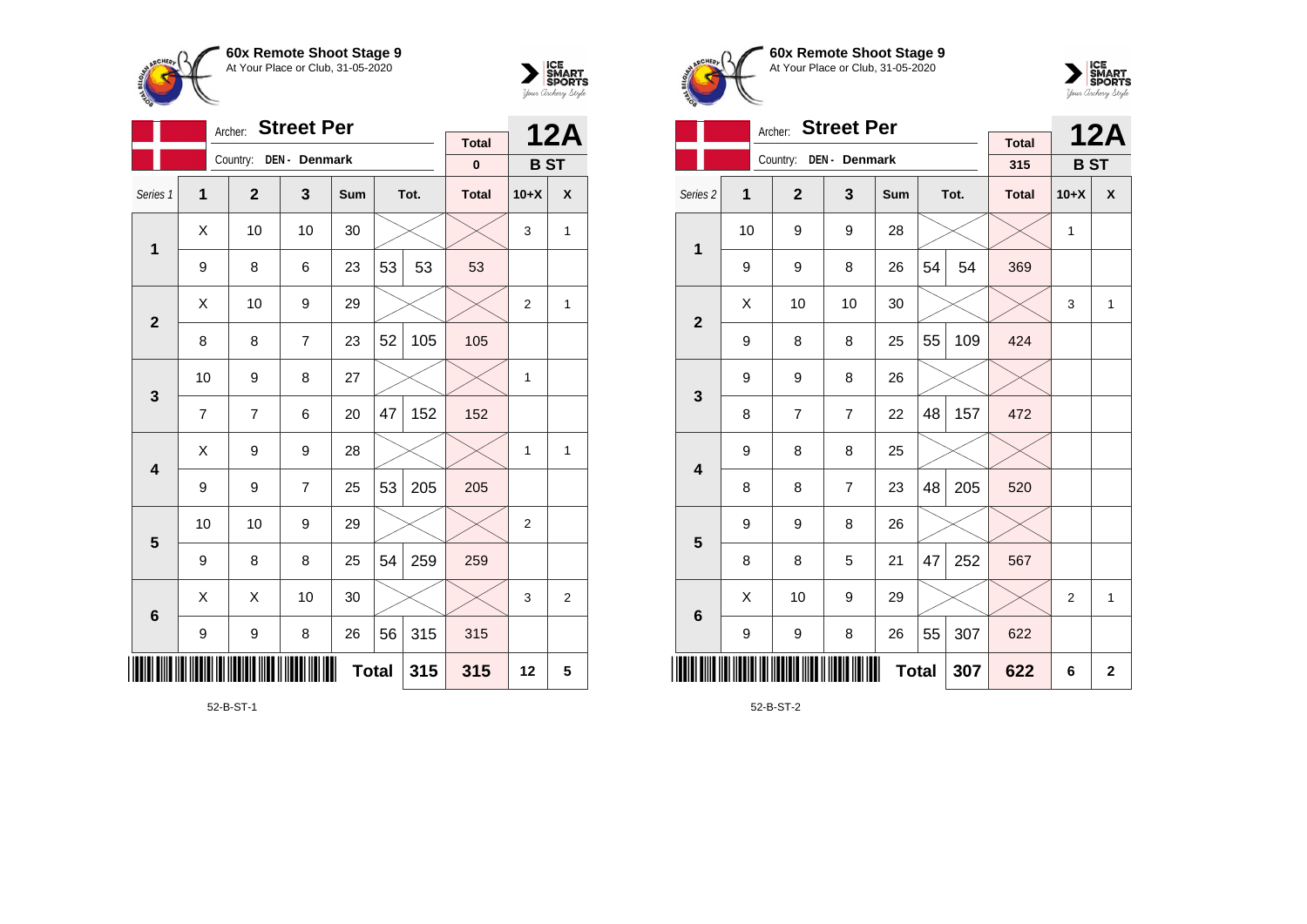



| NZ                      |                | Archer:        | <b>Irvine Russ</b>       |              |    |      | 14A          |                |              |
|-------------------------|----------------|----------------|--------------------------|--------------|----|------|--------------|----------------|--------------|
|                         |                |                | Country: AUS - Australia |              |    |      | <b>Total</b> |                |              |
|                         |                |                |                          |              |    |      | $\pmb{0}$    | C ST           |              |
| Series 1                | 1              | $\mathbf 2$    | 3                        | Sum          |    | Tot. | <b>Total</b> | $10+X$         | χ            |
| 1                       | 10             | 8              | 10                       | 28           |    |      |              | $\overline{2}$ |              |
|                         | 9              | 8              | 9                        | 26           | 54 | 54   | 54           |                |              |
| $\mathbf{2}$            | $\overline{7}$ | M              | $\overline{7}$           | 14           |    |      |              |                |              |
|                         | 9              | 8              | $\overline{7}$           | 24           | 38 | 92   | 92           |                |              |
| 3                       | 9              | 6              | X                        | 25           |    |      |              | $\mathbf{1}$   | $\mathbf{1}$ |
|                         | 9              | $\overline{7}$ | 9                        | 25           | 50 | 142  | 142          |                |              |
| $\overline{\mathbf{4}}$ | 9              | $\overline{7}$ | X                        | 26           |    |      |              | 1              | 1            |
|                         | Χ              | M              | 8                        | 18           | 44 | 186  | 186          | 1              | 1            |
| 5                       | 6              | 10             | 6                        | 22           |    |      |              | 1              |              |
|                         | 9              | 10             | 8                        | 27           | 49 | 235  | 235          | $\mathbf{1}$   |              |
| $6\phantom{a}$          | 7              | 9              | 9                        | 25           |    |      |              |                |              |
|                         | 6              | 8              | 5                        | 19           | 44 | 279  | 279          |                |              |
| ∭                       |                |                |                          | <b>Total</b> |    | 279  | 279          | $\overline{7}$ | 3            |

62-C-ST-1





| <b>Irvine Russ</b><br>VZ<br>Archer: |   |                          |                  |     |              |      |                     |        | <b>14A</b> |
|-------------------------------------|---|--------------------------|------------------|-----|--------------|------|---------------------|--------|------------|
|                                     |   | Country: AUS - Australia |                  |     |              |      | <b>Total</b><br>279 | C ST   |            |
| Series <sub>2</sub>                 | 1 | $\mathbf{2}$             | 3                | Sum |              | Tot. | <b>Total</b>        | $10+X$ | X          |
| 1                                   | 9 | 8                        | 6                | 23  |              |      |                     |        |            |
|                                     | 8 | 10                       | 9                | 27  | 50           | 50   | 329                 | 1      |            |
| $\mathbf{2}$                        | 8 | 9                        | M                | 17  |              |      |                     |        |            |
|                                     | 8 | 9                        | 8                | 25  | 42           | 92   | 371                 |        |            |
| 3                                   | 8 | 8                        | 6                | 22  |              |      |                     |        |            |
|                                     | 9 | 8                        | 9                | 26  | 48           | 140  | 419                 |        |            |
| $\overline{\mathbf{4}}$             | 9 | 8                        | 10               | 27  |              |      |                     | 1      |            |
|                                     | 9 | 9                        | 10               | 28  | 55           | 195  | 474                 | 1      |            |
| 5                                   | 9 | 8                        | 9                | 26  |              |      |                     |        |            |
|                                     | 8 | 8                        | 8                | 24  | 50           | 245  | 524                 |        |            |
| $6\phantom{1}6$                     | 8 | $\overline{7}$           | 9                | 24  |              |      |                     |        |            |
|                                     | 5 | 8                        | $\boldsymbol{9}$ | 22  | 46           | 291  | 570                 |        |            |
| <u>             </u>                |   |                          |                  |     | <b>Total</b> | 291  | 570                 | 3      | 0          |

62-C-ST-2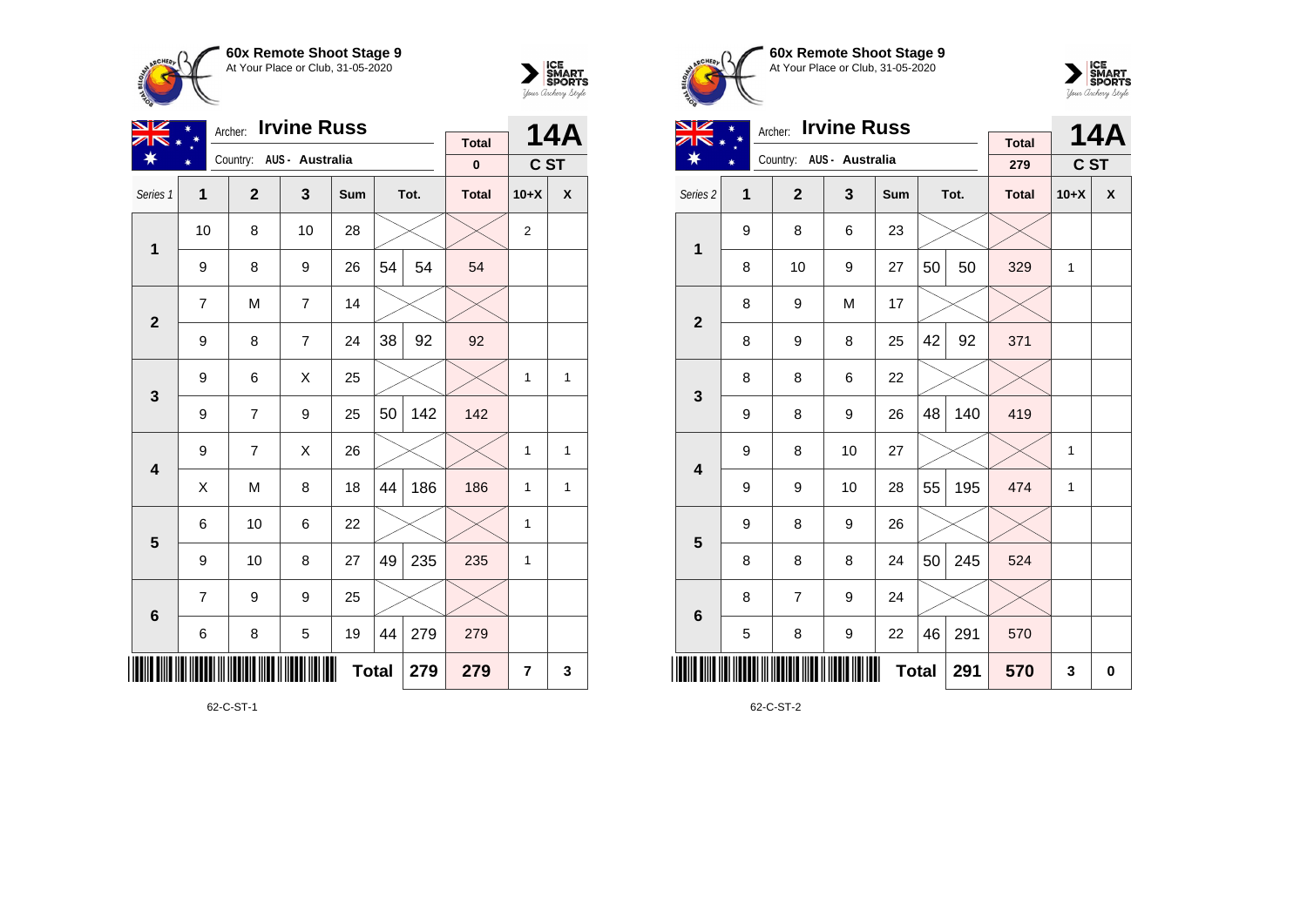



|                         |                | Archer:               | <b>Skodje Cecilie</b>   |              |    |      | <b>15A</b>   |             |          |
|-------------------------|----------------|-----------------------|-------------------------|--------------|----|------|--------------|-------------|----------|
|                         |                | Country: NOR - Norway |                         |              |    |      | <b>Total</b> |             |          |
|                         |                |                       |                         |              |    |      | $\bf{0}$     | <b>BB</b>   |          |
| Series 1                | 1              | $\overline{2}$        | 3                       | Sum          |    | Tot. | <b>Total</b> | $10+X$      | χ        |
| $\mathbf 1$             | $\overline{7}$ | 6                     | 5                       | 18           |    |      |              |             |          |
|                         | $\overline{c}$ | 1                     | M                       | 3            | 21 | 21   | 21           |             |          |
| $\overline{2}$          | 10             | 8                     | 5                       | 23           |    |      |              | 1           |          |
|                         | 3              | 2                     | M                       | 5            | 28 | 49   | 49           |             |          |
| $\mathbf{3}$            | 10             | 8                     | 6                       | 24           |    |      |              | 1           |          |
|                         | 5              | 4                     | 4                       | 13           | 37 | 86   | 86           |             |          |
| $\overline{\mathbf{4}}$ | 6              | 6                     | 5                       | 17           |    |      |              |             |          |
|                         | 4              | 1                     | M                       | 5            | 22 | 108  | 108          |             |          |
| $\overline{\mathbf{5}}$ | 8              | 8                     | 8                       | 24           |    |      |              |             |          |
|                         | 7              | 4                     | 4                       | 15           | 39 | 147  | 147          |             |          |
| $6\phantom{1}6$         | 9              | 7                     | 6                       | 22           |    |      |              |             |          |
|                         | 4              | 2                     | $\overline{\mathbf{c}}$ | 8            | 30 | 177  | 177          |             |          |
| Ш                       |                |                       |                         | <b>Total</b> |    | 177  | 177          | $\mathbf 2$ | $\bf{0}$ |

**60x Remote Shoot Stage 9**  $\overline{\phantom{a}}$ At Your Place or Club, 31-05-2020



|                         |    | <b>Skodje Cecilie</b><br>Archer: |                |            |              | <b>15A</b> |                     |                |   |
|-------------------------|----|----------------------------------|----------------|------------|--------------|------------|---------------------|----------------|---|
|                         |    | Country:                         | NOR - Norway   |            |              |            | <b>Total</b><br>177 | <b>BB</b>      |   |
| Series <sub>2</sub>     | 1  | $\overline{2}$                   | 3              | <b>Sum</b> |              | Tot.       | <b>Total</b>        | $10+X$         | X |
| $\mathbf{1}$            | 9  | 8                                | 6              | 23         |              |            |                     |                |   |
|                         | 5  | $\overline{c}$                   | 1              | 8          | 31           | 31         | 208                 |                |   |
| $\overline{2}$          | 10 | 10                               | 8              | 28         |              |            |                     | $\overline{2}$ |   |
|                         | 6  | 3                                | M              | 9          | 37           | 68         | 245                 |                |   |
| 3                       | 9  | 7                                | 6              | 22         |              |            |                     |                |   |
|                         | 6  | 5                                | 4              | 15         | 37           | 105        | 282                 |                |   |
| $\overline{\mathbf{4}}$ | 9  | 9                                | 8              | 26         |              |            |                     |                |   |
|                         | 8  | $\overline{7}$                   | 3              | 18         | 44           | 149        | 326                 |                |   |
| 5                       | 10 | 7                                | $\overline{7}$ | 24         |              |            |                     | 1              |   |
|                         | 6  | 5                                | 5              | 16         | 40           | 189        | 366                 |                |   |
| $6\phantom{1}6$         | 9  | 9                                | 8              | 26         |              |            |                     |                |   |
|                         | 6  | 6                                | 5              | 17         | 43           | 232        | 409                 |                |   |
|                         |    |                                  |                |            | <b>Total</b> | 232        | 409                 | 3              | 0 |

63-B-BB-2

63-B-BB-1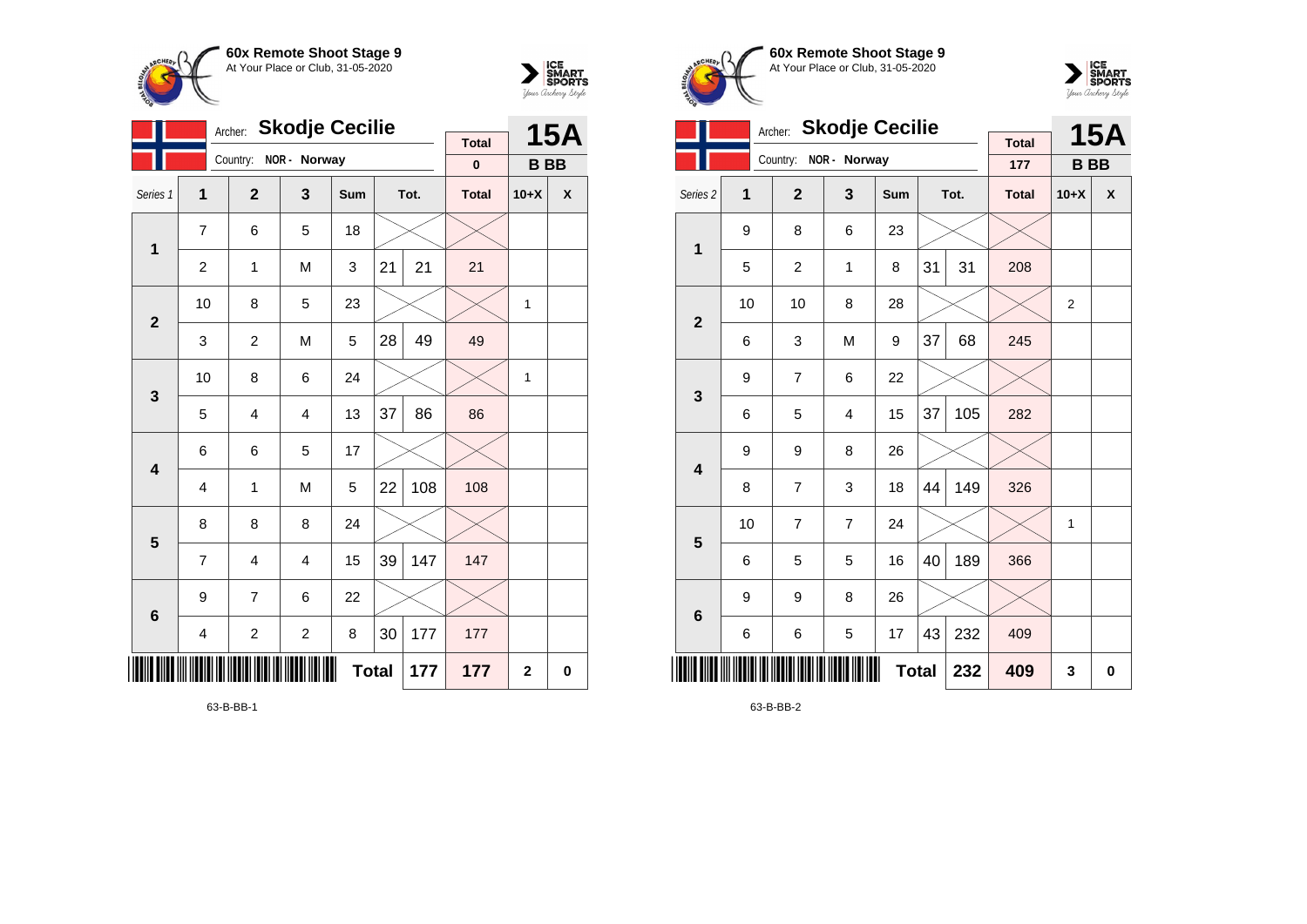

**1**

**2**

**3**

**4**

**5**

**6**

\*73-B-ST-1\*

Archer: **Hakim Lukman**

Series 1 **1 2 3 Sum Tot. Total 10+X X**

6 | 6 | M | 12 |38 | 38 | 38

9 | 8 | 8 | 25 | $54$  |  $92$  |  $92$ 

8 | 7 | 7 | 22 |49| 141 <mark>|</mark> 141

8 | 7 | 7 | 22 | $50$ | 191 | 191

6 6 6 18 45 236 236

 $9$  7 7 23 52 288 288

10 | 10 | 9 | 29 |  $\times$  |  $\times$  | 2

10  $\mid$  9  $\mid$  7  $\mid$  26  $\mid$   $\times$   $\mid$   $\times$   $\mid$  1

10 | 10 | 9 | 29 |  $\times$  |  $\times$  | 2

10 | 9 | 8 | 27 |  $\times$  |  $\times$  | 1

10 | 9 | 9 | 28 |  $\times$  |  $\times$  | 1

 $\textsf{X} \hspace{0.2cm} \vert \hspace{0.2cm} 9 \hspace{0.2cm} \vert \hspace{0.2cm} 8 \hspace{0.2cm} \vert \hspace{0.2cm} 27 \hspace{0.2cm} \vert \hspace{0.2cm} \times \hspace{0.2cm} \vert \hspace{0.2cm} \times \hspace{0.2cm} \vert \hspace{0.2cm} 1 \hspace{0.2cm} \vert \hspace{0.2cm} 1 \hspace{0.2cm} \vert \hspace{0.2cm} 1$ 

**Total 288 288 8 1**

Country: **INA - Indonesia**



**16A**

**B ST**

**Total 0**





|                     |    | Archer:                  | <b>Hakim Lukman</b> |              |    |      | <b>Total</b> |              | <b>16A</b> |
|---------------------|----|--------------------------|---------------------|--------------|----|------|--------------|--------------|------------|
|                     |    | Country: INA - Indonesia |                     |              |    |      | 288          | <b>BST</b>   |            |
| Series <sub>2</sub> | 1  | $\overline{2}$           | 3                   | Sum          |    | Tot. | <b>Total</b> | $10+X$       | X          |
| $\mathbf 1$         | 9  | 9                        | 8                   | 26           |    |      |              |              |            |
|                     | 8  | 7                        | M                   | 15           | 41 | 41   | 329          |              |            |
| $\overline{2}$      | 10 | 8                        | 8                   | 26           |    |      |              | $\mathbf{1}$ |            |
|                     | 8  | 6                        | 6                   | 20           | 46 | 87   | 375          |              |            |
| 3                   | 9  | 9                        | 8                   | 26           |    |      |              |              |            |
|                     | 8  | 6                        | 6                   | 20           | 46 | 133  | 421          |              |            |
| 4                   | 9  | 8                        | 8                   | 25           |    |      |              |              |            |
|                     | 8  | 7                        | 6                   | 21           | 46 | 179  | 467          |              |            |
| 5                   | 9  | 8                        | 8                   | 25           |    |      |              |              |            |
|                     | 8  | 8                        | 6                   | 22           | 47 | 226  | 514          |              |            |
| 6                   | 9  | 9                        | 8                   | 26           |    |      |              |              |            |
|                     | 8  | 8                        | 6                   | 22           | 48 | 274  | 562          |              |            |
| ║║║                 |    |                          |                     | <b>Total</b> |    | 274  | 562          | 1            | $\bf{0}$   |

73-B-ST-2

73-B-ST-1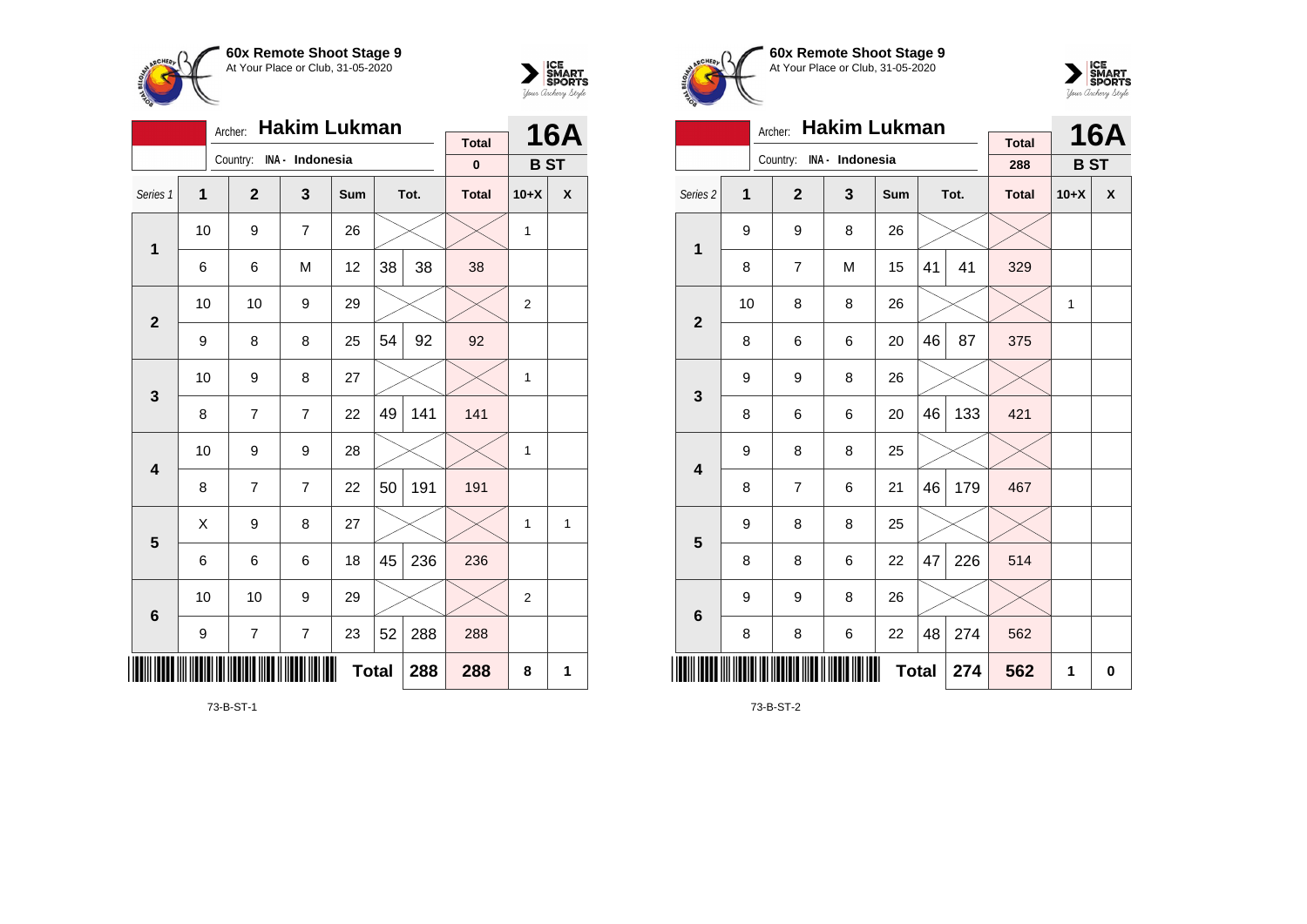



|                |    | Archer:        | <b>Francisco Ramirez Jiminez</b> |     |              |      | 17A          |                 |              |
|----------------|----|----------------|----------------------------------|-----|--------------|------|--------------|-----------------|--------------|
| 瀛              |    |                | ESP - Spain                      |     |              |      | <b>Total</b> |                 |              |
|                |    | Country:       |                                  |     |              |      | $\pmb{0}$    | C <sub>30</sub> |              |
| Series 1       | 1  | $\overline{2}$ | 3                                | Sum |              | Tot. | <b>Total</b> | $10+X$          | X            |
| 1              | X  | 10             | 10                               | 30  |              |      |              | 3               | $\mathbf{1}$ |
|                | 10 | 10             | 9                                | 29  | 59           | 59   | 59           | $\overline{2}$  |              |
| $\overline{2}$ | X  | Χ              | 10                               | 30  |              |      |              | 3               | 2            |
|                | 10 | 10             | 9                                | 29  | 59           | 118  | 118          | $\overline{2}$  |              |
| 3              | X  | X              | X                                | 30  |              |      |              | 3               | 3            |
|                | Χ  | 10             | 9                                | 29  | 59           | 177  | 177          | $\overline{2}$  | $\mathbf{1}$ |
| 4              | Χ  | Χ              | Χ                                | 30  |              |      |              | 3               | 3            |
|                | 10 | 10             | 8                                | 28  | 58           | 235  | 235          | $\overline{2}$  |              |
| 5              | Χ  | X              | 10                               | 30  |              |      |              | 3               | 2            |
|                | 10 | 10             | 10                               | 30  | 60           | 295  | 295          | 3               |              |
| $6\phantom{1}$ | X  | X              | X                                | 30  |              |      |              | 3               | 3            |
|                | 10 | 10             | 10                               | 30  | 60           | 355  | 355          | 3               |              |
|                |    |                |                                  |     | <b>Total</b> | 355  | 355          | 32              | 15           |

79-C-30-1





|                         |    | Archer:              | <b>Francisco Ramirez Jiminez</b> |     |    | <b>17A</b> |              |                 |                |
|-------------------------|----|----------------------|----------------------------------|-----|----|------------|--------------|-----------------|----------------|
| 1                       |    | Country: ESP - Spain |                                  |     |    |            | <b>Total</b> |                 |                |
|                         |    |                      |                                  |     |    |            | 355          | C <sub>30</sub> |                |
| Series <sub>2</sub>     | 1  | $\mathbf{2}$         | 3                                | Sum |    | Tot.       | <b>Total</b> | $10+X$          | X              |
| 1                       | Χ  | Χ                    | Χ                                | 30  |    |            |              | 3               | 3              |
|                         | 10 | 9                    | 9                                | 28  | 58 | 58         | 413          | 1               |                |
| $\mathbf{2}$            | X  | Χ                    | 10                               | 30  |    |            |              | 3               | $\overline{2}$ |
|                         | 10 | 10                   | 10                               | 30  | 60 | 118        | 473          | 3               |                |
| 3                       | X  | X                    | X                                | 30  |    |            |              | 3               | 3              |
|                         | 10 | 10                   | 10                               | 30  | 60 | 178        | 533          | 3               |                |
| $\overline{\mathbf{4}}$ | X  | X                    | 10                               | 30  |    |            |              | 3               | $\overline{2}$ |
|                         | 10 | 10                   | 9                                | 29  | 59 | 237        | 592          | $\overline{2}$  |                |
| 5                       | X  | X                    | 10                               | 30  |    |            |              | 3               | $\overline{2}$ |
|                         | 10 | 10                   | 10                               | 30  | 60 | 297        | 652          | 3               |                |
| $6\phantom{1}6$         | X  | X                    | X                                | 30  |    |            |              | 3               | 3              |
|                         | X  | 10                   | 10                               | 30  | 60 | 357        | 712          | 3               | $\mathbf{1}$   |
|                         |    |                      | 357                              | 712 | 33 | 16         |              |                 |                |

79-C-30-2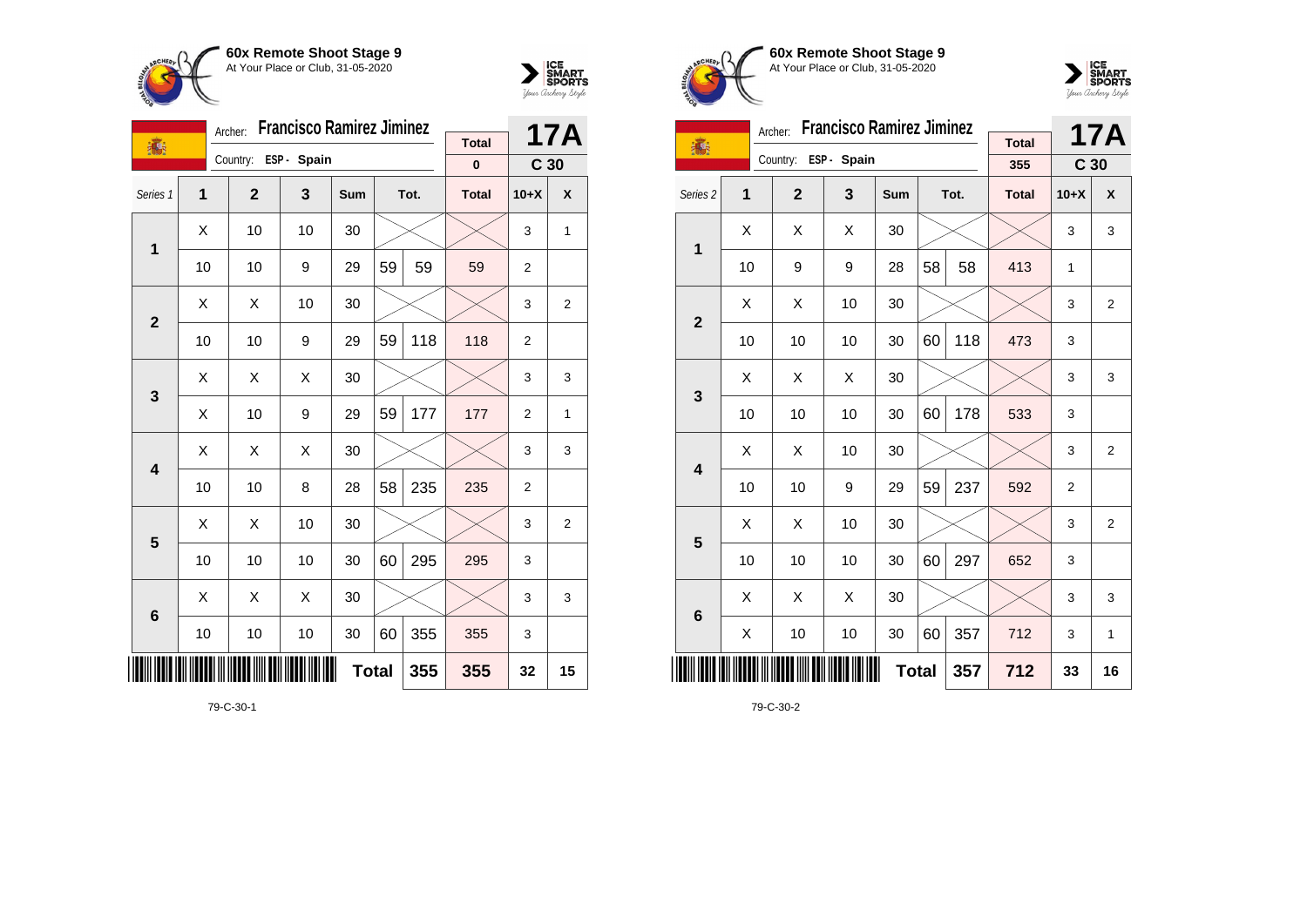



|                 |    | Archer:      | <b>Ackx Enzo</b>       |     |    |      | <b>20A</b>   |                 |                  |
|-----------------|----|--------------|------------------------|-----|----|------|--------------|-----------------|------------------|
|                 |    |              | Country: BEL - Belgium |     |    |      | <b>Total</b> |                 |                  |
|                 |    |              |                        |     |    |      | $\bf{0}$     | C <sub>50</sub> |                  |
| Series 1        | 1  | $\mathbf{2}$ | 3                      | Sum |    | Tot. | <b>Total</b> | $10+X$          | $\boldsymbol{x}$ |
| 1               | X  | Χ            | X                      | 30  |    |      |              | 3               | 3                |
|                 | Χ  | Χ            | 10                     | 30  | 60 | 60   | 60           | 3               | $\overline{2}$   |
| $\overline{2}$  | X  | Χ            | 10                     | 30  |    |      |              | 3               | $\overline{2}$   |
|                 | 10 | 10           | 9                      | 29  | 59 | 119  | 119          | $\overline{2}$  |                  |
| 3               | X  | Χ            | X                      | 30  |    |      |              | 3               | 3                |
|                 | X  | 10           | 9                      | 29  | 59 | 178  | 178          | $\overline{2}$  | 1                |
| 4               | X  | Χ            | 10                     | 30  |    |      |              | 3               | $\overline{2}$   |
|                 | 10 | 9            | 9                      | 28  | 58 | 236  | 236          | 1               |                  |
| 5               | X  | 10           | 10                     | 30  |    |      |              | 3               | 1                |
|                 | 10 | 9            | 9                      | 28  | 58 | 294  | 294          | 1               |                  |
| $6\phantom{1}6$ | 10 | 10           | 10                     | 30  |    |      |              | 3               |                  |
|                 | 9  | 9            | 9                      | 27  | 57 | 351  | 351          |                 |                  |
|                 |    |              | 351                    | 27  | 14 |      |              |                 |                  |

91-C-50-1





|                         | Archer: |                        |    |            | <b>20A</b>   |      |                     |                 |                |
|-------------------------|---------|------------------------|----|------------|--------------|------|---------------------|-----------------|----------------|
|                         |         | Country: BEL - Belgium |    |            |              |      | <b>Total</b><br>351 | C <sub>50</sub> |                |
| Series <sub>2</sub>     | 1       | $\overline{2}$         | 3  | <b>Sum</b> |              | Tot. | <b>Total</b>        | $10+X$          | X              |
| 1                       | 10      | 10                     | 10 | 30         |              |      |                     | 3               |                |
|                         | 9       | 9                      | 9  | 27         | 57           | 57   | 408                 |                 |                |
| $\overline{2}$          | X       | 10                     | 10 | 30         |              |      |                     | 3               | $\mathbf{1}$   |
|                         | 10      | 9                      | 9  | 28         | 58           | 115  | 466                 | 1               |                |
| 3                       | X       | X                      | 10 | 30         |              |      |                     | 3               | $\overline{2}$ |
|                         | 10      | 10                     | 9  | 29         | 59           | 174  | 525                 | $\overline{2}$  |                |
| $\overline{\mathbf{4}}$ | X       | X                      | X  | 30         |              |      |                     | 3               | 3              |
|                         | 10      | 9                      | 9  | 28         | 58           | 232  | 583                 | 1               |                |
| 5                       | X       | 10                     | 10 | 30         |              |      |                     | 3               | 1              |
|                         | 10      | 10                     | 9  | 29         | 59           | 291  | 642                 | $\overline{2}$  |                |
| $6\phantom{1}6$         | X       | 10                     | 10 | 30         |              |      |                     | 3               | $\mathbf{1}$   |
|                         | 9       | 9                      | 9  | 27         | 57           | 348  | 699                 |                 |                |
|                         |         |                        |    |            | <b>Total</b> | 348  | 699                 | 24              | 8              |

91-C-50-2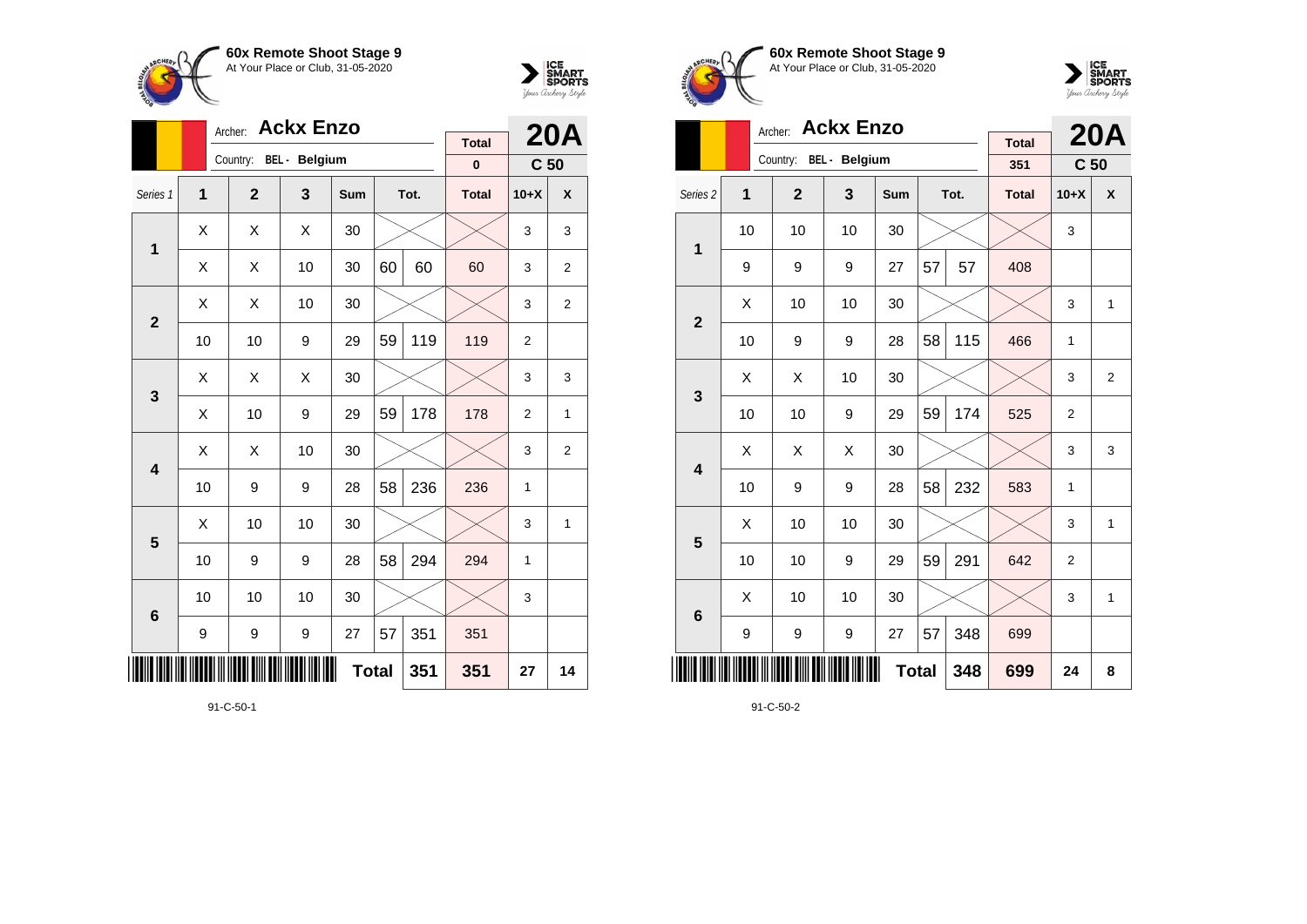



|                 |                | Archer:        | <b>Etienne David</b> |     |    |      | 21A          |                 |                |
|-----------------|----------------|----------------|----------------------|-----|----|------|--------------|-----------------|----------------|
|                 |                | Country:       | <b>BEL</b> - Belgium |     |    |      | <b>Total</b> |                 |                |
|                 |                |                |                      |     |    |      | 0            | C <sub>50</sub> |                |
| Series 1        | $\overline{1}$ | $\overline{2}$ | 3                    | Sum |    | Tot. | <b>Total</b> | $10+X$          | X              |
| 1               | 10             | 10             | 10                   | 30  |    |      |              | 3               |                |
|                 | 9              | 9              | 9                    | 27  | 57 | 57   | 57           |                 |                |
| $\overline{2}$  | 10             | 10             | 9                    | 29  |    |      |              | $\overline{2}$  |                |
|                 | 9              | 9              | 9                    | 27  | 56 | 113  | 113          |                 |                |
| 3               | Χ              | 10             | 10                   | 30  |    |      |              | 3               | 1              |
|                 | 10             | 9              | 8                    | 27  | 57 | 170  | 170          | 1               |                |
| 4               | X              | 10             | 10                   | 30  |    |      |              | 3               | 1              |
|                 | 10             | 9              | 9                    | 28  | 58 | 228  | 228          | $\mathbf{1}$    |                |
| 5               | X              | Χ              | 10                   | 30  |    |      |              | 3               | $\overline{2}$ |
|                 | 9              | 9              | 9                    | 27  | 57 | 285  | 285          |                 |                |
| $6\phantom{1}6$ | X              | 10             | 10                   | 30  |    |      |              | 3               | 1              |
|                 | 10             | 9              | 9                    | 28  | 58 | 343  | 343          | 1               |                |
| ║║║             |                |                | 343                  | 343 | 20 | 5    |              |                 |                |

94-C-50-1





|                     |    | Archer:                | <b>Etienne David</b> |     |              |      | 21A                 |                 |                |
|---------------------|----|------------------------|----------------------|-----|--------------|------|---------------------|-----------------|----------------|
|                     |    | Country: BEL - Belgium |                      |     |              |      | <b>Total</b><br>343 | C <sub>50</sub> |                |
| Series <sub>2</sub> | 1  | $\overline{2}$         | 3                    | Sum |              | Tot. | <b>Total</b>        | $10+X$          | X              |
| 1                   | X  | 10                     | 9                    | 29  |              |      |                     | $\overline{2}$  | $\mathbf{1}$   |
|                     | 9  | 9                      | 9                    | 27  | 56           | 56   | 399                 |                 |                |
| $\overline{2}$      | X  | X                      | 9                    | 29  |              |      |                     | $\overline{2}$  | $\overline{2}$ |
|                     | 9  | 8                      | 8                    | 25  | 54           | 110  | 453                 |                 |                |
| 3                   | 10 | 10                     | 9                    | 29  |              |      |                     | $\overline{2}$  |                |
|                     | 9  | 9                      | 8                    | 26  | 55           | 165  | 508                 |                 |                |
| 4                   | Χ  | 10                     | 9                    | 29  |              |      |                     | $\overline{2}$  | 1              |
|                     | 9  | 9                      | 9                    | 27  | 56           | 221  | 564                 |                 |                |
| 5                   | X  | 10                     | 10                   | 30  |              |      |                     | 3               | 1              |
|                     | 10 | 10                     | 10                   | 30  | 60           | 281  | 624                 | 3               |                |
| 6                   | X  | X                      | 10                   | 30  |              |      |                     | 3               | $\overline{2}$ |
|                     | 10 | 9                      | 9                    | 28  | 58           | 339  | 682                 | 1               |                |
| Ш                   |    |                        |                      |     | <b>Total</b> | 339  | 682                 | 18              | 7              |

94-C-50-2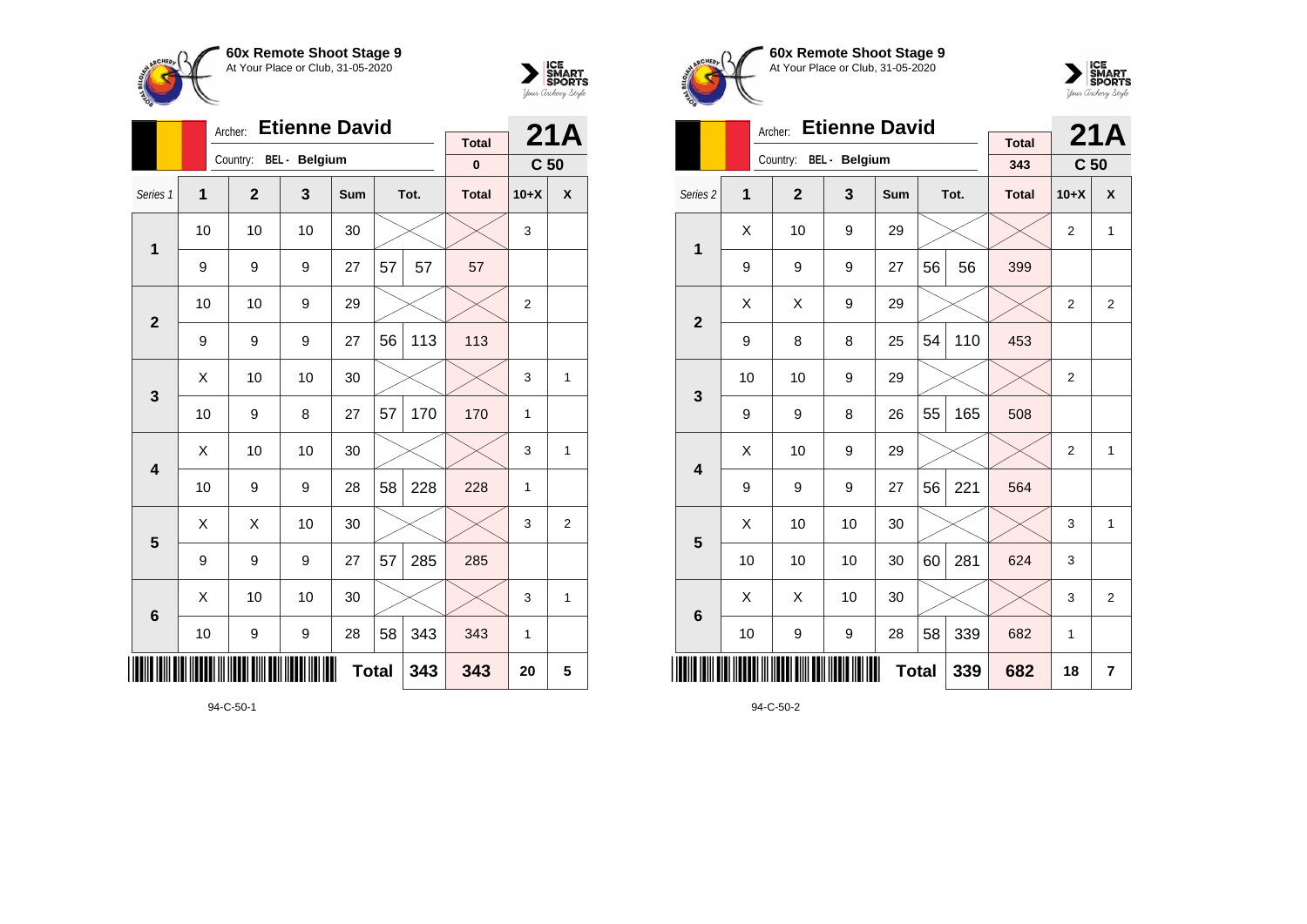



|                 |    | Archer:               | <b>Brame Sebastien</b> |     |    |      | 22A                       |                 |                    |
|-----------------|----|-----------------------|------------------------|-----|----|------|---------------------------|-----------------|--------------------|
|                 |    | Country: FRA - France |                        |     |    |      | <b>Total</b><br>$\pmb{0}$ |                 |                    |
|                 |    |                       |                        |     |    |      |                           | C <sub>30</sub> |                    |
| Series 1        | 1  | $\mathbf{2}$          | 3                      | Sum |    | Tot. | <b>Total</b>              | $10+X$          | $\pmb{\mathsf{X}}$ |
| 1               | Χ  | Χ                     | Χ                      | 30  |    |      |                           | 3               | 3                  |
|                 | 9  | 9                     | 9                      | 27  | 57 | 57   | 57                        |                 |                    |
| $\overline{2}$  | X  | 10                    | 10                     | 30  |    |      |                           | 3               | 1                  |
|                 | 9  | 8                     | 9                      | 26  | 56 | 113  | 113                       |                 |                    |
| 3               | 10 | 9                     | 9                      | 28  |    |      |                           | $\mathbf{1}$    |                    |
|                 | 9  | 9                     | 8                      | 26  | 54 | 167  | 167                       |                 |                    |
| 4               | 10 | 10                    | 9                      | 29  |    |      |                           | 2               |                    |
|                 | 9  | 8                     | $\overline{7}$         | 24  | 53 | 220  | 220                       |                 |                    |
| 5               | 9  | 9                     | 9                      | 27  |    |      |                           |                 |                    |
|                 | 9  | 9                     | 8                      | 26  | 53 | 273  | 273                       |                 |                    |
| $6\phantom{1}6$ | 10 | 10                    | 9                      | 29  |    |      |                           | $\overline{2}$  |                    |
|                 | 9  | 9                     | 7                      | 25  | 54 | 327  | 327                       |                 |                    |
| ║║║             |    |                       | 327                    | 327 | 11 | 4    |                           |                 |                    |

95-C-30-1





|                     |    | Archer:               | <b>Brame Sebastien</b> |            | <b>Total</b> |      | 22A          |                 |                |
|---------------------|----|-----------------------|------------------------|------------|--------------|------|--------------|-----------------|----------------|
|                     |    | Country: FRA - France |                        |            |              |      | 327          | C <sub>30</sub> |                |
| Series <sub>2</sub> | 1  | $\overline{2}$        | 3                      | <b>Sum</b> |              | Tot. | <b>Total</b> | $10+X$          | X              |
| 1                   | Χ  | X                     | 9                      | 29         |              |      |              | $\overline{2}$  | $\overline{2}$ |
|                     | 9  | 9                     | 8                      | 26         | 55           | 55   | 382          |                 |                |
| $\mathbf{2}$        | X  | 10                    | 10                     | 30         |              |      |              | 3               | $\mathbf{1}$   |
|                     | 10 | 9                     | 9                      | 28         | 58           | 113  | 440          | 1               |                |
| 3                   | X  | 10                    | 10                     | 30         |              |      |              | 3               | $\mathbf{1}$   |
|                     | 10 | 9                     | 9                      | 28         | 58           | 171  | 498          | 1               |                |
| 4                   | 10 | 10                    | 9                      | 29         |              |      |              | $\overline{c}$  |                |
|                     | 9  | 9                     | 8                      | 26         | 55           | 226  | 553          |                 |                |
| 5                   | X  | 10                    | 9                      | 29         |              |      |              | $\overline{2}$  | $\mathbf{1}$   |
|                     | 8  | 7                     | 8                      | 23         | 52           | 278  | 605          |                 |                |
| $6\phantom{1}6$     | X  | 9                     | 9                      | 28         |              |      |              | 1               | $\mathbf{1}$   |
|                     | 9  | 8                     | M                      | 17         | 45           | 323  | 650          |                 |                |
|                     |    |                       | 323                    | 650        | 15           | 6    |              |                 |                |

95-C-30-2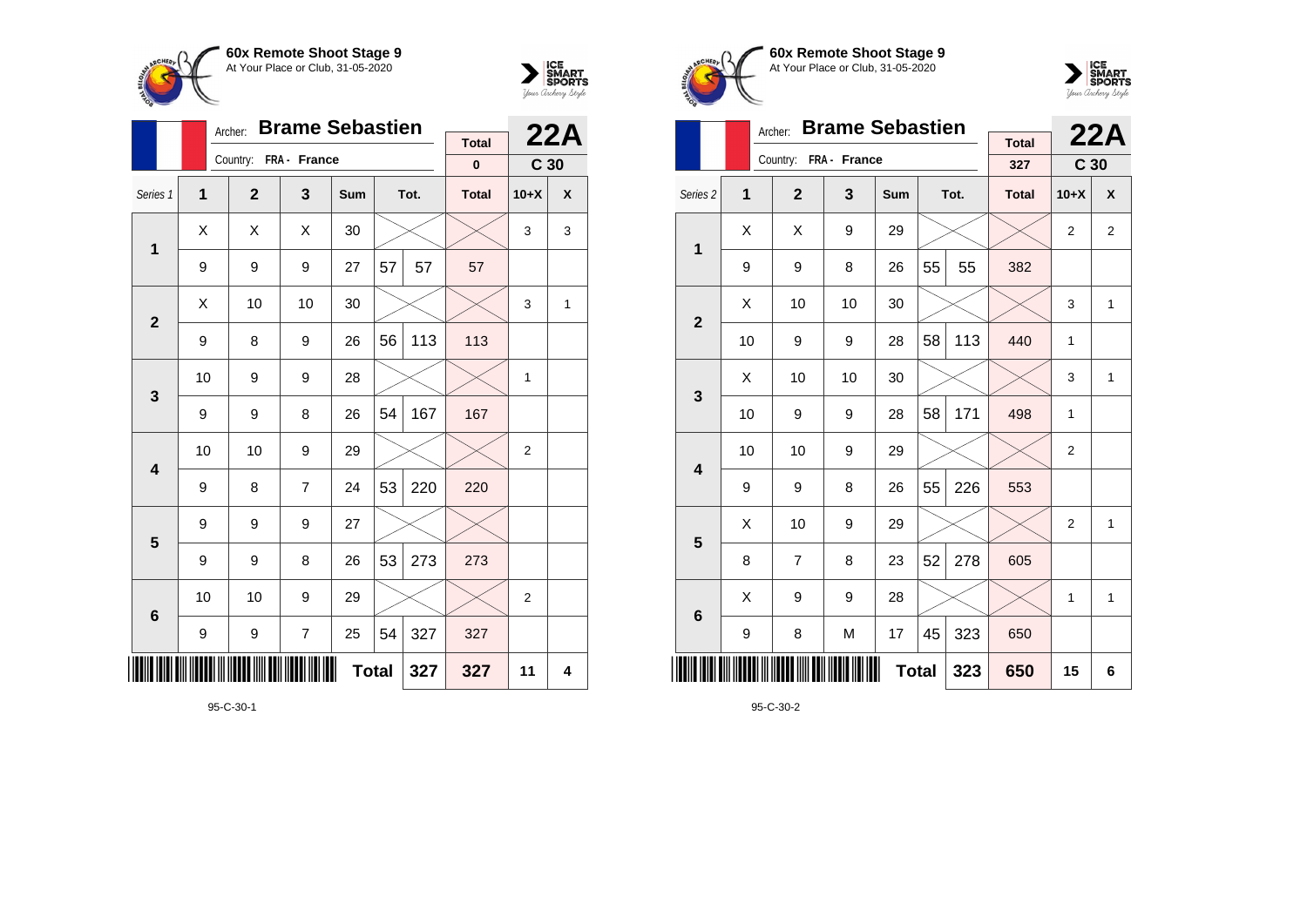

**1**

**2**

**3**

**4**

**5**

**6**

Archer: **Verheyen Koen**

Series 1 **1 2 3 Sum Tot. Total 10+X X**

6 | 5 | 5 | 16 |38 | 38 | 38

8 | 5 | 4 | 17 |42 | 80 | 80

 $8 \mid 8 \mid 6 \mid 22 \mid 49 \mid 129 \mid 129$ 

5 | 5 | 3 | 13 |38 | 167 | 167

5 5 5 15 37 204 204

3 | 1 | 1 | 5 |25 |229 | 229

10 | 9 | 8 | 27 |  $\times$  |  $\times$  | 1

 $\textsf{X} \hspace{0.2cm} \vert \hspace{0.2cm} 8 \hspace{0.2cm} \vert \hspace{0.2cm} 7 \hspace{0.2cm} \vert \hspace{0.2cm} 25 \hspace{0.2cm} \vert \hspace{0.2cm} \text{\large{\times}} \hspace{0.2cm} \vert \hspace{0.2cm} \text{\large{\times}} \hspace{0.2cm} \vert \hspace{0.2cm} 1 \hspace{0.2cm} \vert \hspace{0.2cm} 1$ 

Country: **BEL - Belgium**

8 7 7 22

 $9 \t 8 \t 8 \t 25$ 

 $9 \mid 8 \mid 5 \mid 22$ 

 $8$  | 7 | 5 | 20



**R 70**

**Total 0**

**Total 229 229 2 1**

**1A**





|                     |    | Archer:                | <b>Verheyen Koen</b> |     |     |      | <b>1A</b>           |              |              |
|---------------------|----|------------------------|----------------------|-----|-----|------|---------------------|--------------|--------------|
|                     |    | Country: BEL - Belgium |                      |     |     |      | <b>Total</b><br>229 | <b>R70</b>   |              |
| Series <sub>2</sub> | 1  | $\overline{2}$         | 3                    | Sum |     | Tot. | <b>Total</b>        | $10+X$       | X            |
| $\mathbf{1}$        | 8  | 7                      | 7                    | 22  |     |      |                     |              |              |
|                     | 6  | 6                      | 5                    | 17  | 39  | 39   | 268                 |              |              |
|                     | 9  | 8                      | $\overline{7}$       | 24  |     |      |                     |              |              |
| $\mathbf{2}$        | 6  | 6                      | 6                    | 18  | 42  | 81   | 310                 |              |              |
| 3                   | Χ  | 9                      | 8                    | 27  |     |      |                     | 1            | $\mathbf{1}$ |
|                     | 8  | 7                      | 5                    | 20  | 47  | 128  | 357                 |              |              |
| 4                   | 9  | 8                      | 8                    | 25  |     |      |                     |              |              |
|                     | 8  | 7                      | 4                    | 19  | 44  | 172  | 401                 |              |              |
| 5                   | 10 | 9                      | 8                    | 27  |     |      |                     | $\mathbf{1}$ |              |
|                     | 7  | 6                      | 4                    | 17  | 44  | 216  | 445                 |              |              |
| 6                   | 10 | 9                      | 7                    | 26  |     |      |                     | 1            |              |
|                     | 6  | 6                      | 5                    | 17  | 43  | 259  | 488                 |              |              |
|                     |    |                        |                      | 259 | 488 | 3    | 1                   |              |              |

1-R-70-2

1-R-70-1

<u>\*1-A-70-11-A-70-11-A-70-11-A-70-11-A-70-11-A-70-11-A-70-11-A-70-11-A-70-11-A-70-11-A-70-11-A-70-11-A-70-11-A-</u>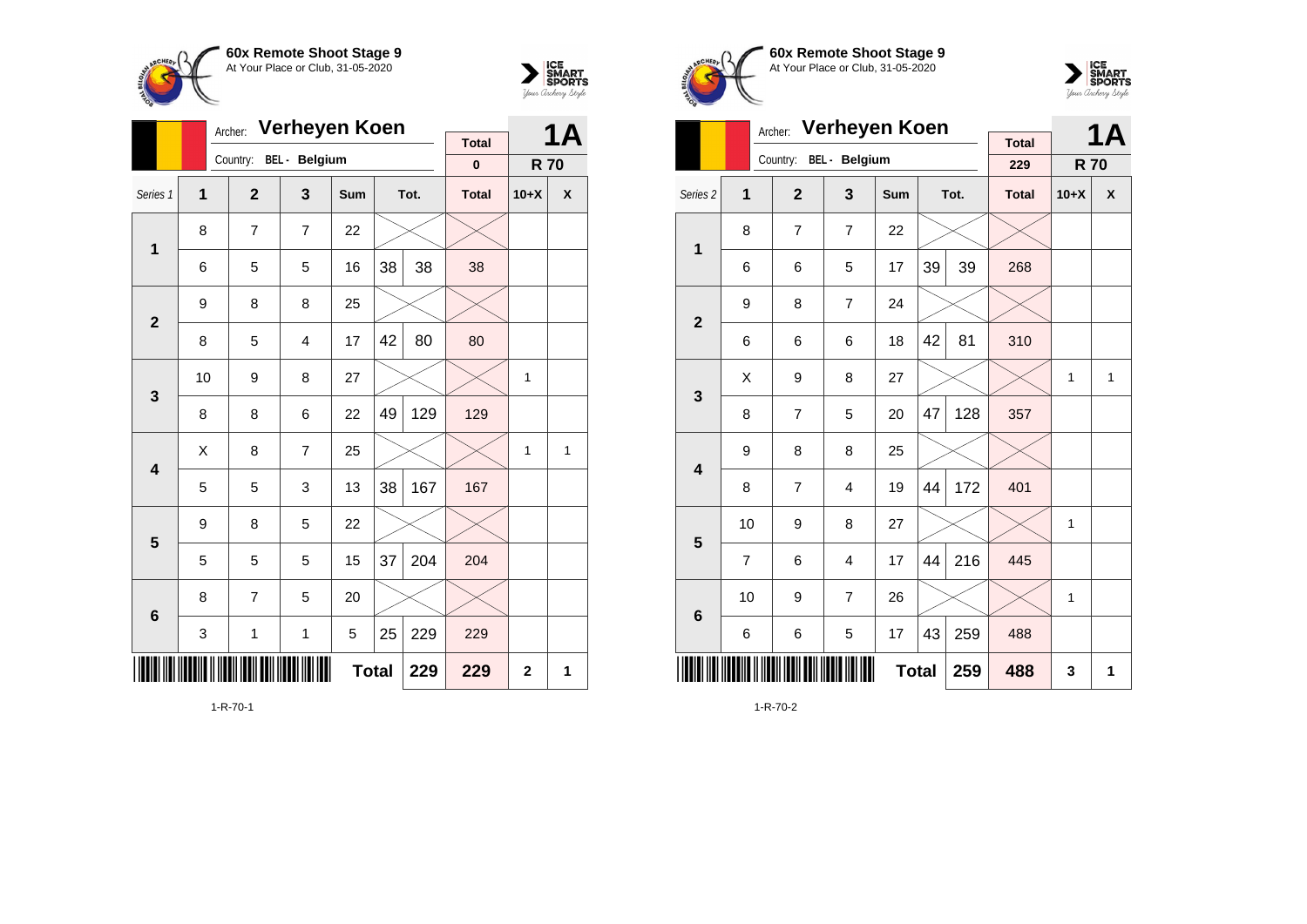



|                         |                                             |  | <b>Sauren Yvo</b><br>Archer: |                   |              |    | 2A   |              |                 |                |
|-------------------------|---------------------------------------------|--|------------------------------|-------------------|--------------|----|------|--------------|-----------------|----------------|
|                         |                                             |  |                              | NED - Netherlands |              |    |      | <b>Total</b> |                 |                |
|                         |                                             |  | Country:                     |                   |              |    |      | $\bf{0}$     | R <sub>ST</sub> |                |
| Series 1                | $\overline{1}$                              |  | $\overline{2}$               | 3                 | Sum          |    | Tot. | <b>Total</b> | $10+X$          | χ              |
| 1                       | 8                                           |  | 8                            | 3                 | 19           |    |      |              |                 |                |
|                         | 10                                          |  | 9                            | 5                 | 24           | 43 | 43   | 43           | $\mathbf{1}$    |                |
| $\overline{2}$          | 9                                           |  | 8                            | 6                 | 23           |    |      |              |                 |                |
|                         | 45<br>88<br>Χ<br>7<br>5<br>22               |  |                              |                   |              |    |      | 88           | 1               | $\mathbf{1}$   |
| 3                       | 10                                          |  | 9                            | 8                 | 27           |    |      |              | 1               |                |
|                         | 8                                           |  | 7                            | 6                 | 21           | 48 | 136  | 136          |                 |                |
| $\overline{\mathbf{4}}$ | 10                                          |  | 9                            | 7                 | 26           |    |      |              | 1               |                |
|                         | 9                                           |  | 7                            | $\overline{4}$    | 20           | 46 | 182  | 182          |                 |                |
| 5                       | X                                           |  | 8                            | 6                 | 24           |    |      |              | 1               | $\mathbf{1}$   |
|                         | 10                                          |  | 5                            | 4                 | 19           | 43 | 225  | 225          | 1               |                |
| $6\phantom{1}6$         | 10                                          |  | 9                            | 8                 | 27           |    |      |              | 1               |                |
|                         | 270<br>$\overline{7}$<br>5<br>45<br>6<br>18 |  |                              |                   |              |    |      | 270          |                 |                |
|                         |                                             |  |                              |                   | <b>Total</b> |    | 270  | 270          | 7               | $\overline{2}$ |

2-R-ST-1





|                         |                | Archer:                    | <b>Sauren Yvo</b> |     |     |             | 2A                  |        |              |
|-------------------------|----------------|----------------------------|-------------------|-----|-----|-------------|---------------------|--------|--------------|
|                         |                | Country: NED - Netherlands |                   |     |     |             | <b>Total</b><br>270 | R ST   |              |
| Series <sub>2</sub>     | 1              | $\mathbf{2}$               | 3                 | Sum |     | Tot.        | <b>Total</b>        | $10+X$ | X            |
| $\overline{\mathbf{1}}$ | 9              | 9                          | 7                 | 25  |     |             |                     |        |              |
|                         | 9              | 8                          | 7                 | 24  | 49  | 49          | 319                 |        |              |
| $\mathbf{2}$            | 10             | 10                         | 9                 |     |     | 2           |                     |        |              |
|                         | 9              | 8                          | 6                 | 101 | 371 |             |                     |        |              |
| $\mathbf{3}$            | 8              | $\overline{7}$             | 7                 | 22  |     |             |                     |        |              |
|                         | 9              | 6                          | 5                 | 20  | 42  | 143         | 413                 |        |              |
| $\overline{\mathbf{4}}$ | $\overline{7}$ | $\overline{7}$             | 4                 | 18  |     |             |                     |        |              |
|                         | Χ              | 9                          | 8                 | 27  | 45  | 188         | 458                 | 1      | $\mathbf{1}$ |
| $5\phantom{1}$          | X              | 9                          | 8                 | 27  |     |             |                     | 1      | 1            |
|                         | 6              | $\overline{c}$             | M                 | 8   | 35  | 223         | 493                 |        |              |
| $\bf 6$                 | 10             | $\overline{4}$             | 4                 | 18  |     |             |                     | 1      |              |
|                         | 9              | 9                          | 6                 | 24  | 42  | 265         | 535                 |        |              |
|                         |                |                            | 265               | 535 | 5   | $\mathbf 2$ |                     |        |              |

2-R-ST-2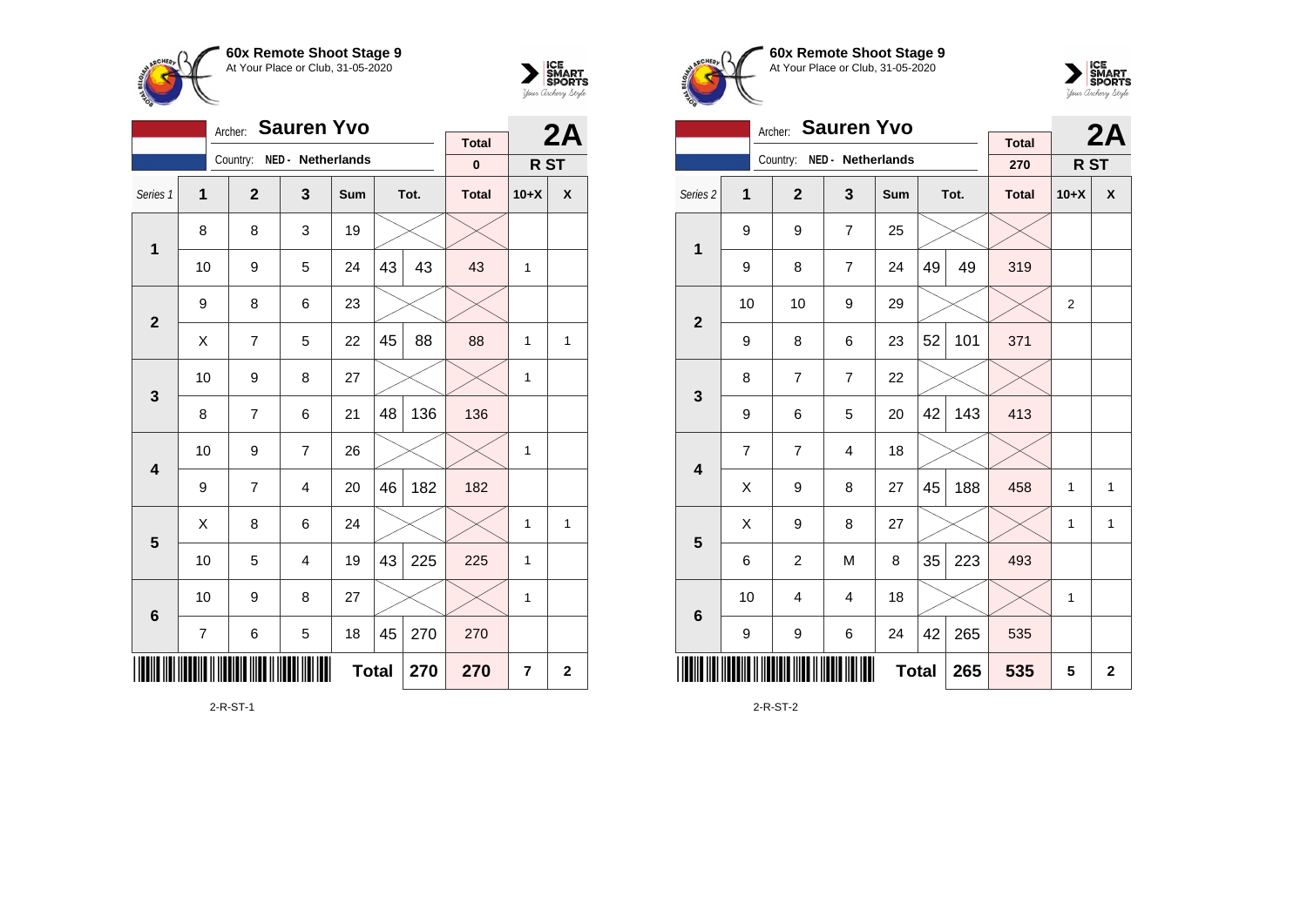



|                 |                         | Archer:        | <b>Dagrain Alexandre</b> |     |    |      | 3A           |                |   |
|-----------------|-------------------------|----------------|--------------------------|-----|----|------|--------------|----------------|---|
|                 |                         | Country:       | <b>BEL</b> - Belgium     |     |    |      | <b>Total</b> |                |   |
|                 |                         |                |                          |     |    |      | $\bf{0}$     | <b>R70</b>     |   |
| Series 1        | $\overline{\mathbf{1}}$ | $\overline{2}$ | 3                        | Sum |    | Tot. | <b>Total</b> | $10+X$         | X |
| $\mathbf 1$     | Χ                       | 7              | 7                        | 24  |    |      |              | 1              | 1 |
|                 | $\overline{7}$          | $\overline{7}$ | 4                        | 18  | 42 | 42   | 42           |                |   |
| $\overline{2}$  | X                       | 10             | 8                        | 28  |    |      |              | $\overline{2}$ | 1 |
|                 | 8                       | 6              | 4                        | 88  | 88 |      |              |                |   |
| 3               | 8                       | 8              | 8                        | 24  |    |      |              |                |   |
|                 | $\overline{7}$          | 7              | $\overline{2}$           | 16  | 40 | 128  | 128          |                |   |
| 4               | Χ                       | 10             | 8                        | 28  |    |      |              | $\overline{2}$ | 1 |
|                 | $\overline{7}$          | 3              | 3                        | 13  | 41 | 169  | 169          |                |   |
| 5               | 10                      | 9              | 7                        | 26  |    |      |              | 1              |   |
|                 | $\overline{7}$          | 7              | 6                        | 20  | 46 | 215  | 215          |                |   |
| $6\phantom{1}6$ | 8                       | 8              | 7                        | 23  |    |      |              |                |   |
|                 | 7                       | 7              | 255                      | 255 |    |      |              |                |   |
|                 |                         |                | 255                      | 255 | 6  | 3    |              |                |   |







|                         |                | Archer:        | <b>Dagrain Alexandre</b> |            |    |                | 3A                  |              |              |
|-------------------------|----------------|----------------|--------------------------|------------|----|----------------|---------------------|--------------|--------------|
|                         |                | Country:       | <b>BEL</b> - Belgium     |            |    |                | <b>Total</b><br>255 | <b>R70</b>   |              |
| Series <sub>2</sub>     | 1              | $\overline{2}$ | 3                        | <b>Sum</b> |    | Tot.           | <b>Total</b>        | $10+X$       | X            |
| 1                       | X              | 9              | 8                        | 27         |    |                |                     | $\mathbf{1}$ | $\mathbf{1}$ |
|                         | $\overline{7}$ | 6              | 6                        | 19         | 46 | 46             | 301                 |              |              |
| $\overline{2}$          | 9              | 9              | 7                        | 25         |    |                |                     |              |              |
|                         | 7              | $\overline{7}$ | 7                        | 21         | 46 | 92             | 347                 |              |              |
| 3                       | X              | 10             | 10                       | 30         |    |                |                     | 3            | $\mathbf{1}$ |
|                         | 8              | $\overline{7}$ | 5                        | 20         | 50 | 142            | 397                 |              |              |
| $\overline{\mathbf{4}}$ | 10             | 9              | 9                        | 28         |    |                |                     | $\mathbf{1}$ |              |
|                         | 9              | 8              | $\overline{7}$           | 24         | 52 | 194            | 449                 |              |              |
| 5                       | 9              | 7              | 7                        | 23         |    |                |                     |              |              |
|                         | $\overline{7}$ | $\overline{7}$ | 7                        | 21         | 44 | 238            | 493                 |              |              |
| $6\phantom{1}6$         | 10             | 9              | 8                        | 27         |    |                |                     | 1            |              |
|                         | 8              | $\overline{7}$ | 6                        | 21         | 48 | 286            | 541                 |              |              |
|                         | <b>Total</b>   |                | 286                      | 541        | 6  | $\overline{2}$ |                     |              |              |

3-R-70-2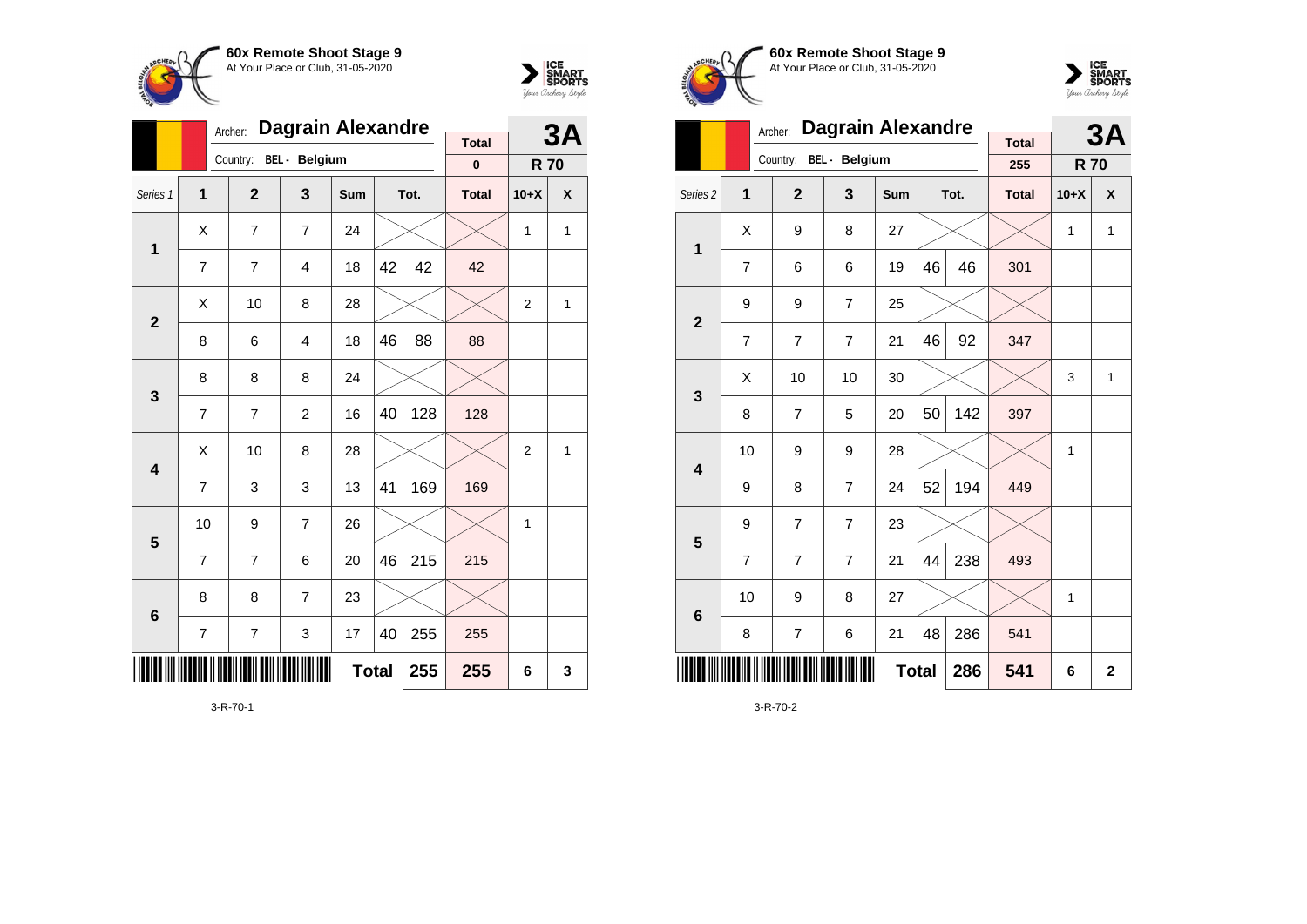

Country: **FRA - France**

8 8 7 23

9 8 7 24

9 8 26

 $9 \mid 8 \mid 6 \mid 23$ 

9 8 8 25

 $9 \mid 8 \mid 7 \mid 24$ 

**1**

**2**

**3**

**4**

**5**

**6**

Archer: **Dubois Florence**

Series 1 **1 2 3 Sum Tot. Total 10+X X**

5 | 3 | 2 | 10 | 33 | 33 | 33

7 | 7 | 7 | 21 | 45 | 78 | 78

8 3 3 14 40 118 118

 $6 \mid 6 \mid 2 \mid 14 \mid 37 \mid 155 \mid 155$ 

7 | 6 | 4 | 17 |42 |197 | 197

7 | 6 | 5 | 18 |42 | 239 | 239



**4A**

**R ST**

**Total 0**

**Total 239 239 0 0**

| 60x Remote Shoot Stage 9          |
|-----------------------------------|
| At Your Place or Club, 31-05-2020 |
|                                   |



|                         |                | Archer:                          | <b>Dubois Florence</b> |     |    |     | 4A                  |                 |   |
|-------------------------|----------------|----------------------------------|------------------------|-----|----|-----|---------------------|-----------------|---|
|                         |                | Country: FRA - France            |                        |     |    |     | <b>Total</b><br>239 | R <sub>ST</sub> |   |
| Series <sub>2</sub>     | $\overline{1}$ | $\mathbf{2}$<br>3<br>Tot.<br>Sum |                        |     |    |     | <b>Total</b>        | $10+X$          | X |
| $\overline{1}$          | 9              | 9                                | 8                      | 26  |    |     |                     |                 |   |
|                         | 8              | $\overline{7}$                   | 5                      | 20  | 46 | 46  | 285                 |                 |   |
| $\mathbf{2}$            | 9              | 9                                | 9                      | 27  |    |     |                     |                 |   |
|                         | 8              | $\overline{7}$                   | 6                      | 21  | 48 | 94  | 333                 |                 |   |
|                         | $\overline{7}$ | $\overline{7}$                   | 6                      | 20  |    |     |                     |                 |   |
| 3                       | 6              | 5                                | 6                      | 17  | 37 | 131 | 370                 |                 |   |
| $\overline{\mathbf{4}}$ | 8              | 6                                | 6                      | 20  |    |     |                     |                 |   |
|                         | 5              | 5                                | 5                      | 15  | 35 | 166 | 405                 |                 |   |
| $\overline{\mathbf{5}}$ | 9              | 8                                | 8                      | 25  |    |     |                     |                 |   |
|                         | 8              | 6                                | 6                      | 20  | 45 | 211 | 450                 |                 |   |
|                         | 10             | 9                                | 9                      | 28  |    |     |                     | 1               |   |
| $6\phantom{1}6$         | 8              | $\overline{7}$                   | 3                      | 18  | 46 | 257 | 496                 |                 |   |
| Ш                       | <b>Total</b>   |                                  | 257                    | 496 | 1  | 0   |                     |                 |   |

4-R-ST-2

4-R-ST-1

\*4-R-ST-1\*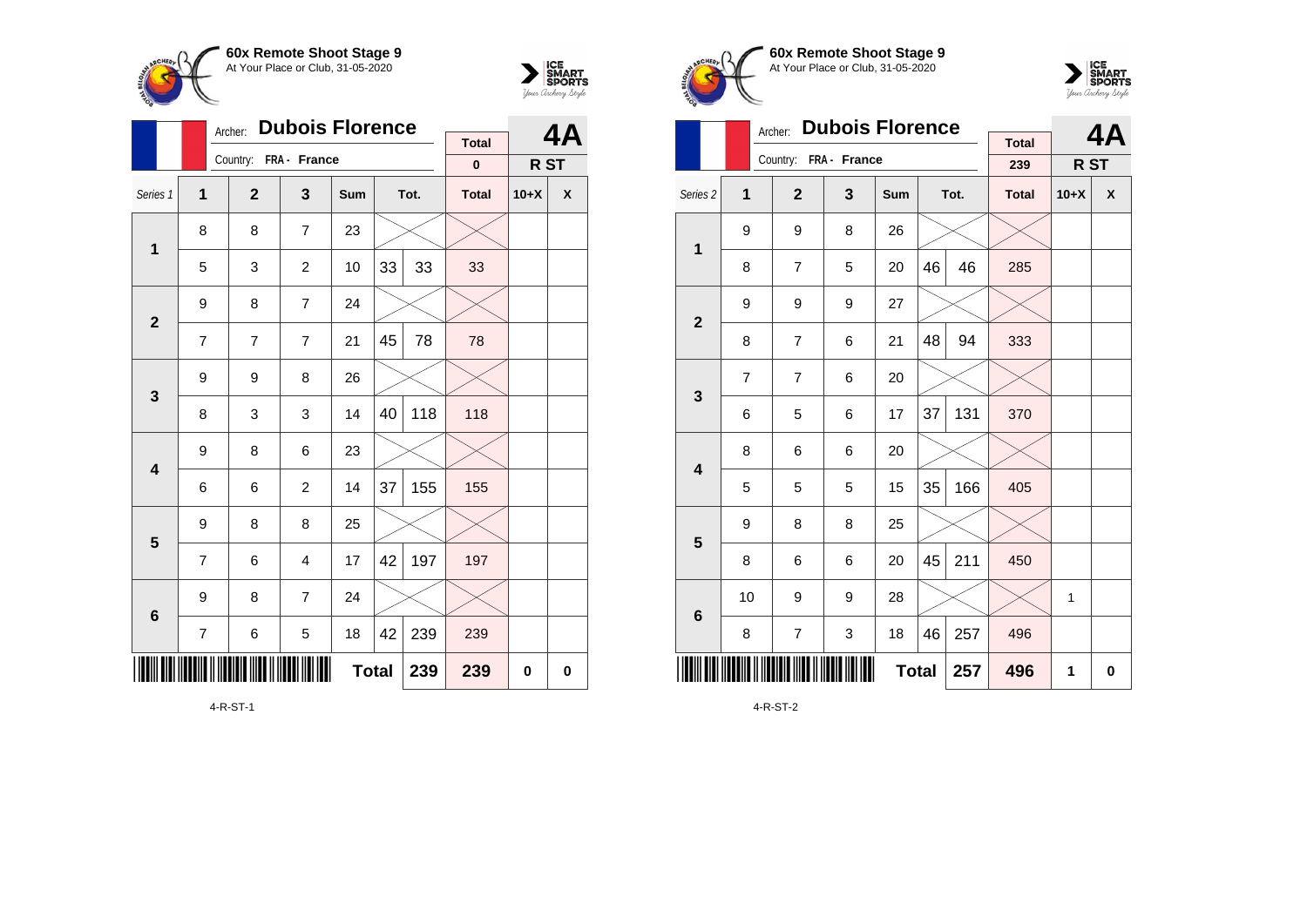

**1**

**2**

**3**

**4**

**5**

**6**

Archer: **Lynch Mark**

Country: **RSA - South Africa**

9 9 8 26

9 9 9 27

9 9 9 27

9 8 26

Series 1 **1 2 3 Sum Tot. Total 10+X X**

8 | 8 | 7 | 23 | $50$  |  $50$  |  $50$ 

7 | 6 | 4 | 17 |43 | 93 | 93

9 | 8 | 7 | 24 |51 |144 <mark>|</mark> 144

8 7 7 22 49 193 193

7 | 7 | 7 | 21 |48 | 241 | 241

8 | 7 | 7 | 22 |48 |289 | 289

10 | 9 | 8 | 27 |  $\times$  |  $\times$  | 1

10  $\mid$  9  $\mid$  8  $\mid$  27  $\mid$   $\times$   $\mid$   $\times$   $\mid$  1



**R 30**

**Total 0**

**Total 289 289 2 0**

**5A**





|                         |    | Archer: Lynch Mark |                             |              |    | <b>5A</b> |                     |              |   |
|-------------------------|----|--------------------|-----------------------------|--------------|----|-----------|---------------------|--------------|---|
|                         |    |                    | Country: RSA - South Africa |              |    |           | <b>Total</b><br>289 | R 30         |   |
| Series <sub>2</sub>     | 1  | $\overline{2}$     | 3                           | Sum          |    | Tot.      | <b>Total</b>        | $10+X$       | X |
| 1                       | 9  | 9                  | 8                           | 26           |    |           |                     |              |   |
|                         | 8  | $\overline{7}$     | 6                           | 21           | 47 | 47        | 336                 |              |   |
| $\overline{2}$          | 10 | 9                  | 8                           | 27           |    |           |                     | 1            |   |
|                         | 8  | 7                  | $\overline{7}$              | 22           | 49 | 96        | 385                 |              |   |
| 3                       | 10 | 9                  | 9                           | 28           |    |           |                     | 1            |   |
|                         | 9  | 8                  | $\overline{7}$              | 24           | 52 | 148       | 437                 |              |   |
| 4                       | 10 | 9                  | 9                           | 28           |    |           |                     | $\mathbf{1}$ |   |
|                         | 8  | 8                  | $\overline{7}$              | 23           | 51 | 199       | 488                 |              |   |
| $\overline{\mathbf{5}}$ | 8  | 8                  | 8                           | 24           |    |           |                     |              |   |
|                         | 8  | $\overline{7}$     | $\overline{7}$              | 22           | 46 | 245       | 534                 |              |   |
| $6\phantom{1}6$         | 10 | 9                  | 8                           | 27           |    |           |                     | 1            |   |
|                         | 8  | $\overline{7}$     | $\overline{7}$              | 22           | 49 | 294       | 583                 |              |   |
|                         |    |                    |                             | <b>Total</b> |    | 294       | 583                 | 4            | 0 |

5-R-30-2

5-R-30-1

<u>\* 1999 - Roman American American Andrew Andrew Andrew Andrew Andrew Andrew Andrew Andrew Andrew Andrew Andrew</u>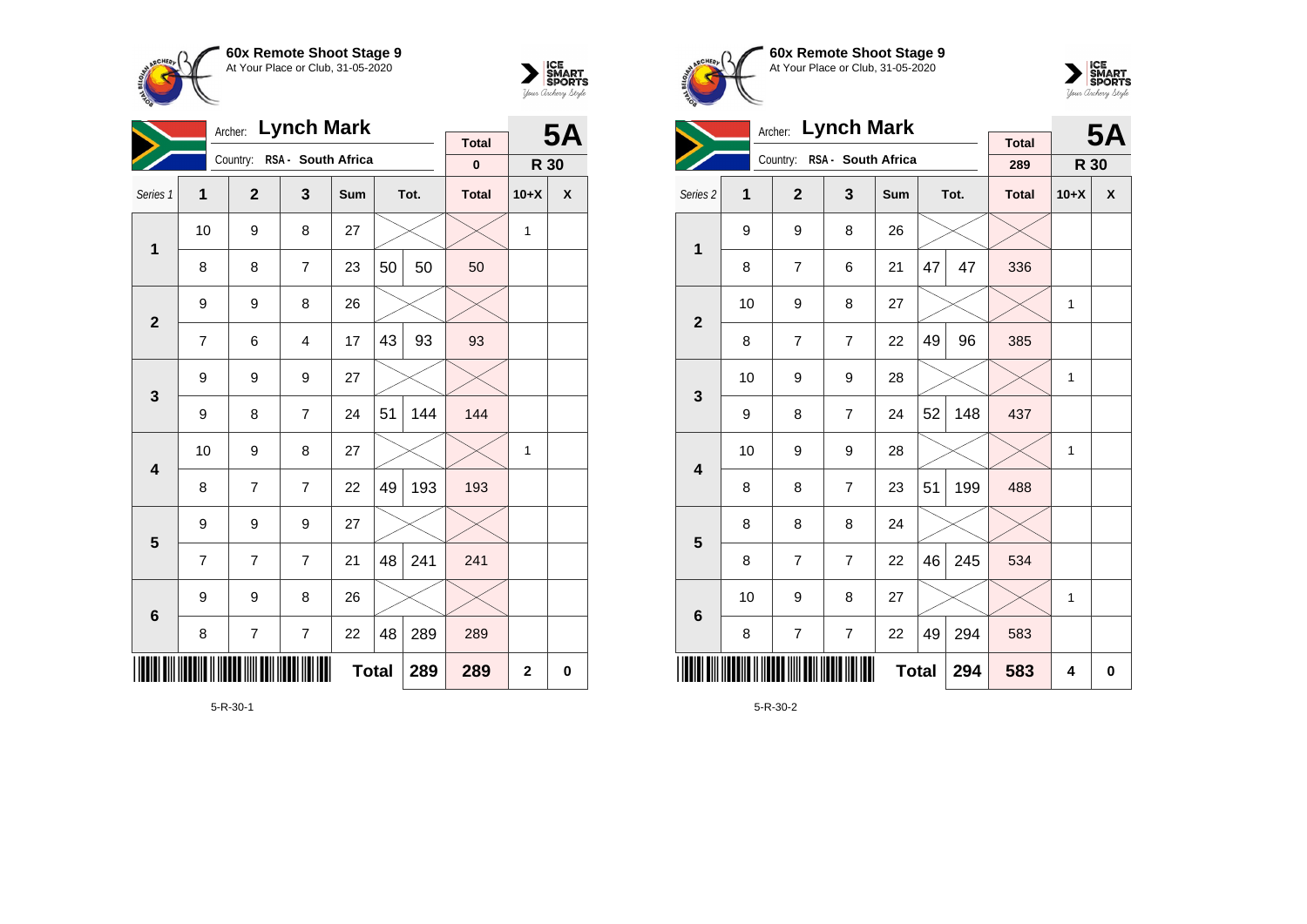



|                         |                     | Archer:        | <b>Wattiez Anthony</b> |     |    |      | 6Α           |                 |   |
|-------------------------|---------------------|----------------|------------------------|-----|----|------|--------------|-----------------|---|
|                         |                     |                | <b>BEL</b> - Belgium   |     |    |      | <b>Total</b> |                 |   |
|                         |                     | Country:       |                        |     |    |      | $\pmb{0}$    | C <sub>50</sub> |   |
| Series 1                | 1                   | $\mathbf{2}$   | 3                      | Sum |    | Tot. | <b>Total</b> | $10+X$          | X |
| $\mathbf{1}$            | X                   | 10             | 9                      | 29  |    |      |              | $\overline{2}$  | 1 |
|                         | 8                   | 8              | 5                      | 21  | 50 | 50   | 50           |                 |   |
| $\overline{2}$          | 9                   | 9              | 9                      | 27  |    |      |              |                 |   |
|                         | 9                   | 8              | 8                      | 25  | 52 | 102  | 102          |                 |   |
| 3                       | Χ                   | 9              | 9                      | 28  |    |      |              | 1               | 1 |
|                         | 9                   | 8              | 8                      | 25  | 53 | 155  | 155          |                 |   |
| $\overline{\mathbf{4}}$ | Χ                   | 10             | 9                      | 29  |    |      |              | $\overline{2}$  | 1 |
|                         | 9                   | $\overline{7}$ | $\overline{7}$         | 23  | 52 | 207  | 207          |                 |   |
| 5                       | 9                   | 9              | 9                      | 27  |    |      |              |                 |   |
|                         | 8                   | 8              | 7                      | 23  | 50 | 257  | 257          |                 |   |
| 6                       | Χ                   | 10             | 10                     | 30  |    |      |              | 3               | 1 |
|                         | 9                   | 8              | 7                      | 24  | 54 | 311  | 311          |                 |   |
|                         | <b>Total</b><br>311 |                |                        |     |    |      |              | 8               | 4 |







|                         |    | <b>Wattiez Anthony</b><br>Archer: |                        |              |    | 6A   |                     |                 |              |
|-------------------------|----|-----------------------------------|------------------------|--------------|----|------|---------------------|-----------------|--------------|
|                         |    |                                   | Country: BEL - Belgium |              |    |      | <b>Total</b><br>311 | C <sub>50</sub> |              |
| Series <sub>2</sub>     | 1  | $\overline{2}$                    | 3                      | Sum          |    | Tot. | <b>Total</b>        | $10+X$          | X            |
| 1                       | 10 | 9                                 | 8                      | 27           |    |      |                     | 1               |              |
|                         | 8  | $\overline{7}$                    | 7                      | 22           | 49 | 49   | 360                 |                 |              |
| $\overline{2}$          | 10 | 9                                 | 9                      | 28           |    |      |                     | 1               |              |
|                         | 9  | 9                                 | 7                      | 25           | 53 | 102  | 413                 |                 |              |
| 3                       | 10 | 10                                | 9                      | 29           |    |      |                     | $\overline{2}$  |              |
|                         | 9  | 8                                 | 6                      | 23           | 52 | 154  | 465                 |                 |              |
| $\overline{\mathbf{4}}$ | 10 | 10                                | 9                      | 29           |    |      |                     | $\overline{2}$  |              |
|                         | 9  | 8                                 | 6                      | 23           | 52 | 206  | 517                 |                 |              |
| 5                       | 9  | 9                                 | 9                      | 27           |    |      |                     |                 |              |
|                         | 8  | 8                                 | 7                      | 23           | 50 | 256  | 567                 |                 |              |
| $6\phantom{1}6$         | X  | 10                                | 10                     | 30           |    |      |                     | 3               | $\mathbf{1}$ |
|                         | 9  | 8                                 | $\overline{7}$         | 24           | 54 | 310  | 621                 |                 |              |
| ║                       |    |                                   |                        | <b>Total</b> |    | 310  | 621                 | 9               | 1            |

9-C-50-2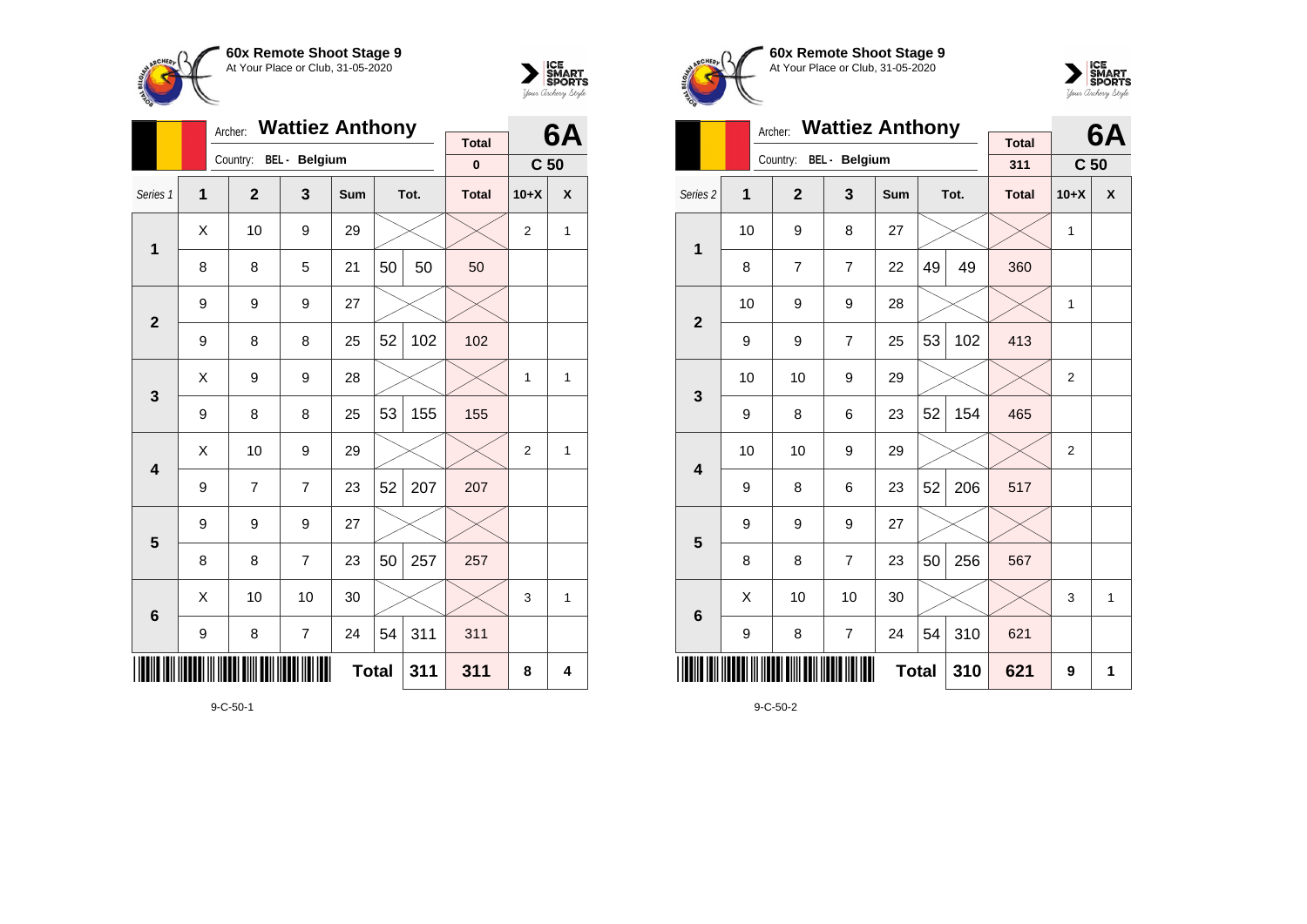



|                | <b>Swanepoel Arrie</b><br>Archer: |                |                    |     |              |      |              |                 |              |
|----------------|-----------------------------------|----------------|--------------------|-----|--------------|------|--------------|-----------------|--------------|
|                |                                   | Country:       | RSA - South Africa |     |              |      | <b>Total</b> |                 | 7Α           |
|                |                                   |                |                    |     |              |      | $\bf{0}$     | C <sub>30</sub> |              |
| Series 1       | 1                                 | $\overline{2}$ | 3                  | Sum |              | Tot. | <b>Total</b> | $10+X$          | X            |
| 1              | X                                 | X              | 10                 | 30  |              |      |              | 3               | 2            |
|                | 10                                | 10             | 9                  | 29  | 59           | 59   | 59           | 2               |              |
| $\overline{2}$ | X                                 | X              | X                  | 30  |              |      |              | 3               | 3            |
|                | Χ                                 | 10             | 10                 | 30  | 60           | 119  | 119          | 3               | 1            |
| $\mathbf{3}$   | Χ                                 | Χ              | 10                 | 30  |              |      |              | 3               | 2            |
|                | 10                                | 10             | 10                 | 30  | 60           | 179  | 179          | 3               |              |
| 4              | Χ                                 | X              | 10                 | 30  |              |      |              | 3               | 2            |
|                | 10                                | 10             | 9                  | 29  | 59           | 238  | 238          | $\overline{2}$  |              |
| 5              | X                                 | 10             | 10                 | 30  |              |      |              | 3               | $\mathbf{1}$ |
|                | 10                                | 10             | 10                 | 30  | 60           | 298  | 298          | 3               |              |
| 6              | X                                 | X              | X                  | 30  |              |      |              | 3               | 3            |
|                | 10                                | 10             | 10                 | 30  | 60           | 358  | 358          | 3               |              |
|                |                                   |                |                    |     | <b>Total</b> | 358  | 358          | 34              | 14           |

11-C-30-1





|                     | <b>Swanepoel Arrie</b><br>Archer: |                |                    |              |    |      |                     |                 | <b>7A</b>      |
|---------------------|-----------------------------------|----------------|--------------------|--------------|----|------|---------------------|-----------------|----------------|
|                     |                                   | Country:       | RSA - South Africa |              |    |      | <b>Total</b><br>358 | C <sub>30</sub> |                |
| Series <sub>2</sub> | 1                                 | $\overline{2}$ | 3                  | Sum          |    | Tot. | <b>Total</b>        | $10+X$          | X              |
| 1                   | X                                 | X              | Χ                  | 30           |    |      |                     | 3               | 3              |
|                     | Χ                                 | 10             | 10                 | 30           | 60 | 60   | 418                 | 3               | $\mathbf{1}$   |
| $\overline{2}$      | Χ                                 | Χ              | 10                 | 30           |    |      |                     | 3               | $\overline{2}$ |
|                     | 10                                | 10             | 9                  | 29           | 59 | 119  | 477                 | $\overline{2}$  |                |
| 3                   | X                                 | X              | X                  | 30           |    |      |                     | 3               | 3              |
|                     | X                                 | 10             | 9                  | 29           | 59 | 178  | 536                 | $\overline{2}$  | $\mathbf{1}$   |
| 4                   | X                                 | 10             | 10                 | 30           |    |      |                     | 3               | $\mathbf{1}$   |
|                     | 9                                 | 9              | 9                  | 27           | 57 | 235  | 593                 |                 |                |
| 5                   | Χ                                 | Χ              | 10                 | 30           |    |      |                     | 3               | $\overline{2}$ |
|                     | 10                                | 10             | 10                 | 30           | 60 | 295  | 653                 | 3               |                |
| $6\phantom{1}6$     | Χ                                 | Χ              | Χ                  | 30           |    |      |                     | 3               | 3              |
|                     | 10                                | 10             | 10                 | 30           | 60 | 355  | 713                 | 3               |                |
|                     |                                   |                |                    | <b>Total</b> |    | 355  | 713                 | 31              | 16             |

11-C-30-2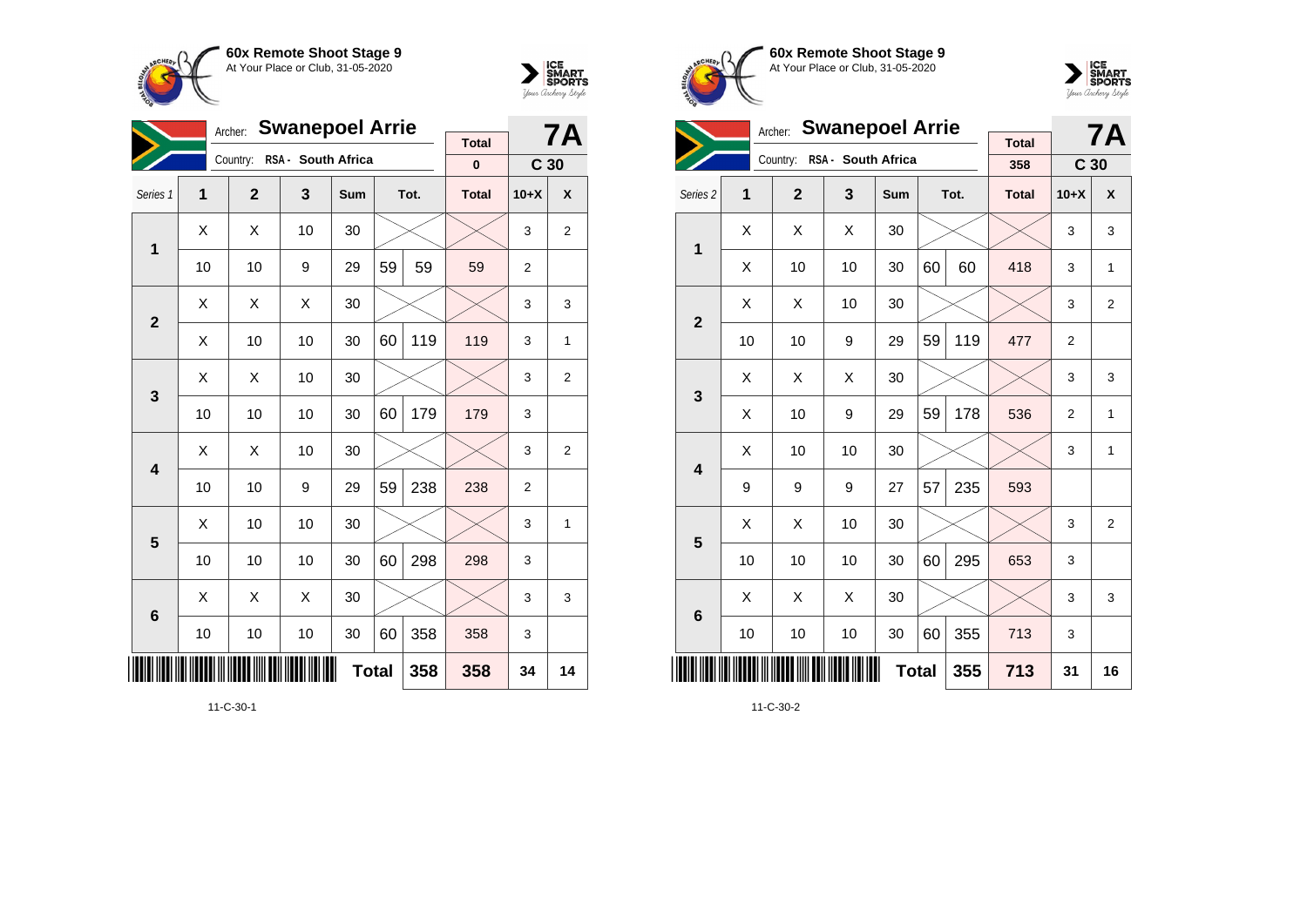



|                |    | Archer:      | <b>Colijn Bart</b> |              |    |      |              |            | 8Α                 |
|----------------|----|--------------|--------------------|--------------|----|------|--------------|------------|--------------------|
|                |    | Country:     | NED - Netherlands  |              |    |      | <b>Total</b> |            |                    |
|                |    |              |                    |              |    |      | $\mathbf 0$  | <b>BST</b> |                    |
| Series 1       | 1  | $\mathbf{2}$ | 3                  | Sum          |    | Tot. | <b>Total</b> | $10+X$     | $\pmb{\mathsf{X}}$ |
| $\mathbf 1$    | 9  | 8            | 6                  | 23           |    |      |              |            |                    |
|                | 7  | 6            | 5                  | 18           | 41 | 41   | 41           |            |                    |
| $\overline{2}$ | 8  | 8            | 8                  | 24           |    |      |              |            |                    |
|                | 9  | 8            | 8                  | 25           | 49 | 90   | 90           |            |                    |
| $\mathbf{3}$   | 8  | 6            | 6                  | 20           |    |      |              |            |                    |
|                | 10 | 9            | $\overline{7}$     | 26           | 46 | 136  | 136          | 1          |                    |
| 4              | 9  | 7            | 7                  | 23           |    |      |              |            |                    |
|                | 9  | 8            | $\overline{7}$     | 24           | 47 | 183  | 183          |            |                    |
| 5              | 10 | 9            | 8                  | 27           |    |      |              | 1          |                    |
|                | 8  | 8            | $\overline{7}$     | 23           | 50 | 233  | 233          |            |                    |
| $6\phantom{1}$ | Χ  | 9            | 8                  | 27           |    |      |              | 1          | 1                  |
|                | Χ  | 10           | 8                  | 28           | 55 | 288  | 288          | 2          | 1                  |
| ║║║            |    |              |                    | <b>Total</b> |    | 288  | 288          | 5          | $\mathbf 2$        |

13-B-ST-1





|                     |                | <b>Colijn Bart</b><br>Archer: |                   |     |              | <b>8A</b> |                     |            |              |
|---------------------|----------------|-------------------------------|-------------------|-----|--------------|-----------|---------------------|------------|--------------|
|                     |                | Country:                      | NED - Netherlands |     |              |           | <b>Total</b><br>288 | <b>BST</b> |              |
| Series <sub>2</sub> | 1              | $\overline{2}$                | 3                 | Sum |              | Tot.      | <b>Total</b>        | $10+X$     | X            |
|                     |                |                               |                   |     |              |           |                     |            |              |
| $\mathbf{1}$        | 10             | 9                             | 6                 | 25  |              |           |                     | 1          |              |
|                     | $\overline{7}$ | $\overline{7}$                | 6                 | 20  | 45           | 45        | 333                 |            |              |
| $\mathbf{2}$        | 8              | $\overline{7}$                | $\overline{7}$    | 22  |              |           |                     |            |              |
|                     | 9              | 9                             | 6                 | 24  | 46           | 91        | 379                 |            |              |
| 3                   | 9              | 7                             | 5                 | 21  |              |           |                     |            |              |
|                     | 9              | 8                             | $\overline{7}$    | 24  | 45           | 136       | 424                 |            |              |
| 4                   | 9              | 8                             | 8                 | 25  |              |           |                     |            |              |
|                     | 10             | 9                             | 6                 | 25  | 50           | 186       | 474                 | 1          |              |
| 5                   | 8              | 6                             | 5                 | 19  |              |           |                     |            |              |
|                     | 10             | 9                             | 8                 | 27  | 46           | 232       | 520                 | 1          |              |
| $6\phantom{1}6$     | Χ              | 7                             | $\overline{7}$    | 24  |              |           |                     | 1          | $\mathbf{1}$ |
|                     | 10             | 9                             | 5                 | 24  | 48           | 280       | 568                 | 1          |              |
|                     |                |                               |                   |     | <b>Total</b> | 280       | 568                 | 5          | 1            |

13-B-ST-2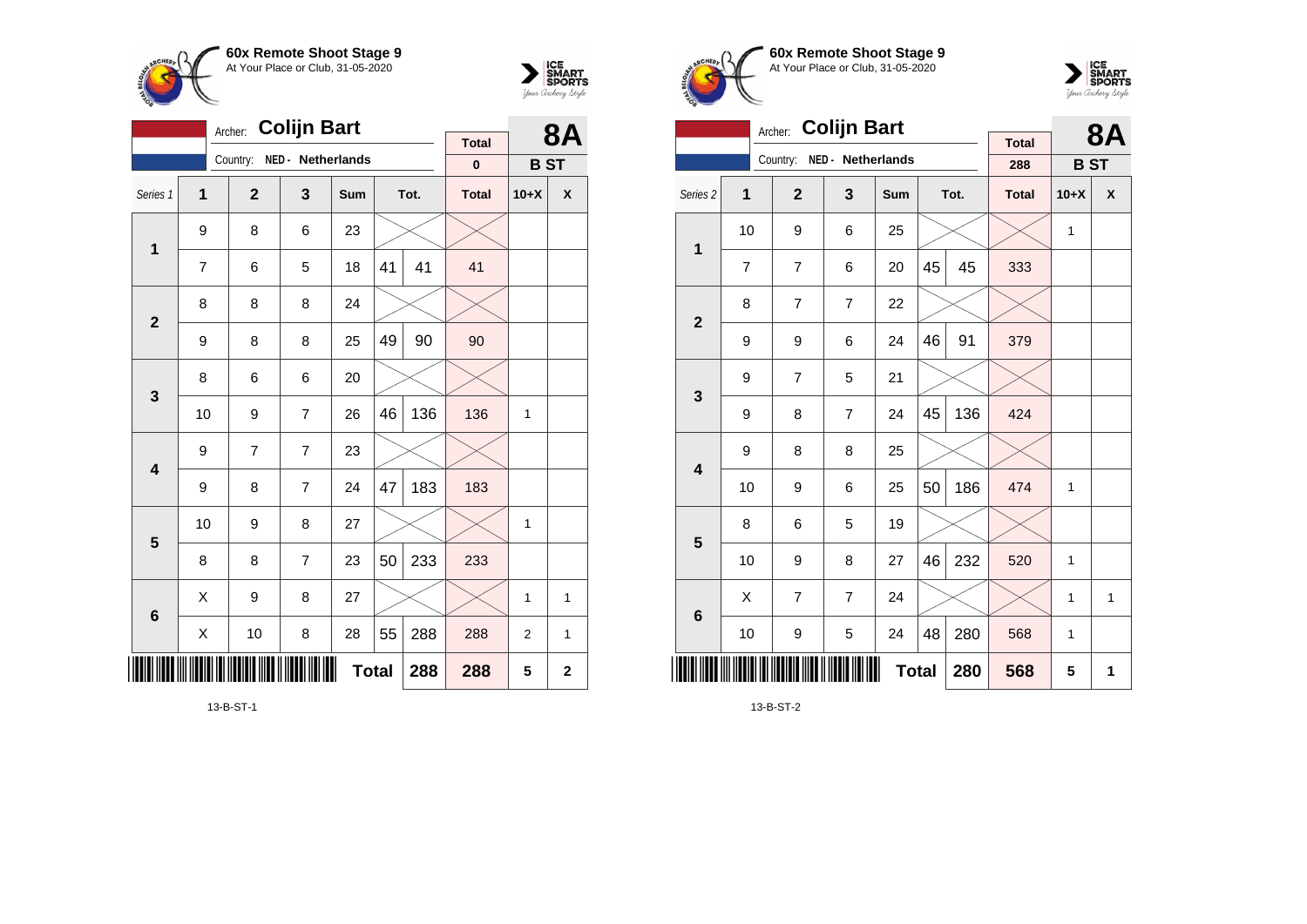



|                 |                | Archer:        | de Ryckère Eric |              |    |      | 9Α           |                |    |
|-----------------|----------------|----------------|-----------------|--------------|----|------|--------------|----------------|----|
|                 |                | Country:       | BEL - Belgium   |              |    |      | <b>Total</b> |                |    |
|                 |                |                |                 |              |    |      | 0            | C ST           |    |
| Series 1        | $\overline{1}$ | $\overline{2}$ | 3               | Sum          |    | Tot. | <b>Total</b> | $10+X$         | X  |
| 1               | 9              | 10             | 10              | 29           |    |      |              | $\overline{2}$ |    |
|                 | X              | 10             | X               | 30           | 59 | 59   | 59           | 3              | 2  |
| $\overline{2}$  | X              | 8              | 10              | 28           |    |      |              | $\overline{2}$ | 1  |
|                 | 10             | 10             | 9               | 29           | 57 | 116  | 116          | $\overline{2}$ |    |
| 3               | Χ              | 9              | 9               | 28           |    |      |              | 1              | 1  |
|                 | 8              | 9              | X               | 27           | 55 | 171  | 171          | 1              | 1  |
| 4               | X              | 8              | 9               | 27           |    |      |              | 1              | 1  |
|                 | 9              | Χ              | 9               | 28           | 55 | 226  | 226          | 1              | 1  |
| 5               | Χ              | 7              | 9               | 26           |    |      |              | 1              | 1  |
|                 | X              | 10             | 10              | 30           | 56 | 282  | 282          | 3              | 1  |
| $6\phantom{1}6$ | X              | 9              | 9               | 28           |    |      |              | 1              | 1  |
|                 | Χ              | Χ              | Χ               | 30           | 58 | 340  | 340          | 3              | 3  |
| ║║║             |                |                |                 | <b>Total</b> |    | 340  | 340          | 21             | 13 |

18-C-ST-1





|                         | de Ryckère Eric<br>Archer: |              |                      |              |    |     |                     |                | 9Α             |
|-------------------------|----------------------------|--------------|----------------------|--------------|----|-----|---------------------|----------------|----------------|
|                         |                            | Country:     | <b>BEL</b> - Belgium |              |    |     | <b>Total</b><br>340 | C ST           |                |
| Series <sub>2</sub>     | 1                          | <b>Total</b> | $10+X$               | X            |    |     |                     |                |                |
| 1                       | Χ                          | 9            | Χ                    | 29           |    |     |                     | $\overline{2}$ | $\overline{2}$ |
|                         | 9                          | X            | X                    | 29           | 58 | 58  | 398                 | $\overline{2}$ | $\overline{2}$ |
| $\overline{2}$          | 9                          | 9            | 9                    | 27           |    |     |                     |                |                |
|                         | 10                         | Χ            | 9                    | 29           | 56 | 114 | 454                 | $\overline{2}$ | 1              |
| 3                       | X                          | 9            | X                    | 29           |    |     |                     | $\overline{2}$ | $\overline{2}$ |
|                         | 10                         | Χ            | 8                    | 28           | 57 | 171 | 511                 | $\overline{2}$ | $\mathbf{1}$   |
| $\overline{\mathbf{4}}$ | X                          | 9            | 9                    | 28           |    |     |                     | 1              | $\mathbf{1}$   |
|                         | X                          | 8            | 10                   | 28           | 56 | 227 | 567                 | $\overline{2}$ | $\mathbf{1}$   |
| 5                       | 9                          | 9            | 9                    | 27           |    |     |                     |                |                |
|                         | 9                          | X            | X                    | 29           | 56 | 283 | 623                 | $\overline{2}$ | $\overline{2}$ |
| $6\phantom{1}6$         | X                          | 10           | X                    | 30           |    |     |                     | 3              | $\overline{2}$ |
|                         | 9                          | X            | 9                    | 28           | 58 | 341 | 681                 | 1              | $\mathbf{1}$   |
|                         |                            |              |                      | <b>Total</b> |    | 341 | 681                 | 19             | 15             |

18-C-ST-2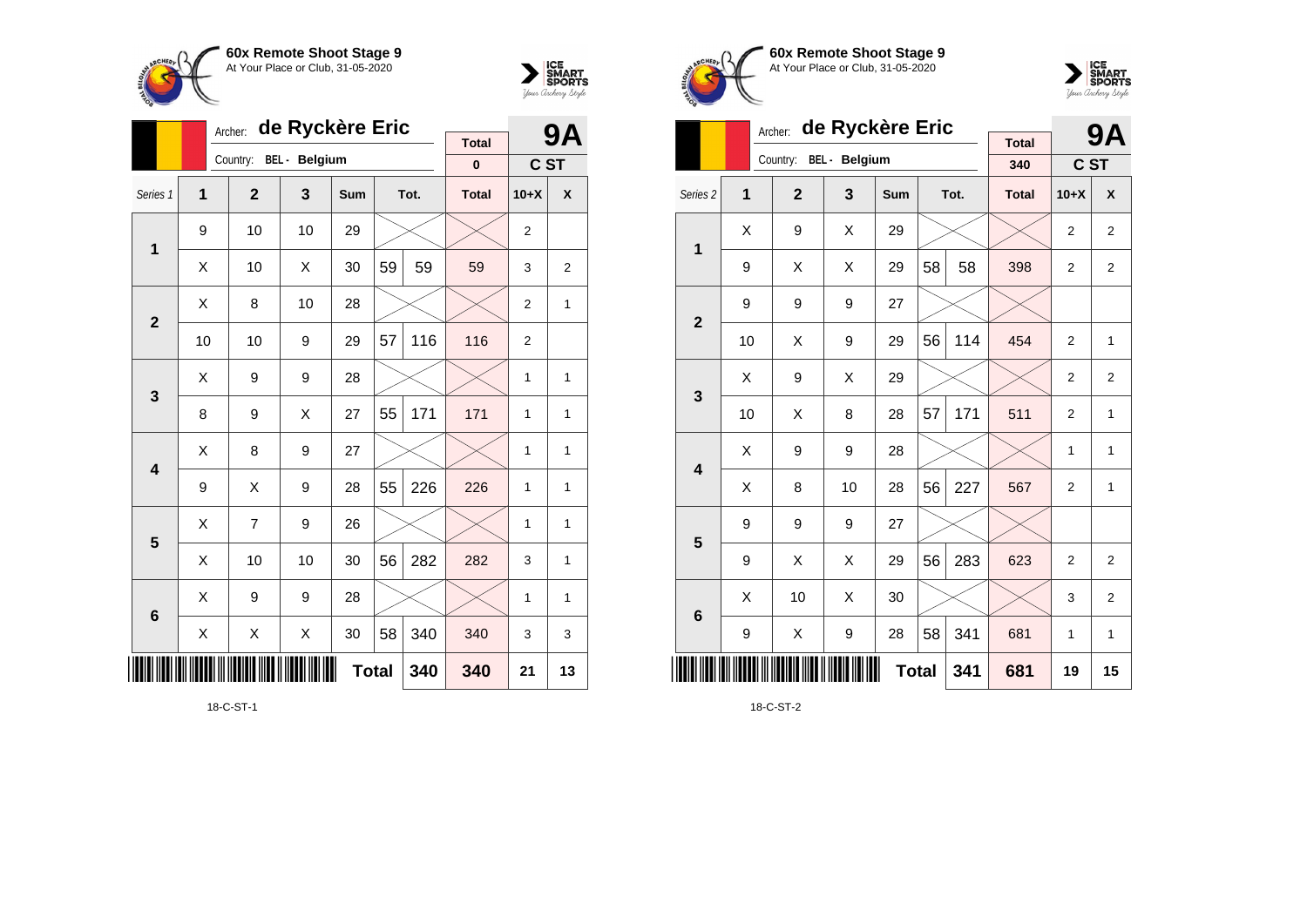



|                 |    | Archer:      | <b>Demey Julie</b>   |     |    |      | <b>13A</b>   |                 |   |
|-----------------|----|--------------|----------------------|-----|----|------|--------------|-----------------|---|
|                 |    |              | <b>BEL</b> - Belgium |     |    |      | <b>Total</b> |                 |   |
|                 |    | Country:     |                      |     |    |      | $\mathbf 0$  | C <sub>30</sub> |   |
| Series 1        | 1  | $\mathbf{2}$ | 3                    | Sum |    | Tot. | <b>Total</b> | $10+X$          | X |
| $\mathbf{1}$    | X  | 10           | 9                    | 29  |    |      |              | $\overline{2}$  | 1 |
|                 | 9  | 9            | 9                    | 27  | 56 | 56   | 56           |                 |   |
| $\overline{2}$  | X  | 10           | 10                   | 30  |    |      |              | 3               | 1 |
|                 | 9  | 9            | 9                    | 27  | 57 | 113  | 113          |                 |   |
| 3               | 10 | 10           | 9                    | 29  |    |      |              | $\overline{2}$  |   |
|                 | 9  | 9            | 8                    | 26  | 55 | 168  | 168          |                 |   |
| 4               | х  | Χ            | 10                   | 30  |    |      |              | 3               | 2 |
|                 | 9  | 9            | 9                    | 27  | 57 | 225  | 225          |                 |   |
| 5               | X  | 10           | 9                    | 29  |    |      |              | $\overline{2}$  | 1 |
|                 | 9  | 9            | 9                    | 27  | 56 | 281  | 281          |                 |   |
| $6\phantom{1}6$ | 10 | 10           | 9                    | 29  |    |      |              | $\overline{2}$  |   |
|                 | 9  | 9            | 5                    | 23  | 52 | 333  | 333          |                 |   |
| ║║║             |    |              | 333                  | 14  | 5  |      |              |                 |   |

22-C-30-1





|                     |    | Archer:                | <b>Demey Julie</b> |              |    |      | <b>13A</b>          |                 |                |
|---------------------|----|------------------------|--------------------|--------------|----|------|---------------------|-----------------|----------------|
|                     |    | Country: BEL - Belgium |                    |              |    |      | <b>Total</b><br>333 | C <sub>30</sub> |                |
|                     |    |                        |                    |              |    |      |                     |                 |                |
| Series <sub>2</sub> | 1  | $\overline{2}$         | 3                  | Sum          |    | Tot. | <b>Total</b>        | $10+X$          | X              |
| 1                   | Χ  | Χ                      | 10                 | 30           |    |      |                     | 3               | 2              |
|                     | 9  | 9                      | 9                  | 27           | 57 | 57   | 390                 |                 |                |
| $\overline{2}$      | X  | Χ                      | 10                 | 30           |    |      |                     | 3               | $\overline{2}$ |
|                     | 10 | 10                     | 10                 | 30           | 60 | 117  | 450                 | 3               |                |
| 3                   | X  | X                      | 10                 | 30           |    |      |                     | 3               | $\overline{2}$ |
|                     | 9  | 9                      | 9                  | 27           | 57 | 174  | 507                 |                 |                |
| 4                   | Χ  | 10                     | 10                 | 30           |    |      |                     | 3               | $\mathbf{1}$   |
|                     | 10 | 9                      | 9                  | 28           | 58 | 232  | 565                 | 1               |                |
| 5                   | 10 | 10                     | 10                 | 30           |    |      |                     | 3               |                |
|                     | 9  | 9                      | 9                  | 27           | 57 | 289  | 622                 |                 |                |
| $6\phantom{1}6$     | Χ  | Χ                      | X                  | 30           |    |      |                     | 3               | 3              |
|                     | 10 | 8                      | $\overline{7}$     | 25           | 55 | 344  | 677                 | 1               |                |
|                     |    |                        |                    | <b>Total</b> |    | 344  | 677                 | 23              | 10             |

22-C-30-2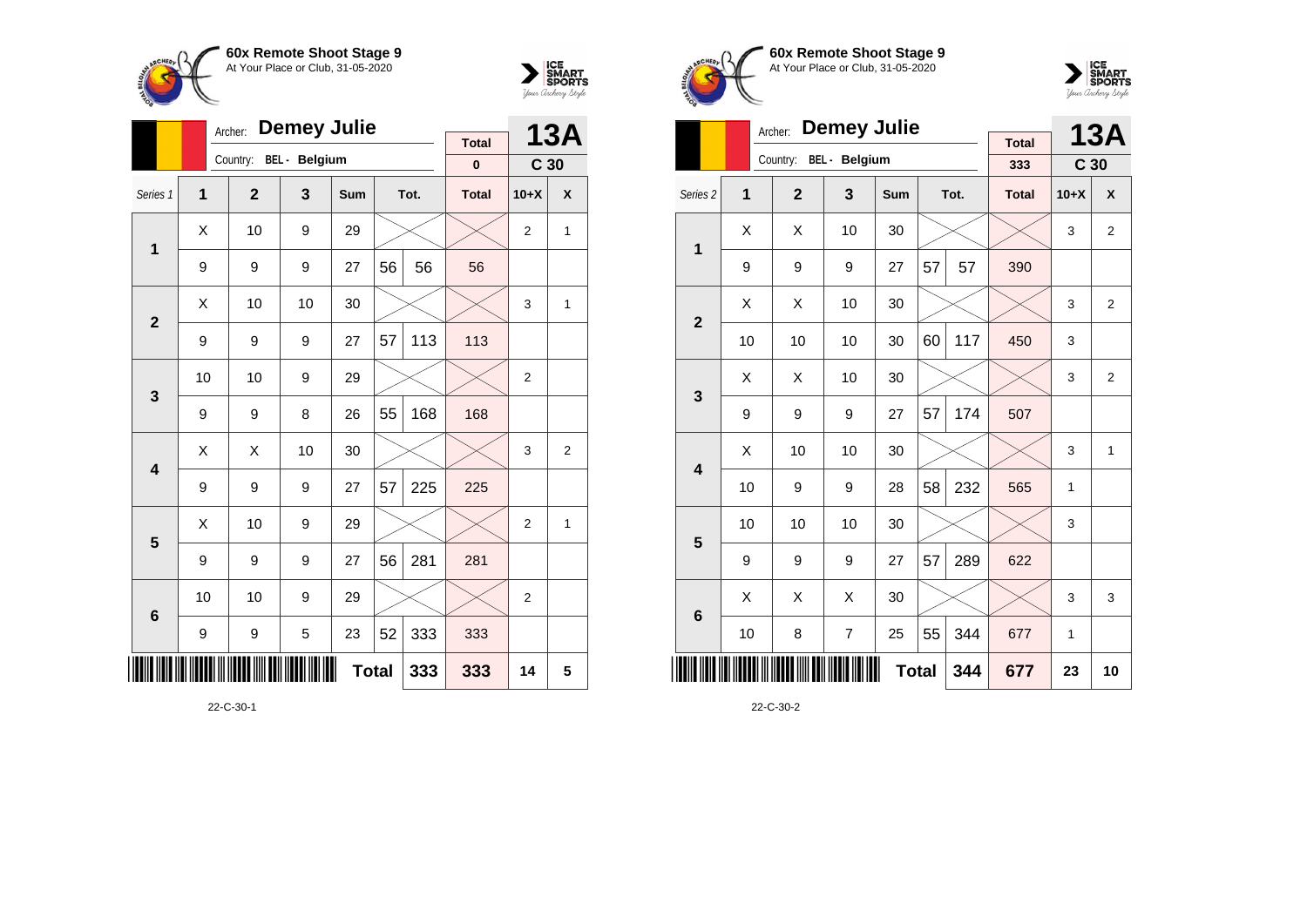



|                 |    | Archer:        | <b>Demey Louise</b>  |              |    |      | 14A          |                 |   |
|-----------------|----|----------------|----------------------|--------------|----|------|--------------|-----------------|---|
|                 |    | Country:       | <b>BEL</b> - Belgium |              |    |      | <b>Total</b> |                 |   |
|                 |    |                |                      |              |    |      | $\pmb{0}$    | C <sub>50</sub> |   |
| Series 1        | 1  | $\mathbf{2}$   | 3                    | Sum          |    | Tot. | <b>Total</b> | $10+X$          | X |
| $\mathbf{1}$    | 10 | 10             | 8                    | 28           |    |      |              | $\overline{2}$  |   |
|                 | 8  | $\overline{7}$ | 7                    | 22           | 50 | 50   | 50           |                 |   |
| $\overline{2}$  | X  | 10             | 9                    | 29           |    |      |              | $\overline{2}$  | 1 |
|                 | 9  | 8              | 8                    | 25           | 54 | 104  | 104          |                 |   |
| 3               | 10 | 10             | 8                    | 28           |    |      |              | $\overline{2}$  |   |
|                 | 7  | 7              | 6                    | 20           | 48 | 152  | 152          |                 |   |
| 4               | Χ  | 10             | 9                    | 29           |    |      |              | 2               | 1 |
|                 | 8  | 8              | 8                    | 24           | 53 | 205  | 205          |                 |   |
| 5               | X  | 9              | 9                    | 28           |    |      |              | 1               | 1 |
|                 | 9  | 9              | 7                    | 25           | 53 | 258  | 258          |                 |   |
| $6\phantom{1}6$ | 10 | 10             | 9                    | 29           |    |      |              | $\overline{2}$  |   |
|                 | 9  | 8              | 8                    | 25           | 54 | 312  | 312          |                 |   |
| ║║║             |    |                |                      | <b>Total</b> |    | 312  | 312          | 11              | 3 |







|                         |    | Archer:        | <b>Demey Louise</b> |              | <b>Total</b> |      | <b>14A</b>   |                 |                |
|-------------------------|----|----------------|---------------------|--------------|--------------|------|--------------|-----------------|----------------|
|                         |    | Country:       | BEL - Belgium       |              |              |      | 312          | C <sub>50</sub> |                |
| Series <sub>2</sub>     | 1  | $\overline{2}$ | 3                   | <b>Sum</b>   |              | Tot. | <b>Total</b> | $10+X$          | X              |
| $\mathbf{1}$            | X  | 9              | 9                   | 28           |              |      |              | 1               | $\mathbf{1}$   |
|                         | 9  | 9              | 9                   | 27           | 55           | 55   | 367          |                 |                |
| $\mathbf{2}$            | X  | 10             | 9                   | 29           |              |      |              | $\overline{2}$  | $\mathbf{1}$   |
|                         | 8  | 7              | 6                   | 21           | 50           | 105  | 417          |                 |                |
| 3                       | 10 | 9              | 9                   | 28           |              |      |              | 1               |                |
|                         | 8  | 8              | $\overline{7}$      | 23           | 51           | 156  | 468          |                 |                |
| $\overline{\mathbf{4}}$ | X  | 9              | 9                   | 28           |              |      |              | 1               | $\mathbf{1}$   |
|                         | 9  | $\overline{7}$ | $\overline{7}$      | 23           | 51           | 207  | 519          |                 |                |
| 5                       | 9  | 9              | 9                   | 27           |              |      |              |                 |                |
|                         | 8  | 8              | 8                   | 24           | 51           | 258  | 570          |                 |                |
| $6\phantom{1}6$         | X  | X              | 10                  | 30           |              |      |              | 3               | $\overline{2}$ |
|                         | 9  | 8              | 8                   | 25           | 55           | 313  | 625          |                 |                |
|                         |    |                |                     | <b>Total</b> |              | 313  | 625          | 8               | 5              |

23-C-50-2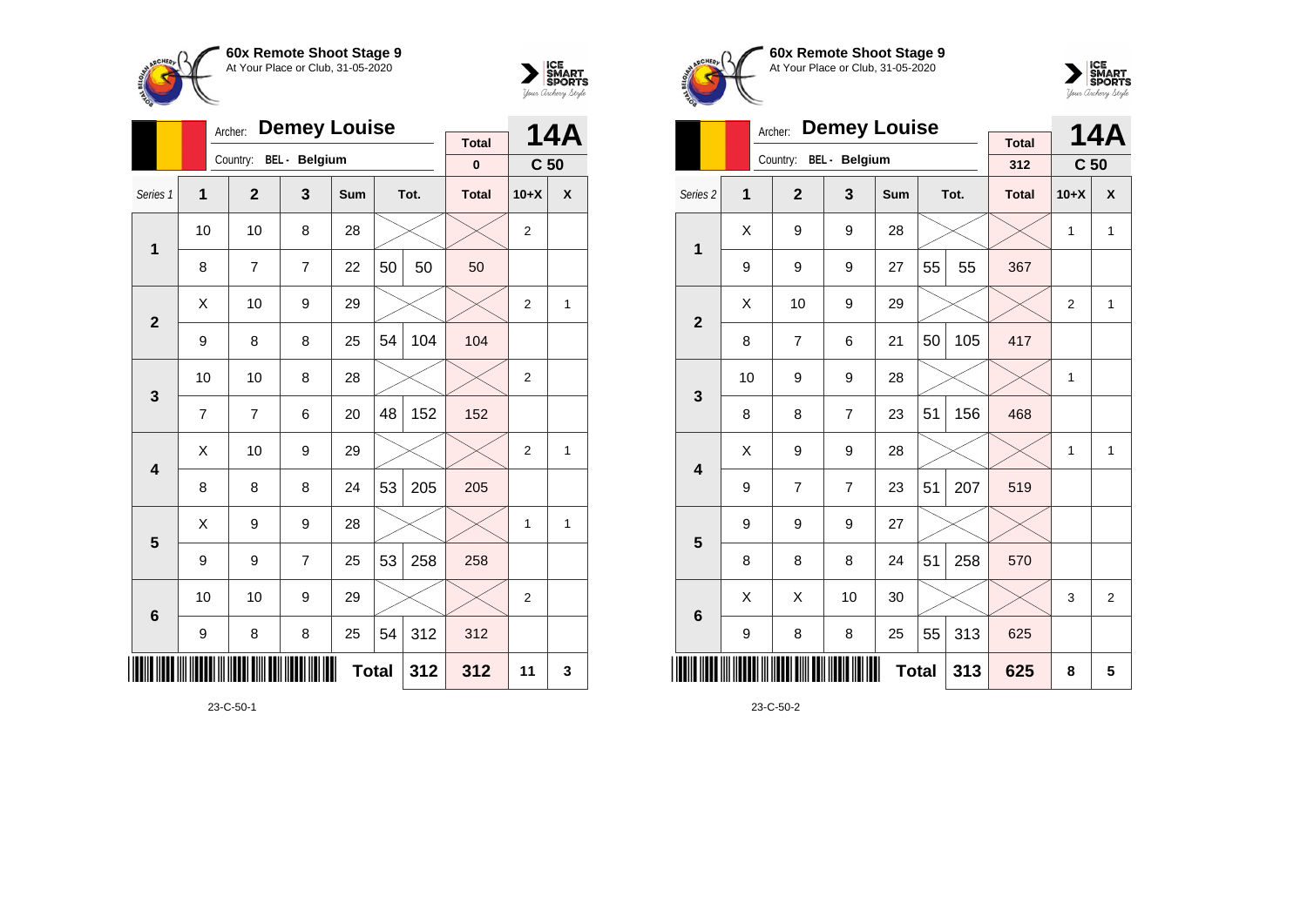



|                 |                | Archer:        | <b>Demey Henri</b>     |     |              |      | 15A          |                 |   |
|-----------------|----------------|----------------|------------------------|-----|--------------|------|--------------|-----------------|---|
|                 |                |                | Country: BEL - Belgium |     |              |      | <b>Total</b> |                 |   |
|                 |                |                |                        |     |              |      | $\bf{0}$     | C <sub>30</sub> |   |
| Series 1        | $\overline{1}$ | $\overline{2}$ | 3                      | Sum |              | Tot. | <b>Total</b> | $10+X$          | X |
| 1               | 10             | 9              | 9                      | 28  |              |      |              | 1               |   |
|                 | 9              | 8              | 8                      | 25  | 53           | 53   | 53           |                 |   |
| $\overline{2}$  | X              | 9              | 9                      | 28  |              |      |              | 1               | 1 |
|                 | 8              | 7              | 7                      | 22  | 50           | 103  | 103          |                 |   |
| 3               | 10             | 9              | 9                      | 28  |              |      |              | 1               |   |
|                 | 9              | 9              | 8                      | 26  | 54           | 157  | 157          |                 |   |
| 4               | 10             | 9              | 8                      | 27  |              |      |              | 1               |   |
|                 | 8              | 8              | 8                      | 24  | 51           | 208  | 208          |                 |   |
| 5               | 9              | 9              | 9                      | 27  |              |      |              |                 |   |
|                 | 9              | 9              | 8                      | 26  | 53           | 261  | 261          |                 |   |
| $6\phantom{1}6$ | 10             | 9              | 9                      | 28  |              |      |              | 1               |   |
|                 | 9              | 9              | 8                      | 26  | 54           | 315  | 315          |                 |   |
| IIII            |                |                |                        |     | <b>Total</b> | 315  | 315          | 5               | 1 |

24-C-30-1





|                         |    | Archer:        | <b>Demey Henri</b>   |            |    |      | <b>15A</b>          |                 |                |
|-------------------------|----|----------------|----------------------|------------|----|------|---------------------|-----------------|----------------|
|                         |    | Country:       | <b>BEL</b> - Belgium |            |    |      | <b>Total</b><br>315 | C <sub>30</sub> |                |
| Series <sub>2</sub>     | 1  | $\overline{2}$ | 3                    | <b>Sum</b> |    | Tot. | <b>Total</b>        | $10+X$          | X              |
| 1                       | X  | X              | 9                    | 29         |    |      |                     | $\overline{2}$  | $\overline{2}$ |
|                         | 9  | 8              | 8                    | 25         | 54 | 54   | 369                 |                 |                |
| $\overline{2}$          | X  | 10             | 10                   | 30         |    |      |                     | 3               | $\mathbf{1}$   |
|                         | 10 | 9              | 8                    | 27         | 57 | 111  | 426                 | 1               |                |
| 3                       | 10 | 10             | 10                   | 30         |    |      |                     | 3               |                |
|                         | 9  | 9              | 8                    | 26         | 56 | 167  | 482                 |                 |                |
| $\overline{\mathbf{4}}$ | X  | 10             | 10                   | 30         |    |      |                     | 3               | $\mathbf{1}$   |
|                         | 10 | 8              | 8                    | 26         | 56 | 223  | 538                 | 1               |                |
| 5                       | 10 | 10             | 10                   | 30         |    |      |                     | 3               |                |
|                         | 10 | 9              | 9                    | 28         | 58 | 281  | 596                 | 1               |                |
| $6\phantom{1}6$         | X  | X              | 10                   | 30         |    |      |                     | 3               | $\overline{2}$ |
|                         | 10 | 9              | 8                    | 27         | 57 | 338  | 653                 | 1               |                |
|                         |    |                | 653                  | 21         | 6  |      |                     |                 |                |

24-C-30-2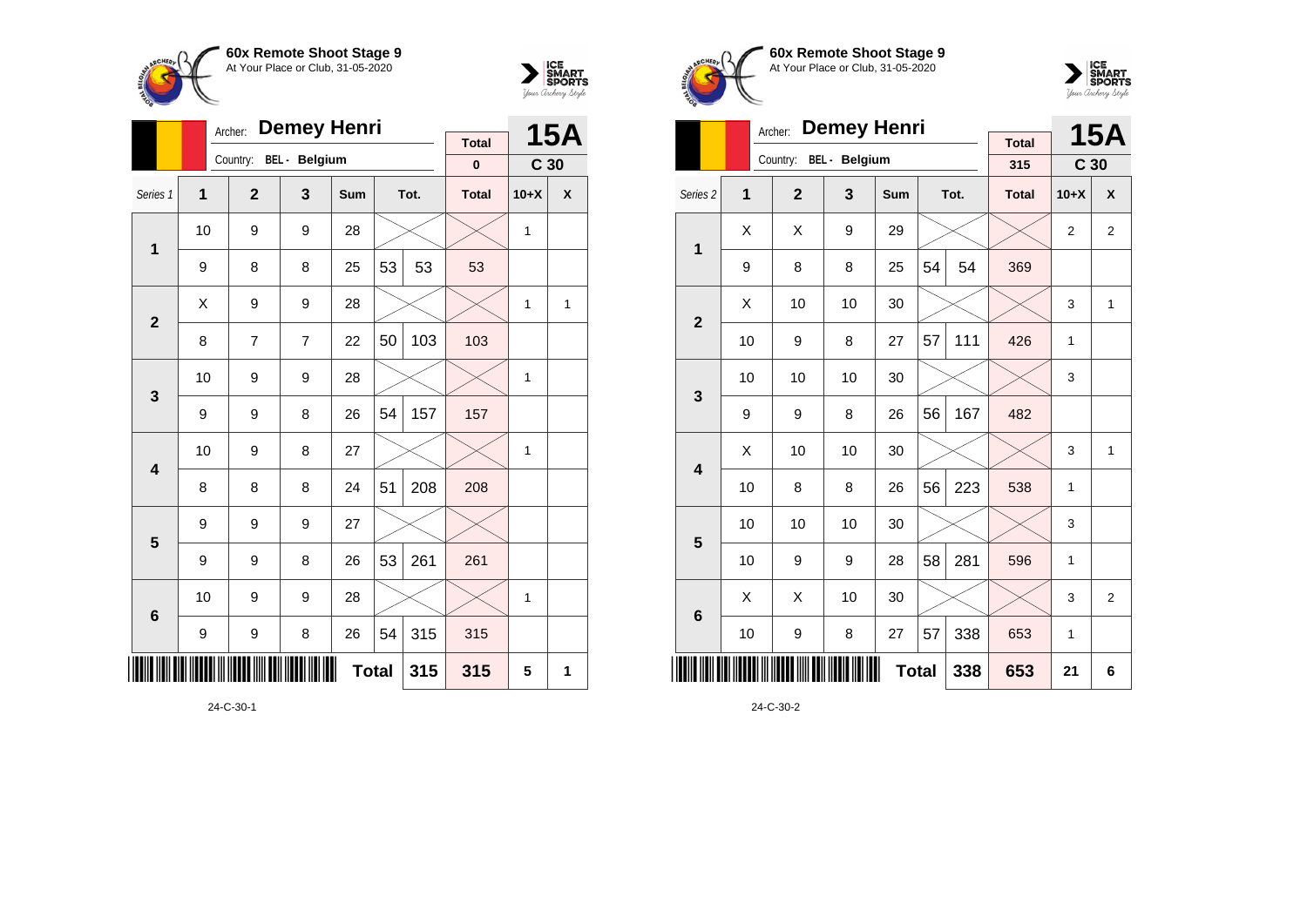



|                         |                | Archer:               | <b>Collado Vivaz Eric</b> |              |    |      | 17A          |                |                    |
|-------------------------|----------------|-----------------------|---------------------------|--------------|----|------|--------------|----------------|--------------------|
|                         |                | Country: FRA - France |                           |              |    |      | <b>Total</b> |                |                    |
|                         |                |                       |                           |              |    |      | $\bf{0}$     | C ST           |                    |
| Series 1                | $\overline{1}$ | $\mathbf{2}$          | 3                         | Sum          |    | Tot. | <b>Total</b> | $10+X$         | $\pmb{\mathsf{X}}$ |
| 1                       | 10             | 9                     | 9                         | 28           |    |      |              | $\mathbf{1}$   |                    |
|                         | 8              | 8                     | 8                         | 24           | 52 | 52   | 52           |                |                    |
| $\overline{2}$          | 9              | 9                     | 9                         | 27           |    |      |              |                |                    |
|                         | 9              | 8                     | 6                         | 23           | 50 | 102  | 102          |                |                    |
| 3                       | 10             | 9                     | 8                         | 27           |    |      |              | $\mathbf{1}$   |                    |
|                         | 8              | 7                     | 6                         | 21           | 48 | 150  | 150          |                |                    |
| $\overline{\mathbf{4}}$ | 10             | 10                    | 9                         | 29           |    |      |              | $\overline{2}$ |                    |
|                         | 9              | 6                     | 5                         | 20           | 49 | 199  | 199          |                |                    |
| 5                       | 10             | 10                    | 8                         | 28           |    |      |              | 2              |                    |
|                         | 8              | $\overline{7}$        | 5                         | 20           | 48 | 247  | 247          |                |                    |
| $6\phantom{1}6$         | 10             | 9                     | 9                         | 28           |    |      |              | $\mathbf{1}$   |                    |
|                         | 9              | 9                     | 8                         | 26           | 54 | 301  | 301          |                |                    |
| IIII                    |                |                       |                           | <b>Total</b> |    | 301  | 301          | 7              | 0                  |

26-C-ST-1





|                         |    | Archer:               | <b>Collado Vivaz Eric</b> |              |    |      | <b>17A</b>          |                |   |
|-------------------------|----|-----------------------|---------------------------|--------------|----|------|---------------------|----------------|---|
|                         |    | Country: FRA - France |                           |              |    |      | <b>Total</b><br>301 | C ST           |   |
| Series <sub>2</sub>     | 1  | $\overline{2}$        | 3                         | Sum          |    | Tot. | <b>Total</b>        | $10+X$         | X |
| 1                       | 10 | 9                     | 8                         | 27           |    |      |                     | 1              |   |
|                         | 8  | 8                     | $\overline{7}$            | 23           | 50 | 50   | 351                 |                |   |
| $\overline{2}$          | 10 | 10                    | 9                         | 29           |    |      |                     | $\overline{2}$ |   |
|                         | 9  | 9                     | 9                         | 27           | 56 | 106  | 407                 |                |   |
| 3                       | 10 | 9                     | 8                         | 27           |    |      |                     | 1              |   |
|                         | 8  | 7                     | 6                         | 21           | 48 | 154  | 455                 |                |   |
| $\overline{\mathbf{4}}$ | 9  | 9                     | 9                         | 27           |    |      |                     |                |   |
|                         | 9  | 9                     | 8                         | 26           | 53 | 207  | 508                 |                |   |
| 5                       | 10 | 9                     | 9                         | 28           |    |      |                     | 1              |   |
|                         | 8  | $\overline{7}$        | 6                         | 21           | 49 | 256  | 557                 |                |   |
| $6\phantom{1}6$         | 10 | 9                     | 9                         | 28           |    |      |                     | 1              |   |
|                         | 9  | $\boldsymbol{9}$      | 8                         | 26           | 54 | 310  | 611                 |                |   |
|                         |    |                       |                           | <b>Total</b> |    | 310  | 611                 | 6              | 0 |

26-C-ST-2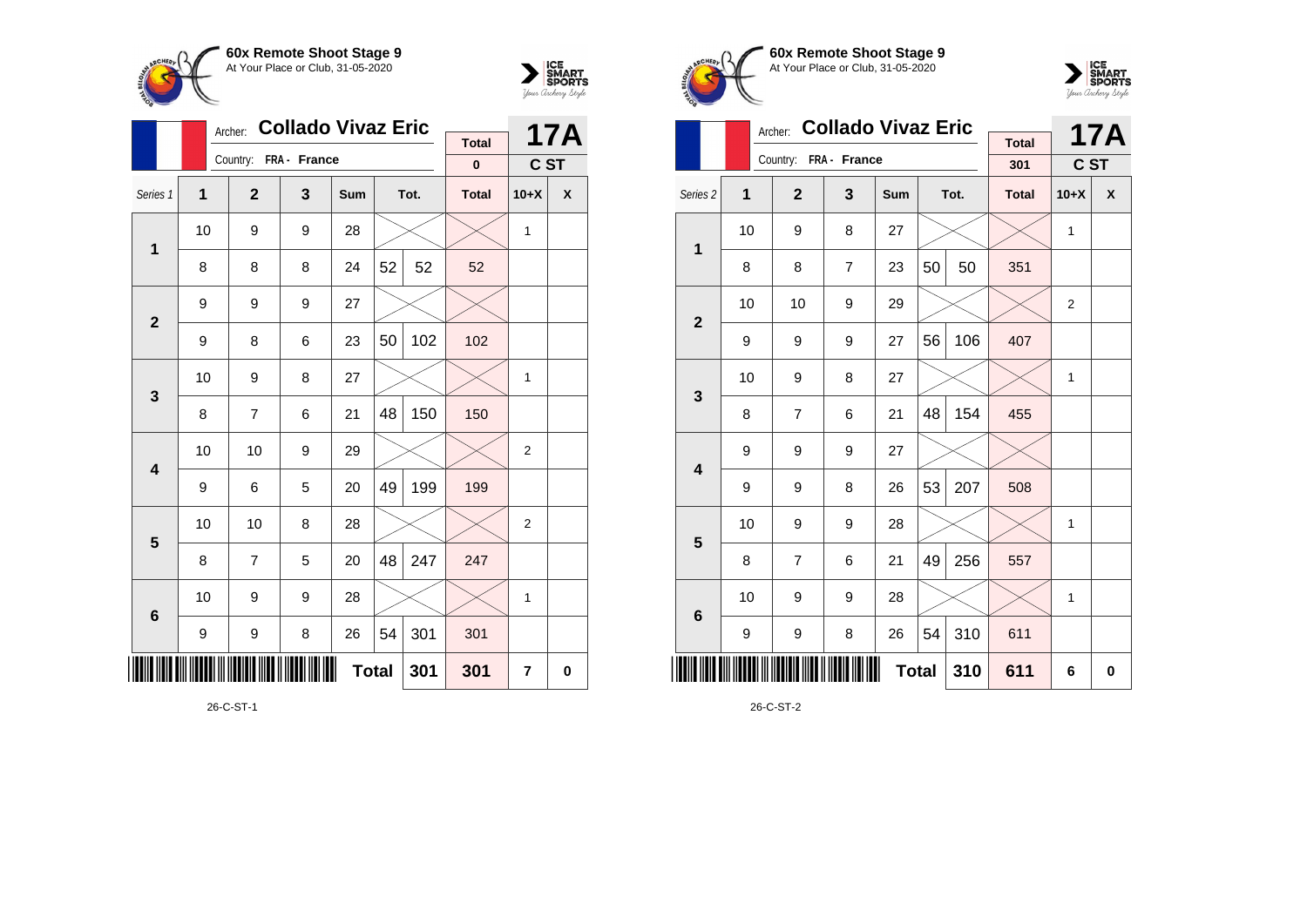

Country: **FRA - France**

9 9 9 27

8 8 8 24

9 8 26

9 9 9 27

**1**

**2**

**3**

**4**

**5**

**6**

\*27-C-ST-1\*

Archer: **Collado Christine**

Series 1 **1 2 3 Sum Tot. Total 10+X X**

7 | 6 | 5 | 18 | $45$  |  $45$  |  $45$ 

7 | 7 | 6 | 20 |47 | 92 | 92

8 7 7 22 48 140 140

7 | 7 | M | 14 |38 | 178 | 178

8 | 8 | 6 | 22 |48 | 226 | 226

8 | 8 | 8 | 24 | $51$  | 277 | 277

10 | 9 | 8 | 27 |  $\times$  |  $\times$  | 1

10 | 8 | 8 | 26 |  $\times$  |  $\times$  | 1



**18A C ST**

**Total 0**

**Total 277 277 2 0**





|                         |                | Archer:               | <b>Collado Christine</b> |              | <b>Total</b> |      | <b>18A</b>   |                |          |
|-------------------------|----------------|-----------------------|--------------------------|--------------|--------------|------|--------------|----------------|----------|
|                         |                | Country: FRA - France |                          |              |              |      | 277          | C ST           |          |
| Series <sub>2</sub>     | 1              | $\mathbf{2}$          | 3                        | Sum          |              | Tot. | <b>Total</b> | $10+X$         | X        |
| $\mathbf{1}$            | 9              | 9                     | 8                        | 26           |              |      |              |                |          |
|                         | 8              | $\overline{7}$        | 5                        | 20           | 46           | 46   | 323          |                |          |
| $\overline{\mathbf{2}}$ | 9              | 9                     | 9                        | 27           |              |      |              |                |          |
|                         | 8              | $\overline{7}$        | 5                        | 20           | 47           | 93   | 370          |                |          |
| 3                       | 8              | 8                     | 8                        | 24           |              |      |              |                |          |
|                         | $\overline{7}$ | $\overline{7}$        | M                        | 14           | 38           | 131  | 408          |                |          |
| $\overline{\mathbf{4}}$ | 9              | 8                     | 8                        | 25           |              |      |              |                |          |
|                         | $\overline{7}$ | 6                     | 5                        | 18           | 43           | 174  | 451          |                |          |
| 5                       | 10             | 10                    | 10                       | 30           |              |      |              | 3              |          |
|                         | 9              | 9                     | 8                        | 26           | 56           | 230  | 507          |                |          |
| 6                       | 10             | 10                    | 9                        | 29           |              |      |              | $\overline{2}$ |          |
|                         | 9              | 8                     | 8                        | 25           | 54           | 284  | 561          |                |          |
| IIII                    |                |                       |                          | <b>Total</b> |              | 284  | 561          | 5              | $\bf{0}$ |

27-C-ST-2

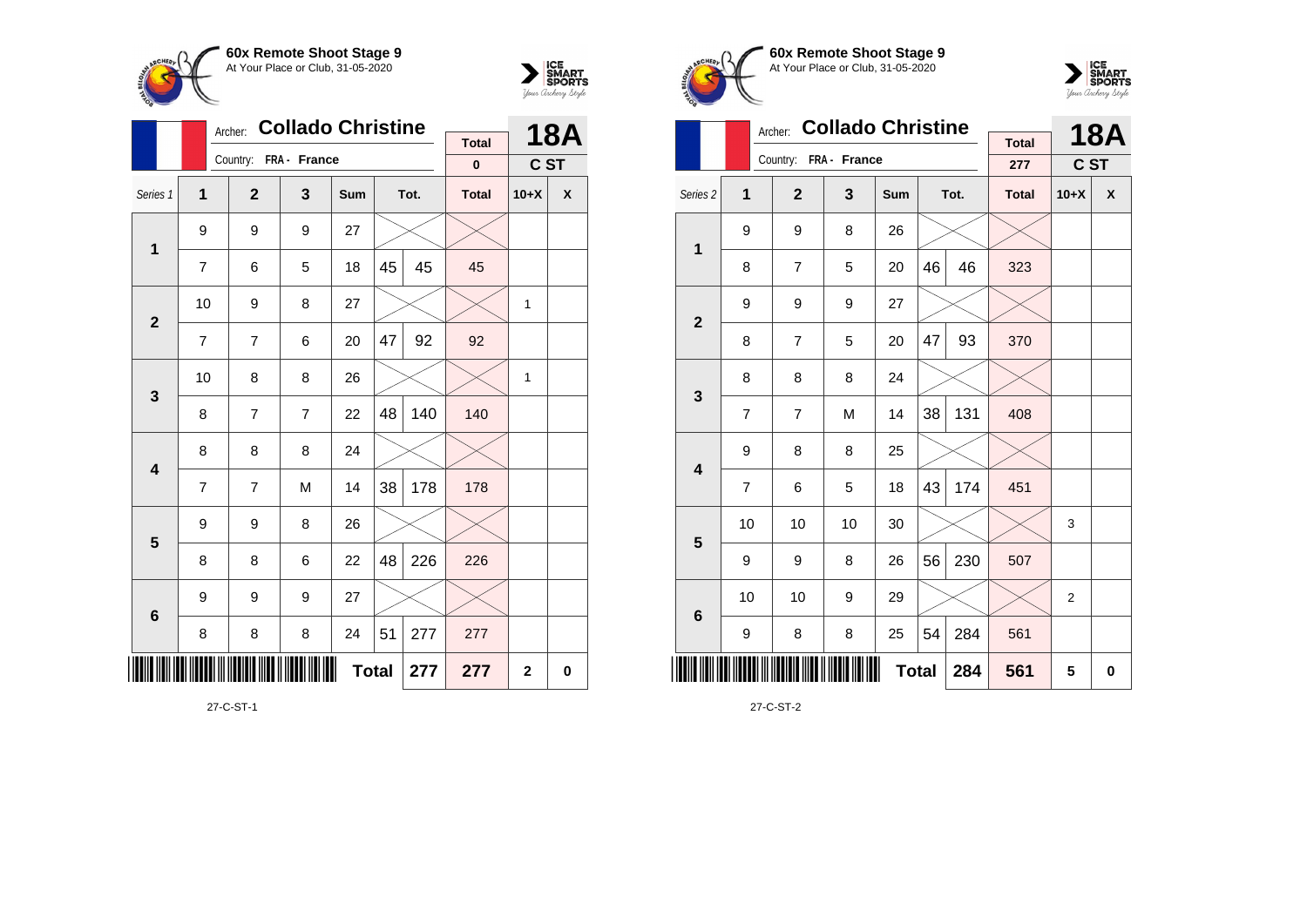



|                         |   | <b>Peers Tim</b><br>Archer:  |   |              | <b>19A</b> |              |        |                    |
|-------------------------|---|------------------------------|---|--------------|------------|--------------|--------|--------------------|
|                         |   | Country: GBR - Great Britain |   |              |            | <b>Total</b> |        |                    |
|                         |   |                              |   |              |            |              | R ST   |                    |
| Series 1                | 1 | $\mathbf{2}$                 | 3 | Sum          | Tot.       | <b>Total</b> | $10+X$ | $\pmb{\mathsf{X}}$ |
| $\mathbf 1$             |   |                              |   |              |            |              |        |                    |
|                         |   |                              |   |              |            |              |        |                    |
| $\mathbf{2}$            |   |                              |   |              |            |              |        |                    |
|                         |   |                              |   |              |            |              |        |                    |
| $\mathbf 3$             |   |                              |   |              |            |              |        |                    |
|                         |   |                              |   |              |            |              |        |                    |
| $\overline{\mathbf{4}}$ |   |                              |   |              |            |              |        |                    |
|                         |   |                              |   |              |            |              |        |                    |
| $5\phantom{1}$          |   |                              |   |              |            |              |        |                    |
|                         |   |                              |   |              |            |              |        |                    |
|                         |   |                              |   |              |            |              |        |                    |
| $\bf 6$                 |   |                              |   |              |            |              |        |                    |
|                         |   |                              |   |              |            |              |        |                    |
|                         |   |                              |   | <b>Total</b> |            |              |        |                    |

At Your Place or Club, 31-05-2020 **Archer: Peers Tim**  $\blacktriangleright$ **Total** Country: **GBR - Great Britain**  $\blacktriangleright$ Series 2 **1 2 3 Sum Tot. Total 10+X X 1**

**19A R ST**

 $\sum_{\text{MART}}\left|\underset{\text{SPORTS}}{\text{SINART}}\right|$ 

**60x Remote Shoot Stage 9**

**CHEPL** 



28-R-ST-2

28-R-ST-1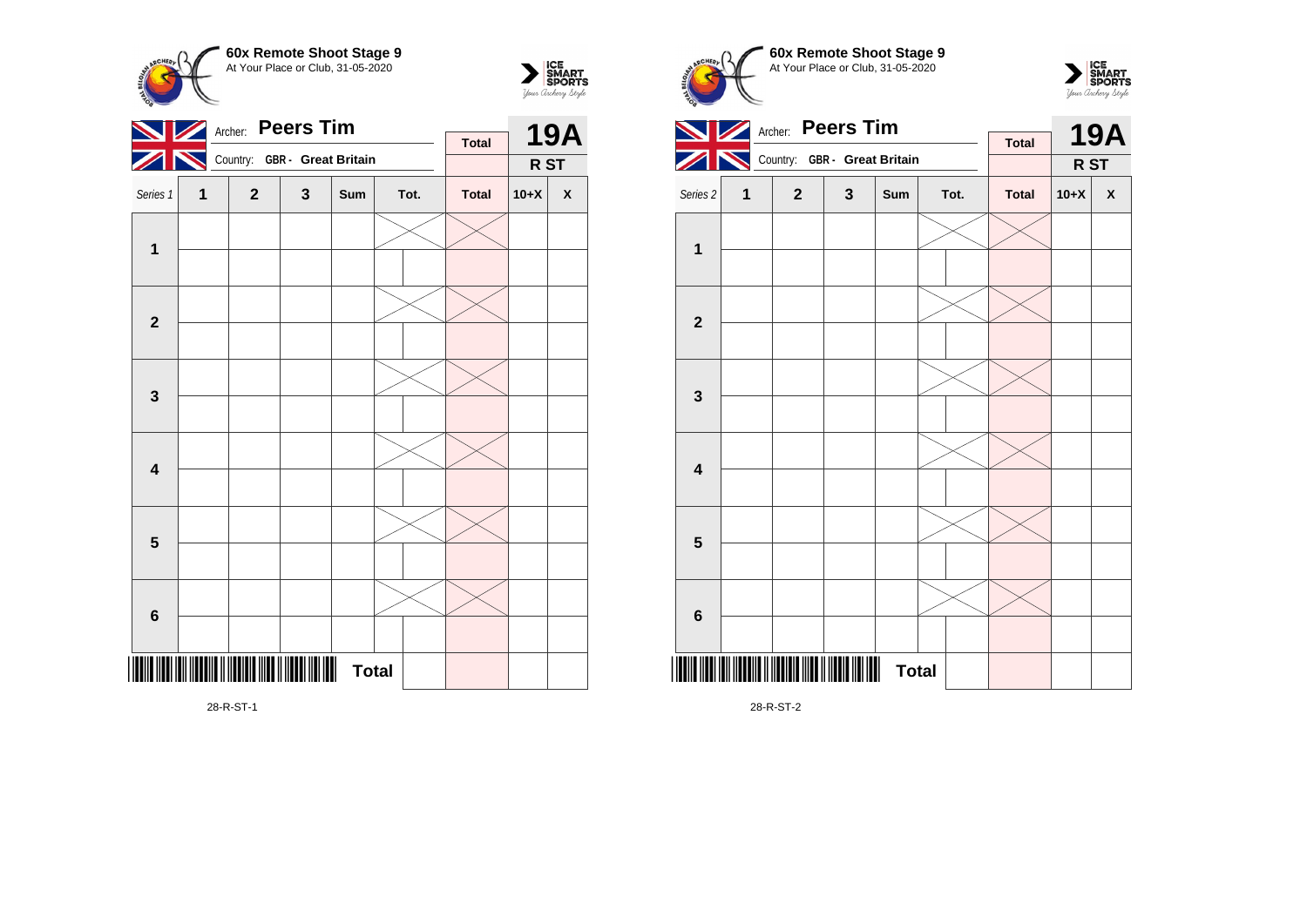

**1**

**2**

**3**

**4**

**5**

**6**

 $\overline{\phantom{a}}$ 

Archer: **Abu Hana Hadi**

Series 1 **1 2 3 Sum Tot. Total 10+X X**

7 | M | M | 7 |32 | 32 | 32

7 | 7 | M | 14 |37| 69 | 69

8 | 8 | M | 16 |42 | 111 <mark>|</mark> 111

7 | 6 | 6 | 19 |43 | 154 | 154

7 6 M 13 38 192 192

7 | 7 | 6 | 20 |45 | 237 | 237

10 | 8 | 7 | 25 |  $\times$  |  $\times$  | 1

10  $\mid$  8  $\mid$  7  $\mid$  25  $\mid$   $\times$   $\mid$   $\times$   $\mid$  1

Country: **INA - Indonesia**

8 8 7 23

9 8 26

9 8 7 24

9 8 8 25



**20A B ST**

**Total 0**

**Total 237 237 2 0**





|                     |                | Abu Hana Hadi<br>Archer: |                |     |              | <b>20A</b> |                     |                |              |
|---------------------|----------------|--------------------------|----------------|-----|--------------|------------|---------------------|----------------|--------------|
|                     |                | Country: INA - Indonesia |                |     |              |            | <b>Total</b><br>237 | <b>BST</b>     |              |
| Series <sub>2</sub> | 1              | $\mathbf{2}$             | 3              | Sum |              | Tot.       | <b>Total</b>        | $10+X$         | X            |
| 1                   | 8              | 8                        | $\overline{7}$ | 23  |              |            |                     |                |              |
|                     | M              | M                        | M              | 0   | 23           | 23         | 260                 |                |              |
| $\overline{2}$      | 9              | 8                        | 8              | 25  |              |            |                     |                |              |
|                     | 6              | 6                        | M              | 12  | 37           | 60         | 297                 |                |              |
| 3                   | 9              | 9                        | 8              | 26  |              |            |                     |                |              |
|                     | 7              | 7                        | $\overline{7}$ | 21  | 47           | 107        | 344                 |                |              |
| 4                   | X              | 10                       | 9              | 29  |              |            |                     | $\overline{2}$ | $\mathbf{1}$ |
|                     | 8              | 6                        | 6              | 20  | 49           | 156        | 393                 |                |              |
| 5                   | 9              | 9                        | 9              | 27  |              |            |                     |                |              |
|                     | 8              | $\overline{7}$           | M              | 15  | 42           | 198        | 435                 |                |              |
| $6\phantom{1}6$     | 9              | 8                        | 8              | 25  |              |            |                     |                |              |
|                     | $\overline{7}$ | 6                        | M              | 13  | 38           | 236        | 473                 |                |              |
| IIII                |                |                          | 236            | 473 | $\mathbf{2}$ | 1          |                     |                |              |

30-B-ST-2

30-B-ST-1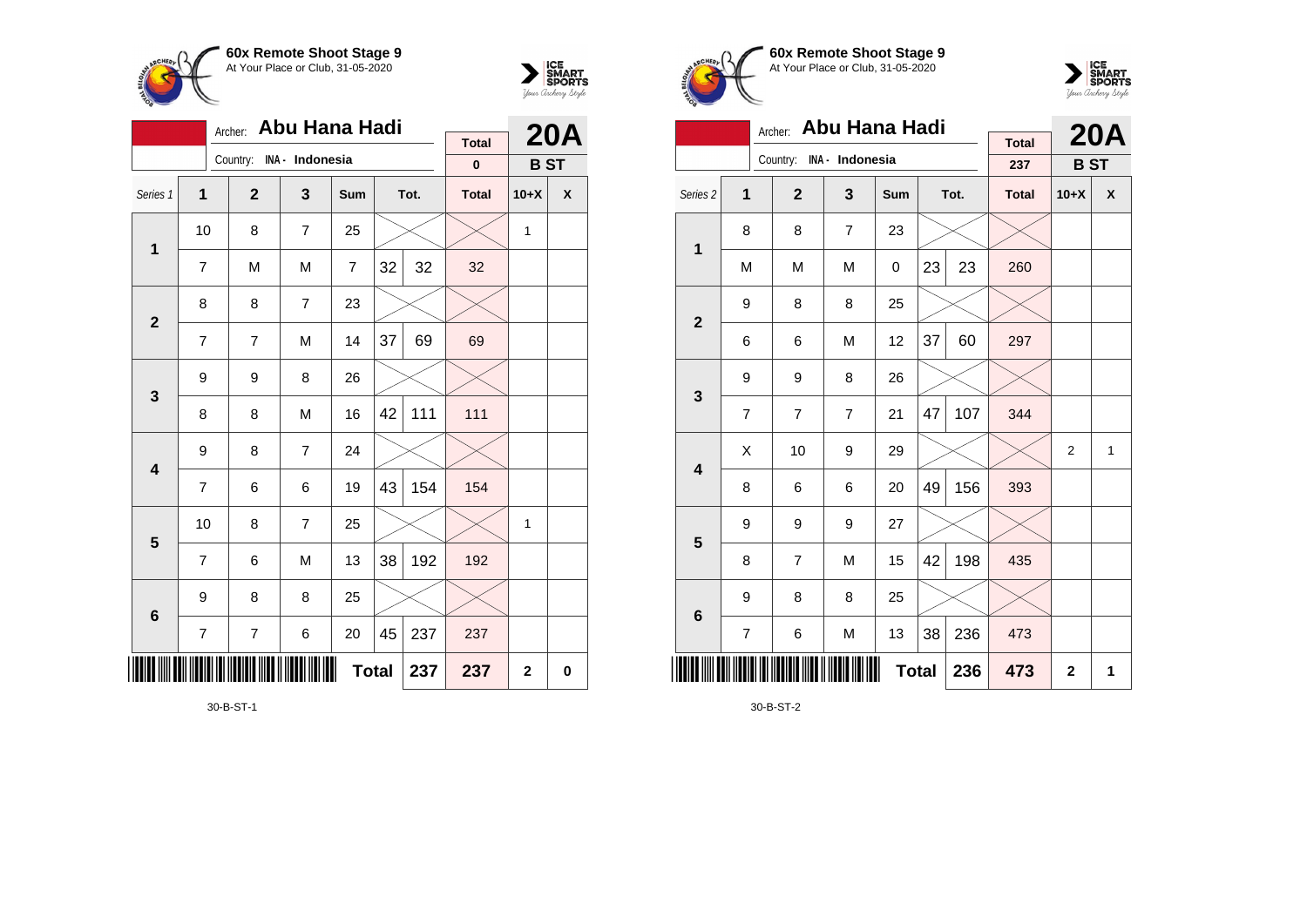



|                         |   | Archer:              | Della Rossa Paolo       |              |    |      | 22A                      |                |             |
|-------------------------|---|----------------------|-------------------------|--------------|----|------|--------------------------|----------------|-------------|
|                         |   | Country: ITA - Italy |                         |              |    |      | <b>Total</b><br>$\bf{0}$ | <b>R70</b>     |             |
|                         |   |                      |                         |              |    |      |                          |                |             |
| Series 1                | 1 | $\mathbf{2}$         | 3                       | Sum          |    | Tot. | <b>Total</b>             | $10+X$         | χ           |
| $\mathbf{1}$            | 9 | 8                    | 8                       | 25           |    |      |                          |                |             |
|                         | 7 | $\overline{7}$       | 6                       | 20           | 45 | 45   | 45                       |                |             |
| $\overline{2}$          | X | 8                    | 8                       | 26           |    |      |                          | 1              | 1           |
|                         | 7 | 7                    | 5                       | 19           | 45 | 90   | 90                       |                |             |
| 3                       | X | 10                   | 9                       | 29           |    |      |                          | $\overline{2}$ | 1           |
|                         | 9 | 9                    | 8                       | 26           | 55 | 145  | 145                      |                |             |
| $\overline{\mathbf{4}}$ | 9 | 9                    | 8                       | 26           |    |      |                          |                |             |
|                         | 8 | 8                    | 5                       | 21           | 47 | 192  | 192                      |                |             |
| 5                       | 9 | 8                    | 8                       | 25           |    |      |                          |                |             |
|                         | 8 | 8                    | $\overline{7}$          | 23           | 48 | 240  | 240                      |                |             |
| $6\phantom{1}6$         | 9 | 9                    | 9                       | 27           |    |      |                          |                |             |
|                         | 8 | 6                    | $\overline{\mathbf{4}}$ | 18           | 45 | 285  | 285                      |                |             |
| ║║║                     |   |                      |                         | <b>Total</b> |    | 285  | 285                      | 3              | $\mathbf 2$ |

33-R-70-1





|                         | Della Rossa Paolo<br>Archer: |                      |                     |              |      |     |              | 22A    |                |
|-------------------------|------------------------------|----------------------|---------------------|--------------|------|-----|--------------|--------|----------------|
|                         |                              | Country: ITA - Italy | <b>Total</b><br>285 | <b>R70</b>   |      |     |              |        |                |
| Series <sub>2</sub>     | 1                            | $\overline{2}$       | 3                   | Sum          | Tot. |     | <b>Total</b> | $10+X$ | X              |
| $\mathbf 1$             | 9                            | 8                    | 8                   | 25           |      |     |              |        |                |
|                         | $\overline{7}$               | 6                    | 3                   | 16           | 41   | 41  | 326          |        |                |
| $\mathbf{2}$            | 9                            | 9                    | 8                   | 26           |      |     |              |        |                |
|                         | 8                            | 7                    | 3                   | 18           | 44   | 85  | 370          |        |                |
| 3                       | X                            | 9                    | 8                   | 27           |      |     |              | 1      | $\mathbf{1}$   |
|                         | 8                            | 6                    | 6                   | 20           | 47   | 132 | 417          |        |                |
| $\overline{\mathbf{4}}$ | X                            | X                    | 10                  | 30           |      |     |              | 3      | $\overline{2}$ |
|                         | 9                            | 7                    | 6                   | 22           | 52   | 184 | 469          |        |                |
| 5                       | 9                            | 9                    | 9                   | 27           |      |     |              |        |                |
|                         | 8                            | 8                    | $\overline{7}$      | 23           | 50   | 234 | 519          |        |                |
| $6\phantom{1}6$         | 10                           | 9                    | $\overline{7}$      | 26           |      |     |              | 1      |                |
|                         | $\overline{7}$               | $\overline{7}$       | 3                   | 17           | 43   | 277 | 562          |        |                |
| II                      |                              |                      |                     | <b>Total</b> |      | 277 | 562          | 5      | 3              |

33-R-70-2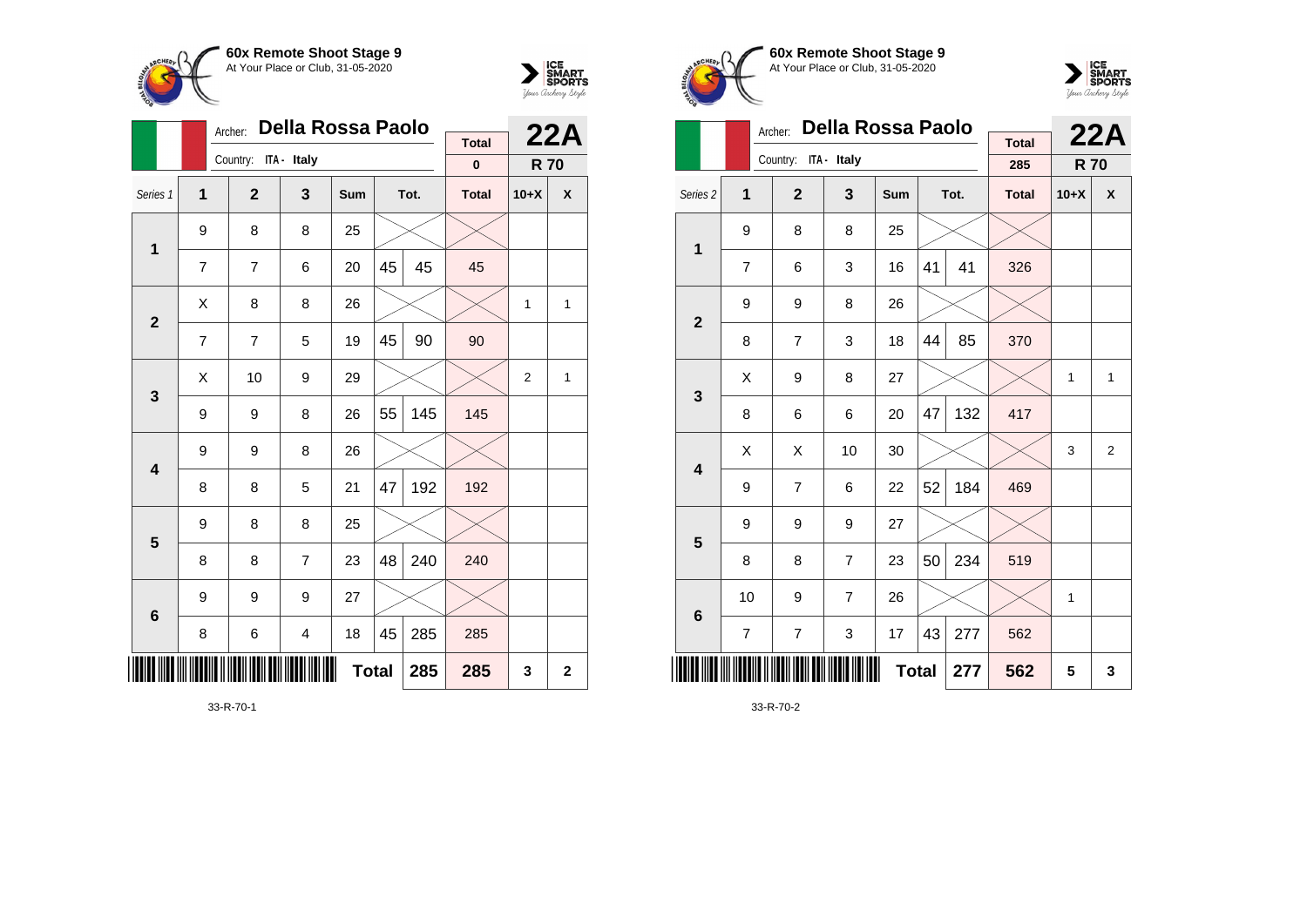



|                         |                          | <b>Barlow Rupert</b><br>Archer: |                |              |      |     |                          |                 |                |
|-------------------------|--------------------------|---------------------------------|----------------|--------------|------|-----|--------------------------|-----------------|----------------|
|                         |                          |                                 |                |              |      |     | <b>Total</b><br>$\bf{0}$ |                 | <b>25A</b>     |
|                         |                          | Country: GBR - Great Britain    |                |              |      |     |                          | R <sub>ST</sub> |                |
| Series 1                | 1                        | $\mathbf{2}$                    | 3              | Sum          | Tot. |     | <b>Total</b>             | $10+X$          | X              |
| 1                       | 8                        | 8                               | 8              | 24           |      |     |                          |                 |                |
|                         | 8                        | 6                               | 5              | 19           | 43   | 43  | 43                       |                 |                |
| $\mathbf{2}$            | 8                        | 8                               | 8              | 24           |      |     |                          |                 |                |
|                         | 7                        | 6                               | 5              | 18           | 42   | 85  | 85                       |                 |                |
| 3                       | X                        | 10                              | 9              | 29           |      |     |                          | $\overline{2}$  | $\mathbf{1}$   |
|                         | 9                        | 7                               | 5              | 21           | 50   | 135 | 135                      |                 |                |
| $\overline{\mathbf{4}}$ | 8                        | 7                               | 6              | 21           |      |     |                          |                 |                |
|                         | 6                        | 6                               | 6              | 18           | 39   | 174 | 174                      |                 |                |
| 5                       | X                        | X                               | 9              | 29           |      |     |                          | $\overline{2}$  | $\overline{2}$ |
|                         | 6                        | 3                               | $\overline{2}$ | 11           | 40   | 214 | 214                      |                 |                |
| $6\phantom{a}$          | 10                       | 9                               | $\overline{7}$ | 26           |      |     |                          | 1               |                |
|                         | $\overline{\mathcal{I}}$ | 6                               | 6              | 19           | 45   | 259 | 259                      |                 |                |
|                         |                          |                                 |                | <b>Total</b> |      | 259 | 259                      | 5               | 3              |

42-R-ST-1





| <b>Barlow Rupert</b><br>Archer: |                              |                |                |              |      |     |                     | <b>25A</b>     |                |
|---------------------------------|------------------------------|----------------|----------------|--------------|------|-----|---------------------|----------------|----------------|
|                                 | Country: GBR - Great Britain |                |                |              |      |     | <b>Total</b><br>259 | R ST           |                |
|                                 |                              |                |                |              |      |     |                     |                |                |
| Series <sub>2</sub>             | 1                            | $\overline{2}$ | 3              | <b>Sum</b>   | Tot. |     | <b>Total</b>        | $10+X$         | X              |
| $\mathbf{1}$                    | X                            | 10             | 9              | 29           |      |     |                     | $\overline{2}$ | $\mathbf{1}$   |
|                                 | $\overline{7}$               | $\overline{7}$ | $\overline{4}$ | 18           | 47   | 47  | 306                 |                |                |
| $\mathbf{2}$                    | X                            | X              | 9              | 29           |      |     |                     | $\overline{2}$ | $\overline{2}$ |
|                                 | $\overline{7}$               | 6              | $\overline{4}$ | 17           | 46   | 93  | 352                 |                |                |
| 3                               | X                            | 10             | 9              | 29           |      |     |                     | $\overline{2}$ | $\mathbf{1}$   |
|                                 | $\overline{7}$               | 5              | 3              | 15           | 44   | 137 | 396                 |                |                |
| $\overline{\mathbf{4}}$         | X                            | 8              | 8              | 26           |      |     |                     | 1              | $\mathbf{1}$   |
|                                 | $\overline{7}$               | 7              | 5              | 19           | 45   | 182 | 441                 |                |                |
| 5                               | Χ                            | 8              | 8              | 26           |      |     |                     | 1              | 1              |
|                                 | 8                            | 6              | $\overline{2}$ | 16           | 42   | 224 | 483                 |                |                |
| $6\phantom{1}6$                 | 10                           | 8              | 8              | 26           |      |     |                     | 1              |                |
|                                 | $\overline{7}$               | 6              | 5              | 18           | 44   | 268 | 527                 |                |                |
|                                 |                              |                |                | <b>Total</b> |      | 268 | 527                 | 9              | 6              |

42-R-ST-2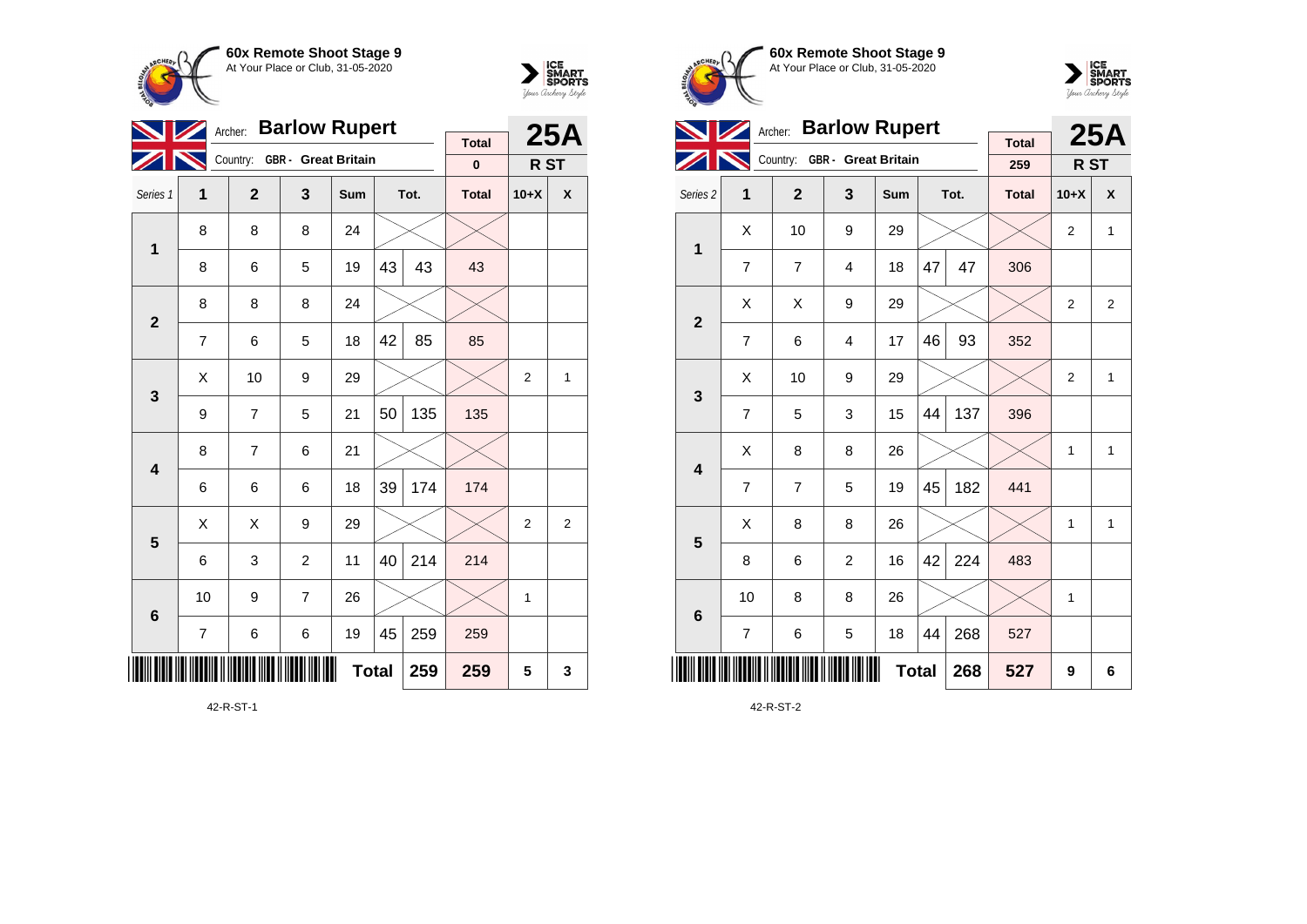



|                 |                         | Archer:      | <b>Berguin Philippe</b> |     |              |      | <b>28A</b>               |                 |                  |
|-----------------|-------------------------|--------------|-------------------------|-----|--------------|------|--------------------------|-----------------|------------------|
|                 |                         | Country:     | FRA - France            |     |              |      | <b>Total</b><br>$\bf{0}$ | C <sub>50</sub> |                  |
| Series 1        | $\overline{\mathbf{1}}$ | $\mathbf{2}$ | 3                       | Sum |              | Tot. | <b>Total</b>             | $10+X$          | $\boldsymbol{x}$ |
| $\mathbf 1$     | X                       | X            | 10                      | 30  |              |      |                          | 3               | 2                |
|                 | 10                      | 9            | 8                       | 27  | 57           | 57   | 57                       | 1               |                  |
| $\overline{2}$  | 10                      | 9            | 9                       | 28  |              |      |                          | 1               |                  |
|                 | 9                       | 9            | 8                       | 26  | 54           | 111  | 111                      |                 |                  |
| 3               | X                       | 9            | 9                       | 28  |              |      |                          | 1               | 1                |
|                 | 9                       | 9            | 8                       | 26  | 54           | 165  | 165                      |                 |                  |
| 4               | 10                      | 10           | 9                       | 29  |              |      |                          | $\overline{2}$  |                  |
|                 | 9                       | 9            | 8                       | 26  | 55           | 220  | 220                      |                 |                  |
| 5               | X                       | 10           | 10                      | 30  |              |      |                          | 3               | $\mathbf{1}$     |
|                 | 9                       | 9            | 9                       | 27  | 57           | 277  | 277                      |                 |                  |
| $6\phantom{1}6$ | 10                      | 9            | 9                       | 28  |              |      |                          | 1               |                  |
|                 | 9                       | 9            | 8                       | 26  | 54           | 331  | 331                      |                 |                  |
| ∭               |                         |              |                         |     | <b>Total</b> | 331  | 331                      | 12              | 4                |





|                     |    | Archer:        | <b>Berguin Philippe</b> |     |     |      | <b>28A</b>          |                 |                |
|---------------------|----|----------------|-------------------------|-----|-----|------|---------------------|-----------------|----------------|
|                     |    | Country:       | FRA - France            |     |     |      | <b>Total</b><br>331 | C <sub>50</sub> |                |
| Series <sub>2</sub> | 1  | $\overline{2}$ | 3                       | Sum |     | Tot. | <b>Total</b>        | $10+X$          | X              |
| $\mathbf{1}$        | X  | X              | 10                      | 30  |     |      |                     | 3               | $\overline{2}$ |
|                     | 9  | 9              | 8                       | 26  | 56  | 56   | 387                 |                 |                |
| $\overline{2}$      | 10 | 10             | 10                      | 30  |     |      |                     | 3               |                |
|                     | 9  | 9              | 9                       | 27  | 57  | 113  | 444                 |                 |                |
| 3                   | X  | X              | 10                      | 30  |     |      |                     | 3               | $\overline{2}$ |
|                     | 9  | 8              | 8                       | 25  | 55  | 168  | 499                 |                 |                |
| 4                   | 10 | 9              | 9                       | 28  |     |      |                     | 1               |                |
|                     | 9  | 9              | 8                       | 26  | 54  | 222  | 553                 |                 |                |
| 5                   | Χ  | 10             | 9                       | 29  |     |      |                     | $\overline{2}$  | 1              |
|                     | 9  | 7              | $\overline{7}$          | 23  | 52  | 274  | 605                 |                 |                |
| $6\phantom{1}6$     | X  | 9              | 9                       | 28  |     |      |                     | 1               | $\mathbf{1}$   |
|                     | 9  | 8              | 8                       | 25  | 53  | 327  | 658                 |                 |                |
|                     |    |                |                         | 327 | 658 | 13   | 6                   |                 |                |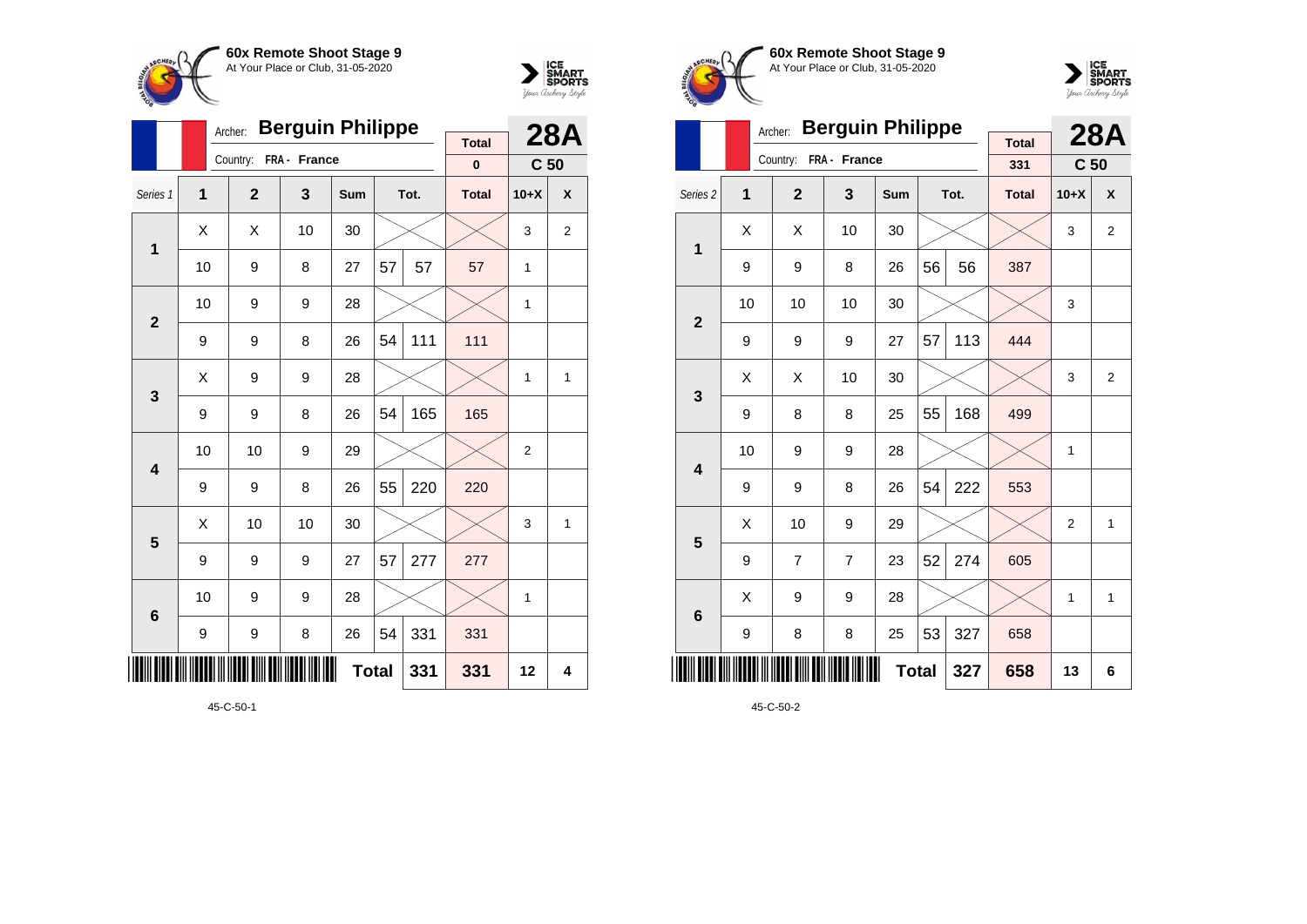



|                |                                | Archer:        | Van Montagu Piotr      |     |    | <b>31A</b> |                          |                 |                |
|----------------|--------------------------------|----------------|------------------------|-----|----|------------|--------------------------|-----------------|----------------|
|                |                                |                | Country: BEL - Belgium |     |    |            | <b>Total</b><br>$\bf{0}$ | C <sub>50</sub> |                |
|                |                                |                |                        |     |    |            |                          |                 |                |
| Series 1       | 1                              | $\overline{2}$ | 3                      | Sum |    | Tot.       | <b>Total</b>             | $10+X$          | X              |
| 1              | X                              | Χ              | X                      | 30  |    |            |                          | 3               | 3              |
|                | Χ                              | 9              | 9                      | 28  | 58 | 58         | 58                       | 1               | 1              |
| $\overline{2}$ | X                              | 10             | 10                     | 30  |    |            |                          | 3               | 1              |
|                | 9                              | 9              | 8                      | 26  | 56 | 114        | 114                      |                 |                |
| 3              | 10                             | 10             | 9                      | 29  |    |            |                          | $\overline{2}$  |                |
|                | 9                              | 7              | 8                      | 24  | 53 | 167        | 167                      |                 |                |
| 4              | 9                              | 9              | 9                      | 27  |    |            |                          |                 |                |
|                | 9                              | 9              | 9                      | 27  | 54 | 221        | 221                      |                 |                |
| 5              | X                              | Χ              | 10                     | 30  |    |            |                          | 3               | $\overline{2}$ |
|                | 10                             | 9              | 8                      | 27  | 57 | 278        | 278                      | 1               |                |
| 6              | X                              | 10             | 9                      | 29  |    |            |                          | 2               | 1              |
|                | 333<br>55<br>8<br>9<br>9<br>26 |                |                        |     |    |            |                          |                 |                |
| <br>           |                                |                | 333                    | 333 | 15 | 8          |                          |                 |                |





|                         |    | Archer:        | Van Montagu Piotr |            | <b>Total</b> |      | <b>31A</b>   |                 |                |
|-------------------------|----|----------------|-------------------|------------|--------------|------|--------------|-----------------|----------------|
|                         |    | Country:       | BEL - Belgium     |            |              |      | 333          | C <sub>50</sub> |                |
| Series <sub>2</sub>     | 1  | $\overline{2}$ | 3                 | <b>Sum</b> |              | Tot. | <b>Total</b> | $10+X$          | X              |
| 1                       | 10 | 10             | 9                 | 29         |              |      |              | $\overline{2}$  |                |
|                         | 9  | 9              | 9                 | 27         | 56           | 56   | 389          |                 |                |
| $\overline{2}$          | X  | 10             | 10                | 30         |              |      |              | 3               | $\mathbf{1}$   |
|                         | 9  | 9              | 9                 | 27         | 57           | 113  | 446          |                 |                |
| 3                       | X  | Χ              | 10                | 30         |              |      |              | 3               | $\overline{2}$ |
|                         | 9  | 9              | 9                 | 27         | 57           | 170  | 503          |                 |                |
| $\overline{\mathbf{4}}$ | X  | 10             | 10                | 30         |              |      |              | 3               | $\mathbf{1}$   |
|                         | 9  | 9              | 9                 | 27         | 57           | 227  | 560          |                 |                |
| 5                       | Χ  | 10             | 9                 | 29         |              |      |              | $\overline{2}$  | 1              |
|                         | 9  | 9              | 9                 | 27         | 56           | 283  | 616          |                 |                |
| $6\phantom{1}6$         | X  | 10             | 10                | 30         |              |      |              | 3               | $\mathbf{1}$   |
|                         | 9  | 9              | 8                 | 26         | 56           | 339  | 672          |                 |                |
| ║║║                     |    |                |                   |            | <b>Total</b> | 339  | 672          | 16              | 6              |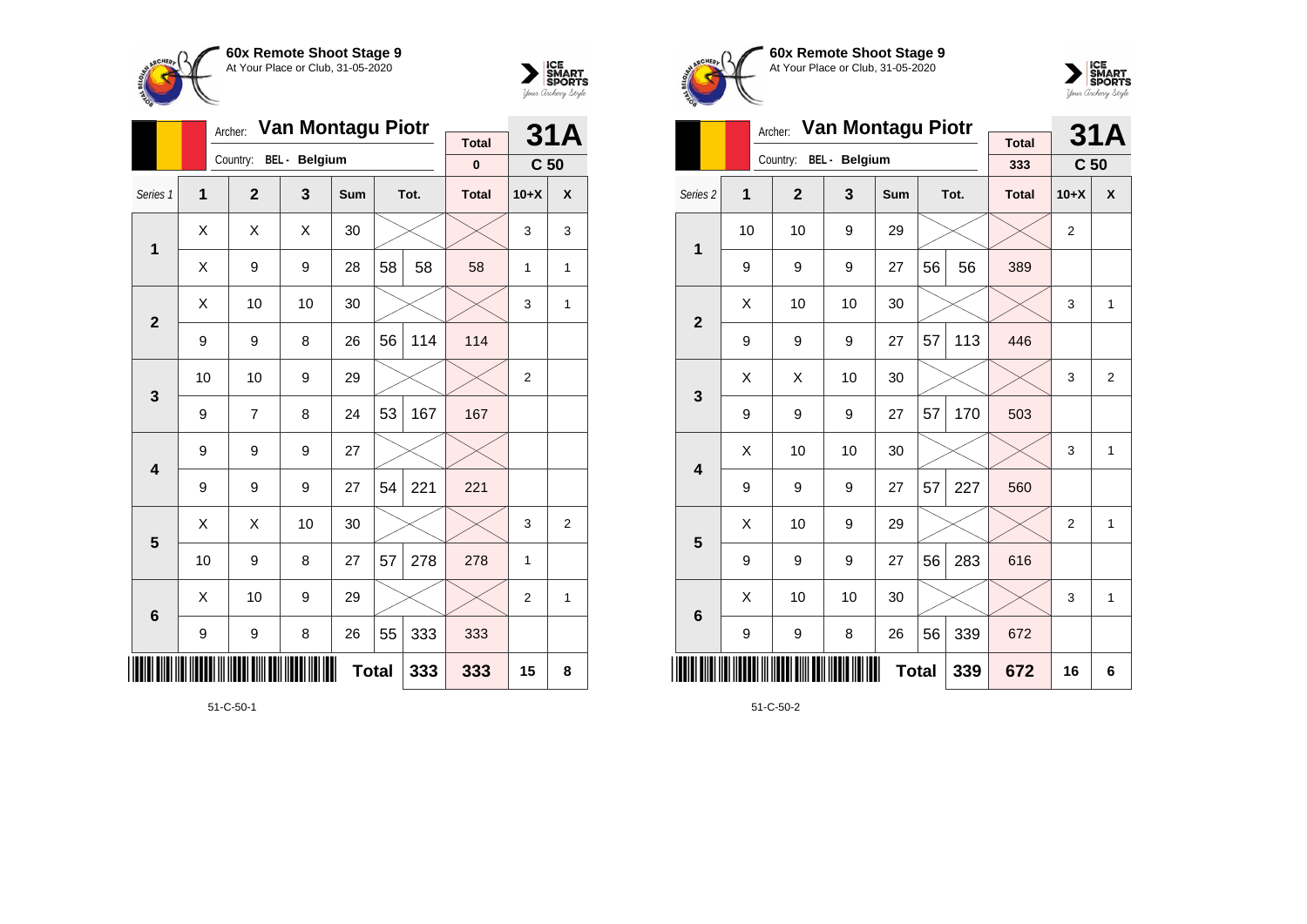

**1**

**2**

**3**

**4**

**5**

**6**

<u>\*</u>

Country: **DEN - Denmark**

Archer: **Bramsen Rasmus**

Series 1 **1 2 3 Sum Tot. Total 10+X X**

9 | 9 | 8 | 26 | $54$  |  $54$  |  $54$ 

9 | 9 | 8 | 26 |55 | 109 <mark>|</mark> 109

9 | 9 | 9 | 27 |55 | 164 <mark>|</mark> 164

10 | 9 | 9 | 28 |  $\times$  |  $\times$  | 1

10 | 10 | 10 | 30 |  $\times$  |  $\times$  | 3

10 | 10 | 9 | 29 | 59 | 223 | 223 | 2

10 | 10 | 10 | 30 |  $\times$  |  $\times$  | 3

10 | 9 | 9 | 28 | 58 | 281 | 281 | 1

 $9 \mid 9 \mid 9 \mid 27 \mid 57 \mid 338 \mid 338$ 

 $\textsf{X} \hspace{.2cm} \mid \hspace{.2cm} \textsf{X} \hspace{.2cm} \mid \hspace{.2cm} \textsf{10} \hspace{.2cm} \mid \hspace{.2cm} \textsf{30} \hspace{.2cm} \mid \hspace{.2cm} \textsf{3} \hspace{.2cm} \mid \hspace{.2cm} \textsf{3} \hspace{.2cm} \mid \hspace{.2cm} \textsf{2}$ 

**Total 338 338 16 4**

 $\textsf{X} \hspace{0.2cm} \vert \hspace{0.2cm} 9 \hspace{0.2cm} \vert \hspace{0.2cm} 9 \hspace{0.2cm} \vert \hspace{0.2cm} 28 \hspace{0.2cm} \vert \hspace{0.2cm} \times \hspace{0.2cm} \vert \hspace{0.2cm} \times \hspace{0.2cm} \vert \hspace{0.2cm} 1 \hspace{0.2cm} \vert \hspace{0.2cm} 1 \hspace{0.2cm} \vert \hspace{0.2cm} 1$ 

 $\textsf{X}$  | 10 | 9 | 29 |  $\times$  |  $\times$  | 2 | 1



**33A**

**C 50**

**Total 0**





|                     |    | Archer:        | <b>Bramsen Rasmus</b> |     |              | 33A  |                     |                 |                |
|---------------------|----|----------------|-----------------------|-----|--------------|------|---------------------|-----------------|----------------|
|                     |    | Country:       | DEN - Denmark         |     |              |      | <b>Total</b><br>338 | C <sub>50</sub> |                |
|                     |    |                |                       |     |              |      |                     |                 |                |
| Series <sub>2</sub> | 1  | $\overline{2}$ | 3                     | Sum |              | Tot. | <b>Total</b>        | $10+X$          | X              |
| 1                   | X  | X              | Χ                     | 30  |              |      |                     | 3               | 3              |
|                     | X  | 10             | 9                     | 29  | 59           | 59   | 397                 | $\overline{2}$  | 1              |
| $\overline{2}$      | X  | X              | 10                    | 30  |              |      |                     | 3               | $\overline{2}$ |
|                     | 10 | 10             | 9                     | 29  | 59           | 118  | 456                 | $\overline{2}$  |                |
| 3                   | X  | X              | X                     | 30  |              |      |                     | 3               | 3              |
|                     | 10 | 10             | 9                     | 29  | 59           | 177  | 515                 | $\overline{2}$  |                |
| 4                   | X  | 10             | 10                    | 30  |              |      |                     | 3               | 1              |
|                     | 9  | 9              | 9                     | 27  | 57           | 234  | 572                 |                 |                |
| 5                   | X  | Χ              | 10                    | 30  |              |      |                     | 3               | $\overline{2}$ |
|                     | 10 | 10             | 9                     | 29  | 59           | 293  | 631                 | $\overline{2}$  |                |
| 6                   | X  | X              | X                     | 30  |              |      |                     | 3               | 3              |
|                     | 10 | 9              | 9                     | 28  | 58           | 351  | 689                 | 1               |                |
|                     |    |                |                       |     | <b>Total</b> | 351  | 689                 | 27              | 15             |

56-C-50-2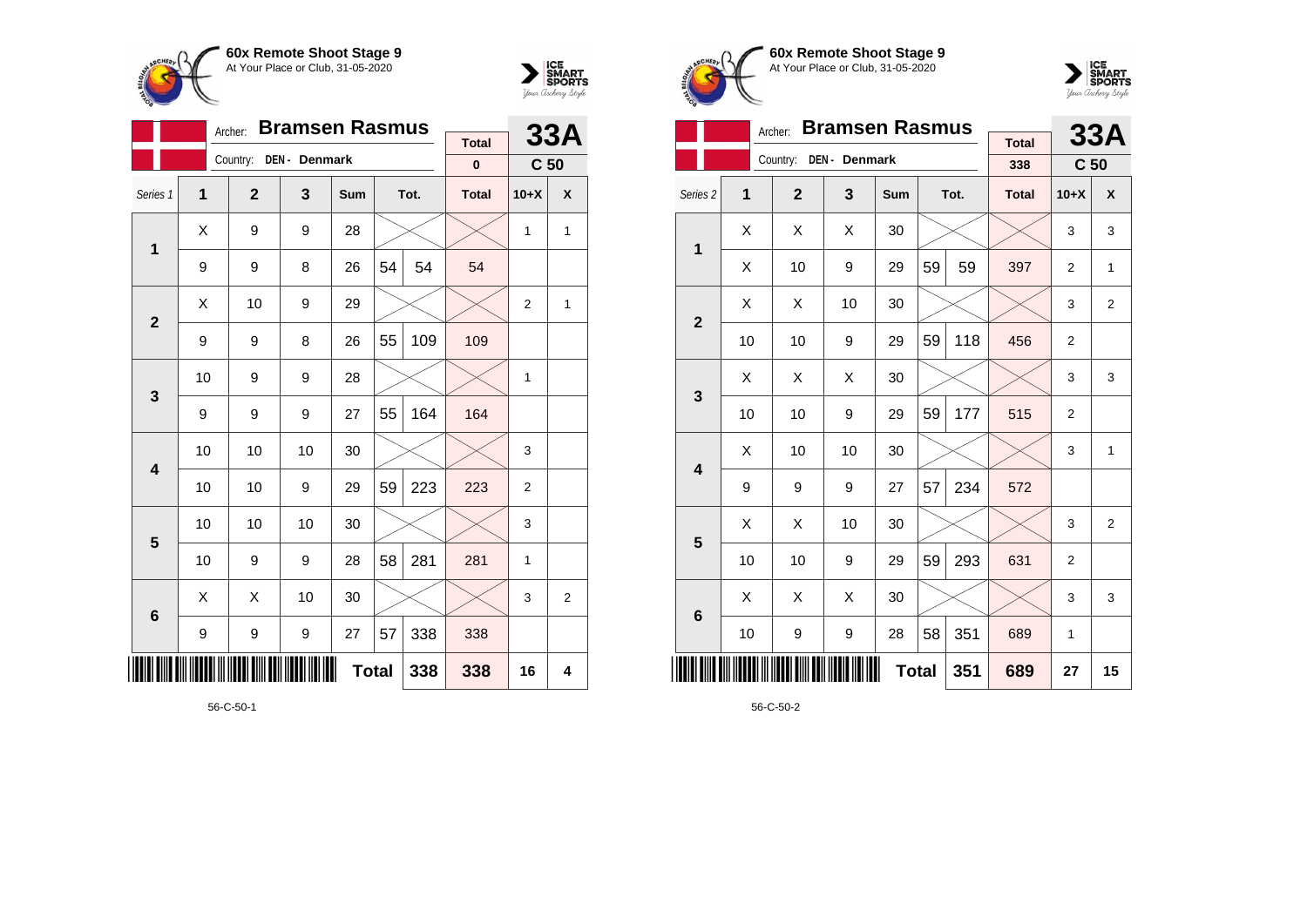



|                         |              | Archer:                                         | <b>Debrenne Michèle</b> |              |  | <b>34A</b> |              |        |                    |
|-------------------------|--------------|-------------------------------------------------|-------------------------|--------------|--|------------|--------------|--------|--------------------|
|                         |              | Country:                                        | RUS - Russia            |              |  |            | <b>Total</b> |        |                    |
|                         |              |                                                 |                         |              |  |            |              | R ST   |                    |
| Series 1                | $\mathbf{1}$ | $\mathbf{2}$                                    | 3                       | Sum          |  | Tot.       | <b>Total</b> | $10+X$ | $\pmb{\mathsf{X}}$ |
| $\mathbf 1$             |              |                                                 |                         |              |  |            |              |        |                    |
|                         |              |                                                 |                         |              |  |            |              |        |                    |
| $\mathbf{2}$            |              |                                                 |                         |              |  |            |              |        |                    |
|                         |              |                                                 |                         |              |  |            |              |        |                    |
| $\mathbf{3}$            |              |                                                 |                         |              |  |            |              |        |                    |
|                         |              |                                                 |                         |              |  |            |              |        |                    |
| $\overline{\mathbf{4}}$ |              |                                                 |                         |              |  |            |              |        |                    |
|                         |              |                                                 |                         |              |  |            |              |        |                    |
| $\overline{\mathbf{5}}$ |              |                                                 |                         |              |  |            |              |        |                    |
|                         |              |                                                 |                         |              |  |            |              |        |                    |
| $\bf 6$                 |              |                                                 |                         |              |  |            |              |        |                    |
|                         |              |                                                 |                         |              |  |            |              |        |                    |
|                         |              | <b>THE REAL PROPERTY OF A SET OF A SET OF A</b> |                         | <b>Total</b> |  |            |              |        |                    |

**60x Remote Shoot Stage 9** At Your Place or Club, 31-05-2020 Country: **RUS - Russia**



|                         |    | Archer:     | <b>Debrenne Michèle</b>  |     |    | <b>34A</b> |              |        |   |
|-------------------------|----|-------------|--------------------------|-----|----|------------|--------------|--------|---|
|                         |    | Country:    | RUS - Russia             |     |    |            | <b>Total</b> |        |   |
|                         |    |             |                          |     |    |            | $\bf{0}$     | R ST   |   |
| Series 2                | 1  | $\mathbf 2$ | 3                        | Sum |    | Tot.       | <b>Total</b> | $10+X$ | X |
| $\mathbf{1}$            | 9  | 8           | 8                        | 25  |    |            |              |        |   |
|                         | 8  | 8           | $\overline{7}$           | 23  | 48 | 48         | 48           |        |   |
| $\mathbf{2}$            | 10 | 9           |                          | 1   |    |            |              |        |   |
|                         | 8  | 8           | 8                        | 24  | 52 | 100        | 100          |        |   |
| 3                       | 9  | 8           | 8                        | 25  |    |            |              |        |   |
|                         | 8  | 7           | M                        | 15  | 40 | 140        | 140          |        |   |
| $\overline{\mathbf{4}}$ | 10 | 9           | 9                        | 28  |    |            |              | 1      |   |
|                         | 9  | 9           | $\overline{7}$           | 25  | 53 | 193        | 193          |        |   |
| 5                       | 10 | 10          | 10                       | 30  |    |            |              | 3      |   |
|                         | 9  | 9           | 9                        | 27  | 57 | 250        | 250          |        |   |
| $6\phantom{1}6$         | 9  | 9           | 9                        | 27  |    |            |              |        |   |
|                         | 8  | 7           | $\overline{\mathcal{I}}$ | 22  | 49 | 299        | 299          |        |   |
| ║║║                     |    |             | 299                      | 299 | 5  | 0          |              |        |   |

58-R-ST-2

58-R-ST-1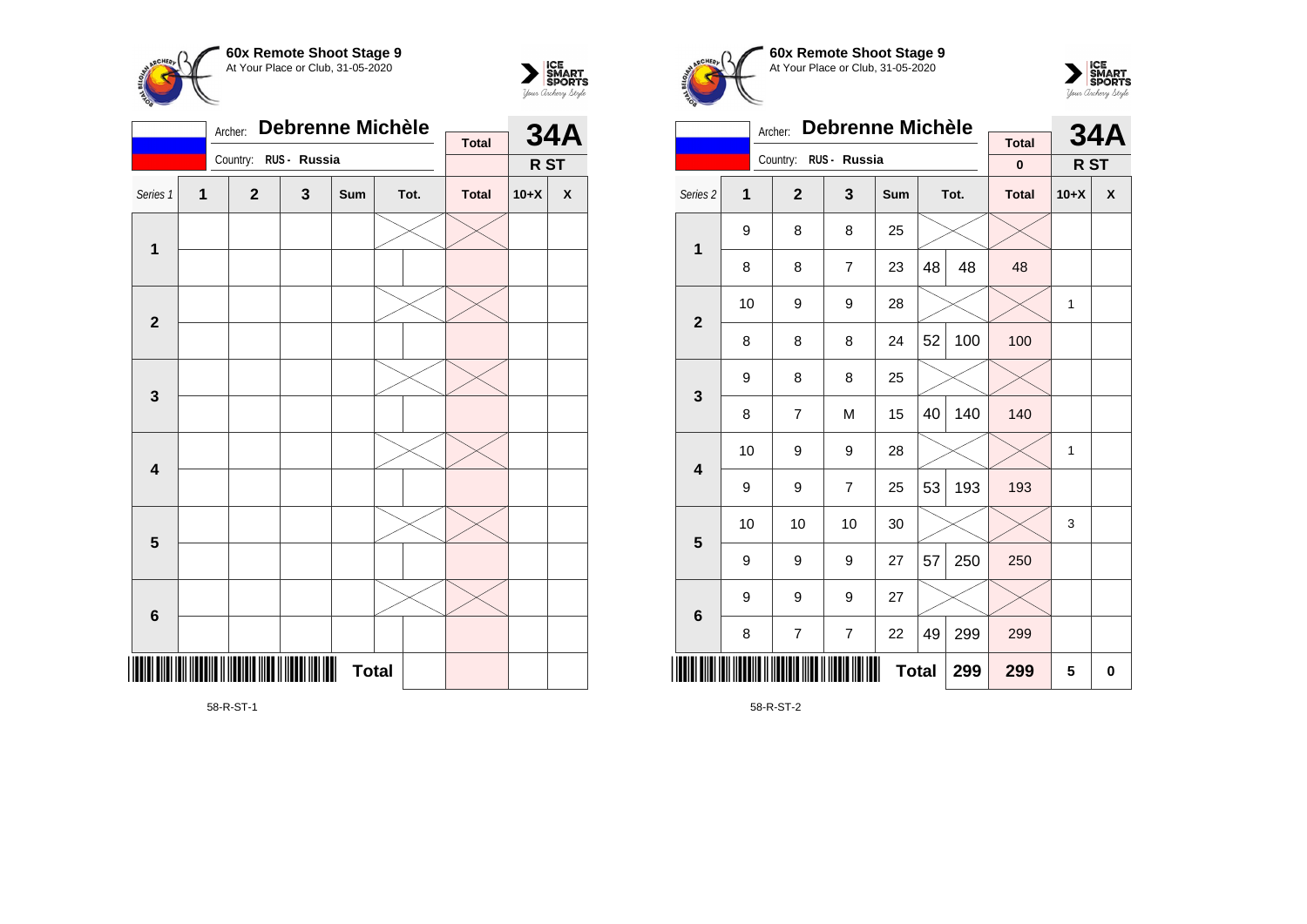



|                 |                                | <b>Munk carlsen Pil</b><br>Archer: |                |     |    | <b>36A</b> |                          |                 |   |
|-----------------|--------------------------------|------------------------------------|----------------|-----|----|------------|--------------------------|-----------------|---|
|                 |                                | Country:                           | DEN - Denmark  |     |    |            | <b>Total</b><br>$\bf{0}$ | C <sub>50</sub> |   |
| Series 1        | 1                              | $\overline{2}$                     | 3              | Sum |    | Tot.       | <b>Total</b>             | $10+X$          | X |
| 1               | 10                             | 9                                  | 9              | 28  |    |            |                          | 1               |   |
|                 | 9                              | 8                                  | $\overline{7}$ | 24  | 52 | 52         | 52                       |                 |   |
| $\overline{2}$  | 9                              | 9                                  | 9              | 27  |    |            |                          |                 |   |
|                 | 8                              | 8                                  | 5              | 21  | 48 | 100        | 100                      |                 |   |
| 3               | 9                              | 9                                  | 6              | 24  |    |            |                          |                 |   |
|                 | 8                              | 8                                  | 8              | 24  | 48 | 148        | 148                      |                 |   |
| 4               | 10                             | 9                                  | 9              | 28  |    |            |                          | 1               |   |
|                 | 9                              | 8                                  | $\overline{7}$ | 24  | 52 | 200        | 200                      |                 |   |
| 5               | 10                             | 10                                 | 9              | 29  |    |            |                          | $\overline{2}$  |   |
|                 | 8                              | 8                                  | 7              | 23  | 52 | 252        | 252                      |                 |   |
| $6\phantom{1}6$ | 8                              | 8                                  | 8              | 24  |    |            |                          |                 |   |
|                 | 300<br>48<br>7<br>8<br>9<br>24 |                                    |                |     |    |            |                          |                 |   |
| III             | <b>Total</b><br>300            |                                    |                |     |    |            |                          | 4               | 0 |





|                     |    | Archer:                | <b>Munk carlsen Pil</b> |     |    |      | <b>36A</b>          |                 |   |
|---------------------|----|------------------------|-------------------------|-----|----|------|---------------------|-----------------|---|
|                     |    | Country: DEN - Denmark |                         |     |    |      | <b>Total</b><br>300 | C <sub>50</sub> |   |
| Series <sub>2</sub> | 1  | $\overline{2}$         | 3                       | Sum |    | Tot. | <b>Total</b>        | $10+X$          | X |
| 1                   | 10 | 8                      | 8                       | 26  |    |      |                     | 1               |   |
|                     | 7  | $\overline{7}$         | 9                       | 23  | 49 | 49   | 349                 |                 |   |
| $\overline{2}$      | 10 | 10                     | 8                       | 28  |    |      |                     | 2               |   |
|                     | 8  | 8                      | 8                       | 24  | 52 | 101  | 401                 |                 |   |
| 3                   | 10 | 8                      | 8                       | 26  |    |      |                     | 1               |   |
|                     | 8  | 10                     | 8                       | 26  | 52 | 153  | 453                 | 1               |   |
| 4                   | 10 | 9                      | 9                       | 28  |    |      |                     | 1               |   |
|                     | 9  | 8                      | 8                       | 25  | 53 | 206  | 506                 |                 |   |
| 5                   | 10 | 9                      | 9                       | 28  |    |      |                     | 1               |   |
|                     | 8  | 8                      | $\overline{7}$          | 23  | 51 | 257  | 557                 |                 |   |
| $6\phantom{1}6$     | 9  | 9                      | 8                       | 26  |    |      |                     |                 |   |
|                     | 8  | 8                      | $\overline{7}$          | 23  | 49 | 306  | 606                 |                 |   |
| ║║║║                |    |                        | 306                     | 606 | 7  | 0    |                     |                 |   |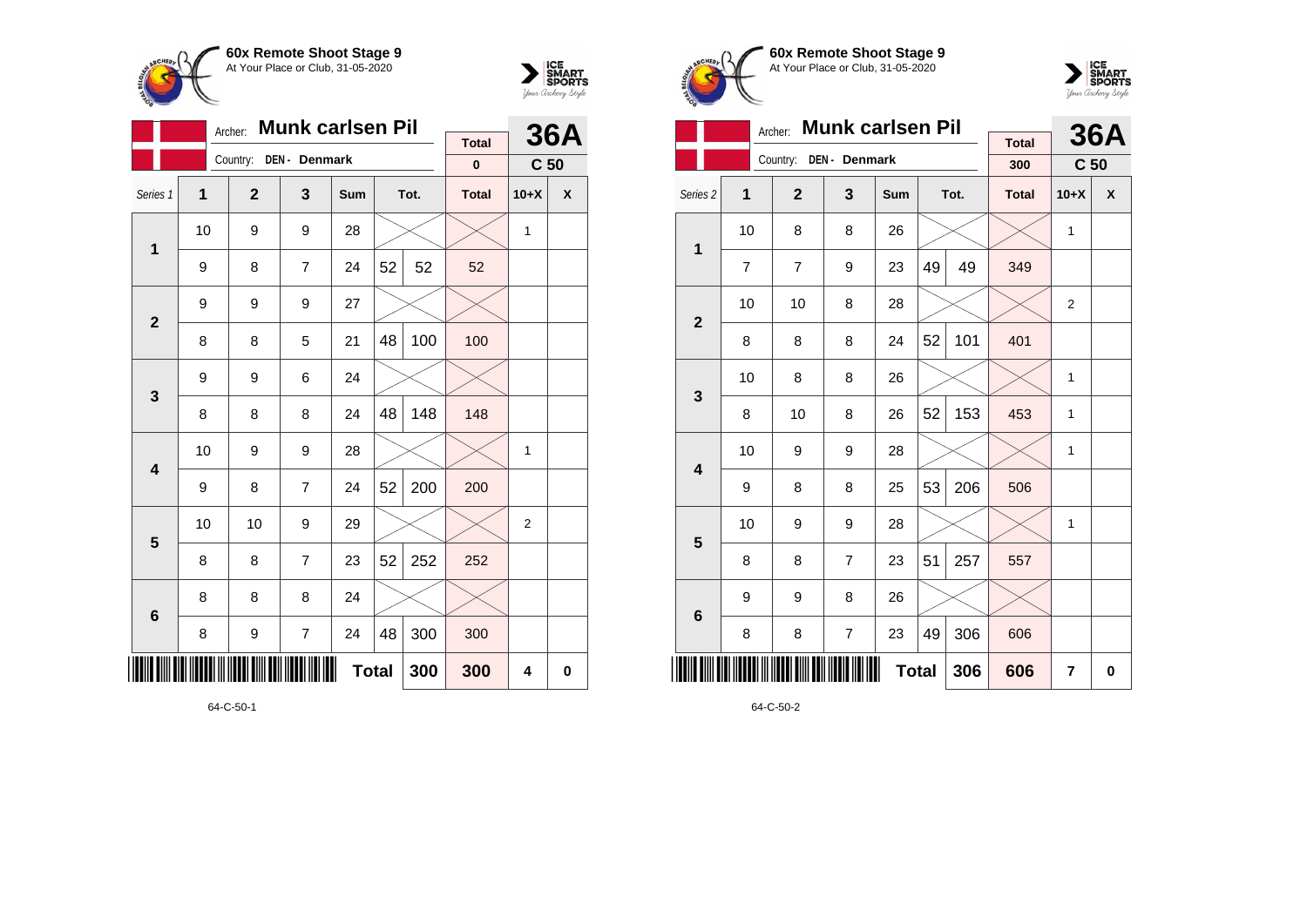



|                |                | Archer: Foster Sienna        |                |              |    |      | <b>37A</b>   |                 |   |
|----------------|----------------|------------------------------|----------------|--------------|----|------|--------------|-----------------|---|
|                |                | Country: GBR - Great Britain |                |              |    |      | <b>Total</b> |                 |   |
|                |                |                              |                |              |    |      | $\bf{0}$     | R <sub>ST</sub> |   |
| Series 1       | $\mathbf{1}$   | $\overline{2}$               | 3              | Sum          |    | Tot. | <b>Total</b> | $10+X$          | X |
| 1              | 9              | 8                            | 8              | 25           |    |      |              |                 |   |
|                | $\overline{7}$ | 7                            | 4              | 18           | 43 | 43   | 43           |                 |   |
| $\overline{2}$ | 10             | 8                            | 6              | 24           |    |      |              | $\mathbf{1}$    |   |
|                | 6              | 4                            | 4              | 14           | 38 | 81   | 81           |                 |   |
| 3              | 10             | 10                           | $\overline{7}$ | 27           |    |      |              | $\overline{2}$  |   |
|                | 6              | 5                            | 3              | 14           | 41 | 122  | 122          |                 |   |
| 4              | 10             | 9                            | 8              | 27           |    |      |              | 1               |   |
|                | $\overline{7}$ | 6                            | $\overline{4}$ | 17           | 44 | 166  | 166          |                 |   |
| 5              | 9              | 8                            | 8              | 25           |    |      |              |                 |   |
|                | $\overline{7}$ | 6                            | 6              | 19           | 44 | 210  | 210          |                 |   |
| 6              | 10             | 8                            | 8              | 26           |    |      |              | 1               |   |
|                | 8              | 7                            | 4              | 19           | 45 | 255  | 255          |                 |   |
|                |                |                              |                | <b>Total</b> |    | 255  | 255          | 5               | 0 |

65-R-ST-1





|                     |    | Archer:                      | <b>Foster Sienna</b> |              |    |      | <b>37A</b>          |        |              |
|---------------------|----|------------------------------|----------------------|--------------|----|------|---------------------|--------|--------------|
|                     |    | Country: GBR - Great Britain |                      |              |    |      | <b>Total</b><br>255 | R ST   |              |
| Series <sub>2</sub> | 1  | $\overline{2}$               | 3                    | Sum          |    | Tot. | <b>Total</b>        | $10+X$ | X            |
| 1                   | 10 | 9                            | 8                    | 27           |    |      |                     | 1      |              |
|                     | 8  | 6                            | 5                    | 19           | 46 | 46   | 301                 |        |              |
| $\overline{2}$      | 10 | 8                            | 6                    | 24           |    |      |                     | 1      |              |
|                     | 6  | 5                            | 4                    | 15           | 39 | 85   | 340                 |        |              |
| 3                   | 9  | 8                            | 8                    | 25           |    |      |                     |        |              |
|                     | 7  | 6                            | 4                    | 17           | 42 | 127  | 382                 |        |              |
| 4                   | Χ  | 8                            | $\overline{7}$       | 25           |    |      |                     | 1      | $\mathbf{1}$ |
|                     | 6  | 5                            | $\overline{4}$       | 15           | 40 | 167  | 422                 |        |              |
| 5                   | 9  | 8                            | $\overline{7}$       | 24           |    |      |                     |        |              |
|                     | 6  | 2                            | 1                    | 9            | 33 | 200  | 455                 |        |              |
| $6\phantom{1}6$     | 9  | 8                            | 8                    | 25           |    |      |                     |        |              |
|                     | 7  | 5                            | 1                    | 13           | 38 | 238  | 493                 |        |              |
|                     |    |                              |                      | <b>Total</b> |    | 238  | 493                 | 3      | 1            |

65-R-ST-2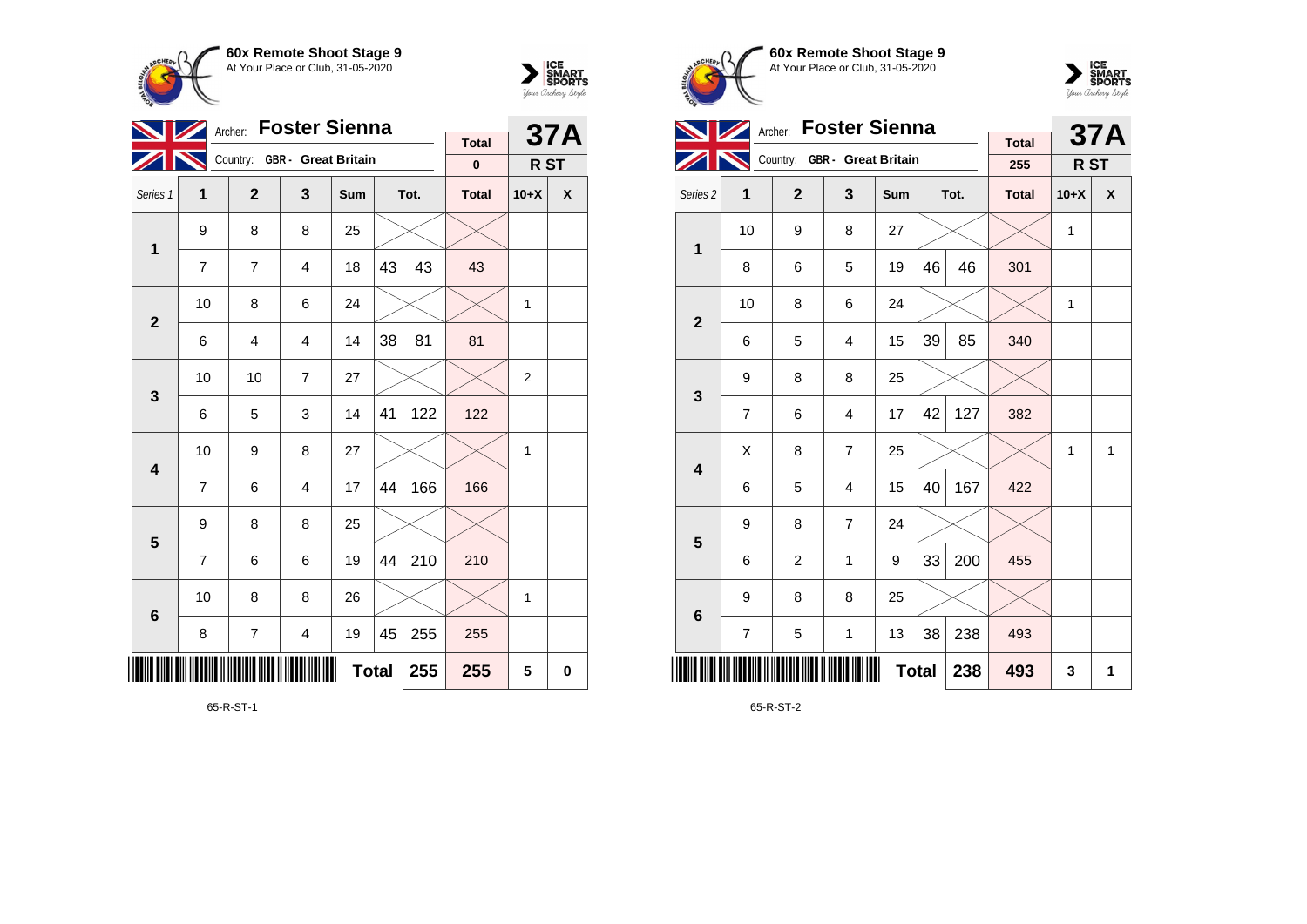



|                         |                | <b>Lannoye Chanel</b><br>Archer: |     | <b>Total</b> |    | 41A  |              |             |   |
|-------------------------|----------------|----------------------------------|-----|--------------|----|------|--------------|-------------|---|
|                         |                | Country: BEL - Belgium           |     |              |    |      | $\bf{0}$     | <b>B</b> 30 |   |
| Series 1                | $\mathbf{1}$   | $\mathbf{2}$                     | 3   | Sum          |    | Tot. | <b>Total</b> | $10+X$      | X |
| 1                       | $\overline{7}$ | $\overline{7}$                   | 5   | 19           |    |      |              |             |   |
|                         | 5              | M                                | M   | 5            | 24 | 24   | 24           |             |   |
| $\mathbf{2}$            | 8              | 8                                | 6   | 22           |    |      |              |             |   |
|                         | M              | M                                | M   | 0            | 22 | 46   | 46           |             |   |
| 3                       | $\overline{7}$ | 6                                | 6   | 19           |    |      |              |             |   |
|                         | M              | M                                | M   | 0            | 19 | 65   | 65           |             |   |
| $\overline{\mathbf{4}}$ | 9              | 5                                | 5   | 19           |    |      |              |             |   |
|                         | M              | M                                | M   | 0            | 19 | 84   | 84           |             |   |
| 5                       | 8              | 8                                | 6   | 22           |    |      |              |             |   |
|                         | 5              | M                                | M   | 5            | 27 | 111  | 111          |             |   |
| 6                       | 10             | 9                                | M   | 19           |    |      |              | 1           |   |
|                         | M              | M                                | М   | 0            | 19 | 130  | 130          |             |   |
| IIII                    |                |                                  | 130 | 130          | 1  | 0    |              |             |   |





|                         |                | Archer:        | <b>Lannoye Chanel</b> |                |     |                | 41A                 |             |   |
|-------------------------|----------------|----------------|-----------------------|----------------|-----|----------------|---------------------|-------------|---|
|                         |                | Country:       | BEL - Belgium         |                |     |                | <b>Total</b><br>130 | <b>B</b> 30 |   |
| Series <sub>2</sub>     | 1              | $\overline{2}$ | 3                     | Sum            |     | Tot.           | <b>Total</b>        | $10+X$      | X |
| 1                       | 10             | 8              | $\overline{7}$        | 25             |     |                |                     | 1           |   |
|                         | 6              | 6              | M                     | 12             | 37  | 37             | 167                 |             |   |
| $\mathbf{2}$            | 9              | 9              | 8                     | 26             |     |                |                     |             |   |
|                         | $\overline{7}$ | M              | M                     | $\overline{7}$ | 33  | 70             | 200                 |             |   |
| 3                       | 8              | 5              | M                     | 13             |     |                |                     |             |   |
|                         | M              | M              | M                     | 0              | 13  | 83             | 213                 |             |   |
| $\overline{\mathbf{4}}$ | 8              | 6              | 5                     | 19             |     |                |                     |             |   |
|                         | M              | M              | M                     | 0              | 19  | 102            | 232                 |             |   |
| 5                       | 10             | 9              | 9                     | 28             |     |                |                     | 1           |   |
|                         | 9              | M              | M                     | 9              | 37  | 139            | 269                 |             |   |
| $6\phantom{1}6$         | 8              | 6              | M                     | 14             |     |                |                     |             |   |
|                         | M              | M              | M                     | 0              | 14  | 153            | 283                 |             |   |
| ║║║                     |                |                |                       | 153            | 283 | $\overline{2}$ | $\mathbf 0$         |             |   |

69-B-30-2

69-B-30-1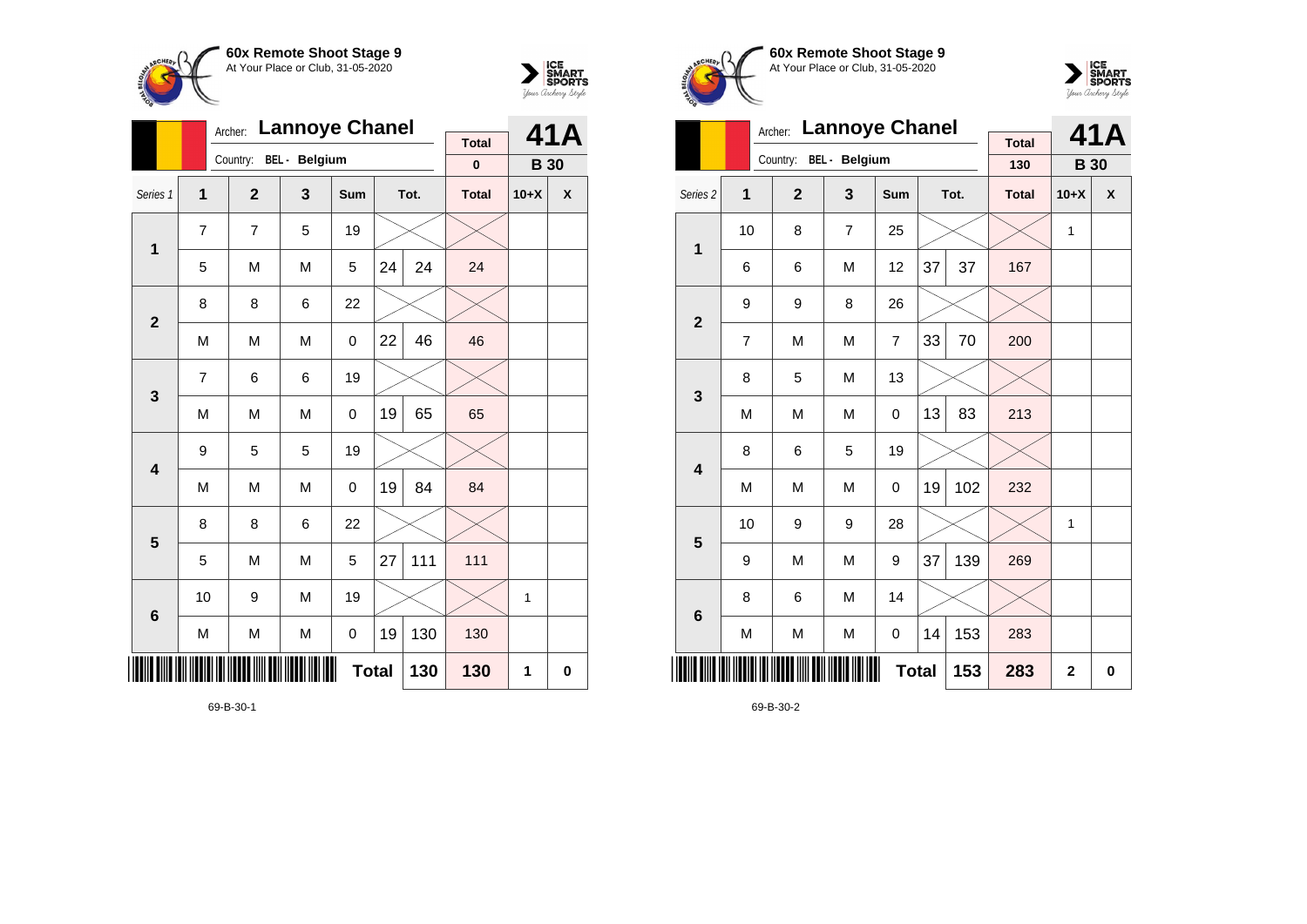



|                 |              | Archer:                | De Smedt Jarno          |              |    |      | 45A                      |                |   |
|-----------------|--------------|------------------------|-------------------------|--------------|----|------|--------------------------|----------------|---|
|                 |              | Country: BEL - Belgium |                         |              |    |      | <b>Total</b><br>$\bf{0}$ | <b>R70</b>     |   |
| Series 1        | $\mathbf{1}$ | $\overline{2}$         | $\overline{\mathbf{3}}$ | Sum          |    | Tot. | <b>Total</b>             | $10+X$         | X |
| 1               | 9            | 9                      | 9                       | 27           |    |      |                          |                |   |
|                 | 8            | 7                      | 6                       | 21           | 48 | 48   | 48                       |                |   |
| $\overline{2}$  | 10           | 8                      | 8                       | 26           |    |      |                          | 1              |   |
|                 | 8            | $\overline{7}$         | $\overline{7}$          | 22           | 48 | 96   | 96                       |                |   |
| 3               | X            | 9                      | 8                       | 27           |    |      |                          | $\mathbf{1}$   | 1 |
|                 | 8            | 7                      | $\overline{7}$          | 22           | 49 | 145  | 145                      |                |   |
| 4               | 10           | 10                     | 10                      | 30           |    |      |                          | 3              |   |
|                 | 9            | 9                      | 8                       | 26           | 56 | 201  | 201                      |                |   |
| 5               | 10           | 10                     | 9                       | 29           |    |      |                          | $\overline{2}$ |   |
|                 | 8            | 8                      | 7                       | 23           | 52 | 253  | 253                      |                |   |
| $6\phantom{1}6$ | 10           | 9                      | 9                       | 28           |    |      |                          | 1              |   |
|                 | 9            | 8                      | 8                       | 25           | 53 | 306  | 306                      |                |   |
| ║║║             |              |                        |                         | <b>Total</b> |    | 306  | 306                      | 8              | 1 |

74-R-70-1





|                         |    | De Smedt Jarno<br>Archer: |                         | <b>Total</b> |                | 45A  |              |                |              |
|-------------------------|----|---------------------------|-------------------------|--------------|----------------|------|--------------|----------------|--------------|
|                         |    | Country: BEL - Belgium    |                         |              |                |      | 306          | <b>R70</b>     |              |
| Series <sub>2</sub>     | 1  | $\overline{2}$            | $\overline{\mathbf{3}}$ | <b>Sum</b>   |                | Tot. | <b>Total</b> | $10+X$         | X            |
| 1                       | X  | 9                         | 9                       | 28           |                |      |              | $\mathbf{1}$   | $\mathbf{1}$ |
|                         | 9  | 8                         | 8                       | 25           | 53             | 53   | 359          |                |              |
| $\mathbf{2}$            | 10 | 10                        | 9                       | 29           |                |      |              | 2              |              |
|                         | 9  | 8                         | 7                       | 24           | 53             | 106  | 412          |                |              |
| 3                       | 9  | 9                         | 9                       | 27           |                |      |              |                |              |
|                         | 8  | $\overline{7}$            | 6                       | 21           | 48             | 154  | 460          |                |              |
| $\overline{\mathbf{4}}$ | 10 | 10                        | 9                       | 29           |                |      |              | $\overline{2}$ |              |
|                         | 9  | 8                         | 8                       | 25           | 54             | 208  | 514          |                |              |
| 5                       | 9  | 8                         | 8                       | 25           |                |      |              |                |              |
|                         | 8  | 6                         | 6                       | 20           | 45             | 253  | 559          |                |              |
| $6\phantom{1}6$         | 10 | 10                        | 9                       | 29           |                |      |              | $\overline{2}$ |              |
|                         | 9  | 8                         | $\overline{7}$          | 24           | 53             | 306  | 612          |                |              |
| II                      |    |                           | 306                     | 612          | $\overline{7}$ | 1    |              |                |              |

74-R-70-2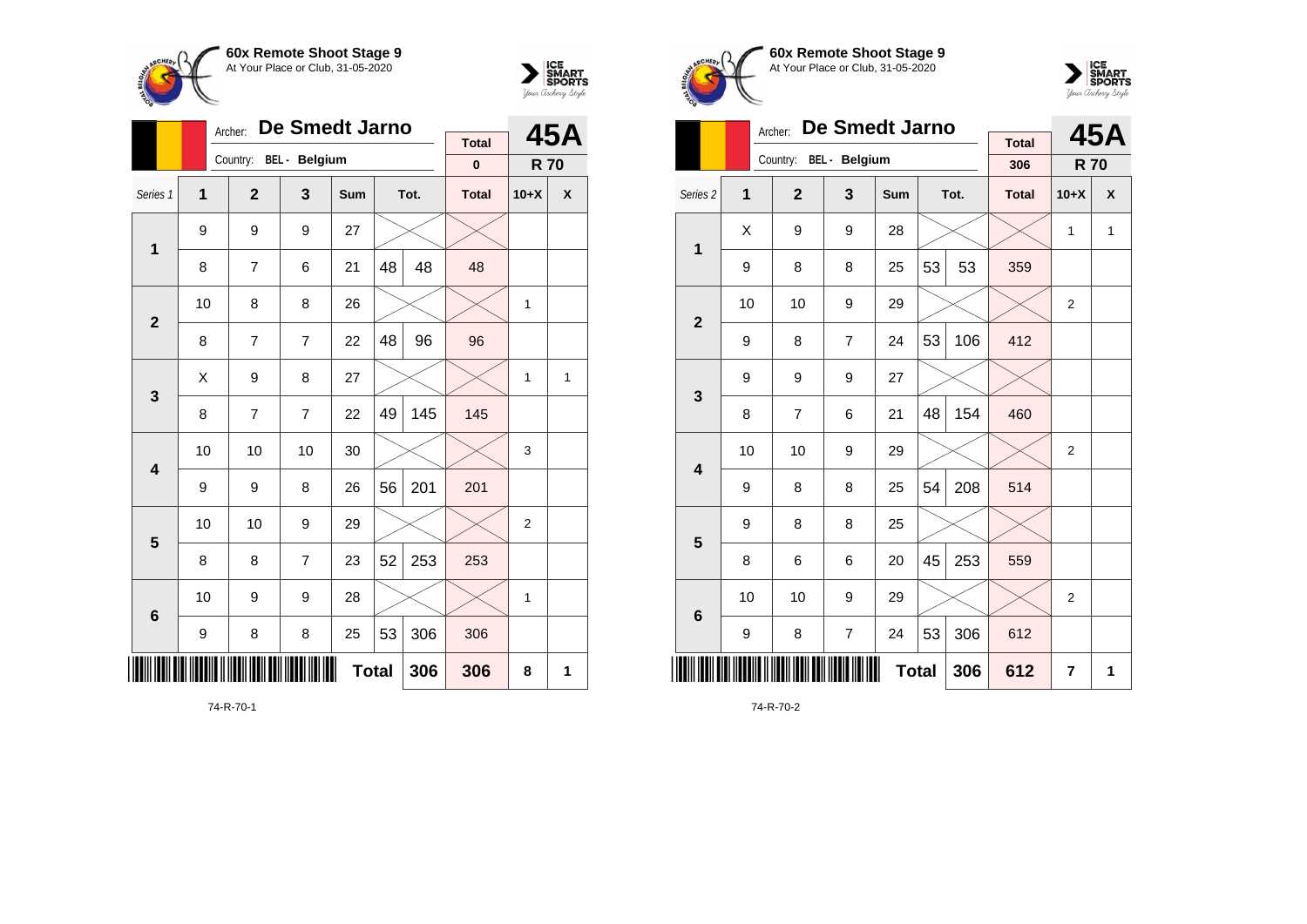



|                         |                | Archer: |              | <b>Scarfoglio Delia</b> |              |  |      | <b>46A</b>   |             |                    |
|-------------------------|----------------|---------|--------------|-------------------------|--------------|--|------|--------------|-------------|--------------------|
|                         |                |         | Country:     | ITA - Italy             |              |  |      | <b>Total</b> | <b>B</b> 30 |                    |
|                         |                |         |              |                         |              |  |      |              |             |                    |
| Series 1                | $\overline{1}$ |         | $\mathbf{2}$ | 3                       | Sum          |  | Tot. | <b>Total</b> | $10+X$      | $\pmb{\mathsf{X}}$ |
|                         |                |         |              |                         |              |  |      |              |             |                    |
| $\mathbf{1}$            |                |         |              |                         |              |  |      |              |             |                    |
|                         |                |         |              |                         |              |  |      |              |             |                    |
|                         |                |         |              |                         |              |  |      |              |             |                    |
| $\overline{2}$          |                |         |              |                         |              |  |      |              |             |                    |
|                         |                |         |              |                         |              |  |      |              |             |                    |
|                         |                |         |              |                         |              |  |      |              |             |                    |
| 3                       |                |         |              |                         |              |  |      |              |             |                    |
|                         |                |         |              |                         |              |  |      |              |             |                    |
|                         |                |         |              |                         |              |  |      |              |             |                    |
| $\overline{\mathbf{4}}$ |                |         |              |                         |              |  |      |              |             |                    |
|                         |                |         |              |                         |              |  |      |              |             |                    |
|                         |                |         |              |                         |              |  |      |              |             |                    |
| ${\bf 5}$               |                |         |              |                         |              |  |      |              |             |                    |
|                         |                |         |              |                         |              |  |      |              |             |                    |
|                         |                |         |              |                         |              |  |      |              |             |                    |
| $\bf 6$                 |                |         |              |                         |              |  |      |              |             |                    |
|                         |                |         |              |                         |              |  |      |              |             |                    |
|                         |                |         |              |                         | <b>Total</b> |  |      |              |             |                    |
|                         |                |         |              |                         |              |  |      |              |             |                    |

Archer: **Scarfoglio Delia** Country: **ITA - Italy 46A B 30 Total** Series 2 **1 2 3 Sum Tot. Total 10+X X 1 2 3 4 5**

**Total** 

**60x Remote Shoot Stage 9** At Your Place or Club, 31-05-2020

 $\sum_{\text{MART}}\left|\underset{\text{SPORTS}}{\text{SINART}}\right|$ 

75-B-30-1

75-B-30-2

\*75-B-30-2\*

**6**

**CHEPL**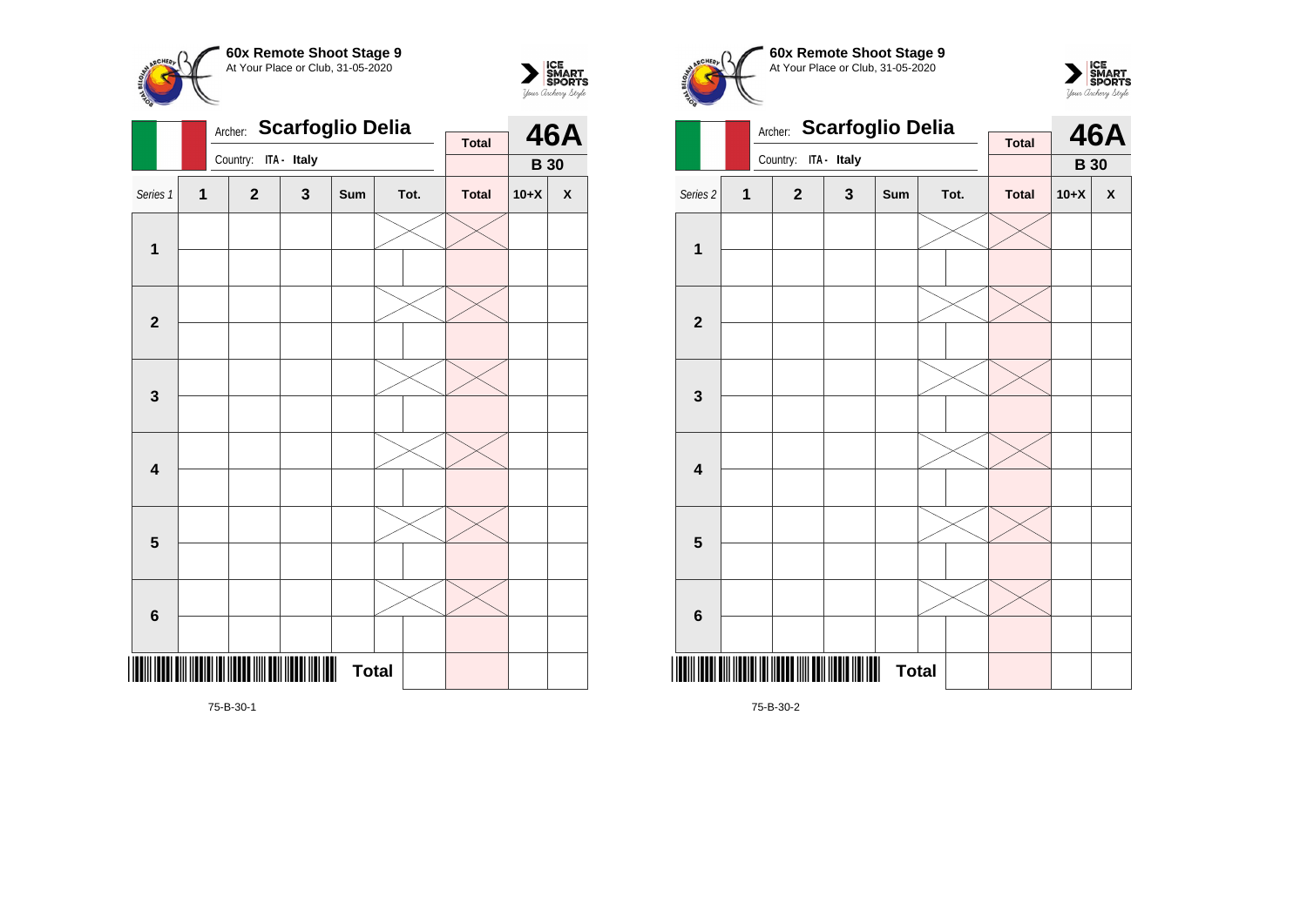



|                 |                | <b>Simons Mark</b><br>Archer: |                         |              |    | 47A  |                          |                 |             |
|-----------------|----------------|-------------------------------|-------------------------|--------------|----|------|--------------------------|-----------------|-------------|
|                 |                | Country: BEL - Belgium        |                         |              |    |      | <b>Total</b><br>$\bf{0}$ | C <sub>50</sub> |             |
|                 |                |                               |                         |              |    |      |                          |                 |             |
| Series 1        | $\overline{1}$ | $\mathbf{2}$                  | 3                       | Sum          |    | Tot. | <b>Total</b>             | $10+X$          | X           |
| 1               | 10             | 9                             | 9                       | 28           |    |      |                          | 1               |             |
|                 | 8              | 7                             | 6                       | 21           | 49 | 49   | 49                       |                 |             |
| $\overline{2}$  | 10             | 8                             | 8                       | 26           |    |      |                          | 1               |             |
|                 | 8              | 8                             | 8                       | 24           | 50 | 99   | 99                       |                 |             |
| 3               | Χ              | 10                            | 9                       | 29           |    |      |                          | $\overline{2}$  | 1           |
|                 | 9              | 8                             | 6                       | 23           | 52 | 151  | 151                      |                 |             |
| 4               | Χ              | 9                             | 9                       | 28           |    |      |                          | 1               | 1           |
|                 | 8              | 8                             | $\overline{7}$          | 23           | 51 | 202  | 202                      |                 |             |
| 5               | 9              | 8                             | 8                       | 25           |    |      |                          |                 |             |
|                 | 8              | 8                             | $\overline{7}$          | 23           | 48 | 250  | 250                      |                 |             |
| $6\phantom{1}6$ | 9              | 8                             | 8                       | 25           |    |      |                          |                 |             |
|                 | 8              | 8                             | $\overline{\mathbf{7}}$ | 23           | 48 | 298  | 298                      |                 |             |
| ║║              |                |                               |                         | <b>Total</b> |    | 298  | 298                      | 5               | $\mathbf 2$ |





|                         |    | <b>Simons Mark</b><br>Archer: |                |            |              | 47A  |              |                 |                |
|-------------------------|----|-------------------------------|----------------|------------|--------------|------|--------------|-----------------|----------------|
|                         |    | Country: BEL - Belgium        |                |            |              |      | <b>Total</b> |                 |                |
|                         |    |                               |                |            |              |      | 298          | C <sub>50</sub> |                |
| Series <sub>2</sub>     | 1  | $\overline{2}$                | 3              | <b>Sum</b> |              | Tot. | <b>Total</b> | $10+X$          | X              |
| 1                       | Χ  | X                             | 9              | 29         |              |      |              | $\overline{2}$  | $\overline{2}$ |
|                         | 9  | $\overline{7}$                | 6              | 22         | 51           | 51   | 349          |                 |                |
| $\overline{2}$          | Χ  | X                             | X              | 30         |              |      |              | 3               | 3              |
|                         | 10 | 9                             | 9              | 28         | 58           | 109  | 407          | 1               |                |
| 3                       | 9  | 9                             | 9              | 27         |              |      |              |                 |                |
|                         | 8  | 8                             | $\overline{7}$ | 23         | 50           | 159  | 457          |                 |                |
| $\overline{\mathbf{4}}$ | 10 | 10                            | 10             | 30         |              |      |              | 3               |                |
|                         | 9  | 8                             | $\overline{7}$ | 24         | 54           | 213  | 511          |                 |                |
| 5                       | Χ  | 10                            | 9              | 29         |              |      |              | $\overline{2}$  | $\mathbf{1}$   |
|                         | 9  | 8                             | 8              | 25         | 54           | 267  | 565          |                 |                |
| $6\phantom{1}6$         | 10 | 9                             | 9              | 28         |              |      |              | 1               |                |
|                         | 9  | 9                             | 9              | 27         | 55           | 322  | 620          |                 |                |
|                         |    |                               |                |            | <b>Total</b> | 322  | 620          | 12              | 6              |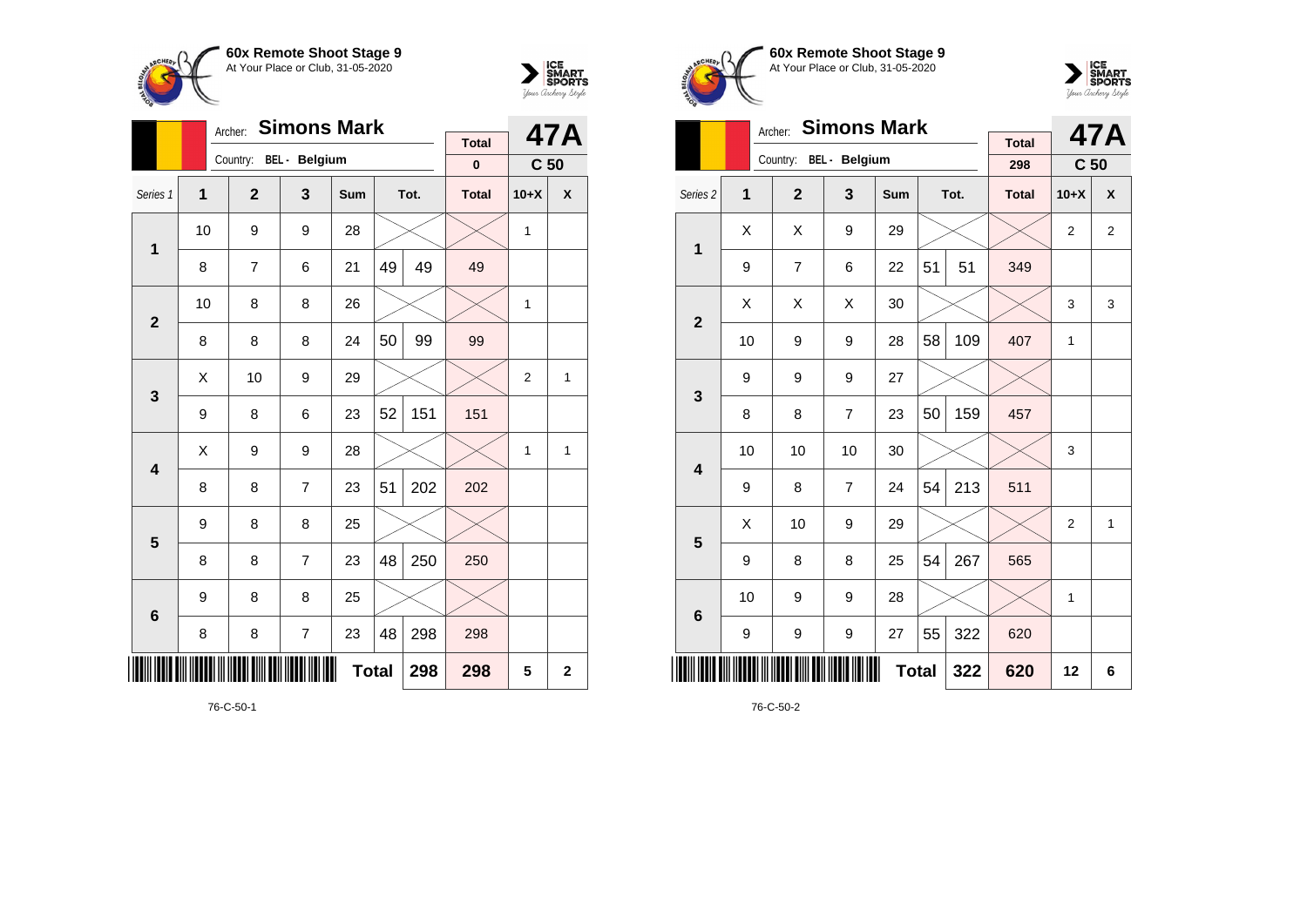



|                |                                | Archer:        | <b>Wattiez Eddy</b>  |            |    |              | <b>48A</b>   |                 |                |
|----------------|--------------------------------|----------------|----------------------|------------|----|--------------|--------------|-----------------|----------------|
|                |                                | Country:       | <b>BEL</b> - Belgium |            |    |              | <b>Total</b> |                 |                |
|                |                                |                |                      |            |    |              | 0            | C <sub>50</sub> |                |
| Series 1       | $\overline{1}$                 | $\overline{2}$ | 3                    | <b>Sum</b> |    | Tot.         | <b>Total</b> | $10+X$          | X              |
| $\mathbf 1$    | 10                             | 9              | 9                    | 28         |    |              |              | $\mathbf{1}$    |                |
|                | 9                              | 9              | 8                    | 26         | 54 | 54           | 54           |                 |                |
| $\overline{2}$ | 10                             | 10             | 9                    | 29         |    |              |              | $\overline{2}$  |                |
|                | 9                              | 9              | 8                    | 26         | 55 | 109          | 109          |                 |                |
| 3              | 10                             | 10             | 10                   | 30         |    |              |              | 3               |                |
|                | 10                             | 9              | 9                    | 28         | 58 | 167          | 167          | $\mathbf{1}$    |                |
| 4              | X                              | X              | 10                   | 30         |    |              |              | 3               | $\overline{2}$ |
|                | 9                              | 9              | 8                    | 26         | 56 | 223          | 223          |                 |                |
| 5              | 10                             | 10             | 9                    | 29         |    |              |              | $\overline{2}$  |                |
|                | 9                              | 9              | 8                    | 26         | 55 | 278          | 278          |                 |                |
| 6              | 10                             | 9              | 9                    | 28         |    |              |              | 1               |                |
|                | 332<br>8<br>54<br>9<br>9<br>26 |                |                      |            |    |              | 332          |                 |                |
| III            |                                |                | 332                  | 332        | 13 | $\mathbf{2}$ |              |                 |                |





|                         |    | <b>Wattiez Eddy</b><br>Archer: |                      |              |    | 48A  |                     |                 |                |
|-------------------------|----|--------------------------------|----------------------|--------------|----|------|---------------------|-----------------|----------------|
|                         |    | Country:                       | <b>BEL</b> - Belgium |              |    |      | <b>Total</b><br>332 | C <sub>50</sub> |                |
| Series <sub>2</sub>     | 1  | $\overline{2}$                 | 3                    | <b>Sum</b>   |    | Tot. | <b>Total</b>        | $10+X$          | X              |
| 1                       | X  | 9                              | 9                    | 28           |    |      |                     | 1               | $\mathbf{1}$   |
|                         | 9  | 9                              | 8                    | 26           | 54 | 54   | 386                 |                 |                |
| $\mathbf{2}$            | 10 | 10                             | 9                    | 29           |    |      |                     | $\overline{2}$  |                |
|                         | 9  | 8                              | 8                    | 25           | 54 | 108  | 440                 |                 |                |
| 3                       | X  | X                              | X                    | 30           |    |      |                     | 3               | 3              |
|                         | 10 | 10                             | 8                    | 28           | 58 | 166  | 498                 | $\overline{2}$  |                |
| $\overline{\mathbf{4}}$ | 9  | 9                              | 9                    | 27           |    |      |                     |                 |                |
|                         | 9  | 9                              | 8                    | 26           | 53 | 219  | 551                 |                 |                |
| 5                       | X  | 10                             | 9                    | 29           |    |      |                     | $\overline{2}$  | 1              |
|                         | 9  | 9                              | $\overline{7}$       | 25           | 54 | 273  | 605                 |                 |                |
| $6\phantom{1}6$         | X  | X                              | 10                   | 30           |    |      |                     | 3               | $\overline{2}$ |
|                         | 10 | 10                             | 9                    | 29           | 59 | 332  | 664                 | $\overline{2}$  |                |
|                         |    |                                |                      | <b>Total</b> |    | 332  | 664                 | 15              | 7              |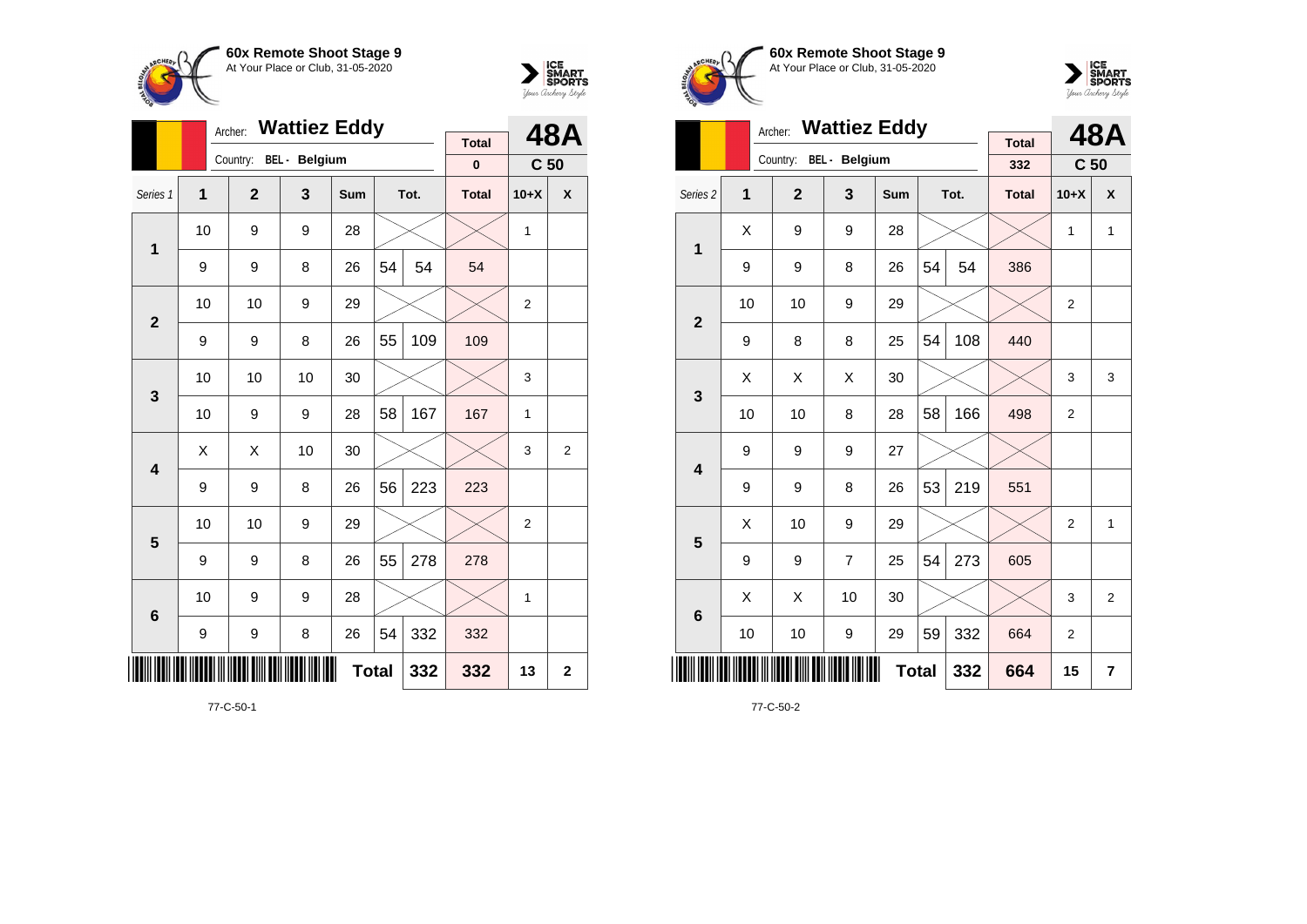



|                 |    | Archer:                | <b>Vanderperre Chris</b> | <b>Total</b> |    | 49A  |              |                 |                |
|-----------------|----|------------------------|--------------------------|--------------|----|------|--------------|-----------------|----------------|
|                 |    | Country: BEL - Belgium |                          |              |    |      | $\bf{0}$     | C <sub>50</sub> |                |
| Series 1        | 1  | $\mathbf{2}$           | 3                        | Sum          |    | Tot. | <b>Total</b> | $10+X$          | X              |
| 1               | X  | 10                     | 10                       | 30           |    |      |              | 3               | 1              |
|                 | 10 | 9                      | 9                        | 28           | 58 | 58   | 58           | 1               |                |
| $\overline{2}$  | X  | 10                     | 9                        | 29           |    |      |              | $\overline{2}$  | 1              |
|                 | 9  | 9                      | 8                        | 26           | 55 | 113  | 113          |                 |                |
| 3               | 10 | 10                     | 9                        | 29           |    |      |              | $\overline{2}$  |                |
|                 | 9  | 9                      | 9                        | 27           | 56 | 169  | 169          |                 |                |
| 4               | X  | X                      | X                        | 30           |    |      |              | 3               | 3              |
|                 | 9  | 9                      | 8                        | 26           | 56 | 225  | 225          |                 |                |
| 5               | X  | X                      | 10                       | 30           |    |      |              | 3               | $\overline{2}$ |
|                 | 9  | 9                      | 9                        | 27           | 57 | 282  | 282          |                 |                |
| $6\phantom{1}6$ | X  | 10                     | 9                        | 29           |    |      |              | $\overline{2}$  | 1              |
|                 | 9  | 9                      | 9                        | 27           | 56 | 338  | 338          |                 |                |
| ║║              |    |                        | 338                      | 338          | 16 | 8    |              |                 |                |





|                     |    | Archer:        | <b>Vanderperre Chris</b> |            |     |      | <b>49A</b>          |                 |                |
|---------------------|----|----------------|--------------------------|------------|-----|------|---------------------|-----------------|----------------|
|                     |    | Country:       | <b>BEL</b> - Belgium     |            |     |      | <b>Total</b><br>338 | C <sub>50</sub> |                |
| Series <sub>2</sub> | 1  | $\overline{2}$ | 3                        | <b>Sum</b> |     | Tot. | <b>Total</b>        | $10+X$          | X              |
| $\mathbf{1}$        | X  | 10             | 10                       | 30         |     |      |                     | 3               | 1              |
|                     | 9  | 9              | 8                        | 26         | 56  | 56   | 394                 |                 |                |
| $\overline{2}$      | X  | X              | 10                       | 30         |     |      |                     | 3               | $\overline{2}$ |
|                     | 10 | 10             | 9                        | 29         | 59  | 115  | 453                 | $\overline{2}$  |                |
| 3                   | 9  | 9              | 9                        | 27         |     |      |                     |                 |                |
|                     | 9  | 9              | 9                        | 27         | 54  | 169  | 507                 |                 |                |
| 4                   | X  | 9              | 9                        | 28         |     |      |                     | $\mathbf{1}$    | $\mathbf{1}$   |
|                     | 9  | 8              | $\overline{7}$           | 24         | 52  | 221  | 559                 |                 |                |
| 5                   | X  | 10             | 10                       | 30         |     |      |                     | 3               | $\mathbf{1}$   |
|                     | 9  | 8              | 8                        | 25         | 55  | 276  | 614                 |                 |                |
| 6                   | 10 | 9              | 9                        | 28         |     |      |                     | 1               |                |
|                     | 9  | 9              | 9                        | 27         | 55  | 331  | 669                 |                 |                |
| ∭                   |    |                |                          | 331        | 669 | 13   | 5                   |                 |                |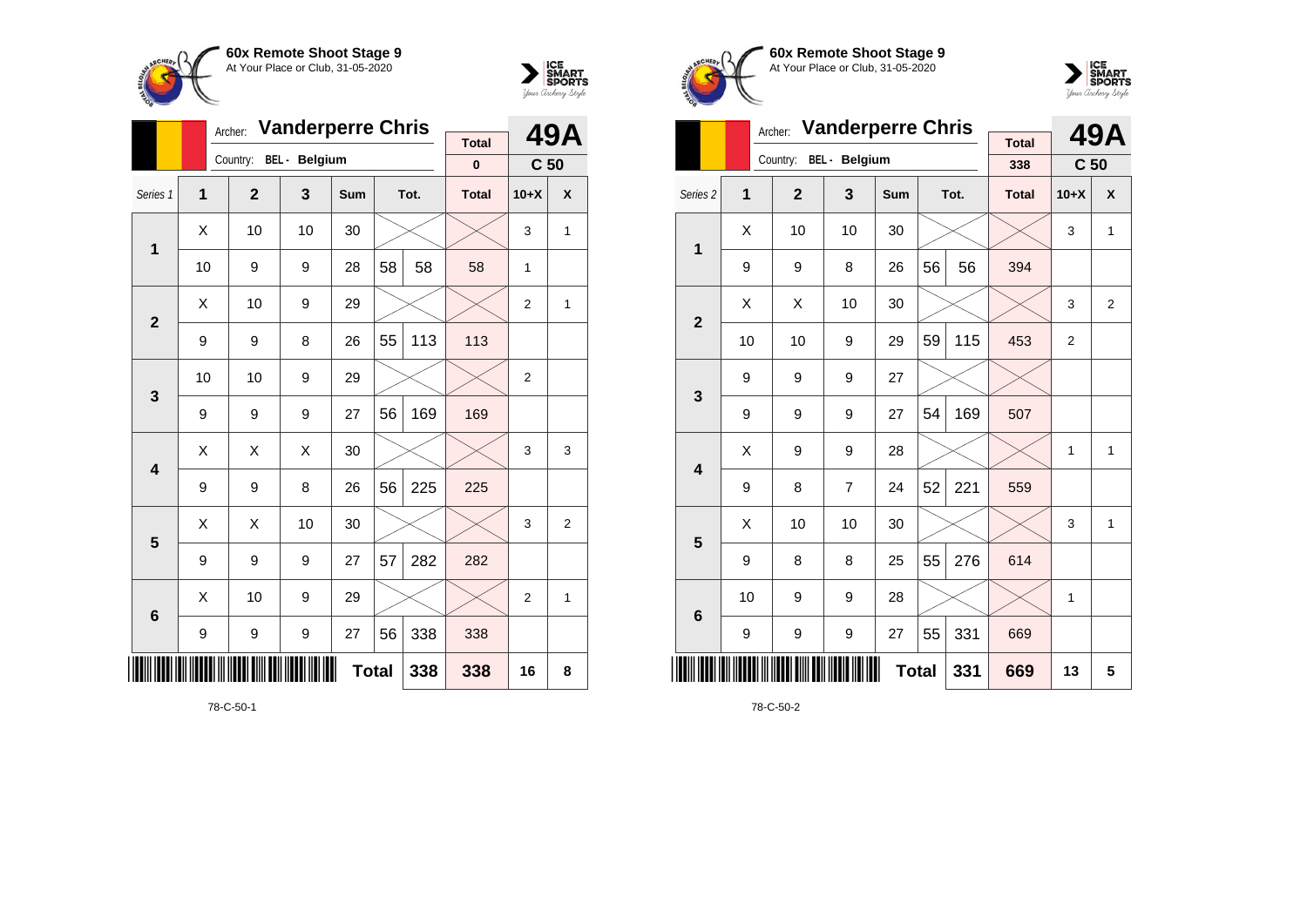



|                         |              | Archer:      | <b>Singh Yashaswi</b> |              |  |      | <b>50A</b>   |                 |                    |
|-------------------------|--------------|--------------|-----------------------|--------------|--|------|--------------|-----------------|--------------------|
| $\overline{\odot}$      |              | Country:     | IND - India           |              |  |      | <b>Total</b> |                 |                    |
|                         |              |              |                       |              |  |      |              | C <sub>50</sub> |                    |
| Series 1                | $\mathbf{1}$ | $\mathbf{2}$ | 3                     | Sum          |  | Tot. | <b>Total</b> | $10+X$          | $\pmb{\mathsf{X}}$ |
| 1                       |              |              |                       |              |  |      |              |                 |                    |
|                         |              |              |                       |              |  |      |              |                 |                    |
| $\mathbf{2}$            |              |              |                       |              |  |      |              |                 |                    |
|                         |              |              |                       |              |  |      |              |                 |                    |
| $\mathbf{3}$            |              |              |                       |              |  |      |              |                 |                    |
|                         |              |              |                       |              |  |      |              |                 |                    |
| $\overline{\mathbf{4}}$ |              |              |                       |              |  |      |              |                 |                    |
|                         |              |              |                       |              |  |      |              |                 |                    |
| 5                       |              |              |                       |              |  |      |              |                 |                    |
|                         |              |              |                       |              |  |      |              |                 |                    |
| $\boldsymbol{6}$        |              |              |                       |              |  |      |              |                 |                    |
|                         |              |              |                       |              |  |      |              |                 |                    |
| IIII                    |              |              |                       | <b>Total</b> |  |      |              |                 |                    |
|                         |              |              |                       |              |  |      |              |                 |                    |

**60x Remote Shoot Stage 9** CHEOL At Your Place or Club, 31-05-2020 Archer: **Singh Yashaswi** Country: **IND - India**





80-C-50-2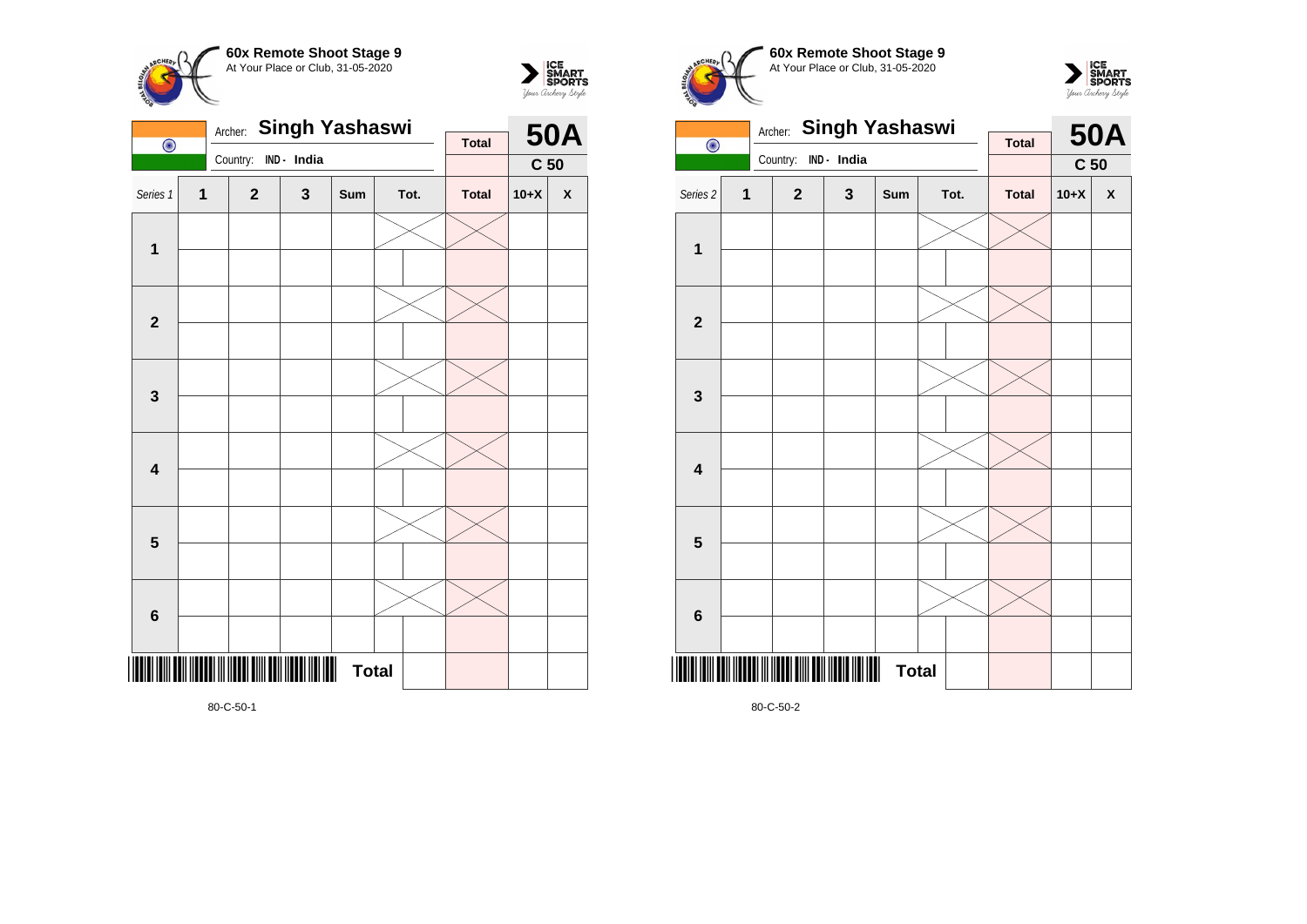



|                 |                     | Farobi Al<br>Archer: |                         |     |    | 53A  |              |                  |                    |
|-----------------|---------------------|----------------------|-------------------------|-----|----|------|--------------|------------------|--------------------|
|                 |                     | Country:             | INA - Indonesia         |     |    |      | <b>Total</b> |                  |                    |
|                 |                     |                      |                         |     |    |      | $\bf{0}$     | <b>BST</b>       |                    |
| Series 1        | $\overline{1}$      | $\overline{2}$       | $\overline{\mathbf{3}}$ | Sum |    | Tot. | <b>Total</b> | $10+X$           | $\pmb{\mathsf{X}}$ |
| $\mathbf 1$     | 9                   | 9                    | 8                       | 26  |    |      |              |                  |                    |
|                 | $\overline{7}$      | 6                    | M                       | 13  | 39 | 39   | 39           |                  |                    |
| $\overline{2}$  | 8                   | 8                    |                         |     |    |      |              |                  |                    |
|                 | 7                   | 6                    | 82                      | 82  |    |      |              |                  |                    |
| $\mathbf 3$     | 10                  | 10                   | $\overline{7}$          | 27  |    |      |              | $\boldsymbol{2}$ |                    |
|                 | $\overline{7}$      | 6                    | M                       | 13  | 40 | 122  | 122          |                  |                    |
| 4               | 9                   | 8                    | 8                       | 25  |    |      |              |                  |                    |
|                 | 6                   | 6                    | 6                       | 18  | 43 | 165  | 165          |                  |                    |
| 5               | 8                   | 7                    | $\overline{7}$          | 22  |    |      |              |                  |                    |
|                 | 6                   | M                    | M                       | 6   | 28 | 193  | 193          |                  |                    |
| $6\phantom{1}6$ | 27<br>10<br>9<br>8  |                      |                         |     |    |      |              | 1                |                    |
|                 | 8                   | 6                    | 6                       | 20  | 47 | 240  | 240          |                  |                    |
| IIII            | <b>Total</b><br>240 |                      |                         |     |    |      |              | 3                | 0                  |

85-B-ST-1





|                         |                | <b>Farobi Al</b><br>Archer: |                |     |     | <b>53A</b> |                     |            |   |
|-------------------------|----------------|-----------------------------|----------------|-----|-----|------------|---------------------|------------|---|
|                         |                | Country: INA - Indonesia    |                |     |     |            | <b>Total</b><br>240 | <b>BST</b> |   |
| Series 2                | 1              | $\overline{2}$              | 3              | Sum |     | Tot.       | <b>Total</b>        | $10+X$     | X |
| $\mathbf 1$             | 8              | 8                           | 8              | 24  |     |            |                     |            |   |
|                         | $\overline{7}$ | 6                           | M              | 13  | 37  | 37         | 277                 |            |   |
| $\mathbf{2}$            | 9              | 9                           | 8              | 26  |     |            |                     |            |   |
|                         | $\overline{7}$ | 6                           | M              | 13  | 39  | 76         | 316                 |            |   |
| 3                       | 10             | 8                           | $\overline{7}$ | 25  |     |            |                     | 1          |   |
|                         | 6              | M                           | M              | 6   | 31  | 107        | 347                 |            |   |
| $\overline{\mathbf{4}}$ | 8              | 8                           | 8              | 24  |     |            |                     |            |   |
|                         | 8              | $\overline{7}$              | $\overline{7}$ | 22  | 46  | 153        | 393                 |            |   |
| 5                       | 8              | $\overline{7}$              | $\overline{7}$ | 22  |     |            |                     |            |   |
|                         | 6              | M                           | M              | 6   | 28  | 181        | 421                 |            |   |
| $6\phantom{1}6$         | 7              | 7                           | 6              | 20  |     |            |                     |            |   |
|                         | 6              | 6                           | M              | 12  | 32  | 213        | 453                 |            |   |
| ║║║                     |                |                             |                | 213 | 453 | 1          | $\mathbf 0$         |            |   |

85-B-ST-2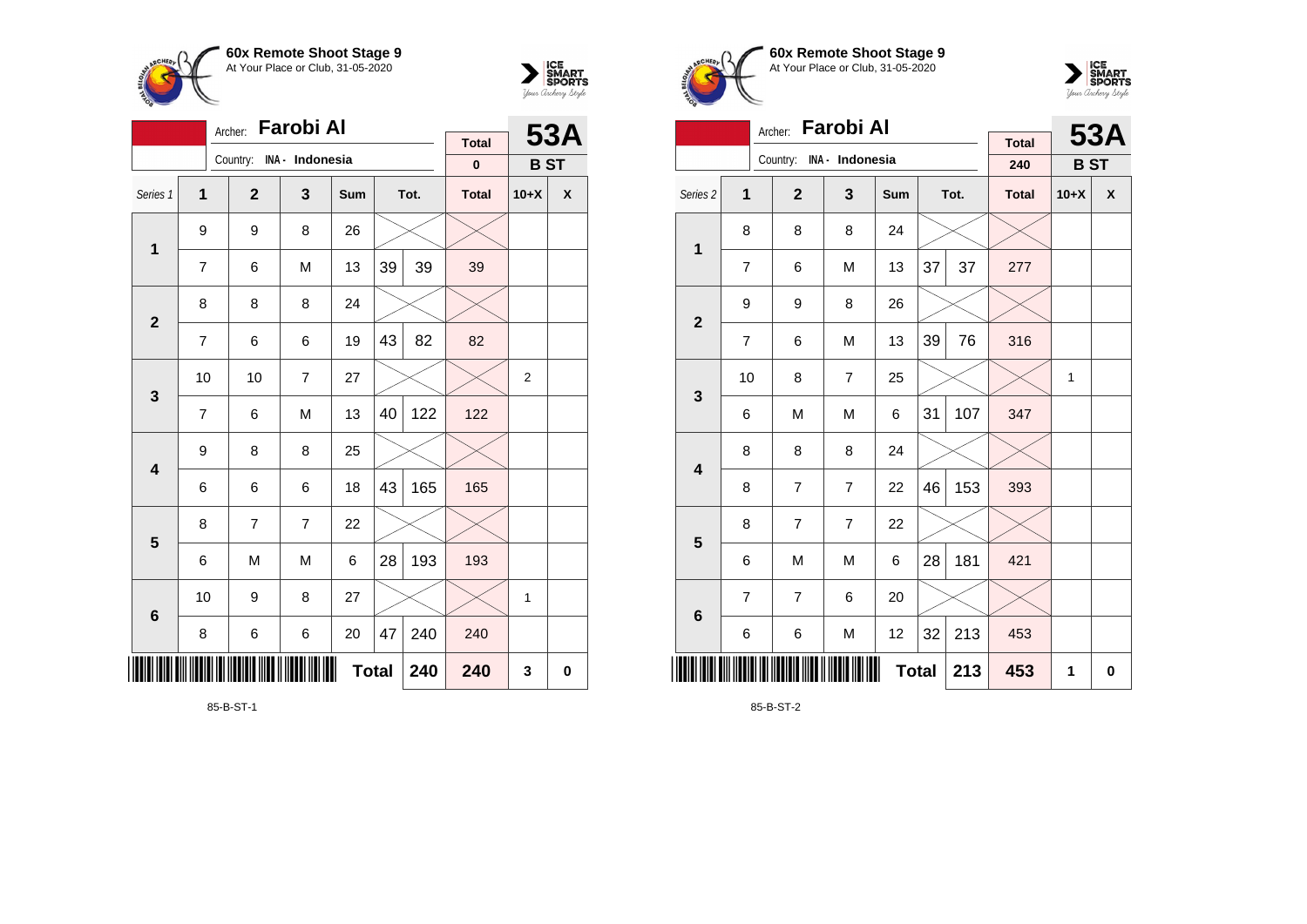



|                         |                | Archer:                | <b>Meurrens Kathleen</b> |                |    |      | <b>56A</b>   |        |   |
|-------------------------|----------------|------------------------|--------------------------|----------------|----|------|--------------|--------|---|
|                         |                | Country: BEL - Belgium |                          |                |    |      | <b>Total</b> |        |   |
|                         |                |                        |                          |                |    |      | $\bf{0}$     | R ST   |   |
| Series 1                | $\overline{1}$ | $\mathbf{2}$           | 3                        | Sum            |    | Tot. | <b>Total</b> | $10+X$ | X |
| $\mathbf{1}$            | 10             | 8                      | 6                        | 24             |    |      |              | 1      |   |
|                         | $\overline{c}$ | M                      | M                        | $\overline{c}$ | 26 | 26   | 26           |        |   |
| $\overline{2}$          | X              | 8                      | 8                        | 26             |    |      |              | 1      | 1 |
|                         | 7              | $\overline{7}$         | $\overline{2}$           | 16             | 42 | 68   | 68           |        |   |
| 3                       | 8              | 6                      | 5                        | 19             |    |      |              |        |   |
|                         | 5              | 4                      | $\overline{c}$           | 11             | 30 | 98   | 98           |        |   |
| $\overline{\mathbf{4}}$ | $\overline{7}$ | $\overline{7}$         | 5                        | 19             |    |      |              |        |   |
|                         | 5              | 3                      | M                        | 8              | 27 | 125  | 125          |        |   |
| 5                       | 6              | 6                      | 5                        | 17             |    |      |              |        |   |
|                         | $\overline{4}$ | 3                      | $\overline{c}$           | 9              | 26 | 151  | 151          |        |   |
| $6\phantom{1}6$         | 10             | 8                      | 8                        | 26             |    |      |              | 1      |   |
|                         | 6              | 3                      | $\overline{\mathbf{c}}$  | 11             | 37 | 188  | 188          |        |   |
| IIII                    |                |                        |                          | <b>Total</b>   |    | 188  | 188          | 3      | 1 |

88-R-ST-1





|                         |                | Archer:                | <b>Meurrens Kathleen</b> |                |              |      | <b>56A</b>          |        |   |
|-------------------------|----------------|------------------------|--------------------------|----------------|--------------|------|---------------------|--------|---|
|                         |                | Country: BEL - Belgium |                          |                |              |      | <b>Total</b><br>188 | R ST   |   |
| Series <sub>2</sub>     | 1              | $\overline{2}$         | 3                        | Sum            |              | Tot. | <b>Total</b>        | $10+X$ | X |
| $\mathbf 1$             | $\overline{7}$ | $\overline{7}$         | 4                        | 18             |              |      |                     |        |   |
|                         | 4              | $\overline{4}$         | M                        | 8              | 26           | 26   | 214                 |        |   |
| $\overline{2}$          | 6              | 6                      | 5                        | 17             |              |      |                     |        |   |
|                         | 3              | $\overline{c}$         | M                        | 5              | 22           | 48   | 236                 |        |   |
| 3                       | 8              | 6                      | 6                        | 20             |              |      |                     |        |   |
|                         | 5              | $\overline{4}$         | 1                        | 10             | 30           | 78   | 266                 |        |   |
| $\overline{\mathbf{4}}$ | 8              | 7                      | 5                        | 20             |              |      |                     |        |   |
|                         | $\overline{c}$ | M                      | M                        | $\overline{c}$ | 22           | 100  | 288                 |        |   |
| 5                       | 7              | $\overline{7}$         | $\overline{7}$           | 21             |              |      |                     |        |   |
|                         | 6              | $\overline{4}$         | M                        | 10             | 31           | 131  | 319                 |        |   |
| $6\phantom{1}6$         | 9              | 6                      | 5                        | 20             |              |      |                     |        |   |
|                         | 4              | M                      | M                        | 4              | 24           | 155  | 343                 |        |   |
| ║║║                     |                |                        |                          |                | <b>Total</b> | 155  | 343                 | 0      | 0 |

88-R-ST-2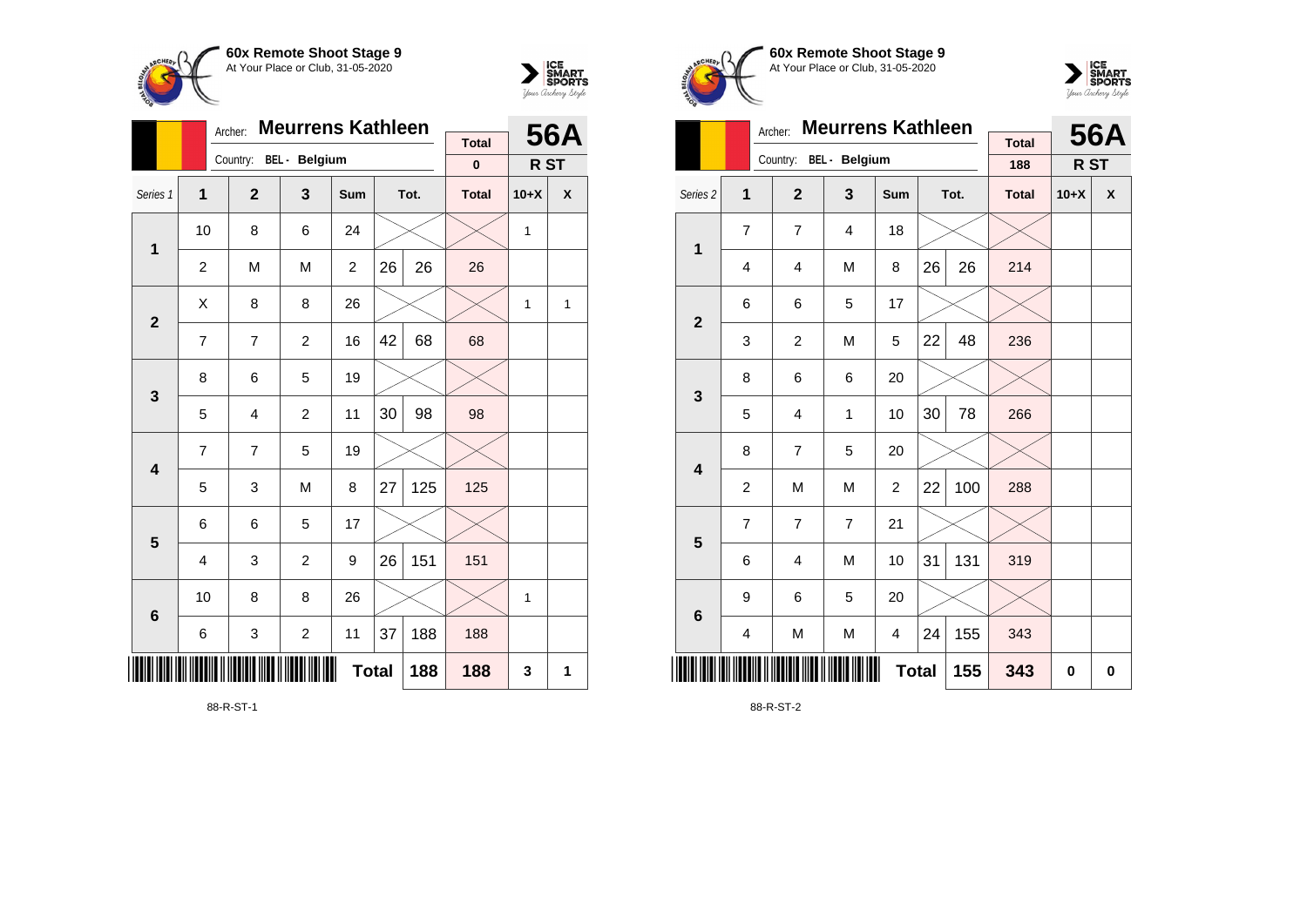

Country: **BEL - Belgium**

**1**

**2**

**3**

**4**

**5**

**6**

Archer: **Van Steen Elian**

Series 1 **1 2 3 Sum Tot. Total 10+X X**

8 | 8 | 8 | 24 | $52$  |  $52$  |  $52$ 

 $9 \mid 8 \mid 8 \mid 25 \mid 53 \mid 105 \mid 105$ 

 $9 \mid 9 \mid 7 \mid 25 \mid 53 \mid 158 \mid 158$ 

9 | 8 | 7 | 24 | $53$  | 211 | 211

9 | 7 | 6 | 22 | $52$  | 263 | 263

 $8$  |  $7$  |  $7$  |  $22$  |  $50$  |  $313$  |  $313$ 

10 | 10 | 9 | 29 |  $\times$  |  $\times$  | 2

10 | 10 | 10 | 30 |  $\times$  |  $\times$  | 3

10 | 9 | 9 | 28 |  $\times$  |  $\times$  | 1

**Total 313 313 9 1**

10  $\mid$  9  $\mid$  9  $\mid$  28  $\mid$   $\times$   $\mid$   $\times$   $\mid$  1

10 | 9 | 9 | 28 |  $\times$  |  $\times$  | 1

 $\textsf{X} \hspace{0.2cm} \vert \hspace{0.2cm} 9 \hspace{0.2cm} \vert \hspace{0.2cm} 9 \hspace{0.2cm} \vert \hspace{0.2cm} 28 \hspace{0.2cm} \vert \hspace{0.2cm} \times \hspace{0.2cm} \vert \hspace{0.2cm} \times \hspace{0.2cm} \vert \hspace{0.2cm} 1 \hspace{0.2cm} \vert \hspace{0.2cm} 1 \hspace{0.2cm} \vert \hspace{0.2cm} 1$ 



**57A**

**R 70**

**Total 0**





|                     |    | Archer:                | <b>Van Steen Elian</b> |            | <b>Total</b> |      | <b>57A</b>   |                |              |
|---------------------|----|------------------------|------------------------|------------|--------------|------|--------------|----------------|--------------|
|                     |    | Country: BEL - Belgium |                        |            |              |      | 313          | <b>R70</b>     |              |
| Series <sub>2</sub> | 1  | $\overline{2}$         | 3                      | <b>Sum</b> |              | Tot. | <b>Total</b> | $10+X$         | X            |
| 1                   | 10 | 9                      | 9                      | 28         |              |      |              | 1              |              |
|                     | 8  | $\overline{7}$         | 6                      | 21         | 49           | 49   | 362          |                |              |
| $\overline{2}$      | 10 | 10                     | 10                     | 30         |              |      |              | 3              |              |
|                     | 9  | 8                      | 8                      | 25         | 55           | 104  | 417          |                |              |
| 3                   | X  | 9                      | 9                      | 28         |              |      |              | 1              | $\mathbf{1}$ |
|                     | 9  | 8                      | 8                      | 25         | 53           | 157  | 470          |                |              |
| 4                   | 10 | 9                      | 9                      | 28         |              |      |              | 1              |              |
|                     | 9  | 8                      | $\overline{7}$         | 24         | 52           | 209  | 522          |                |              |
| 5                   | 10 | 9                      | 9                      | 28         |              |      |              | 1              |              |
|                     | 9  | 9                      | 8                      | 26         | 54           | 263  | 576          |                |              |
| $6\phantom{1}6$     | 9  | 9                      | 9                      | 27         |              |      |              |                |              |
|                     | 9  | 8                      | 8                      | 25         | 52           | 315  | 628          |                |              |
| II                  |    |                        |                        |            | <b>Total</b> | 315  | 628          | $\overline{7}$ | 1            |

89-R-70-2

89-R-70-1

\*89-R-70-1\*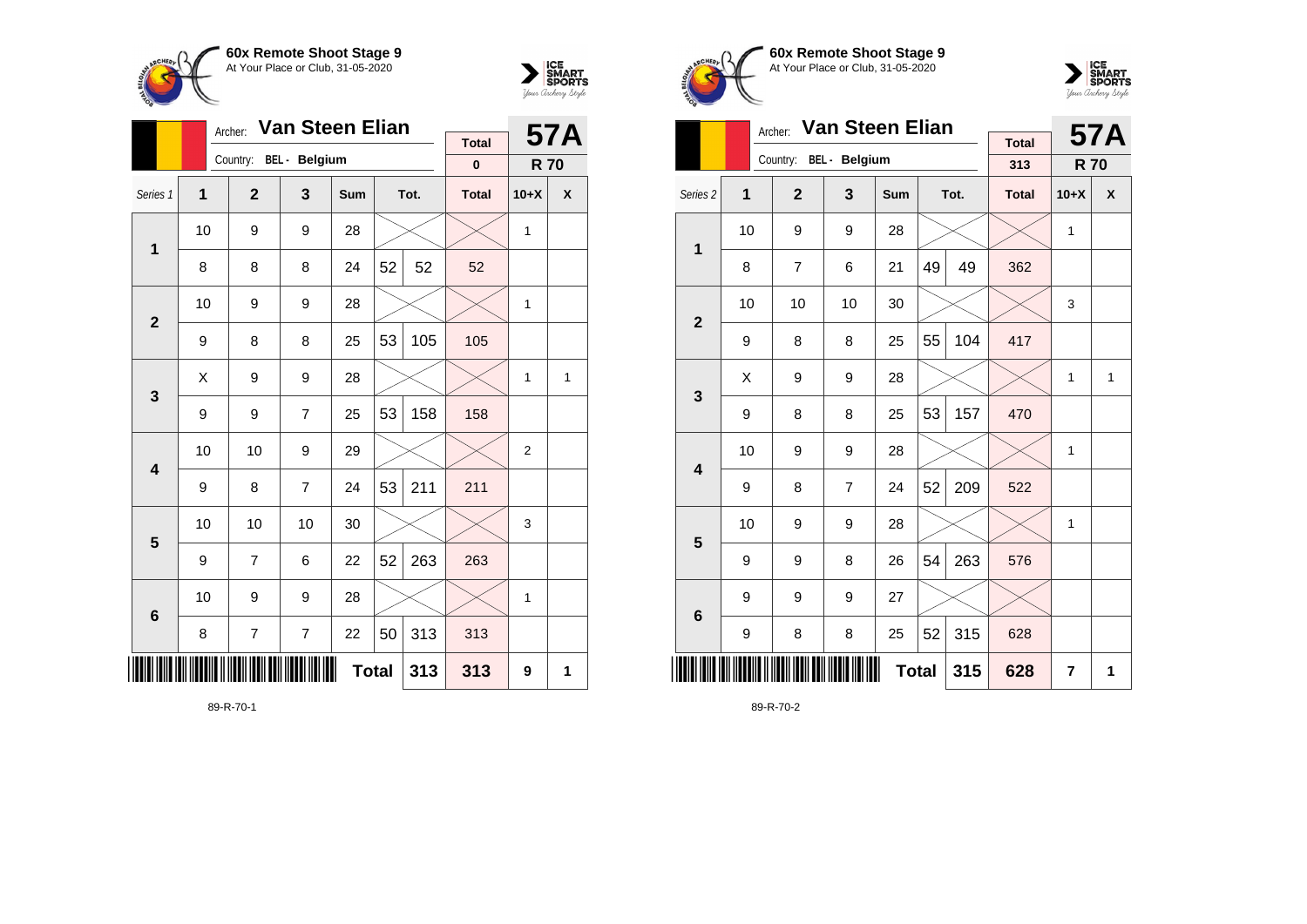

Country: **IRL - Ireland**

**1**

**2**

**3**

**4**

**5**

**6**

Archer: **Cunningham Rogan**

Series 1 **1 2 3 Sum Tot. Total 10+X X**

9 | 9 | 9 | 27 | 56 | 56 | 56

 $9 \mid 9 \mid 8 \mid 26 \mid 56 \mid 112 \mid 112$ 

 $9 \mid 9 \mid 9 \mid 27 \mid 56 \mid 168 \mid 168$ 

9 | 9 | 9 | 27 | $55$  | 223 | 223

9 | 8 | 8 | 25 | $54$  | 277 | 277

 $9$  9 8 26 55 332 332

10 | 9 | 9 | 28 |  $\times$  |  $\times$  | 1

10 | 10 | 9 | 29 |  $\times$  |  $\times$  | 2

10 | 10 | 9 | 29 |  $\times$  |  $\times$  | 2

**Total 332 332 12 2**

10 | 10 | 10 | 30 |  $\times$  |  $\times$  | 3

 $\textsf{X}$  | 10 | 9 | 29 |  $\times$  |  $\times$  | 2 | 1

 $\textsf{X}$  | 10 | 9 | 29 |  $\times$  |  $\times$  | 2 | 1



**58A C 50**

**Total 0**





|                     |    | Archer:        | <b>Cunningham Rogan</b> |     | <b>Total</b> |      | <b>58A</b>   |                 |              |
|---------------------|----|----------------|-------------------------|-----|--------------|------|--------------|-----------------|--------------|
|                     |    | Country:       | IRL - Ireland           |     |              |      | 332          | C <sub>50</sub> |              |
| Series <sub>2</sub> | 1  | $\overline{2}$ | 3                       | Sum |              | Tot. | <b>Total</b> | $10+X$          | X            |
| 1                   | X  | 10             | 9                       | 29  |              |      |              | $\overline{2}$  | 1            |
|                     | 9  | 9              | 8                       | 26  | 55           | 55   | 387          |                 |              |
| $\overline{2}$      | 10 | 10             | 10                      | 30  |              |      |              | 3               |              |
|                     | 9  | 9              | 9                       | 27  | 57           | 112  | 444          |                 |              |
| 3                   | X  | 9              | 9                       | 28  |              |      |              | 1               | 1            |
|                     | 9  | 8              | 8                       | 25  | 53           | 165  | 497          |                 |              |
| 4                   | Χ  | 10             | 9                       | 29  |              |      |              | $\overline{2}$  | 1            |
|                     | 9  | 9              | 9                       | 27  | 56           | 221  | 553          |                 |              |
| 5                   | Χ  | 9              | 9                       | 28  |              |      |              | 1               | $\mathbf{1}$ |
|                     | 9  | 9              | 9                       | 27  | 55           | 276  | 608          |                 |              |
| 6                   | X  | 10             | 9                       | 29  |              |      |              | $\overline{2}$  | 1            |
|                     | 9  | 8              | 8                       | 25  | 54           | 330  | 662          |                 |              |
|                     |    |                |                         |     | <b>Total</b> | 330  | 662          | 11              | 5            |

90-C-50-2

90-C-50-1

<u>\*10010-1011-10111 | 100010 | 1111 | 1011 | 1011 | 1011 | 1011 | 1011 | 1011 | 1011 | 1011 | 1011 | 1011 | 101</u>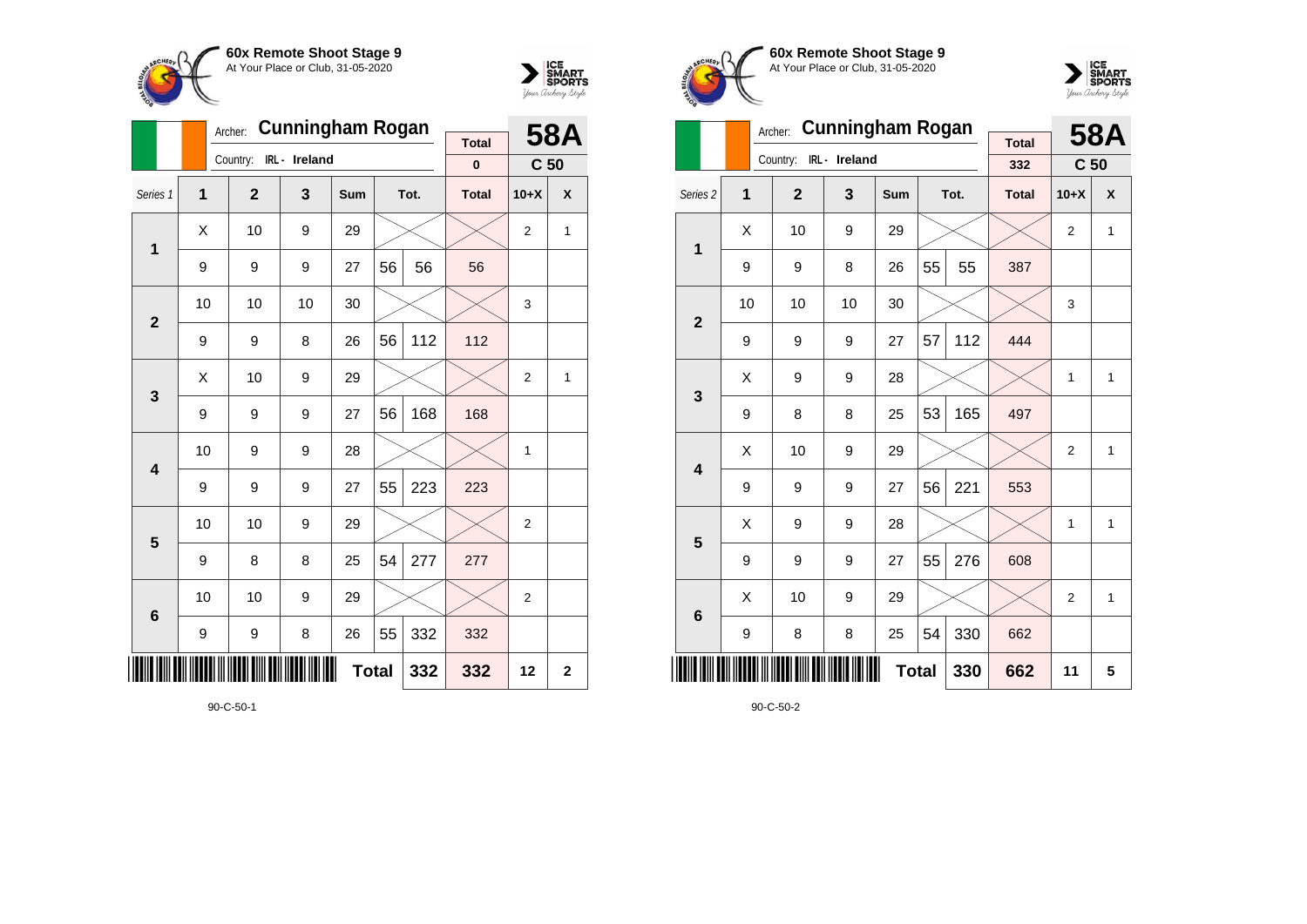



|                 |    | Archer: Julien Simon  |    |              |    |      | 60A          |                 |                |
|-----------------|----|-----------------------|----|--------------|----|------|--------------|-----------------|----------------|
|                 |    | Country: FRA - France |    |              |    |      | <b>Total</b> |                 |                |
|                 |    |                       |    |              |    |      | $\pmb{0}$    | C <sub>50</sub> |                |
| Series 1        | 1  | $\mathbf{2}$          | 3  | Sum          |    | Tot. | <b>Total</b> | $10+X$          | X              |
| 1               | Χ  | Χ                     | X  | 30           |    |      |              | 3               | 3              |
|                 | 10 | 9                     | 9  | 28           | 58 | 58   | 58           | 1               |                |
| $\overline{2}$  | X  | 9                     | 9  | 28           |    |      |              | 1               | 1              |
|                 | 9  | 8                     | 8  | 25           | 53 | 111  | 111          |                 |                |
| 3               | Χ  | X                     | 10 | 30           |    |      |              | 3               | $\overline{2}$ |
|                 | 9  | 9                     | 9  | 27           | 57 | 168  | 168          |                 |                |
| 4               | 10 | 10                    | 10 | 30           |    |      |              | 3               |                |
|                 | 9  | 8                     | 8  | 25           | 55 | 223  | 223          |                 |                |
| 5               | Χ  | 10                    | 10 | 30           |    |      |              | 3               | 1              |
|                 | 10 | 10                    | 9  | 29           | 59 | 282  | 282          | $\overline{2}$  |                |
| $6\phantom{1}6$ | X  | 10                    | 10 | 30           |    |      |              | 3               | 1              |
|                 | 10 | 10                    | 9  | 29           | 59 | 341  | 341          | 2               |                |
| ║║║             |    |                       |    | <b>Total</b> |    | 341  | 341          | 21              | 8              |





|                         |    | Archer:               | <b>Julien Simon</b> |     | <b>Total</b> |      | 60A          |                 |                |
|-------------------------|----|-----------------------|---------------------|-----|--------------|------|--------------|-----------------|----------------|
|                         |    | Country: FRA - France |                     |     |              |      | 341          | C <sub>50</sub> |                |
| Series <sub>2</sub>     | 1  | $\mathbf{2}$          | 3                   | Sum |              | Tot. | <b>Total</b> | $10+X$          | X              |
|                         | Χ  | Χ                     | 10                  | 30  |              |      |              | 3               | $\overline{2}$ |
| 1                       | 10 | 9                     | 9                   | 28  | 58           | 58   | 399          | 1               |                |
| $\overline{2}$          | 10 | 10                    | 10                  | 30  |              |      |              | 3               |                |
|                         | 9  | 9                     | 9                   | 27  | 57           | 115  | 456          |                 |                |
| 3                       | X  | Χ                     | 10                  | 30  |              |      |              | 3               | $\overline{2}$ |
|                         | 10 | 9                     | 9                   | 28  | 58           | 173  | 514          | 1               |                |
| $\overline{\mathbf{4}}$ | Χ  | 10                    | 10                  | 30  |              |      |              | 3               | 1              |
|                         | 9  | 9                     | 9                   | 27  | 57           | 230  | 571          |                 |                |
| 5                       | X  | 10                    | 10                  | 30  |              |      |              | 3               | 1              |
|                         | 10 | 9                     | 9                   | 28  | 58           | 288  | 629          | 1               |                |
| $6\phantom{1}6$         | X  | 10                    | 10                  | 30  |              |      |              | 3               | $\mathbf{1}$   |
|                         | 9  | 9                     | $\boldsymbol{9}$    | 27  | 57           | 345  | 686          |                 |                |
|                         |    |                       |                     |     | <b>Total</b> | 345  | 686          | 21              | 7              |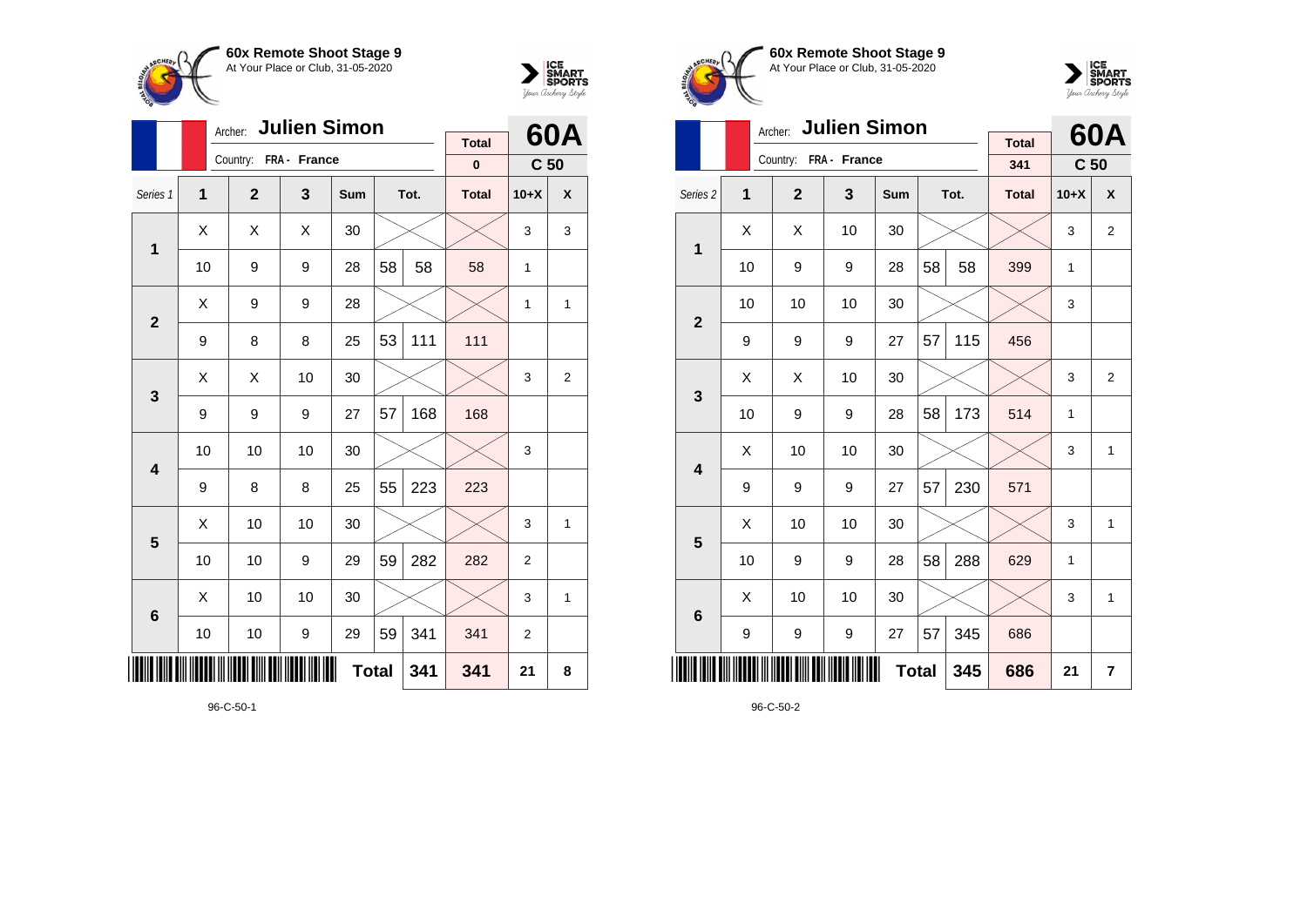



|                 |    | Archer:               | <b>Lefeuvre Camille</b> |              |    |      | 61A          |                 |   |
|-----------------|----|-----------------------|-------------------------|--------------|----|------|--------------|-----------------|---|
|                 |    | Country: FRA - France |                         |              |    |      | <b>Total</b> |                 |   |
|                 |    |                       |                         |              |    |      | $\bf{0}$     | C <sub>50</sub> |   |
| Series 1        | 1  | $\overline{2}$        | 3                       | Sum          |    | Tot. | <b>Total</b> | $10+X$          | X |
| 1               | Χ  | 10                    | 10                      | 30           |    |      |              | 3               | 1 |
|                 | 9  | 9                     | 9                       | 27           | 57 | 57   | 57           |                 |   |
| $\overline{2}$  | X  | 10                    | 10                      | 30           |    |      |              | 3               | 1 |
|                 | 9  | 9                     | 9                       | 27           | 57 | 114  | 114          |                 |   |
| 3               | Χ  | 10                    | 10                      | 30           |    |      |              | 3               | 1 |
|                 | 9  | 9                     | 9                       | 27           | 57 | 171  | 171          |                 |   |
| 4               | 10 | 10                    | 10                      | 30           |    |      |              | 3               |   |
|                 | 9  | 9                     | $\overline{7}$          | 25           | 55 | 226  | 226          |                 |   |
| 5               | Χ  | X                     | 10                      | 30           |    |      |              | 3               | 2 |
|                 | 9  | 9                     | $\overline{7}$          | 25           | 55 | 281  | 281          |                 |   |
| $6\phantom{1}6$ | X  | 10                    | 9                       | 29           |    |      |              | $\overline{2}$  | 1 |
|                 | 9  | 9                     | 8                       | 26           | 55 | 336  | 336          |                 |   |
| ║║║             |    |                       |                         | <b>Total</b> |    | 336  | 336          | 17              | 6 |





|                         |    | Archer:               | <b>Lefeuvre Camille</b> |     |              |      | 61A                 |                 |                |
|-------------------------|----|-----------------------|-------------------------|-----|--------------|------|---------------------|-----------------|----------------|
|                         |    | Country: FRA - France |                         |     |              |      | <b>Total</b><br>336 | C <sub>50</sub> |                |
| Series <sub>2</sub>     | 1  | $\mathbf{2}$          | 3                       | Sum |              | Tot. | <b>Total</b>        | $10+X$          | X              |
| 1                       | х  | 10                    | 10                      | 30  |              |      |                     | 3               | $\mathbf{1}$   |
|                         | 9  | 9                     | 9                       | 27  | 57           | 57   | 393                 |                 |                |
| $\overline{\mathbf{2}}$ | X  | X                     | X                       | 30  |              |      |                     | 3               | 3              |
|                         | 10 | 10                    | 8                       | 28  | 58           | 115  | 451                 | $\overline{2}$  |                |
| 3                       | X  | X                     | 10                      | 30  |              |      |                     | 3               | $\overline{2}$ |
|                         | 10 | 10                    | 9                       | 29  | 59           | 174  | 510                 | $\overline{2}$  |                |
| $\overline{\mathbf{4}}$ | X  | 10                    | 10                      | 30  |              |      |                     | 3               | $\mathbf{1}$   |
|                         | 10 | 10                    | 9                       | 29  | 59           | 233  | 569                 | $\overline{2}$  |                |
| 5                       | X  | 10                    | 9                       | 29  |              |      |                     | $\overline{2}$  | $\mathbf{1}$   |
|                         | 9  | 9                     | 9                       | 27  | 56           | 289  | 625                 |                 |                |
| 6                       | X  | 10                    | 9                       | 29  |              |      |                     | $\overline{2}$  | $\mathbf{1}$   |
|                         | 9  | 9                     | 8                       | 26  | 55           | 344  | 680                 |                 |                |
|                         |    |                       |                         |     | <b>Total</b> | 344  | 680                 | 22              | 9              |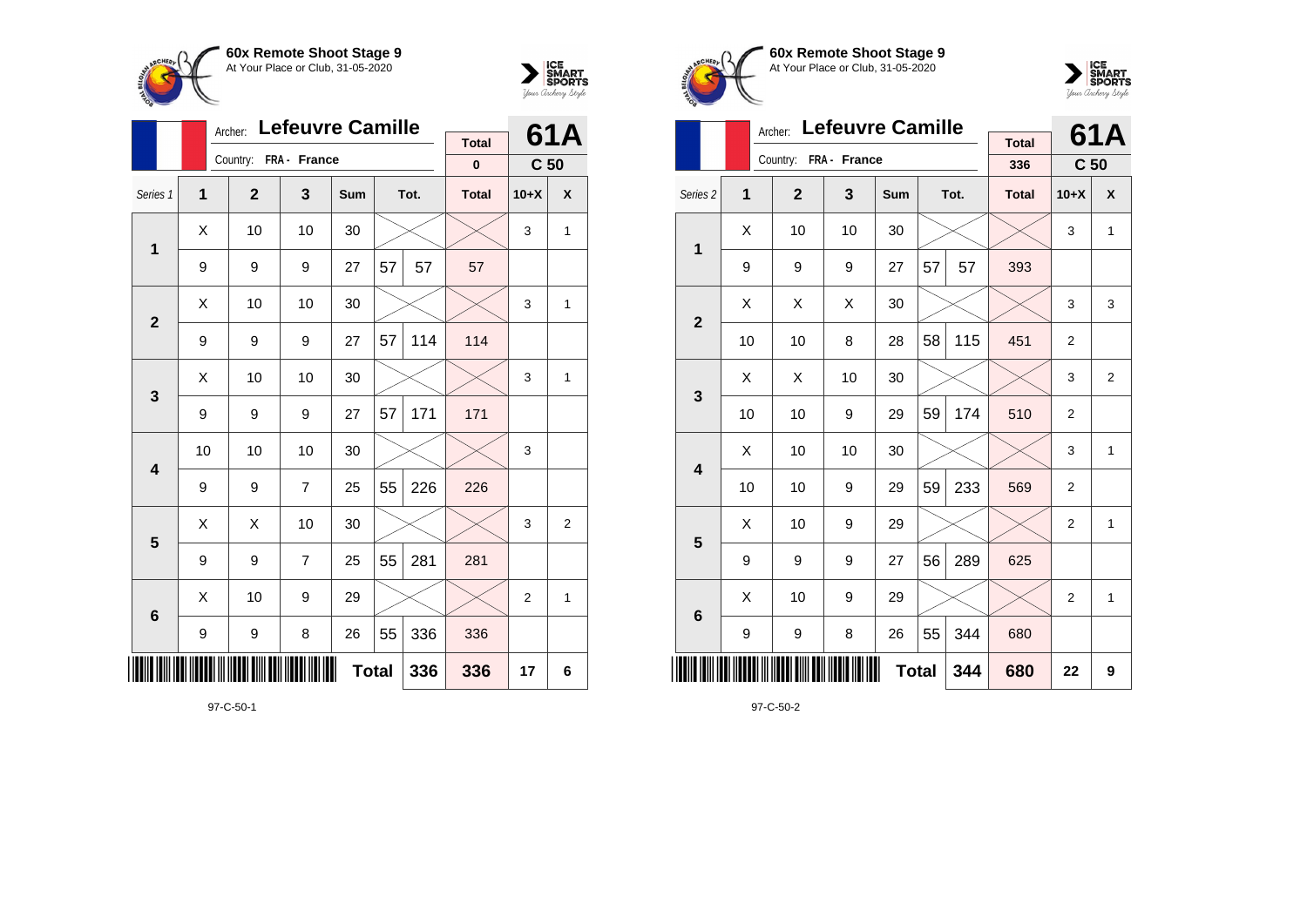



|                |     | Archer:        | <b>Georges Ritseeniyah</b>   |     |              |      | 1Α           |                 |              |
|----------------|-----|----------------|------------------------------|-----|--------------|------|--------------|-----------------|--------------|
|                | EN, | Country:       | IVB - British Virgin Islands |     |              |      | <b>Total</b> |                 |              |
|                |     |                |                              |     |              |      | $\bf{0}$     | C <sub>30</sub> |              |
| Series 1       | 1   | $\overline{2}$ | 3                            | Sum |              | Tot. | <b>Total</b> | $10+X$          | X            |
| $\mathbf 1$    | X   | 10             | 9                            | 29  |              |      |              | $\overline{2}$  | $\mathbf{1}$ |
|                | 9   | 9              | 7                            | 25  | 54           | 54   | 54           |                 |              |
| $\overline{2}$ | X   | 9              | 9                            | 28  |              |      |              | 1               | 1            |
|                | 8   | 8              | 8                            | 24  | 52           | 106  | 106          |                 |              |
| 3              | 10  | 9              | 9                            | 28  |              |      |              | 1               |              |
|                | 8   | 8              | $\overline{7}$               | 23  | 51           | 157  | 157          |                 |              |
| 4              | X   | 10             | 10                           | 30  |              |      |              | 3               | 1            |
|                | 10  | 8              | 8                            | 26  | 56           | 213  | 213          | 1               |              |
| 5              | 10  | 9              | 9                            | 28  |              |      |              | 1               |              |
|                | 8   | 8              | 8                            | 24  | 52           | 265  | 265          |                 |              |
| 6              | 10  | 10             | 10                           | 30  |              |      |              | 3               |              |
|                | 10  | 9              | 9                            | 28  | 58           | 323  | 323          | $\mathbf{1}$    |              |
|                |     |                |                              |     | <b>Total</b> | 323  | 323          | 13              | 3            |

10-C-30-1





| VZ                      |                | Archer:        | <b>Georges Ritseeniyah</b>   |            |              |      | <b>1A</b>    |                 |             |
|-------------------------|----------------|----------------|------------------------------|------------|--------------|------|--------------|-----------------|-------------|
| ZIN                     | 興              | Country:       | IVB - British Virgin Islands |            |              |      | <b>Total</b> |                 |             |
|                         |                |                |                              |            |              |      | 323          | C <sub>30</sub> |             |
| Series 2                | $\overline{1}$ | $\overline{2}$ | 3                            | <b>Sum</b> |              | Tot. | <b>Total</b> | $10+X$          | X           |
| 1                       | X              | 9              | 9                            | 28         |              |      |              | $\mathbf{1}$    | 1           |
|                         | 9              | 8              | 8                            | 25         | 53           | 53   | 376          |                 |             |
| $\overline{2}$          | 10             | 9              | 9                            | 28         |              |      |              | 1               |             |
|                         | 9              | 8              | 8                            | 25         | 53           | 106  | 429          |                 |             |
| 3                       | 9              | 9              | 9                            | 27         |              |      |              |                 |             |
|                         | 8              | 8              | 8                            | 24         | 51           | 157  | 480          |                 |             |
| $\overline{\mathbf{4}}$ | 10             | 9              | 9                            | 28         |              |      |              | 1               |             |
|                         | 9              | 8              | 8                            | 25         | 53           | 210  | 533          |                 |             |
| 5                       | Χ              | 10             | 10                           | 30         |              |      |              | 3               | 1           |
|                         | 9              | 9              | 8                            | 26         | 56           | 266  | 589          |                 |             |
| $6\phantom{1}6$         | 10             | 10             | 9                            | 29         |              |      |              | $\overline{2}$  |             |
|                         | 9              | 9              | 8                            | 26         | 55           | 321  | 644          |                 |             |
|                         |                |                |                              |            | <b>Total</b> | 321  | 644          | 8               | $\mathbf 2$ |

10-C-30-2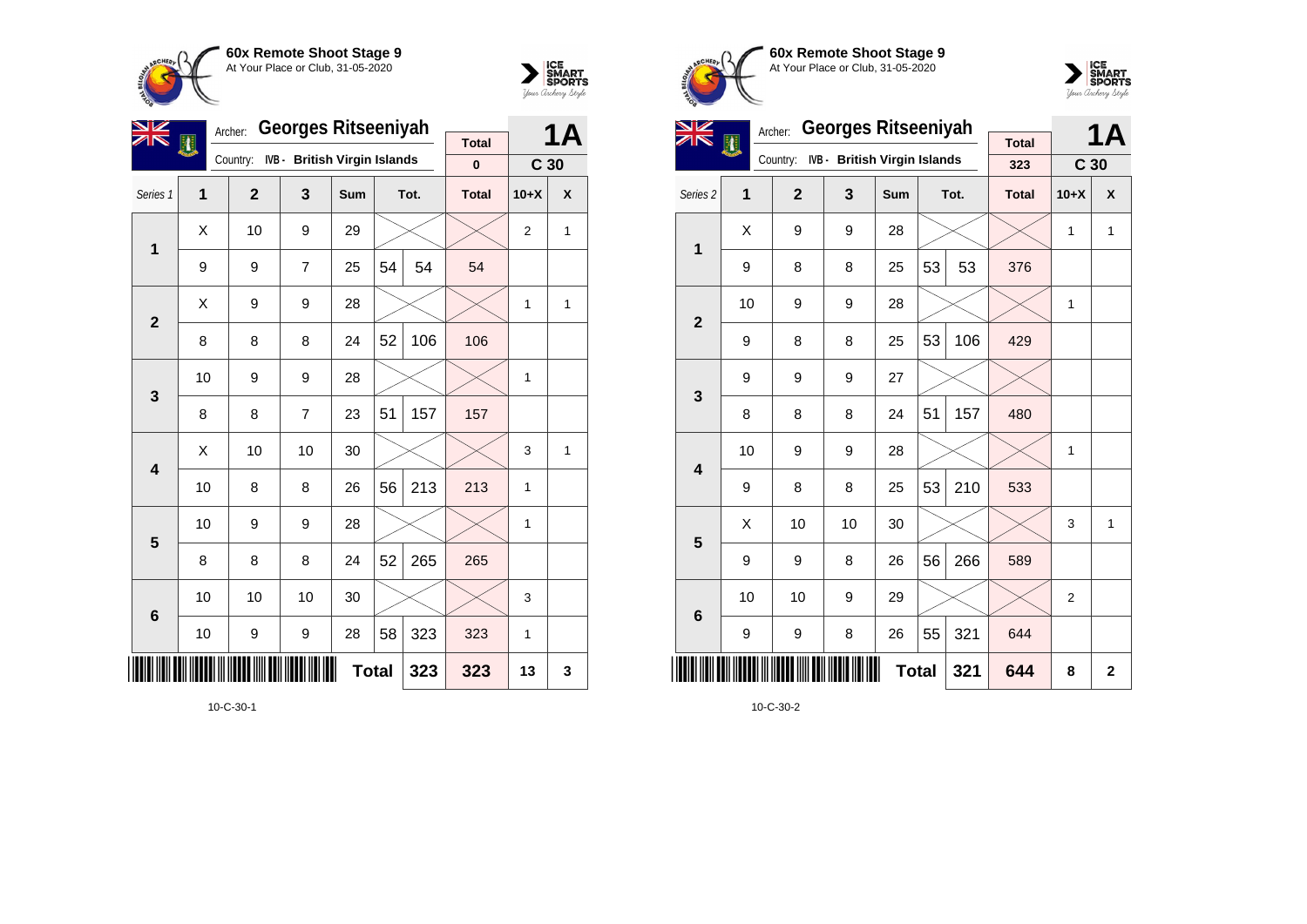



|                         | Shehtman Juliya<br>Archer: |          |                                              |              |              |  |      |              |            | 2A                 |
|-------------------------|----------------------------|----------|----------------------------------------------|--------------|--------------|--|------|--------------|------------|--------------------|
|                         |                            |          |                                              |              |              |  |      | <b>Total</b> |            |                    |
|                         |                            | Country: |                                              | RUS - Russia |              |  |      |              | <b>BST</b> |                    |
| Series 1                | 1                          |          | $\mathbf{2}$                                 | 3            | Sum          |  | Tot. | <b>Total</b> | $10+X$     | $\pmb{\mathsf{X}}$ |
| $\mathbf{1}$            |                            |          |                                              |              |              |  |      |              |            |                    |
| $\mathbf{2}$            |                            |          |                                              |              |              |  |      |              |            |                    |
| $\mathbf 3$             |                            |          |                                              |              |              |  |      |              |            |                    |
| $\overline{\mathbf{4}}$ |                            |          |                                              |              |              |  |      |              |            |                    |
| $\overline{\mathbf{5}}$ |                            |          |                                              |              |              |  |      |              |            |                    |
| $\bf 6$                 |                            |          |                                              |              |              |  |      |              |            |                    |
|                         |                            |          | III IIII IIITIII III IIITII IIITI IIITII III |              | <b>Total</b> |  |      |              |            |                    |

Archer: **Shehtman Juliya** Country: **RUS - Russia 2A B ST Total** Series 2 **1 2 3 Sum Tot. Total 10+X X 1 2 3 4 5**

**60x Remote Shoot Stage 9** At Your Place or Club, 31-05-2020

 $\sum_{\text{Jour }\text{Cuchy}\text{/}str} \begin{matrix} \text{ICE} \\ \text{SDORTS} \\ \text{SPORTS} \end{matrix}$ 

12-B-ST-2

<u>12. B-S</u>

**Total** 

**6**

**CHEPL** 

12-B-ST-1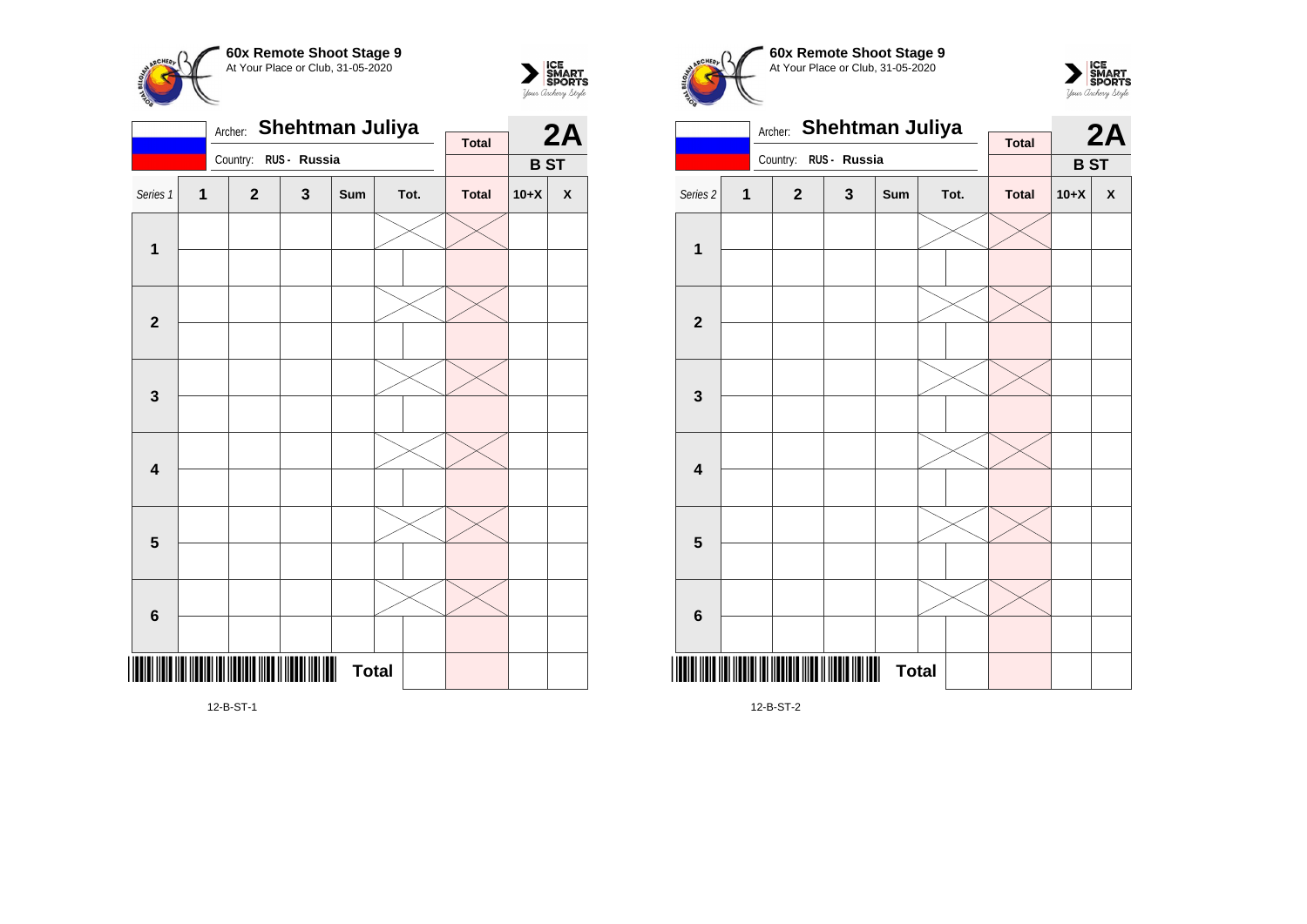



| <b>Total</b><br>1.<br>ESP - Spain<br>Country:<br><b>BST</b><br>Series 1<br>$\mathbf{1}$<br>3<br>$\mathbf{2}$<br>Tot.<br><b>Total</b><br>$10+X$<br>Sum<br>$\pmb{\mathsf{X}}$<br>$\mathbf{1}$<br>$\mathbf{2}$<br>$\mathbf{3}$<br>$\overline{\mathbf{4}}$<br>$\overline{\mathbf{5}}$<br>$\bf 6$ |  | Archer: | <b>Blanco Fernando</b> |  |  | <b>3A</b> |  |  |  |
|----------------------------------------------------------------------------------------------------------------------------------------------------------------------------------------------------------------------------------------------------------------------------------------------|--|---------|------------------------|--|--|-----------|--|--|--|
|                                                                                                                                                                                                                                                                                              |  |         |                        |  |  |           |  |  |  |
|                                                                                                                                                                                                                                                                                              |  |         |                        |  |  |           |  |  |  |
|                                                                                                                                                                                                                                                                                              |  |         |                        |  |  |           |  |  |  |
|                                                                                                                                                                                                                                                                                              |  |         |                        |  |  |           |  |  |  |
|                                                                                                                                                                                                                                                                                              |  |         |                        |  |  |           |  |  |  |
|                                                                                                                                                                                                                                                                                              |  |         |                        |  |  |           |  |  |  |
|                                                                                                                                                                                                                                                                                              |  |         |                        |  |  |           |  |  |  |
|                                                                                                                                                                                                                                                                                              |  |         |                        |  |  |           |  |  |  |
|                                                                                                                                                                                                                                                                                              |  |         |                        |  |  |           |  |  |  |
|                                                                                                                                                                                                                                                                                              |  |         |                        |  |  |           |  |  |  |
|                                                                                                                                                                                                                                                                                              |  |         |                        |  |  |           |  |  |  |
|                                                                                                                                                                                                                                                                                              |  |         |                        |  |  |           |  |  |  |
|                                                                                                                                                                                                                                                                                              |  |         |                        |  |  |           |  |  |  |
|                                                                                                                                                                                                                                                                                              |  |         |                        |  |  |           |  |  |  |
|                                                                                                                                                                                                                                                                                              |  |         |                        |  |  |           |  |  |  |
| <b>THE REAL PROPERTY</b><br><b>Total</b>                                                                                                                                                                                                                                                     |  |         |                        |  |  |           |  |  |  |

**60x Remote Shoot Stage 9** CHEOL At Your Place or Club, 31-05-2020 Archer: **Blanco Fernando** 1. **Total** Country: **ESP - Spain** Series 2 **1 2 3 Sum Tot. Total 10+X X**

**3A**

**SMART**<br>SPORTS<br>*Your Cretery Style* 

**B ST**



14-B-ST-2

**1**

14-B-ST-1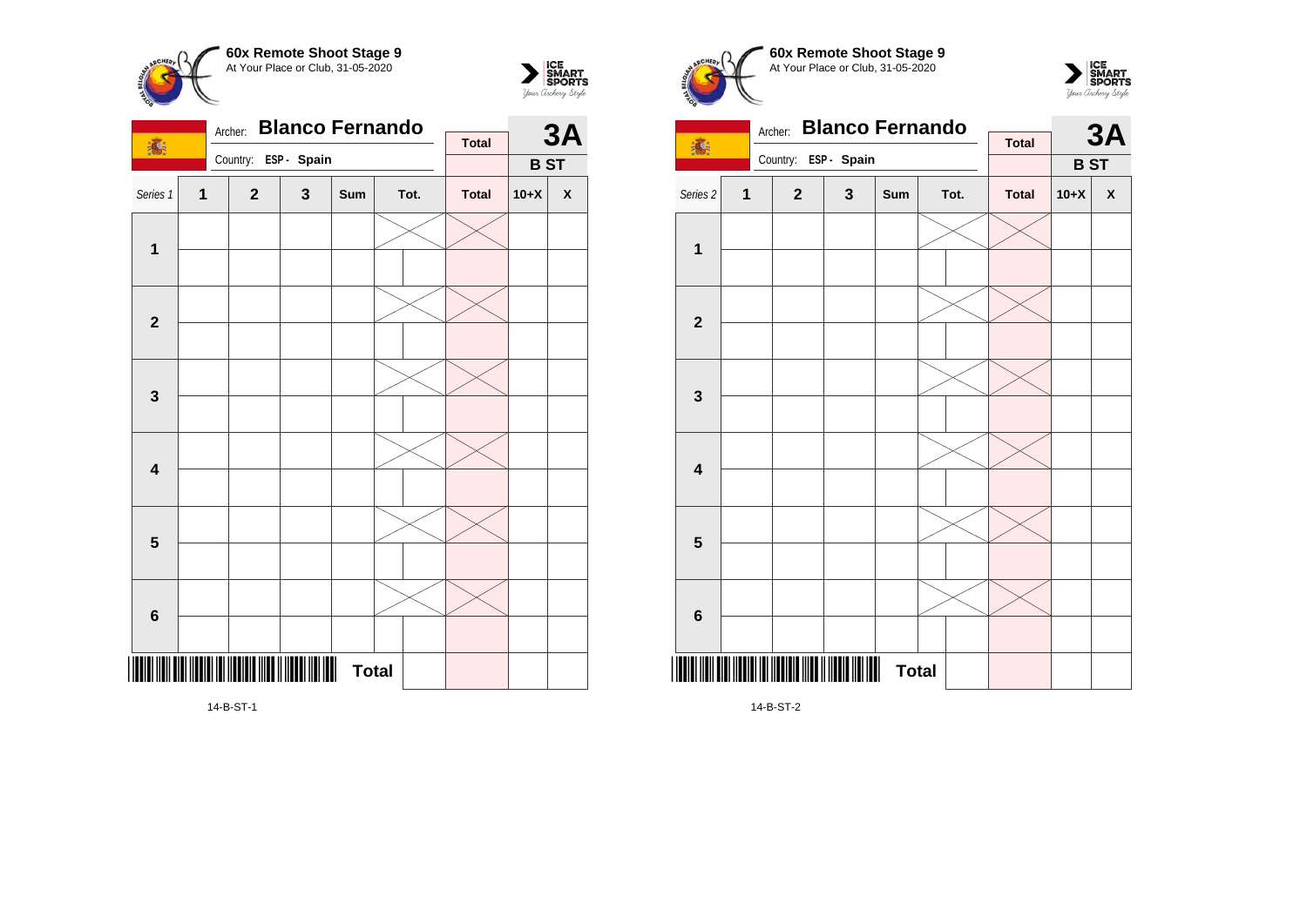



|                 |                     | Archer:        | <b>Lawrence Winnette</b> |     |    | 4Α   |                           |                 |   |
|-----------------|---------------------|----------------|--------------------------|-----|----|------|---------------------------|-----------------|---|
|                 |                     |                | Country: GUY - Guyana    |     |    |      | <b>Total</b><br>$\pmb{0}$ | C <sub>30</sub> |   |
| Series 1        | 1                   | $\overline{2}$ | 3                        | Sum |    | Tot. | <b>Total</b>              | $10+X$          | X |
| 1               | 9                   | 9              | 9                        | 27  |    |      |                           |                 |   |
|                 | 9                   | 8              | 8                        | 25  | 52 | 52   | 52                        |                 |   |
| $\overline{2}$  | X                   | 10             | 9                        | 29  |    |      |                           | $\overline{2}$  | 1 |
|                 | 8                   | 8              | 6                        | 22  | 51 | 103  | 103                       |                 |   |
| 3               | 10                  | 9              | 8                        | 27  |    |      |                           | 1               |   |
|                 | 8                   | 8              | 8                        | 24  | 51 | 154  | 154                       |                 |   |
| 4               | 10                  | 9              | 9                        | 28  |    |      |                           | 1               |   |
|                 | 8                   | 8              | 8                        | 24  | 52 | 206  | 206                       |                 |   |
| 5               | 10                  | 9              | 8                        | 27  |    |      |                           | 1               |   |
|                 | 8                   | 8              | 7                        | 23  | 50 | 256  | 256                       |                 |   |
| $6\phantom{1}6$ | 10                  | 9              | 9                        | 28  |    |      |                           | 1               |   |
|                 | 8                   | 7              | M                        | 15  | 43 | 299  | 299                       |                 |   |
| ║║              | <b>Total</b><br>299 |                |                          |     |    |      |                           | 6               | 1 |

16-C-30-1





|                     |    | Archer:               | <b>Lawrence Winnette</b> |             |    | 4A   |                     |                 |              |
|---------------------|----|-----------------------|--------------------------|-------------|----|------|---------------------|-----------------|--------------|
|                     |    | Country: GUY - Guyana |                          |             |    |      | <b>Total</b><br>299 | C <sub>30</sub> |              |
|                     |    |                       |                          |             |    |      |                     |                 |              |
| Series <sub>2</sub> | 1  | $\mathbf{2}$          | 3                        | Sum         |    | Tot. | <b>Total</b>        | $10+X$          | X            |
| 1                   | X  | 9                     | 9                        | 28          |    |      |                     | 1               | $\mathbf{1}$ |
|                     | 8  | 8                     | 6                        | 22          | 50 | 50   | 349                 |                 |              |
| $\overline{2}$      | 10 | 10                    | 10                       | 30          |    |      |                     | 3               |              |
|                     | 9  | 9                     | 8                        | 26          | 56 | 106  | 405                 |                 |              |
| 3                   | X  | 10                    | 9                        | 29          |    |      |                     | $\overline{2}$  | $\mathbf{1}$ |
|                     | 9  | 8                     | 8                        | 25          | 54 | 160  | 459                 |                 |              |
| 4                   | X  | 9                     | 9                        | 28          |    |      |                     | 1               | $\mathbf{1}$ |
|                     | 9  | 8                     | $\overline{7}$           | 24          | 52 | 212  | 511                 |                 |              |
| 5                   | 9  | 9                     | 9                        | 27          |    |      |                     |                 |              |
|                     | 9  | 8                     | 8                        | 25          | 52 | 264  | 563                 |                 |              |
| $6\phantom{1}6$     |    |                       |                          | 0           |    |      |                     |                 |              |
|                     |    |                       |                          | $\mathbf 0$ | 0  | 264  | 563                 |                 |              |
| IIII                |    |                       | 264                      | 563         | 7  | 3    |                     |                 |              |

16-C-30-2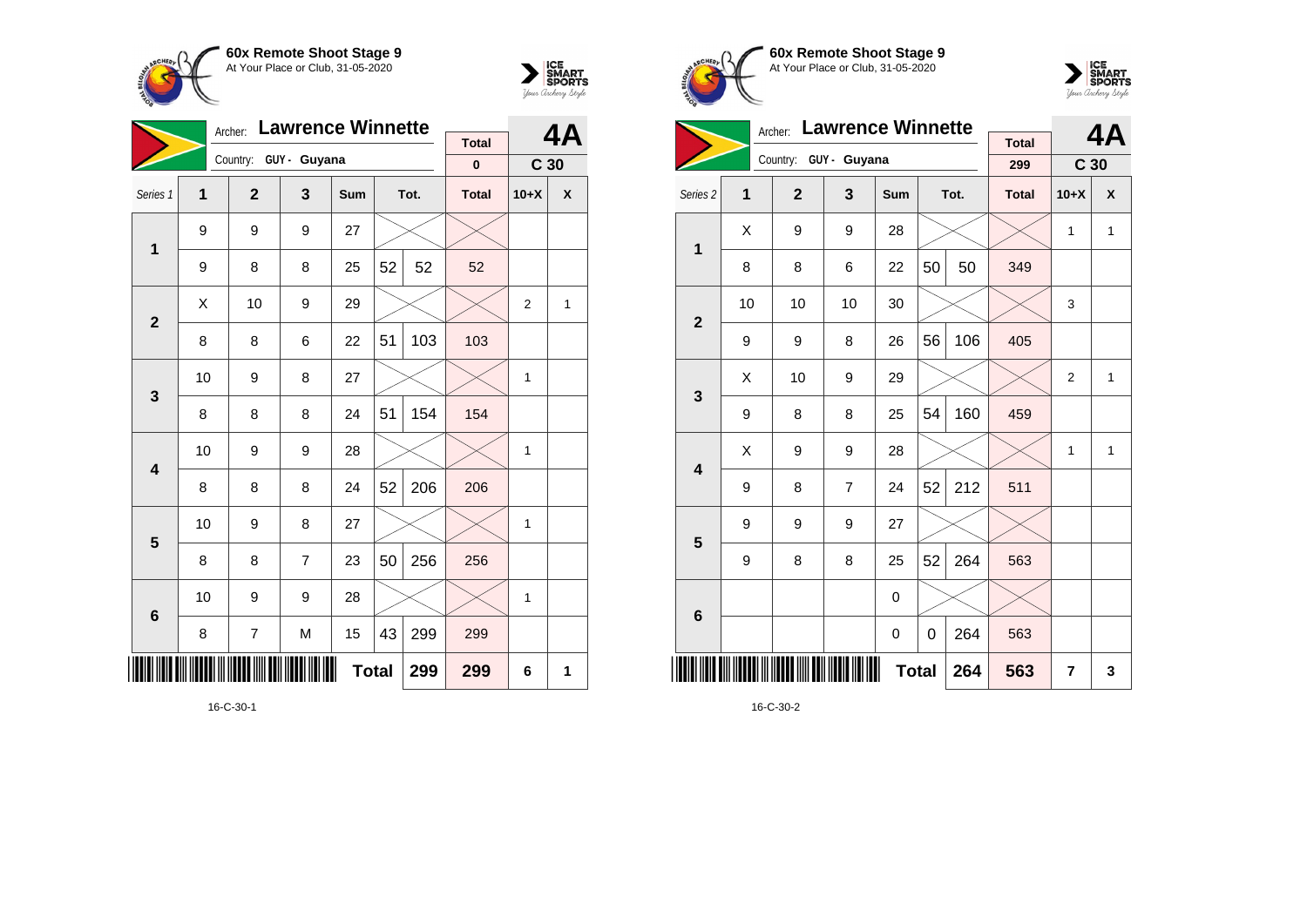



|                         |                         | <b>Singh Robert</b><br>Archer: |                       |     |    | <b>5A</b> |              |                |   |
|-------------------------|-------------------------|--------------------------------|-----------------------|-----|----|-----------|--------------|----------------|---|
|                         |                         |                                | Country: GUY - Guyana |     |    |           | <b>Total</b> |                |   |
|                         |                         |                                |                       |     |    |           | $\pmb{0}$    | R 30           |   |
| Series 1                | 1                       | $\overline{2}$                 | 3                     | Sum |    | Tot.      | <b>Total</b> | $10+X$         | X |
| $\mathbf 1$             | 9                       | 8                              | $\overline{7}$        | 24  |    |           |              |                |   |
|                         | $\overline{7}$          | $\overline{7}$                 | 7                     | 21  | 45 | 45        | 45           |                |   |
| $\overline{2}$          | X                       | 9                              | 9                     | 28  |    |           |              | 1              | 1 |
|                         | 8                       | 8                              | $\overline{7}$        | 23  | 51 | 96        | 96           |                |   |
| $\mathbf{3}$            | 9                       | 8                              | $\overline{7}$        | 24  |    |           |              |                |   |
|                         | $\overline{7}$          | 6                              | 5                     | 18  | 42 | 138       | 138          |                |   |
| $\overline{\mathbf{4}}$ | 9                       | 8                              | 8                     | 25  |    |           |              |                |   |
|                         | 8                       | 6                              | 5                     | 19  | 44 | 182       | 182          |                |   |
| 5                       | 9                       | 8                              | 8                     | 25  |    |           |              |                |   |
|                         | 8                       | 8                              | $\overline{7}$        | 23  | 48 | 230       | 230          |                |   |
| $6\phantom{1}$          | 10                      | 9                              | 8                     | 27  |    |           |              | 1              |   |
|                         | 5<br>3<br>15<br>42<br>7 |                                |                       |     |    | 272       | 272          |                |   |
|                         | <b>Total</b><br>272     |                                |                       |     |    |           | 272          | $\overline{2}$ | 1 |

17-R-30-1





|                         |                | <b>Singh Robert</b><br>Archer: |                         |     |                | <b>5A</b>   |                     |              |              |
|-------------------------|----------------|--------------------------------|-------------------------|-----|----------------|-------------|---------------------|--------------|--------------|
|                         |                | Country: GUY - Guyana          |                         |     |                |             | <b>Total</b><br>272 | R 30         |              |
| Series <sub>2</sub>     | 1              | $\overline{2}$                 | 3                       | Sum |                | Tot.        | <b>Total</b>        | $10+X$       | χ            |
| 1                       | 9              | 8                              | $\overline{7}$          | 24  |                |             |                     |              |              |
|                         | $\overline{7}$ | $\overline{7}$                 | $\overline{7}$          | 21  | 45             | 45          | 317                 |              |              |
| $\overline{2}$          | Χ              | 9                              | 8                       | 27  |                |             |                     | $\mathbf{1}$ | $\mathbf{1}$ |
|                         | 7              | 7                              | $\overline{4}$          | 18  | 45             | 90          | 362                 |              |              |
| 3                       | 9              | 9                              | 9                       | 27  |                |             |                     |              |              |
|                         | 8              | 8                              | 8                       | 24  | 51             | 141         | 413                 |              |              |
| $\overline{\mathbf{4}}$ | 9              | 9                              | 8                       | 26  |                |             |                     |              |              |
|                         | 8              | 8                              | 6                       | 22  | 48             | 189         | 461                 |              |              |
| 5                       | Χ              | 9                              | 9                       | 28  |                |             |                     | 1            | 1            |
|                         | 9              | 8                              | 8                       | 25  | 53             | 242         | 514                 |              |              |
| $6\phantom{1}6$         | 9              | 8                              | 8                       | 25  |                |             |                     |              |              |
|                         | 8              | 5                              | $\overline{\mathbf{4}}$ | 17  | 42             | 284         | 556                 |              |              |
|                         |                |                                | 284                     | 556 | $\overline{2}$ | $\mathbf 2$ |                     |              |              |

17-R-30-2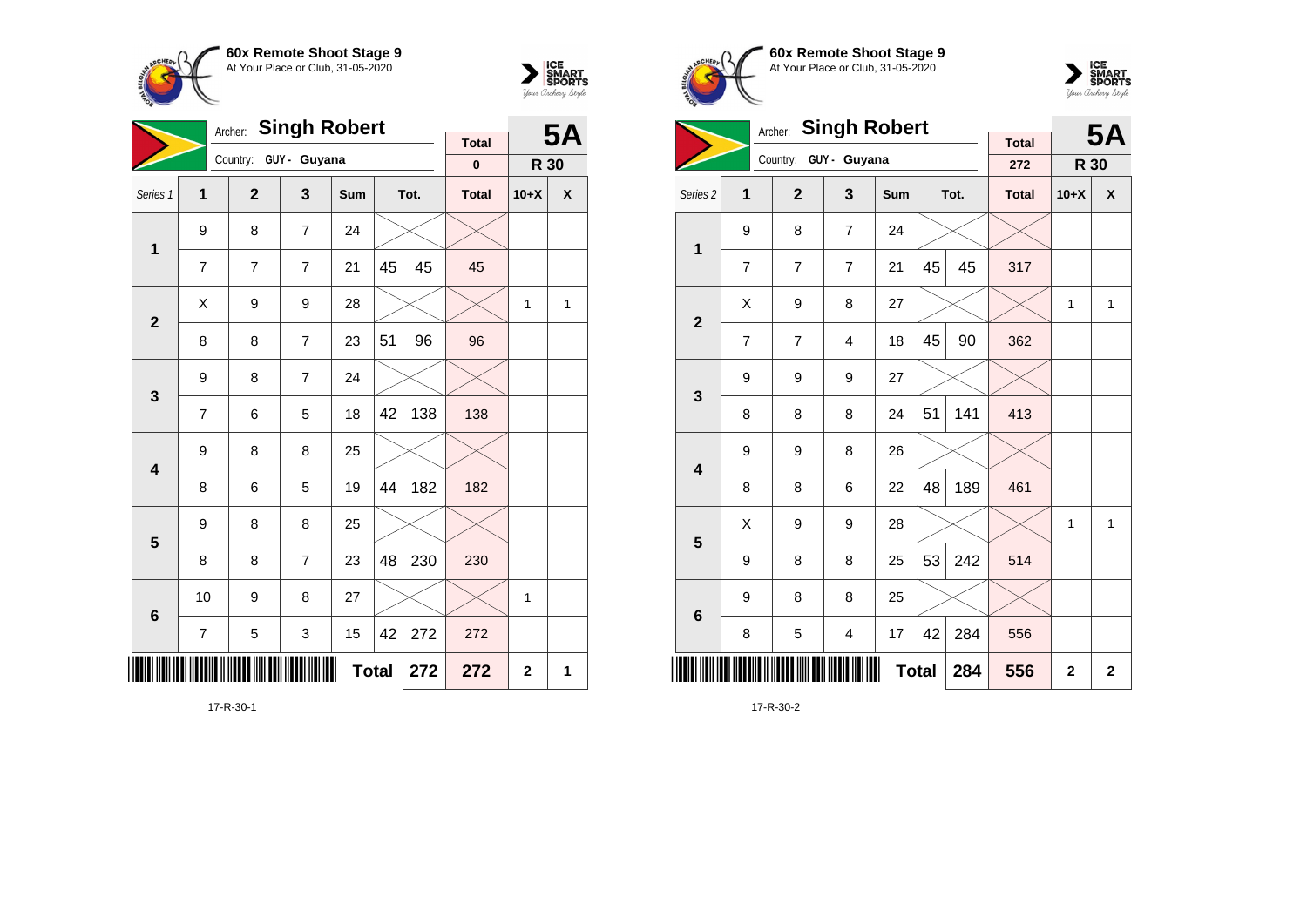



|                         |                         | Archer: |                                          | <b>Ramirez Francisco</b> |              |  | 6A   |              |        |              |
|-------------------------|-------------------------|---------|------------------------------------------|--------------------------|--------------|--|------|--------------|--------|--------------|
| 高!                      |                         |         |                                          |                          |              |  |      | <b>Total</b> |        |              |
|                         |                         |         | Country:                                 | ESP - Spain              |              |  |      |              | C ST   |              |
| Series 1                | $\overline{\mathbf{1}}$ |         | $\overline{2}$                           | 3                        | Sum          |  | Tot. | <b>Total</b> | $10+X$ | $\pmb{\chi}$ |
| $\mathbf 1$             |                         |         |                                          |                          |              |  |      |              |        |              |
|                         |                         |         |                                          |                          |              |  |      |              |        |              |
| $\mathbf{2}$            |                         |         |                                          |                          |              |  |      |              |        |              |
|                         |                         |         |                                          |                          |              |  |      |              |        |              |
| $\mathbf{3}$            |                         |         |                                          |                          |              |  |      |              |        |              |
|                         |                         |         |                                          |                          |              |  |      |              |        |              |
| $\overline{\mathbf{4}}$ |                         |         |                                          |                          |              |  |      |              |        |              |
|                         |                         |         |                                          |                          |              |  |      |              |        |              |
|                         |                         |         |                                          |                          |              |  |      |              |        |              |
| $\overline{\mathbf{5}}$ |                         |         |                                          |                          |              |  |      |              |        |              |
|                         |                         |         |                                          |                          |              |  |      |              |        |              |
| $\bf 6$                 |                         |         |                                          |                          |              |  |      |              |        |              |
|                         |                         |         | <u>                                 </u> |                          | <b>Total</b> |  |      |              |        |              |
|                         |                         |         |                                          |                          |              |  |      |              |        |              |

 $\sum_{\text{Jour }\text{Cuchy}\text{/}str} \begin{matrix} \text{ICE} \\ \text{SDORTS} \\ \text{SPORTS} \end{matrix}$ Archer: **Ramirez Francisco 6A** 1. **Total** Country: **ESP - Spain C ST** Series 2 **1 2 3 Sum Tot. Total 10+X X 1 2 3 4**

**Total** 

**60x Remote Shoot Stage 9** At Your Place or Club, 31-05-2020

34-C-ST-2

\*34-C-ST-2\*

**5**

CHEOL

**6**

34-C-ST-1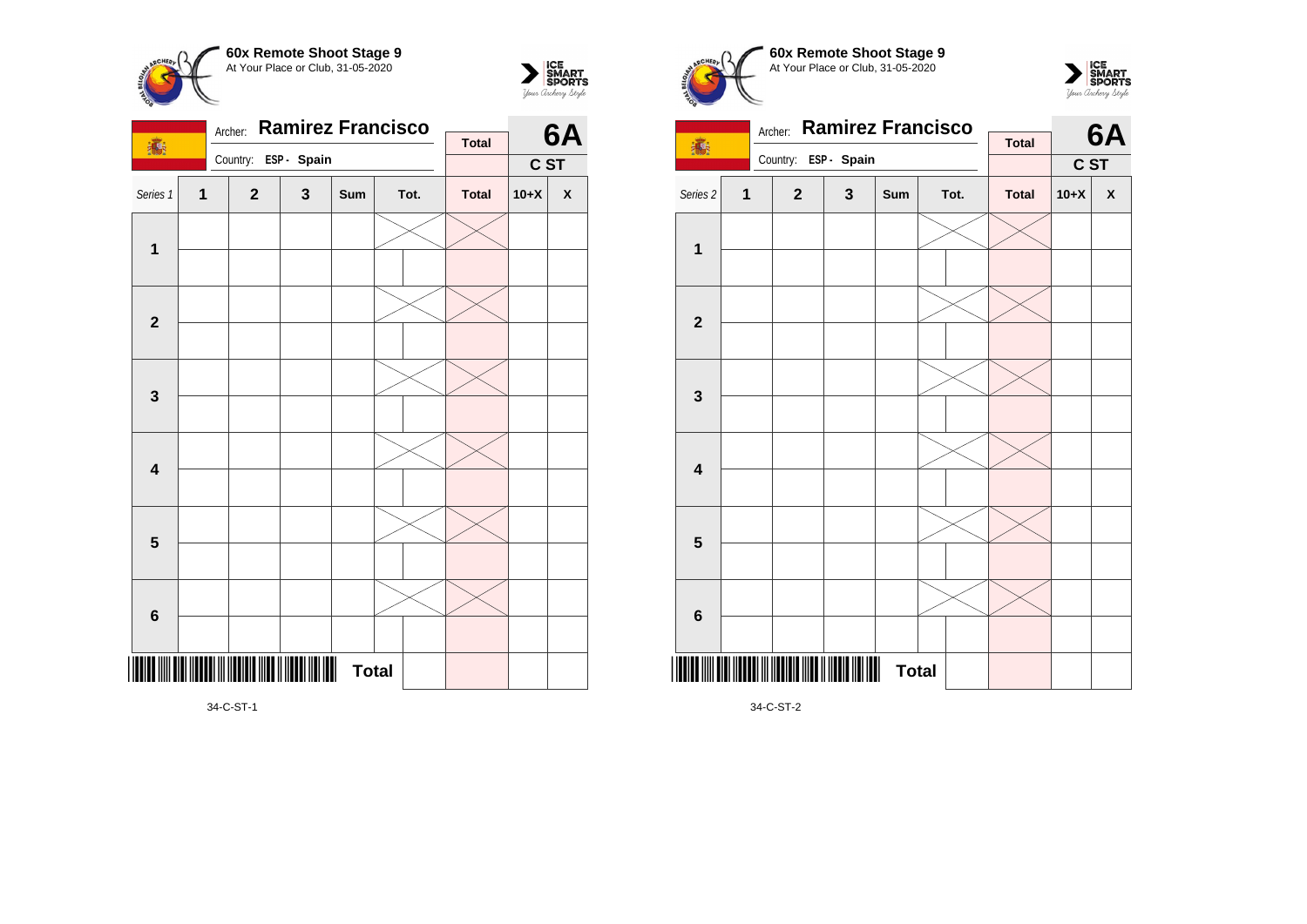



| VZ             |    | <b>Potter Michaela</b><br>Archer: |                              |              | 7Α |      |              |        |              |
|----------------|----|-----------------------------------|------------------------------|--------------|----|------|--------------|--------|--------------|
|                | 潤  | Country:                          | IVB - British Virgin Islands |              |    |      | <b>Total</b> |        |              |
|                |    |                                   |                              |              |    |      | $\bf{0}$     | R 30   |              |
| Series 1       | 1  | $\mathbf{2}$                      | 3                            | Sum          |    | Tot. | <b>Total</b> | $10+X$ | X            |
| $\mathbf 1$    | 10 | 9                                 | 8                            | 27           |    |      |              | 1      |              |
|                | 7  | 3                                 | $\overline{2}$               | 12           | 39 | 39   | 39           |        |              |
| $\overline{2}$ | 9  | 9                                 | 8                            | 26           |    |      |              |        |              |
|                | 8  | $\overline{7}$                    | 6                            | 21           | 47 | 86   | 86           |        |              |
| 3              | 8  | 8                                 | 8                            | 24           |    |      |              |        |              |
|                | 8  | $\overline{7}$                    | $\overline{7}$               | 22           | 46 | 132  | 132          |        |              |
| 4              | 10 | 9                                 | 6                            | 25           |    |      |              | 1      |              |
|                | 5  | 5                                 | 3                            | 13           | 38 | 170  | 170          |        |              |
| 5              | 9  | 8                                 | $\overline{7}$               | 24           |    |      |              |        |              |
|                | 7  | 5                                 | 3                            | 15           | 39 | 209  | 209          |        |              |
| 6              | X  | 9                                 | 8                            | 27           |    |      |              | 1      | $\mathbf{1}$ |
|                | 7  | 6                                 | 6                            | 19           | 46 | 255  | 255          |        |              |
|                |    |                                   |                              | <b>Total</b> |    | 255  | 255          | 3      | 1            |

35-R-30-1





| <b>Potter Michaela</b><br>Archer: |                         |                |                              |                |              |      |                     |             | <b>7A</b>    |
|-----------------------------------|-------------------------|----------------|------------------------------|----------------|--------------|------|---------------------|-------------|--------------|
|                                   | H                       | Country:       | IVB - British Virgin Islands |                |              |      | <b>Total</b><br>255 | <b>R 30</b> |              |
| Series <sub>2</sub>               | 1                       | $\overline{2}$ | 3                            | <b>Sum</b>     |              | Tot. | <b>Total</b>        | $10+X$      | X            |
| 1                                 | 8                       | 6              | 6                            | 20             |              |      |                     |             |              |
|                                   | $\overline{\mathbf{4}}$ | 3              | M                            | $\overline{7}$ | 27           | 27   | 282                 |             |              |
| $\mathbf{2}$                      | 9                       | 8              | $\overline{7}$               | 24             |              |      |                     |             |              |
|                                   | 7                       | 6              | 3                            | 16             | 40           | 67   | 322                 |             |              |
| 3                                 | 8                       | 8              | $\overline{7}$               | 23             |              |      |                     |             |              |
|                                   | 6                       | 6              | 5                            | 17             | 40           | 107  | 362                 |             |              |
| 4                                 | Χ                       | 9              | 8                            | 27             |              |      |                     | 1           | $\mathbf{1}$ |
|                                   | $\overline{7}$          | 6              | 5                            | 18             | 45           | 152  | 407                 |             |              |
| 5                                 | 9                       | 9              | 9                            | 27             |              |      |                     |             |              |
|                                   | 7                       | 6              | 6                            | 19             | 46           | 198  | 453                 |             |              |
| $6\phantom{1}6$                   | 9                       | $\overline{7}$ | $\overline{7}$               | 23             |              |      |                     |             |              |
|                                   | 6                       | 6              | $\overline{c}$               | 14             | 37           | 235  | 490                 |             |              |
|                                   |                         |                |                              |                | <b>Total</b> | 235  | 490                 | 1           | 1            |

35-R-30-2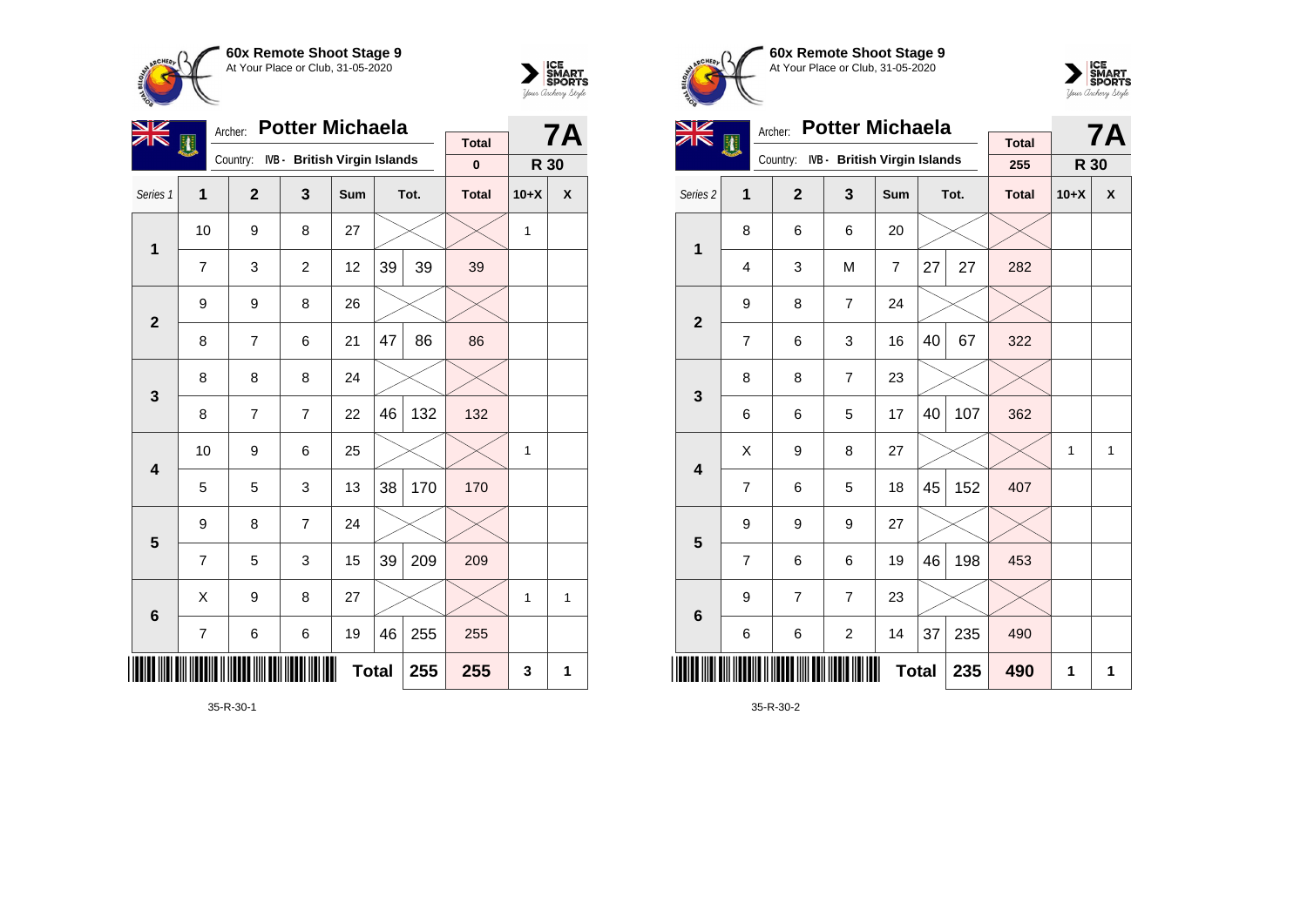



|                         |                     |              | Archer: Barlow Ru            |     |    |      | <b>8A</b>    |                |             |
|-------------------------|---------------------|--------------|------------------------------|-----|----|------|--------------|----------------|-------------|
|                         |                     |              | Country: GBR - Great Britain |     |    |      | <b>Total</b> |                |             |
|                         |                     |              |                              |     |    |      | $\pmb{0}$    | R ST           |             |
| Series 1                | 1                   | $\mathbf{2}$ | 3                            | Sum |    | Tot. | <b>Total</b> | $10+X$         | X           |
| $\mathbf 1$             | Χ                   | 8            | 8                            | 26  |    |      |              | 1              | 1           |
|                         | 6                   | 5            | 5                            | 16  | 42 | 42   | 42           |                |             |
| $\overline{2}$          | 9                   | 9            | $\overline{7}$               | 25  |    |      |              |                |             |
|                         | 6                   | 84           | 84                           |     |    |      |              |                |             |
| $\mathbf{3}$            | 9                   | 8            | 8                            | 25  |    |      |              |                |             |
|                         | 7                   | 6            | 6                            | 19  | 44 | 128  | 128          |                |             |
| 4                       | 9                   | 8            | $\overline{7}$               | 24  |    |      |              |                |             |
|                         | 7                   | 6            | 6                            | 19  | 43 | 171  | 171          |                |             |
| $\overline{\mathbf{5}}$ | 8                   | 8            | $\overline{7}$               | 23  |    |      |              |                |             |
|                         | 7                   | 5            | $\overline{c}$               | 14  | 37 | 208  | 208          |                |             |
| 6                       | X                   | 9            | $\overline{7}$               | 26  |    |      |              | 1              | 1           |
|                         | 7                   | 5            | 5                            | 17  | 43 | 251  | 251          |                |             |
|                         | <b>Total</b><br>251 |              |                              |     |    |      |              | $\overline{2}$ | $\mathbf 2$ |

41-R-ST-1





|                     |                | Archer: Barlow Ru            |                |              |    |      | <b>8A</b>           |                |              |
|---------------------|----------------|------------------------------|----------------|--------------|----|------|---------------------|----------------|--------------|
|                     |                | Country: GBR - Great Britain |                |              |    |      | <b>Total</b><br>251 | R ST           |              |
| Series <sub>2</sub> | 1              | $\mathbf{2}$                 | 3              | Sum          |    | Tot. | <b>Total</b>        | $10+X$         | X            |
| 1                   | X              | 10                           | 9              | 29           |    |      |                     | $\overline{2}$ | $\mathbf{1}$ |
|                     | 8              | 8                            | 3              | 19           | 48 | 48   | 299                 |                |              |
| $\overline{2}$      | 9              | 8                            | $\overline{7}$ | 24           |    |      |                     |                |              |
|                     | 7              | 6                            | 6              | 19           | 43 | 91   | 342                 |                |              |
| 3                   | X              | 10                           | 10             | 30           |    |      |                     | 3              | $\mathbf{1}$ |
|                     | 9              | 9                            | 6              | 24           | 54 | 145  | 396                 |                |              |
| 4                   | 10             | 9                            | 9              | 28           |    |      |                     | 1              |              |
|                     | 7              | 7                            | 1              | 15           | 43 | 188  | 439                 |                |              |
| 5                   | Χ              | 10                           | 10             | 30           |    |      |                     | 3              | $\mathbf{1}$ |
|                     | 9              | 8                            | 8              | 25           | 55 | 243  | 494                 |                |              |
| $6\phantom{1}6$     | Χ              | 9                            | 8              | 27           |    |      |                     | 1              | $\mathbf{1}$ |
|                     | $\overline{7}$ | 6                            | 6              | 19           | 46 | 289  | 540                 |                |              |
|                     |                |                              |                | <b>Total</b> |    | 289  | 540                 | 10             | 4            |

41-R-ST-2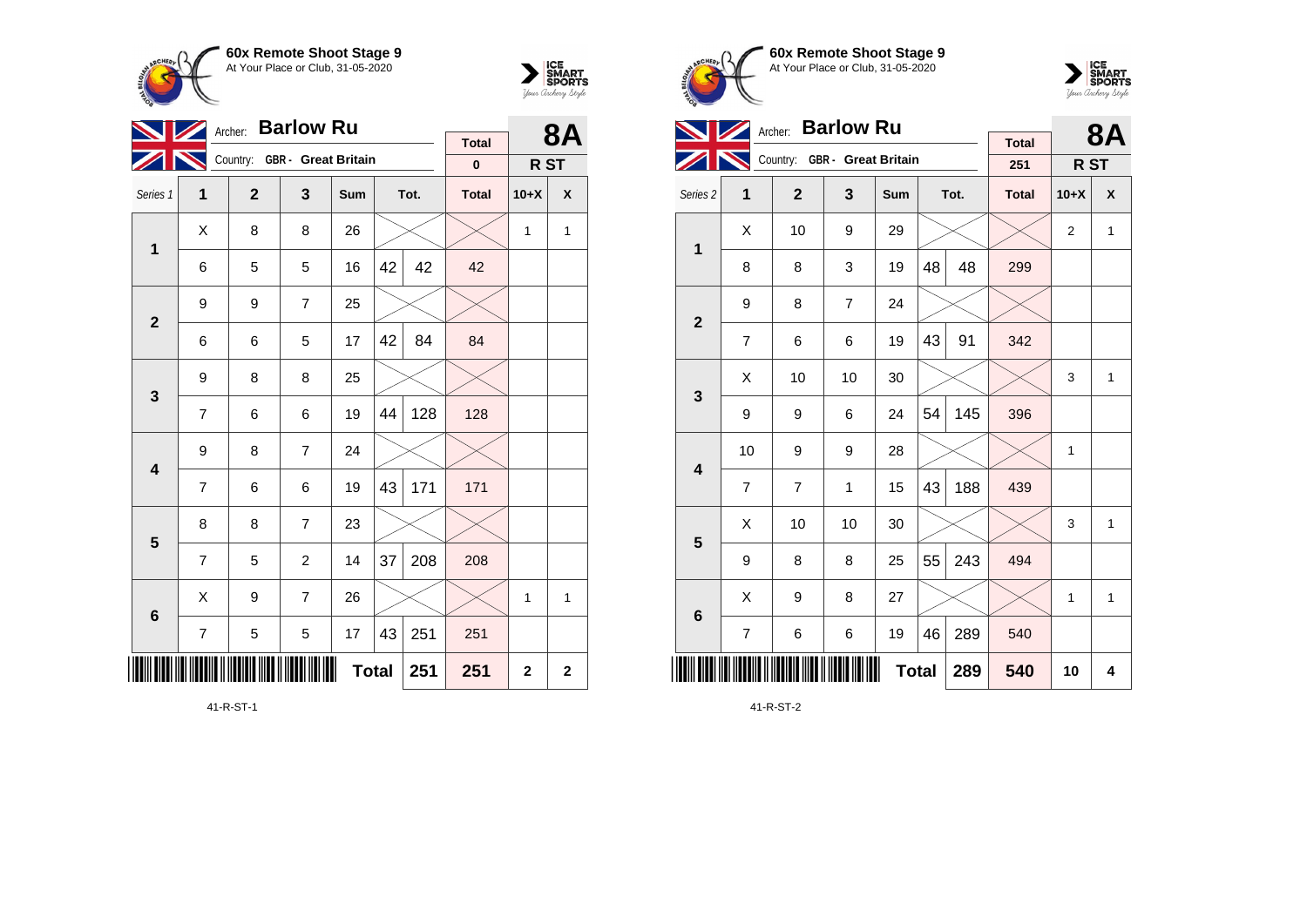



|                         |                                 | Archer:        | <b>Demey Dominiek</b> |     |    |      | 9Α                       |                 |                |
|-------------------------|---------------------------------|----------------|-----------------------|-----|----|------|--------------------------|-----------------|----------------|
|                         |                                 | Country:       | <b>BEL</b> - Belgium  |     |    |      | <b>Total</b><br>$\bf{0}$ | C <sub>30</sub> |                |
| Series 1                | $\overline{\mathbf{1}}$         | $\overline{2}$ | 3                     | Sum |    | Tot. | <b>Total</b>             | $10+X$          | X              |
| 1                       | X                               | X              | 10                    | 30  |    |      |                          | 3               | 2              |
|                         | 10                              | 10             | 10                    | 30  | 60 | 60   | 60                       | 3               |                |
| $\overline{2}$          | X                               | 10             | 10                    | 30  |    |      |                          | 3               | 1              |
|                         | 10                              | 9              | 118                   | 1   |    |      |                          |                 |                |
| 3                       | Χ                               | X              | 10                    | 30  |    |      |                          | 3               | $\overline{2}$ |
|                         | 10                              | 10             | 9                     | 29  | 59 | 177  | 177                      | $\overline{2}$  |                |
| $\overline{\mathbf{4}}$ | X                               | 10             | 10                    | 30  |    |      |                          | 3               | 1              |
|                         | 10                              | 10             | 9                     | 29  | 59 | 236  | 236                      | $\overline{2}$  |                |
| 5                       | X                               | X              | X                     | 30  |    |      |                          | 3               | 3              |
|                         | 10                              | 10             | 10                    | 30  | 60 | 296  | 296                      | 3               |                |
| $6\phantom{1}6$         | X                               | X              | 10                    | 30  |    |      |                          | 3               | $\overline{2}$ |
|                         | 58<br>354<br>10<br>9<br>9<br>28 |                |                       |     |    |      | 354                      | 1               |                |
| ║║║                     | <b>Total</b><br>354             |                |                       |     |    |      |                          | 30              | 11             |

50-C-30-1





|                     |    | <b>Demey Dominiek</b><br>Archer: |                      |              |    | 9Α   |                     |                 |                |
|---------------------|----|----------------------------------|----------------------|--------------|----|------|---------------------|-----------------|----------------|
|                     |    | Country:                         | <b>BEL</b> - Belgium |              |    |      | <b>Total</b><br>354 | C <sub>30</sub> |                |
| Series <sub>2</sub> | 1  | $\overline{2}$                   | 3                    | Sum          |    | Tot. | <b>Total</b>        | $10+X$          | X              |
| 1                   | X  | X                                | 10                   | 30           |    |      |                     | 3               | $\overline{2}$ |
|                     | 10 | 10                               | 9                    | 29           | 59 | 59   | 413                 | 2               |                |
| $\overline{2}$      | Х  | 10                               | 10                   | 30           |    |      |                     | 3               | 1              |
|                     | 10 | 10                               | 473                  | 3            |    |      |                     |                 |                |
| 3                   | X  | X                                | 10                   | 30           |    |      |                     | 3               | $\overline{2}$ |
|                     | 10 | 10                               | 9                    | 29           | 59 | 178  | 532                 | $\overline{2}$  |                |
| 4                   | X  | X                                | X                    | 30           |    |      |                     | 3               | 3              |
|                     | X  | 10                               | 10                   | 30           | 60 | 238  | 592                 | 3               | 1              |
| 5                   | X  | 10                               | 10                   | 30           |    |      |                     | 3               | 1              |
|                     | 10 | 9                                | 9                    | 28           | 58 | 296  | 650                 | 1               |                |
| 6                   | X  | X                                | X                    | 30           |    |      |                     | 3               | 3              |
|                     | X  | 10                               | 10                   | 30           | 60 | 356  | 710                 | 3               | 1              |
|                     |    |                                  |                      | <b>Total</b> |    | 356  | 710                 | 32              | 14             |

50-C-30-2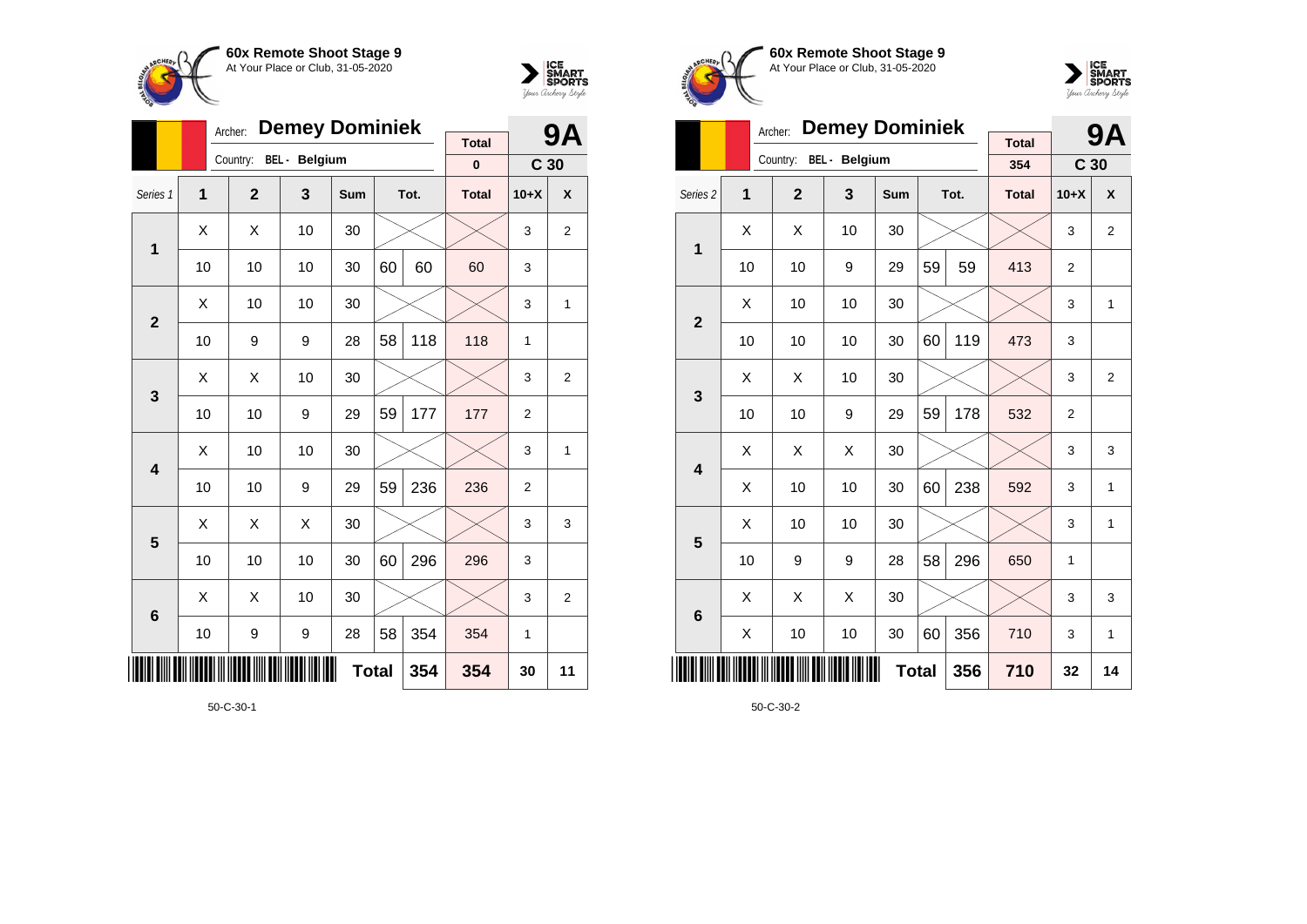



| VZ             |                | Archer:        | <b>Frett Javlyn</b>          |     |              |      | <b>12A</b>   |                |             |
|----------------|----------------|----------------|------------------------------|-----|--------------|------|--------------|----------------|-------------|
|                | H              | Country:       | IVB - British Virgin Islands |     |              |      | <b>Total</b> |                |             |
|                |                |                |                              |     |              |      | $\pmb{0}$    | R 30           |             |
| Series 1       | 1              | $\overline{2}$ | 3                            | Sum |              | Tot. | <b>Total</b> | $10+X$         | X           |
| 1              | 10             | 10             | 8                            | 28  |              |      |              | $\overline{2}$ |             |
|                | 7              | 7              | 6                            | 20  | 48           | 48   | 48           |                |             |
| $\overline{2}$ | 9              | 8              | 8                            | 25  |              |      |              |                |             |
|                | $\overline{7}$ | 6              | 3                            | 16  | 41           | 89   | 89           |                |             |
| $\mathbf{3}$   | 10             | 8              | 8                            | 26  |              |      |              | 1              |             |
|                | $\overline{7}$ | $\overline{7}$ | 6                            | 20  | 46           | 135  | 135          |                |             |
| 4              | Χ              | 8              | 6                            | 24  |              |      |              | 1              | 1           |
|                | 6              | 6              | 6                            | 18  | 42           | 177  | 177          |                |             |
| 5              | 10             | 9              | 9                            | 28  |              |      |              | 1              |             |
|                | 6              | 6              | 3                            | 15  | 43           | 220  | 220          |                |             |
| $6\phantom{1}$ | X              | 9              | 9                            | 28  |              |      |              | 1              | 1           |
|                | 8              | 8              | 7                            | 23  | 51           | 271  | 271          |                |             |
|                |                |                |                              |     | <b>Total</b> | 271  | 271          | 6              | $\mathbf 2$ |

57-R-30-1





| VZ                  |                | Archer:        | <b>Frett Javlyn</b>          |              |    |      | <b>12A</b>          |        |              |
|---------------------|----------------|----------------|------------------------------|--------------|----|------|---------------------|--------|--------------|
|                     | EN,            | Country:       | IVB - British Virgin Islands |              |    |      | <b>Total</b><br>271 | R 30   |              |
| Series <sub>2</sub> | 1              | $\overline{2}$ | 3                            | Sum          |    | Tot. | <b>Total</b>        | $10+X$ | X            |
| 1                   | 8              | $\overline{7}$ | $\overline{7}$               | 22           |    |      |                     |        |              |
|                     | $\overline{7}$ | 6              | 6                            | 19           | 41 | 41   | 312                 |        |              |
| $\overline{2}$      | 9              | 8              | 8                            | 25           |    |      |                     |        |              |
|                     | 7              | 7              | $\overline{7}$               | 21           | 46 | 87   | 358                 |        |              |
| 3                   | X              | 9              | 8                            | 27           |    |      |                     | 1      | $\mathbf{1}$ |
|                     | $\overline{7}$ | $\overline{7}$ | 6                            | 20           | 47 | 134  | 405                 |        |              |
| 4                   | 10             | 9              | 9                            | 28           |    |      |                     | 1      |              |
|                     | 8              | 6              | 6                            | 20           | 48 | 182  | 453                 |        |              |
| 5                   | Χ              | 9              | $\overline{7}$               | 26           |    |      |                     | 1      | $\mathbf{1}$ |
|                     | 7              | 5              | 3                            | 15           | 41 | 223  | 494                 |        |              |
| 6                   | 9              | 9              | 8                            | 26           |    |      |                     |        |              |
|                     | 8              | 7              | $\overline{\mathcal{I}}$     | 22           | 48 | 271  | 542                 |        |              |
|                     |                |                |                              | <b>Total</b> |    | 271  | 542                 | 3      | $\mathbf 2$  |

57-R-30-2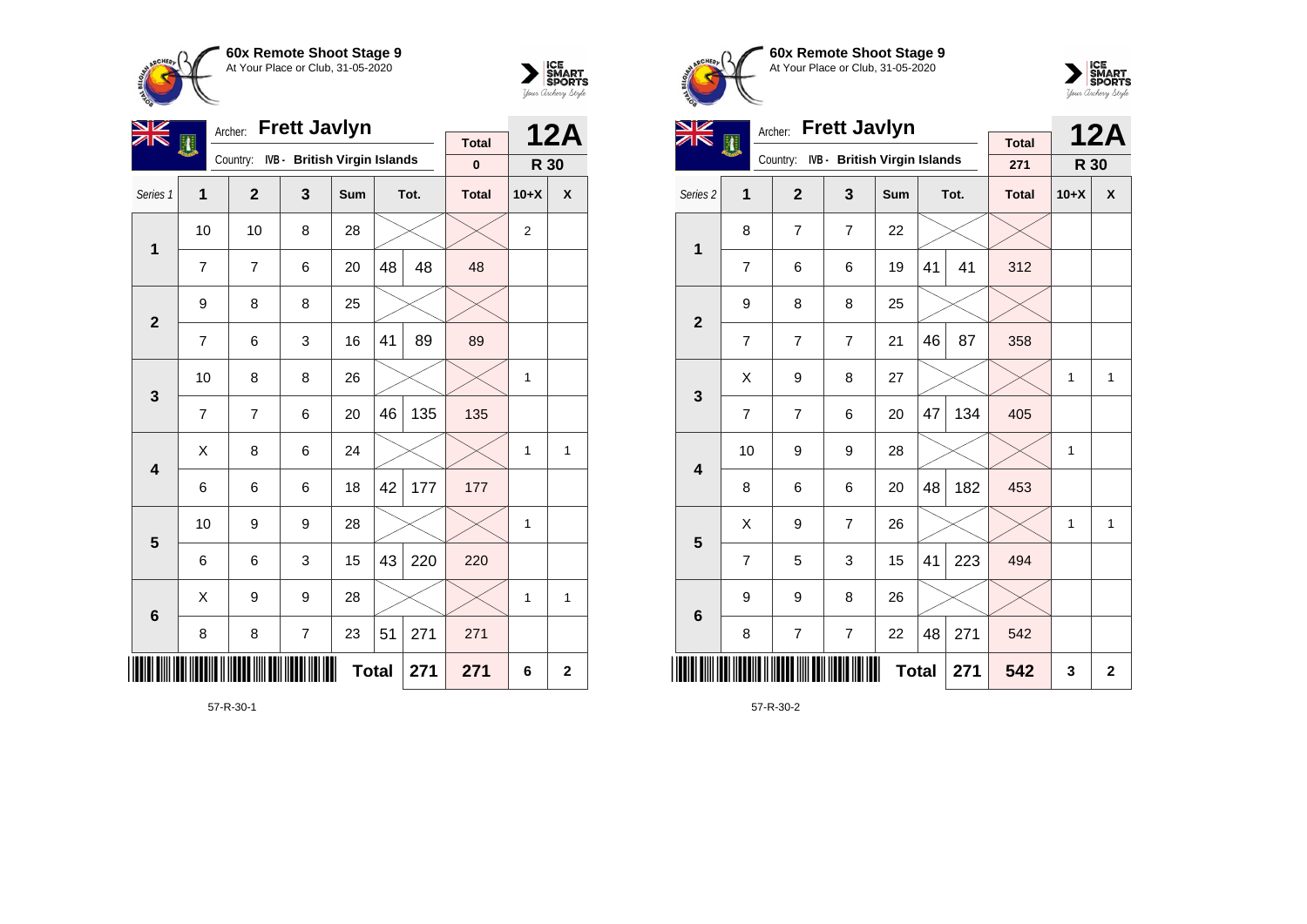



| VZ             | Archer:        |              | <b>Total</b>             |              | <b>13A</b> |      |              |                |              |
|----------------|----------------|--------------|--------------------------|--------------|------------|------|--------------|----------------|--------------|
|                |                |              | Country: AUS - Australia |              |            |      | $\pmb{0}$    | C ST           |              |
| Series 1       | 1              | $\mathbf{2}$ | 3                        | Sum          |            | Tot. | <b>Total</b> | $10+X$         | X            |
| 1              | 6              | 9            | 8                        | 23           |            |      |              |                |              |
|                | 10             | 8            | 8                        | 26           | 49         | 49   | 49           | 1              |              |
| $\overline{2}$ | 10             | 8            | 9                        | 27           |            |      |              | $\mathbf{1}$   |              |
|                | 8              | Χ            | 8                        | 26           | 53         | 102  | 102          | 1              | 1            |
| $\mathbf{3}$   | $\overline{7}$ | 9            | 10                       | 26           |            |      |              | 1              |              |
|                | $\overline{7}$ | 9            | X                        | 26           | 52         | 154  | 154          | $\mathbf{1}$   | $\mathbf{1}$ |
| 4              | 9              | 10           | 6                        | 25           |            |      |              | 1              |              |
|                | Χ              | 6            | 10                       | 26           | 51         | 205  | 205          | $\overline{2}$ | 1            |
| 5              | 8              | 8            | 8                        | 24           |            |      |              |                |              |
|                | Χ              | 8            | 9                        | 27           | 51         | 256  | 256          | $\mathbf{1}$   | $\mathbf{1}$ |
| $6\phantom{1}$ | 9              | 9            | 8                        | 26           |            |      |              |                |              |
|                | 9              | 9            | $\overline{\mathcal{I}}$ | 25           | 51         | 307  | 307          |                |              |
|                |                |              |                          | <b>Total</b> |            | 307  | 307          | 9              | 4            |

61-C-ST-1





| VZ                      |    | Archer:                  | <b>Irvine Russ</b> |              |    |      | <b>13A</b>   |                |                |
|-------------------------|----|--------------------------|--------------------|--------------|----|------|--------------|----------------|----------------|
|                         | ∗  | Country: AUS - Australia |                    |              |    |      | <b>Total</b> |                |                |
|                         |    |                          |                    |              |    |      | 307          | C ST           |                |
| Series <sub>2</sub>     | 1  | $\overline{2}$           | 3                  | Sum          |    | Tot. | <b>Total</b> | $10+X$         | X              |
| $\mathbf 1$             | 8  | 6                        | 9                  | 23           |    |      |              |                |                |
|                         | 9  | Χ                        | 9                  | 28           | 51 | 51   | 358          | 1              | $\mathbf{1}$   |
| $\mathbf{2}$            | 8  | 7                        | 9                  | 24           |    |      |              |                |                |
|                         | 10 | Χ                        | 10                 | 30           | 54 | 105  | 412          | 3              | 1              |
| 3                       | X  | 9                        | 8                  | 27           |    |      |              | 1              | $\mathbf{1}$   |
|                         | 9  | 10                       | 10                 | 29           | 56 | 161  | 468          | $\overline{2}$ |                |
| $\overline{\mathbf{4}}$ | 8  | 9                        | 9                  | 26           |    |      |              |                |                |
|                         | 9  | X                        | 8                  | 27           | 53 | 214  | 521          | 1              | $\mathbf{1}$   |
| 5                       | 6  | 7                        | 10                 | 23           |    |      |              | 1              |                |
|                         | 9  | Χ                        | Χ                  | 29           | 52 | 266  | 573          | $\overline{2}$ | $\overline{2}$ |
| $6\phantom{1}6$         | X  | 10                       | 6                  | 26           |    |      |              | $\overline{2}$ | $\mathbf{1}$   |
|                         | 6  | 10                       | $\boldsymbol{9}$   | 25           | 51 | 317  | 624          | 1              |                |
|                         |    |                          |                    | <b>Total</b> |    | 317  | 624          | 14             | $\overline{7}$ |

61-C-ST-2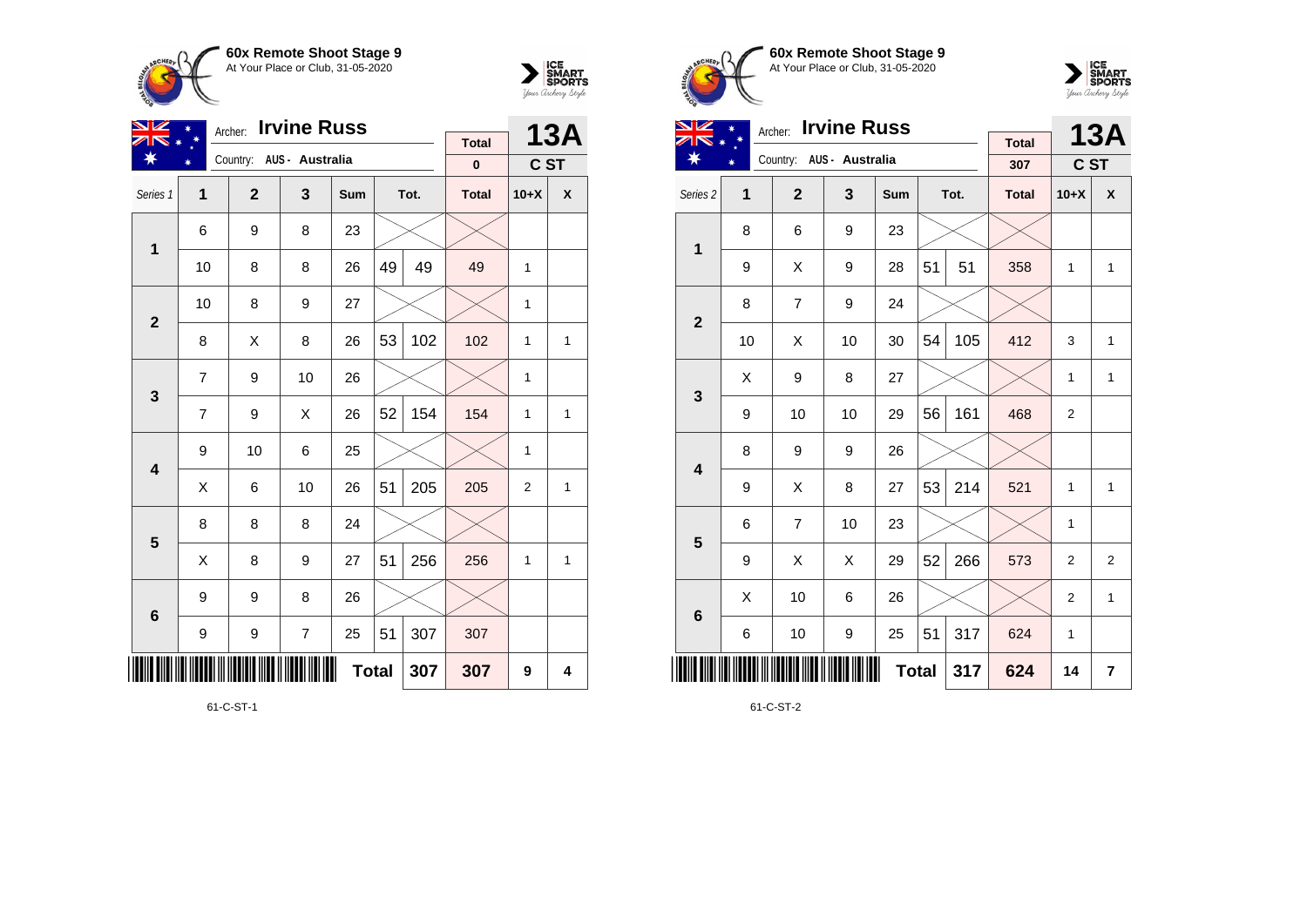



|                         |                         | Archer:                 | <b>Gauthe Christine</b> |              |    |      |              | <b>10A</b> |   |
|-------------------------|-------------------------|-------------------------|-------------------------|--------------|----|------|--------------|------------|---|
|                         |                         | Country:                | FRA - France            |              |    |      | <b>Total</b> |            |   |
|                         |                         |                         |                         |              |    |      | $\bf{0}$     | BF         |   |
| Series 1                | $\overline{\mathbf{1}}$ | $\mathbf{2}$            | 3                       | Sum          |    | Tot. | <b>Total</b> | $10+X$     | χ |
| $\mathbf{1}$            | 5                       | 5                       | 5                       | 15           |    |      |              |            |   |
|                         | 5                       | 5                       | 5                       | 15           | 30 | 30   | 30           |            |   |
| $\mathbf{2}$            | 6                       | 6                       | 5                       | 17           |    |      |              |            |   |
|                         | 6                       | 5                       | 3                       | 14           | 31 | 61   | 61           |            |   |
| 3                       | 6                       | $\overline{\mathbf{4}}$ | 4                       | 14           |    |      |              |            |   |
|                         | 6                       | 5                       | 5                       | 16           | 30 | 91   | 91           |            |   |
| $\overline{\mathbf{4}}$ | 6                       | 6                       | 4                       | 16           |    |      |              |            |   |
|                         | 5                       | 5                       | 4                       | 14           | 30 | 121  | 121          |            |   |
| 5                       | 6                       | 6                       | 4                       | 16           |    |      |              |            |   |
|                         | 6                       | 6                       | 5                       | 17           | 33 | 154  | 154          |            |   |
| 6                       | 5                       | 4                       | 4                       | 13           |    |      |              |            |   |
|                         | 6                       | 5                       | 5                       | 16           | 29 | 183  | 183          |            |   |
|                         |                         |                         |                         | <b>Total</b> |    | 183  | 183          | 0          | 0 |

19-B-F-1





|                     |                | <b>Gauthe Christine</b><br>Archer: |                         |                       |              |    |      | <b>Total</b> |          | <b>10A</b>   |
|---------------------|----------------|------------------------------------|-------------------------|-----------------------|--------------|----|------|--------------|----------|--------------|
|                     |                |                                    |                         | Country: FRA - France |              |    |      | 183          | BF       |              |
| Series <sub>2</sub> | 1              |                                    | $\overline{2}$          | 3                     | Sum          |    | Tot. | <b>Total</b> | $10+X$   | $\mathbf{x}$ |
| $\mathbf{1}$        | 5              |                                    | 4                       | 4                     | 13           |    |      |              |          |              |
|                     | 6              |                                    | $\overline{4}$          | 4                     | 14           | 27 | 27   | 210          |          |              |
| $\mathbf{2}$        | 6              |                                    | 5                       | 4                     | 15           |    |      |              |          |              |
|                     | 6              |                                    | 6                       | 4                     | 16           | 31 | 58   | 241          |          |              |
| 3                   | 6              |                                    | 5                       | 5                     | 16           |    |      |              |          |              |
|                     | 6              |                                    | 5                       | 4                     | 15           | 31 | 89   | 272          |          |              |
| 4                   | 6              |                                    | 5                       | 4                     | 15           |    |      |              |          |              |
|                     | 6              |                                    | 6                       | 5                     | 17           | 32 | 121  | 304          |          |              |
| 5                   | 5              |                                    | 5                       | 4                     | 14           |    |      |              |          |              |
|                     | $\overline{4}$ |                                    | $\overline{\mathbf{4}}$ | 4                     | 12           | 26 | 147  | 330          |          |              |
| $6\phantom{1}6$     | 5              |                                    | 4                       | 4                     | 13           |    |      |              |          |              |
|                     | 6              |                                    | 4                       | 4                     | 14           | 27 | 174  | 357          |          |              |
|                     |                |                                    |                         |                       | <b>Total</b> |    | 174  | 357          | $\bf{0}$ | 0            |

19-B-F-2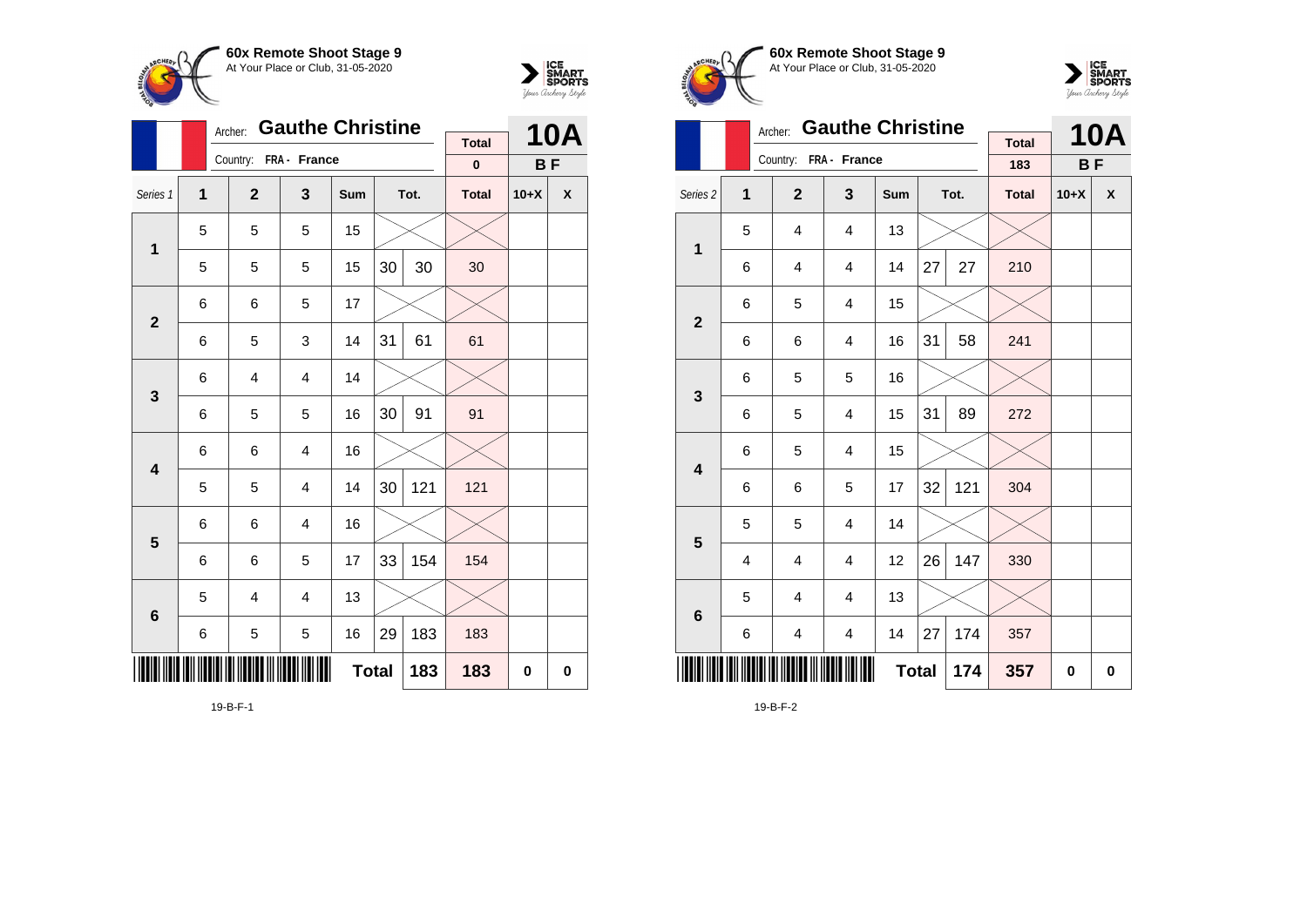



|                         |                         | Archer:      | <b>Feybesse Jean Francois</b> |     |     |      |              | <b>16A</b> |   |
|-------------------------|-------------------------|--------------|-------------------------------|-----|-----|------|--------------|------------|---|
|                         |                         | Country:     | FRA - France                  |     |     |      | <b>Total</b> |            |   |
|                         |                         |              |                               |     |     |      | $\bf{0}$     | C F        |   |
| Series 1                | $\overline{\mathbf{1}}$ | $\mathbf{2}$ | 3                             | Sum |     | Tot. | <b>Total</b> | $10+X$     | X |
| $\mathbf 1$             | 6                       | 5            | 5                             | 16  |     |      |              |            |   |
|                         | 5                       | 5            | 4                             | 14  | 30  | 30   | 30           |            |   |
| $\overline{2}$          | 6                       | 5            | 4                             | 15  |     |      |              |            |   |
|                         | 6                       | 6            | 5                             | 17  | 32  | 62   | 62           |            |   |
| 3                       | 6                       | 5            | 5                             | 16  |     |      |              |            |   |
|                         | 6                       | 6            | 6                             | 18  | 34  | 96   | 96           |            |   |
| $\overline{\mathbf{4}}$ | 6                       | 6            | 5                             | 17  |     |      |              |            |   |
|                         | 5                       | 5            | 5                             | 15  | 32  | 128  | 128          |            |   |
| 5                       | 6                       | 6            | 5                             | 17  |     |      |              |            |   |
|                         | 6                       | 6            | 5                             | 17  | 34  | 162  | 162          |            |   |
| 6                       | 6                       | 6            | 5                             | 17  |     |      |              |            |   |
|                         | 6                       | 6            | 4                             | 16  | 33  | 195  | 195          |            |   |
|                         |                         |              |                               | 195 | 195 | 0    | 0            |            |   |

25-C-F-1





|                         |   | Archer:                 | <b>Feybesse Jean Francois</b> |     | <b>Total</b> |      | <b>16A</b>   |        |   |
|-------------------------|---|-------------------------|-------------------------------|-----|--------------|------|--------------|--------|---|
|                         |   | Country: FRA - France   |                               |     |              |      | 195          | C F    |   |
| Series <sub>2</sub>     | 1 | $\overline{2}$          | 3                             | Sum |              | Tot. | <b>Total</b> | $10+X$ | X |
| $\mathbf{1}$            | 6 | 6                       | 4                             | 16  |              |      |              |        |   |
|                         | 6 | 5                       | 5                             | 16  | 32           | 32   | 227          |        |   |
| $\overline{\mathbf{2}}$ | 6 | 5                       | 5                             | 16  |              |      |              |        |   |
|                         | 6 | $\overline{\mathbf{4}}$ | 3                             | 13  | 29           | 61   | 256          |        |   |
| 3                       | 6 | 5                       | 4                             | 15  |              |      |              |        |   |
|                         | 6 | 6                       | 6                             | 18  | 33           | 94   | 289          |        |   |
| $\overline{\mathbf{4}}$ | 6 | 5                       | 5                             | 16  |              |      |              |        |   |
|                         | 6 | 6                       | 5                             | 17  | 33           | 127  | 322          |        |   |
| 5                       | 6 | 5                       | 4                             | 15  |              |      |              |        |   |
|                         | 6 | 5                       | 5                             | 16  | 31           | 158  | 353          |        |   |
| $\bf 6$                 | 6 | 5                       | 5                             | 16  |              |      |              |        |   |
|                         | 6 | 5                       | 5                             | 16  | 32           | 190  | 385          |        |   |
|                         |   | <b>Total</b><br>190     |                               |     |              |      |              | 0      | 0 |

25-C-F-2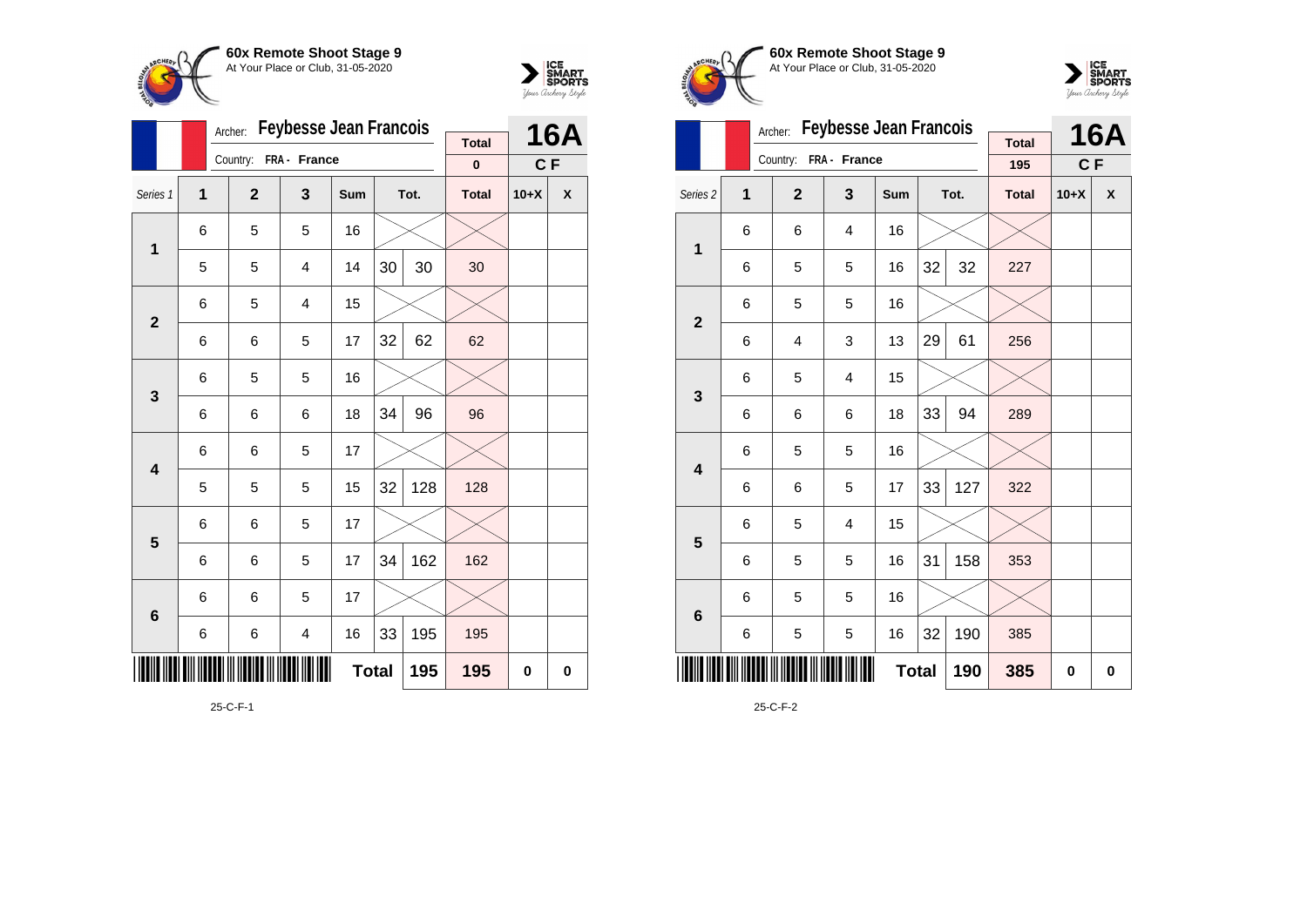



|                         |   | Archer:        | <b>Hervé Bruno</b> |              | <b>Total</b> |      | <b>55A</b>   |        |   |
|-------------------------|---|----------------|--------------------|--------------|--------------|------|--------------|--------|---|
|                         |   | Country:       | FRA - France       |              |              |      | $\bf{0}$     | CF     |   |
| Series 1                | 1 | $\overline{2}$ | 3                  | <b>Sum</b>   |              | Tot. | <b>Total</b> | $10+X$ | X |
|                         | 6 | 6              | 5                  | 17           |              |      |              |        |   |
| 1                       | 6 | 6              | 5                  | 17           | 34           | 34   | 34           |        |   |
| $\mathbf{2}$            | 6 | 5              | 5                  | 16           |              |      |              |        |   |
|                         | 6 | 6              | 5                  | 17           | 33           | 67   | 67           |        |   |
| 3                       | 6 | 6              | 5                  | 17           |              |      |              |        |   |
|                         | 6 | 6              | 5                  | 17           | 34           | 101  | 101          |        |   |
| $\overline{\mathbf{4}}$ | 6 | 6              | 5                  | 17           |              |      |              |        |   |
|                         | 6 | 6              | 6                  | 18           | 35           | 136  | 136          |        |   |
| 5                       | 6 | 6              | $\overline{4}$     | 16           |              |      |              |        |   |
|                         | 6 | 6              | 5                  | 17           | 33           | 169  | 169          |        |   |
| $\bf 6$                 | 6 | 5              | 5                  | 16           |              |      |              |        |   |
|                         | 6 | 5              | 5                  | 16           | 32           | 201  | 201          |        |   |
|                         |   |                |                    | <b>Total</b> |              | 201  | 201          | 0      | 0 |

87-C-F-1





|                         |   | Archer:               | Hervé Bruno    |     |          |      | 55A                 |        |              |
|-------------------------|---|-----------------------|----------------|-----|----------|------|---------------------|--------|--------------|
|                         |   | Country: FRA - France |                |     |          |      | <b>Total</b><br>201 | C F    |              |
| Series <sub>2</sub>     | 1 | $\overline{2}$        | 3              | Sum |          | Tot. | <b>Total</b>        | $10+X$ | $\mathsf{x}$ |
| $\mathbf{1}$            | 6 | 5                     | 5              | 16  |          |      |                     |        |              |
|                         | 6 | 6                     | 6              | 18  | 34       | 34   | 235                 |        |              |
| $\mathbf{2}$            | 6 | 6                     | 5              | 17  |          |      |                     |        |              |
|                         | 6 | 6                     | 6              | 18  | 35       | 69   | 270                 |        |              |
| $\mathbf{3}$            | 6 | 6                     | 5              | 17  |          |      |                     |        |              |
|                         | 6 | 5                     | 5              | 16  | 33       | 102  | 303                 |        |              |
| $\overline{\mathbf{4}}$ | 6 | 6                     | 5              | 17  |          |      |                     |        |              |
|                         | 6 | 6                     | 5              | 17  | 34       | 136  | 337                 |        |              |
| 5                       | 6 | 6                     | 6              | 18  |          |      |                     |        |              |
|                         | 6 | 6                     | $\overline{4}$ | 16  | 34       | 170  | 371                 |        |              |
| $\bf 6$                 | 6 | 6                     | 6              | 18  |          |      |                     |        |              |
|                         | 5 | 5                     | 5              | 15  | 33       | 203  | 404                 |        |              |
|                         |   | 203                   | 404            | 0   | $\bf{0}$ |      |                     |        |              |

87-C-F-2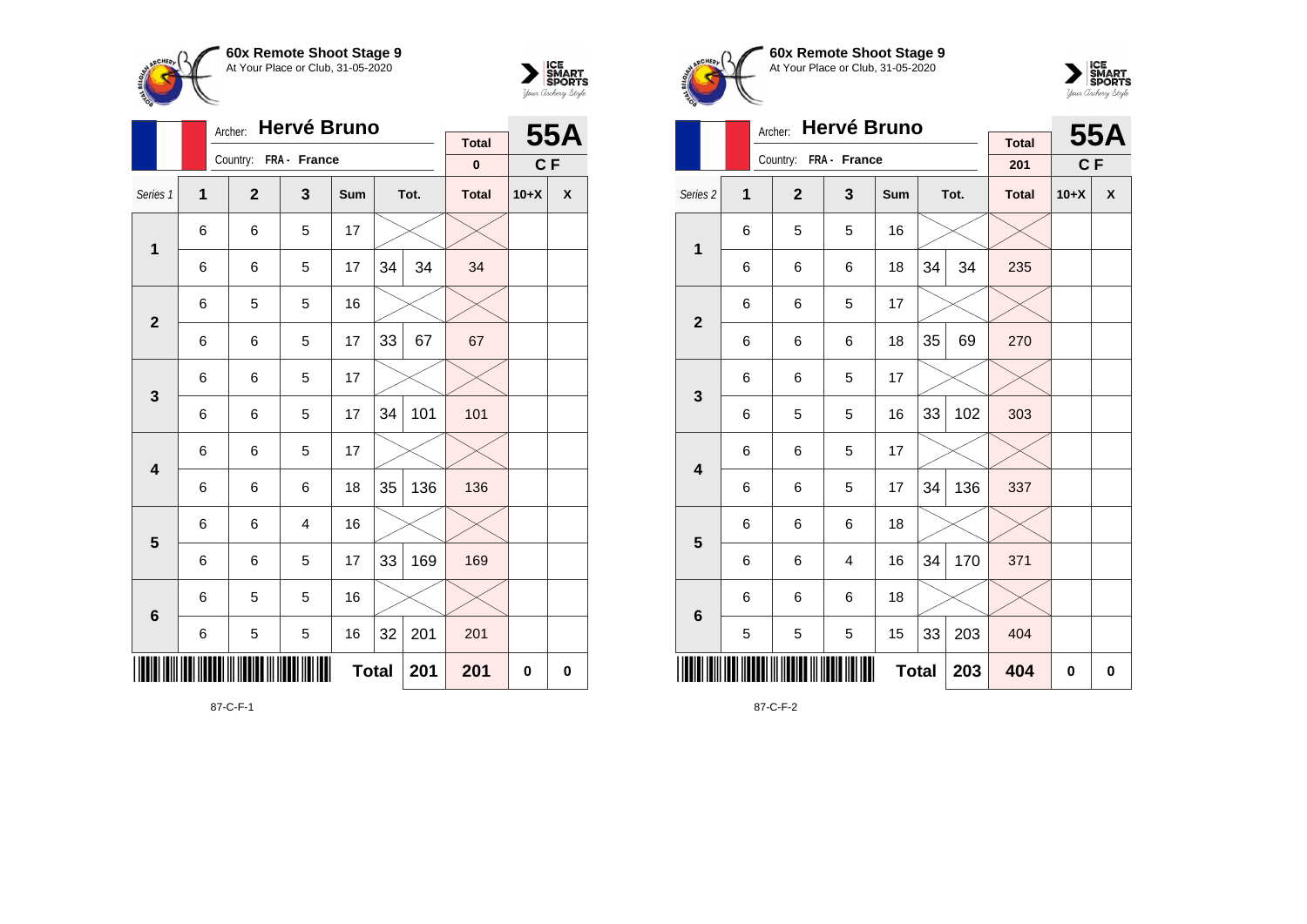



|                 |              | Archer: Joyce Darragh  |                |              |    |      | <b>10A</b>   |                |                |
|-----------------|--------------|------------------------|----------------|--------------|----|------|--------------|----------------|----------------|
|                 |              | Country: IRL - Ireland |                |              |    |      | <b>Total</b> |                |                |
|                 |              |                        |                |              |    |      | $\pmb{0}$    | R 30           |                |
| Series 1        | $\mathbf{1}$ | $\mathbf{2}$           | 3              | Sum          |    | Tot. | <b>Total</b> | $10+X$         | X              |
| $\mathbf 1$     | 10           | 10                     | 10             | 30           |    |      |              | 3              |                |
|                 | 10           | 9                      | 8              | 27           | 57 | 57   | 57           | 1              |                |
| $\overline{2}$  | 10           | 10                     | 10             | 30           |    |      |              | 3              |                |
|                 | 9            | 7                      | $\overline{7}$ | 23           | 53 | 110  | 110          |                |                |
| 3               | X            | 9                      | 9              | 28           |    |      |              | $\mathbf{1}$   | 1              |
|                 | 8            | 8                      | 8              | 24           | 52 | 162  | 162          |                |                |
| 4               | X            | Χ                      | 10             | 30           |    |      |              | 3              | $\overline{2}$ |
|                 | 10           | 9                      | 8              | 27           | 57 | 219  | 219          | 1              |                |
| 5               | 10           | 9                      | 8              | 27           |    |      |              | 1              |                |
|                 | 8            | 8                      | 7              | 23           | 50 | 269  | 269          |                |                |
| $6\phantom{1}6$ | X            | 10                     | 9              | 29           |    |      |              | $\overline{2}$ | 1              |
|                 | 9            | 8                      | $\overline{7}$ | 24           | 53 | 322  | 322          |                |                |
| ║║║             |              |                        |                | <b>Total</b> |    | 322  | 322          | 15             | 4              |

53-R-30-1





|                         |    | Archer:                | <b>Joyce Darragh</b> |              | <b>Total</b> |      | <b>10A</b>   |                |                |
|-------------------------|----|------------------------|----------------------|--------------|--------------|------|--------------|----------------|----------------|
|                         |    | Country: IRL - Ireland |                      |              |              |      | 322          | R 30           |                |
| Series <sub>2</sub>     | 1  | $\overline{2}$         | 3                    | Sum          |              | Tot. | <b>Total</b> | $10+X$         | X              |
| 1                       | 9  | 9                      | 8                    | 26           |              |      |              |                |                |
|                         | 8  | 8                      | $\overline{7}$       | 23           | 49           | 49   | 371          |                |                |
| $\overline{\mathbf{2}}$ | X  | 9                      | 9                    | 28           |              |      |              | 1              | $\mathbf{1}$   |
|                         | 7  | 5                      | 5                    | 17           | 45           | 94   | 416          |                |                |
| 3                       | X  | 9                      | 9                    | 28           |              |      |              | 1              | $\mathbf{1}$   |
|                         | 8  | 8                      | $\overline{7}$       | 23           | 51           | 145  | 467          |                |                |
| $\overline{\mathbf{4}}$ | 10 | 9                      | 9                    | 28           |              |      |              | 1              |                |
|                         | 8  | 8                      | $\overline{4}$       | 20           | 48           | 193  | 515          |                |                |
| 5                       | 10 | 9                      | 9                    | 28           |              |      |              | 1              |                |
|                         | 8  | 8                      | 8                    | 24           | 52           | 245  | 567          |                |                |
| $6\phantom{1}6$         | X  | Χ                      | 9                    | 29           |              |      |              | $\overline{2}$ | $\overline{2}$ |
|                         | 9  | 8                      | 8                    | 25           | 54           | 299  | 621          |                |                |
|                         |    |                        |                      | <b>Total</b> |              | 299  | 621          | 6              | 4              |

53-R-30-2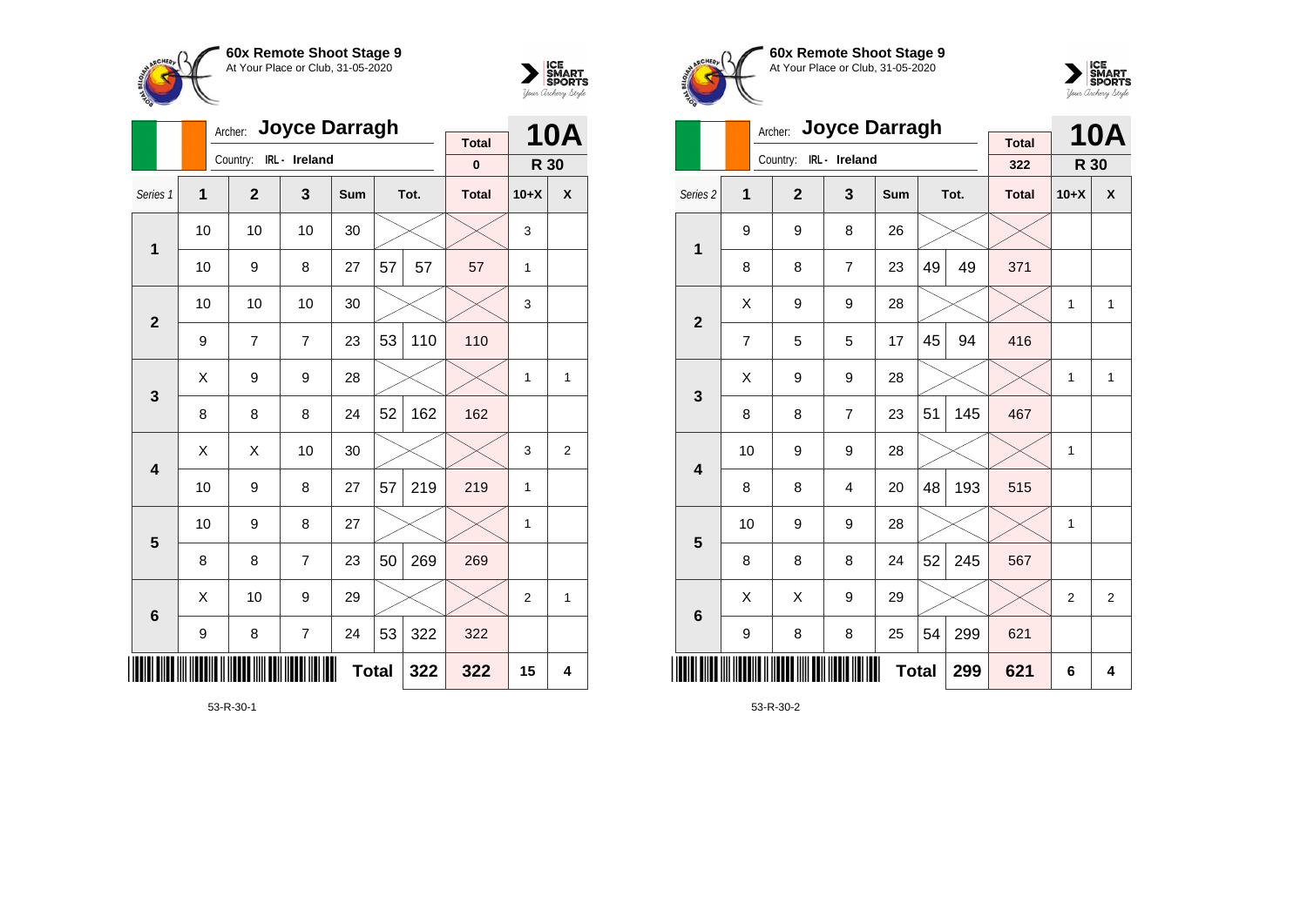



| Archer: Joyce Adam<br>$\boldsymbol{Z}$ |                              |              |    |     |      |     |                          | <b>10B</b>      |              |  |
|----------------------------------------|------------------------------|--------------|----|-----|------|-----|--------------------------|-----------------|--------------|--|
|                                        | Country: GBR - Great Britain |              |    |     |      |     | <b>Total</b><br>$\bf{0}$ | C <sub>30</sub> |              |  |
| Series 1                               | 1                            | $\mathbf{2}$ | 3  | Sum | Tot. |     | <b>Total</b>             | $10+X$          | X            |  |
| 1                                      | 10                           | 10           | 10 | 30  |      |     |                          | 3               |              |  |
|                                        | 9                            | 9            | 8  | 26  | 56   | 56  | 56                       |                 |              |  |
| $\overline{2}$                         | X                            | 10           | 10 | 30  |      |     |                          | 3               | 1            |  |
|                                        | 10                           | 9            | 9  | 28  | 58   | 114 | 114                      | 1               |              |  |
| 3                                      | 10                           | 10           | 10 | 30  |      |     |                          | 3               |              |  |
|                                        | 10                           | 9            | 9  | 28  | 58   | 172 | 172                      | 1               |              |  |
|                                        | X                            | 9            | 9  | 28  |      |     |                          | $\mathbf{1}$    | $\mathbf{1}$ |  |
| 4                                      | 9                            | 9            | 9  | 27  | 55   | 227 | 227                      |                 |              |  |
| 5                                      | 10                           | 10           | 9  | 29  |      |     |                          | $\overline{2}$  |              |  |
|                                        | 9                            | 9            | 7  | 25  | 54   | 281 | 281                      |                 |              |  |
| $6\phantom{1}6$                        | X                            | 10           | 10 | 30  |      |     |                          | 3               | 1            |  |
|                                        | 10                           | 9            | 9  | 28  | 58   | 339 | 339                      | 1               |              |  |
| <b>Total</b><br>339                    |                              |              |    |     |      |     | 339                      | 18              | 3            |  |







|                         | Archer: Joyce Adam |                              |                     | <b>10B</b>      |      |     |              |                |                         |
|-------------------------|--------------------|------------------------------|---------------------|-----------------|------|-----|--------------|----------------|-------------------------|
|                         |                    | Country: GBR - Great Britain | <b>Total</b><br>339 | C <sub>30</sub> |      |     |              |                |                         |
| Series <sub>2</sub>     | 1                  | $\mathbf{2}$                 | 3                   | Sum             | Tot. |     | <b>Total</b> | $10+X$         | X                       |
| 1                       | 10                 | 10                           | 9                   | 29              |      |     |              | $\overline{2}$ |                         |
|                         | 9                  | 9                            | 9                   | 27              | 56   | 56  | 395          |                |                         |
| $\overline{2}$          | X                  | X                            | 10                  | 30              |      |     |              | 3              | $\overline{2}$          |
|                         | 9                  | 9                            | 9                   | 27              | 57   | 113 | 452          |                |                         |
| 3                       | X                  | 10                           | 10                  | 30              |      |     |              | 3              | $\mathbf{1}$            |
|                         | 10                 | 9                            | 8                   | 27              | 57   | 170 | 509          | 1              |                         |
| $\overline{\mathbf{4}}$ | Χ                  | Χ                            | Χ                   | 30              |      |     |              | 3              | 3                       |
|                         | 10                 | 10                           | 9                   | 29              | 59   | 229 | 568          | $\overline{2}$ |                         |
| 5                       | Χ                  | 10                           | 10                  | 30              |      |     |              | 3              | 1                       |
|                         | 9                  | 9                            | 9                   | 27              | 57   | 286 | 625          |                |                         |
| $6\phantom{1}6$         | 10                 | 10                           | 10                  | 30              |      |     |              | 3              |                         |
|                         | 9                  | 8                            | 8                   | 25              | 55   | 341 | 680          |                |                         |
| ║║║                     |                    |                              |                     | <b>Total</b>    |      | 341 | 680          | 20             | $\overline{\mathbf{r}}$ |

54-C-30-2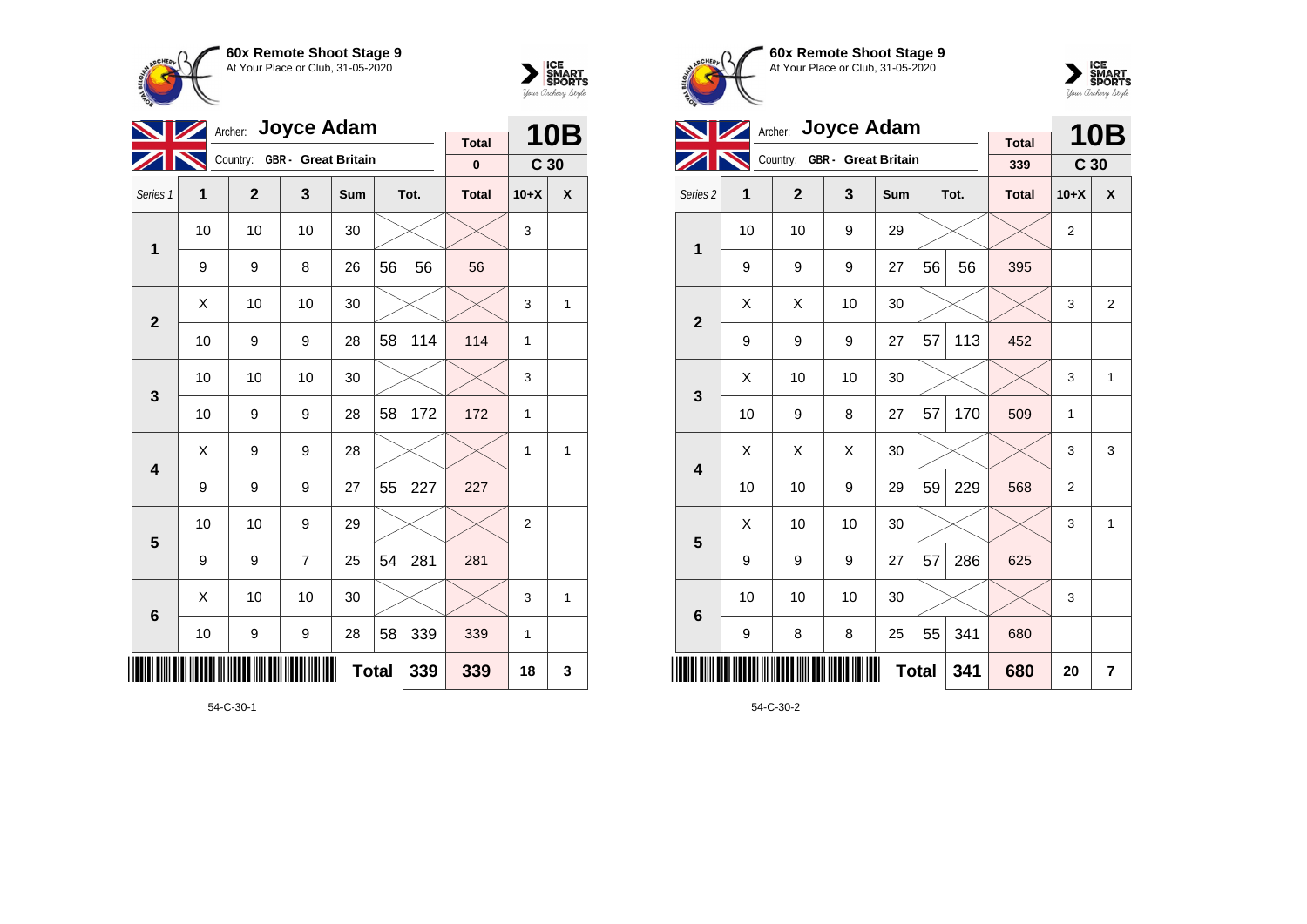

**1**

**2**

**3**

**4**

**5**

**6**

<u>\*82-B-ST-150-B-ST-150-B-ST-150-B-ST-150-B-ST-150-B-ST-150-B-ST-150-B-ST-150-B-ST-150-B-ST-150-B-ST-150-B-ST-1</u>

Archer: **Hartono Iwan**

Series 1 **1 2 3 Sum Tot. Total 10+X X**

8 | 6 | 6 | 20 |47 | 47 | 47

7 | 6 | 6 | 19 |44 | 91 | 91

10  $\mid$  9  $\mid$  8  $\mid$  27  $\mid$   $\times$   $\mid$   $\times$   $\mid$  1

10 | 8 | 7 | 25 |  $\times$  |  $\times$  | 1

10 | 10 | 10 | 30 |  $\times$  |  $\times$  | 3

10 | 9 | 9 | 28 | 58 | 149 | 149 | 1

10 | 9 | 8 | 27 |  $\times$  |  $\times$  | 1

10 | 10 | 9 | 29 |  $\times$  |  $\times$  | 2

10 | 10 | 9 | 29 |  $\times$  |  $\times$  | 2

**Total 304 304 11 0**

8 8 6 22 49 198 198

9 | 9 | 6 | 24 | $53$ | $251$ | 251

9 | 9 | 6 | 24 | $53$  | $304$  |  $304$ 

Country: **INA - Indonesia**



**19A**

**B ST**

**Total 0**





| <b>Hartono Iwan</b><br>Archer: |     |                |                |     |              |     | <b>Total</b> |                | <b>19A</b> |
|--------------------------------|-----|----------------|----------------|-----|--------------|-----|--------------|----------------|------------|
|                                | 304 | <b>BST</b>     |                |     |              |     |              |                |            |
| Series <sub>2</sub>            | 1   | $\mathbf{2}$   | 3              | Sum | Tot.         |     | <b>Total</b> | $10+X$         | X          |
| $\mathbf 1$                    | 9   | 9              | 9              | 27  |              |     |              |                |            |
|                                | 8   | $\overline{7}$ | 6              | 21  | 48           | 48  | 352          |                |            |
| $\overline{2}$                 | 9   | 9              | 9              | 27  |              |     |              |                |            |
|                                | 8   | 8              | $\overline{7}$ | 23  | 50           | 98  | 402          |                |            |
| 3                              | 10  | 10             | 9              | 29  |              |     |              | $\overline{2}$ |            |
|                                | 9   | 8              | $\overline{7}$ | 24  | 53           | 151 | 455          |                |            |
| $\overline{\mathbf{4}}$        | 10  | 9              | 8              | 27  |              |     |              | $\mathbf{1}$   |            |
|                                | 8   | 8              | 6              | 22  | 49           | 200 | 504          |                |            |
| 5                              | 9   | 9              | 9              | 27  |              |     |              |                |            |
|                                | 8   | 7              | $\overline{7}$ | 22  | 49           | 249 | 553          |                |            |
| $6\phantom{1}6$                | 10  | 9              | $\overline{7}$ | 26  |              |     |              | $\mathbf{1}$   |            |
|                                | 6   | 6              | 6              | 18  | 44           | 293 | 597          |                |            |
| ║║║                            |     |                |                |     | <b>Total</b> | 293 | 597          | 4              | $\bf{0}$   |

82-B-ST-2

82-B-ST-1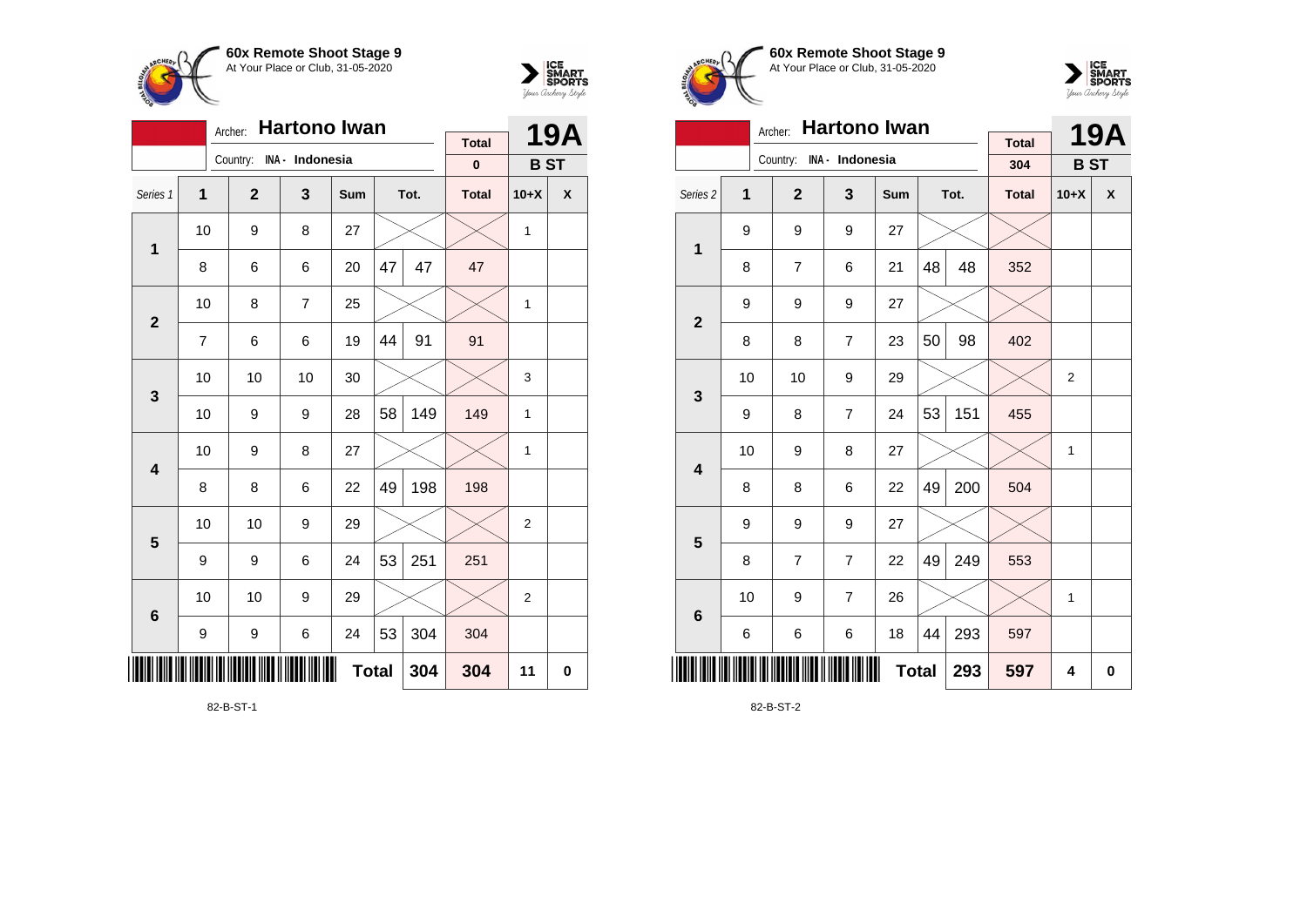



| <b>Purwantoro Edi</b><br>Archer:<br><b>19B</b><br><b>Total</b> |                                |                          |    |              |    |      |              |                |   |  |  |  |
|----------------------------------------------------------------|--------------------------------|--------------------------|----|--------------|----|------|--------------|----------------|---|--|--|--|
|                                                                |                                | Country: INA - Indonesia |    |              |    |      | $\mathbf{0}$ | <b>BST</b>     |   |  |  |  |
| Series 1                                                       | 1                              | $\overline{2}$           | 3  | <b>Sum</b>   |    | Tot. | <b>Total</b> | $10+X$         | X |  |  |  |
|                                                                | 10                             | 10                       | 9  | 29           |    |      |              | $\overline{2}$ |   |  |  |  |
| 1                                                              | 9                              | 9                        | 8  | 26           | 55 | 55   | 55           |                |   |  |  |  |
| $\overline{2}$                                                 | 10                             | 10                       | 10 | 30           |    |      |              | 3              |   |  |  |  |
|                                                                | 53<br>108<br>23<br>9<br>8<br>6 |                          |    |              |    |      |              |                |   |  |  |  |
| 3                                                              | 10                             | 10                       | 9  | 29           |    |      |              | $\overline{2}$ |   |  |  |  |
|                                                                | 9                              | 8                        | 8  | 25           | 54 | 162  | 162          |                |   |  |  |  |
| $\overline{\mathbf{4}}$                                        | 10                             | 10                       | 10 | 30           |    |      |              | 3              |   |  |  |  |
|                                                                | 9                              | 8                        | 8  | 25           | 55 | 217  | 217          |                |   |  |  |  |
| 5                                                              | 10                             | 10                       | 9  | 29           |    |      |              | 2              |   |  |  |  |
|                                                                | 9                              | 9                        | 8  | 26           | 55 | 272  | 272          |                |   |  |  |  |
| $6\phantom{1}6$                                                | 10                             | 10                       | 9  | 29           |    |      |              | 2              |   |  |  |  |
|                                                                | 53<br>9<br>24<br>9<br>6        |                          |    |              |    | 325  | 325          |                |   |  |  |  |
|                                                                |                                |                          |    | <b>Total</b> |    | 325  | 325          | 14             | 0 |  |  |  |

81-B-ST-1





|                         |    | <b>Purwantoro Edi</b><br>Archer: |                |              |    | <b>19B</b> |                     |                |             |
|-------------------------|----|----------------------------------|----------------|--------------|----|------------|---------------------|----------------|-------------|
|                         |    | Country: INA - Indonesia         |                |              |    |            | <b>Total</b><br>325 | <b>BST</b>     |             |
| Series <sub>2</sub>     | 1  | $\overline{2}$                   | 3              | Sum          |    | Tot.       | <b>Total</b>        | $10+X$         | X           |
| 1                       | 10 | 10                               | 9              | 29           |    |            |                     | $\overline{2}$ |             |
|                         | 9  | 9                                | 6              | 24           | 53 | 53         | 378                 |                |             |
| $\overline{2}$          | 10 | 10                               | 9              | 29           |    |            |                     | $\overline{2}$ |             |
|                         | 8  | 8                                | 6              | 22           | 51 | 104        | 429                 |                |             |
| 3                       | 10 | 9                                | 9              | 28           |    |            |                     | 1              |             |
|                         | 9  | 9                                | 8              | 26           | 54 | 158        | 483                 |                |             |
| $\overline{\mathbf{4}}$ | 10 | 9                                | 9              | 28           |    |            |                     | 1              |             |
|                         | 9  | 8                                | 8              | 25           | 53 | 211        | 536                 |                |             |
| 5                       | 10 | 8                                | 8              | 26           |    |            |                     | 1              |             |
|                         | 8  | 7                                | $\overline{7}$ | 22           | 48 | 259        | 584                 |                |             |
| $6\phantom{1}6$         | 10 | 10                               | 10             | 30           |    |            |                     | 3              |             |
|                         | 10 | 9                                | 9              | 28           | 58 | 317        | 642                 | 1              |             |
| ║║║                     |    |                                  |                | <b>Total</b> |    | 317        | 642                 | 11             | $\mathbf 0$ |

81-B-ST-2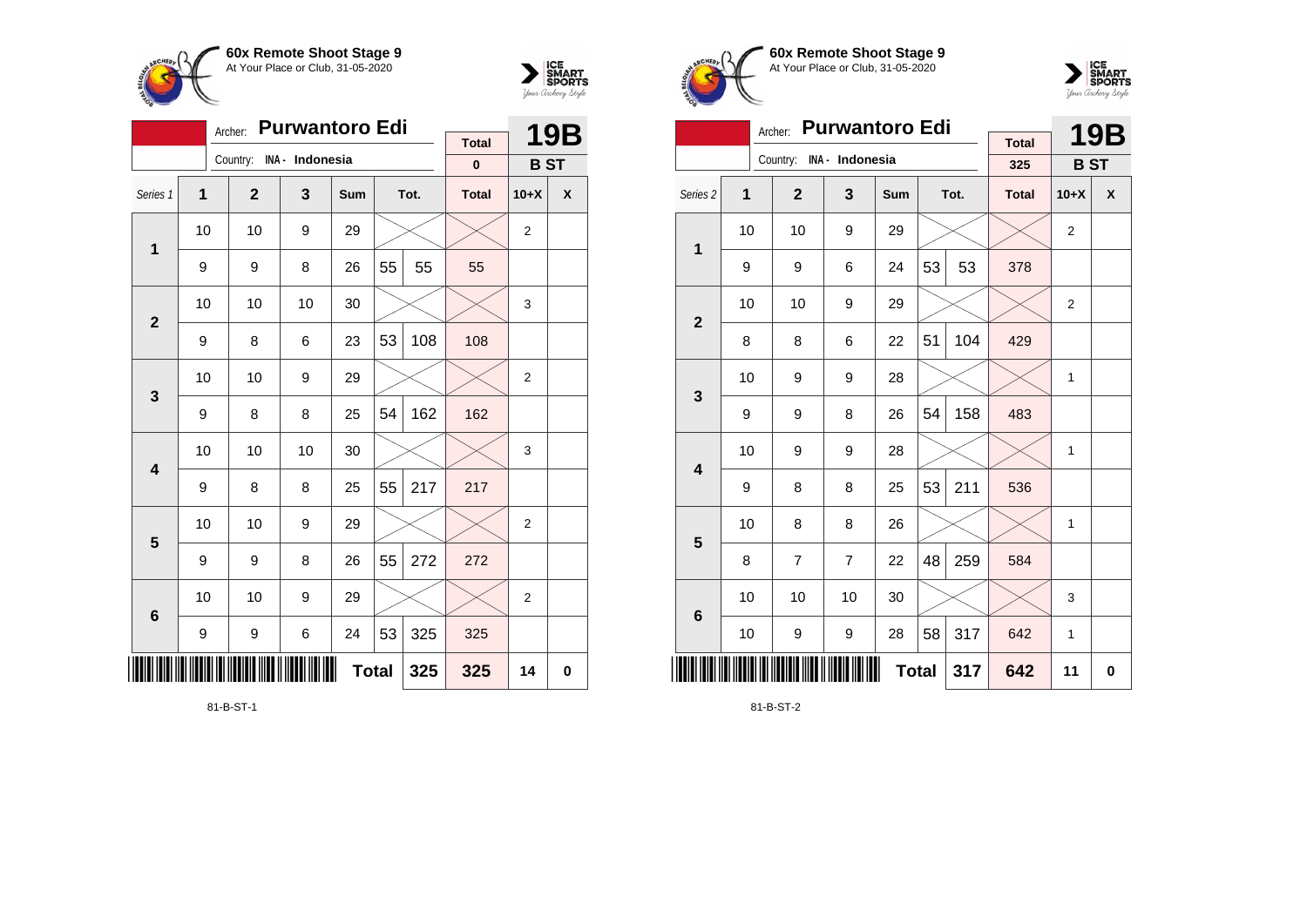



| <b>Total</b><br>Country:<br>FRA - France<br>C <sub>50</sub><br>Series 1<br>$\overline{1}$<br>3<br>$\mathbf{2}$<br>Tot.<br><b>Total</b><br>$10+X$<br>$\pmb{\mathsf{X}}$<br>Sum<br>1<br>$\mathbf{2}$<br>3<br>$\overline{\mathbf{4}}$<br>$\overline{\mathbf{5}}$<br>$\bf 6$<br><b>Total</b> |  | Archer: | <b>Gesnouin Arnaud</b> |  | <b>23A</b> |  |  |
|------------------------------------------------------------------------------------------------------------------------------------------------------------------------------------------------------------------------------------------------------------------------------------------|--|---------|------------------------|--|------------|--|--|
|                                                                                                                                                                                                                                                                                          |  |         |                        |  |            |  |  |
|                                                                                                                                                                                                                                                                                          |  |         |                        |  |            |  |  |
|                                                                                                                                                                                                                                                                                          |  |         |                        |  |            |  |  |
|                                                                                                                                                                                                                                                                                          |  |         |                        |  |            |  |  |
|                                                                                                                                                                                                                                                                                          |  |         |                        |  |            |  |  |
|                                                                                                                                                                                                                                                                                          |  |         |                        |  |            |  |  |
|                                                                                                                                                                                                                                                                                          |  |         |                        |  |            |  |  |
|                                                                                                                                                                                                                                                                                          |  |         |                        |  |            |  |  |
|                                                                                                                                                                                                                                                                                          |  |         |                        |  |            |  |  |
|                                                                                                                                                                                                                                                                                          |  |         |                        |  |            |  |  |
|                                                                                                                                                                                                                                                                                          |  |         |                        |  |            |  |  |
|                                                                                                                                                                                                                                                                                          |  |         |                        |  |            |  |  |
|                                                                                                                                                                                                                                                                                          |  |         |                        |  |            |  |  |
|                                                                                                                                                                                                                                                                                          |  |         |                        |  |            |  |  |
|                                                                                                                                                                                                                                                                                          |  |         |                        |  |            |  |  |
|                                                                                                                                                                                                                                                                                          |  |         |                        |  |            |  |  |
|                                                                                                                                                                                                                                                                                          |  |         |                        |  |            |  |  |
|                                                                                                                                                                                                                                                                                          |  |         |                        |  |            |  |  |
|                                                                                                                                                                                                                                                                                          |  |         |                        |  |            |  |  |
|                                                                                                                                                                                                                                                                                          |  |         |                        |  |            |  |  |
|                                                                                                                                                                                                                                                                                          |  |         |                        |  |            |  |  |
|                                                                                                                                                                                                                                                                                          |  |         |                        |  |            |  |  |
|                                                                                                                                                                                                                                                                                          |  |         |                        |  |            |  |  |

**60x Remote Shoot Stage 9** At Your Place or Club, 31-05-2020



|                         |                | Archer:               | <b>Gesnouin Arnaud</b> |              | <b>Total</b> |             | 23A          |                 |   |
|-------------------------|----------------|-----------------------|------------------------|--------------|--------------|-------------|--------------|-----------------|---|
|                         |                | Country: FRA - France |                        |              |              |             | 0            | C <sub>50</sub> |   |
| Series 2                | $\overline{1}$ | $\overline{2}$        | 3                      | Sum          |              | Tot.        | <b>Total</b> | $10+X$          | X |
| $\mathbf 1$             |                |                       |                        | 0            |              |             |              |                 |   |
|                         |                |                       |                        | $\mathbf 0$  | 0            | $\mathbf 0$ | $\mathbf 0$  |                 |   |
| $\mathbf{2}$            | 10             |                       |                        | 10           |              |             |              | $\mathbf{1}$    |   |
|                         |                |                       |                        | 0            | 10           | 10          | 10           |                 |   |
| $\mathbf{3}$            |                |                       |                        | 0            |              |             |              |                 |   |
|                         |                |                       |                        | 0            | 0            | 10          | 10           |                 |   |
| $\overline{\mathbf{4}}$ |                |                       |                        | $\mathbf 0$  |              |             |              |                 |   |
|                         |                |                       |                        | 0            | 0            | 10          | 10           |                 |   |
| $\overline{\mathbf{5}}$ |                |                       |                        | 0            |              |             |              |                 |   |
|                         |                |                       |                        | 0            | 0            | 10          | 10           |                 |   |
| $\bf 6$                 |                |                       |                        | 0            |              |             |              |                 |   |
|                         |                |                       |                        | 0            | 0            | 10          | 10           |                 |   |
| IIII                    |                |                       |                        | <b>Total</b> |              | 10          | 10           | 1               | 0 |

37-C-50-2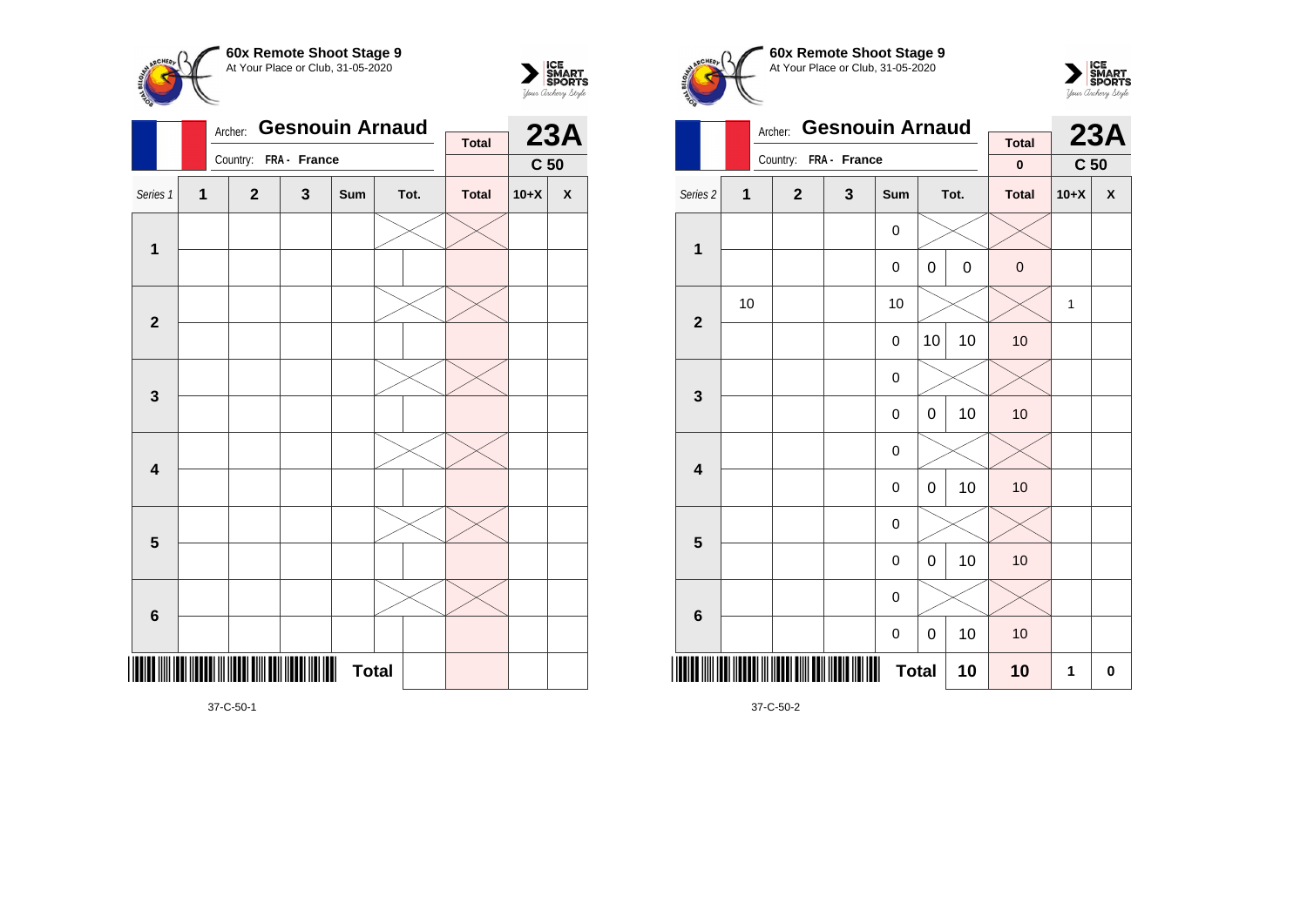

Country: **FRA - France**

**1**

**2**

**3**

**4**

**5**

**6**

 $\overline{3}$ 

Archer: **Piquet Romain**

Series 1 **1 2 3 Sum Tot. Total 10+X X**

9 | 9 | 8 | 26 | $54$  |  $54$  |  $54$ 

9 | 9 | 4 | 22 | $50$ | 104 <mark>|</mark> 104

 $9 \mid 8 \mid 8 \mid 25 \mid 54 \mid 158 \mid 158$ 

9 | 8 | 8 | 25 | $53$  | 211 | 211

 $9 \mid 8 \mid 7 \mid 24 \mid 51 \mid 262 \mid 262$ 

9 9 9 27

10 | 9 | 9 | 28 |  $\times$  |  $\times$  | 1

10 | 9 | 9 | 28 |  $\times$  |  $\times$  | 1

 $\textsf{X} \hspace{0.2cm} \vert \hspace{0.2cm} 9 \hspace{0.2cm} \vert \hspace{0.2cm} 9 \hspace{0.2cm} \vert \hspace{0.2cm} 28 \hspace{0.2cm} \vert \hspace{0.2cm} \times \hspace{0.2cm} \vert \hspace{0.2cm} \times \hspace{0.2cm} \vert \hspace{0.2cm} 1 \hspace{0.2cm} \vert \hspace{0.2cm} 1 \hspace{0.2cm} \vert \hspace{0.2cm} 1$ 

 $\textsf{X}$  | 10 | 9 | 29 |  $\times$  |  $\times$  | 2 | 1

 $\textsf{X} \hspace{.2cm} \mid \hspace{.2cm} \textsf{X} \hspace{.2cm} \mid \hspace{.2cm} \textsf{10} \hspace{.2cm} \mid \hspace{.2cm} \textsf{30} \hspace{.2cm} \mid \hspace{.2cm} \textsf{3} \hspace{.2cm} \mid \hspace{.2cm} \textsf{3} \hspace{.2cm} \mid \hspace{.2cm} \textsf{2}$ 

**Total 321 321 10 4**

10 | 10 | 9 | 29 | 59 | 321 | 321 | 2



**23B R 70**

**Total 0**





|                     |    | Archer:        | <b>Piquet Romain</b> |              |    |      |                     | 23B            |          |
|---------------------|----|----------------|----------------------|--------------|----|------|---------------------|----------------|----------|
|                     |    | Country:       | FRA - France         |              |    |      | <b>Total</b><br>321 | <b>R70</b>     |          |
| Series <sub>2</sub> | 1  | $\overline{2}$ | 3                    | Sum          |    | Tot. | <b>Total</b>        | $10+X$         | X        |
| 1                   | 10 | 9              | 8                    | 27           |    |      |                     | 1              |          |
|                     | 8  | 7              | 6                    | 21           | 48 | 48   | 369                 |                |          |
| $\overline{2}$      | 10 | 9              | 9                    | 28           |    |      |                     | 1              |          |
|                     | 8  | 8              | 8                    | 24           | 52 | 100  | 421                 |                |          |
| 3                   | 10 | 9              | 9                    | 28           |    |      |                     | 1              |          |
|                     | 9  | 8              | 8                    | 25           | 53 | 153  | 474                 |                |          |
| 4                   | 10 | 10             | 9                    | 29           |    |      |                     | $\overline{2}$ |          |
|                     | 9  | 9              | 8                    | 26           | 55 | 208  | 529                 |                |          |
| 5                   | 10 | 10             | 9                    | 29           |    |      |                     | 2              |          |
|                     | 9  | 8              | $\overline{7}$       | 24           | 53 | 261  | 582                 |                |          |
| 6                   | 9  | 9              | 9                    | 27           |    |      |                     |                |          |
|                     | 8  | 8              | 8                    | 24           | 51 | 312  | 633                 |                |          |
| IIII                |    |                |                      | <b>Total</b> |    | 312  | 633                 | $\overline{7}$ | $\bf{0}$ |

38-R-70-2

38-R-70-1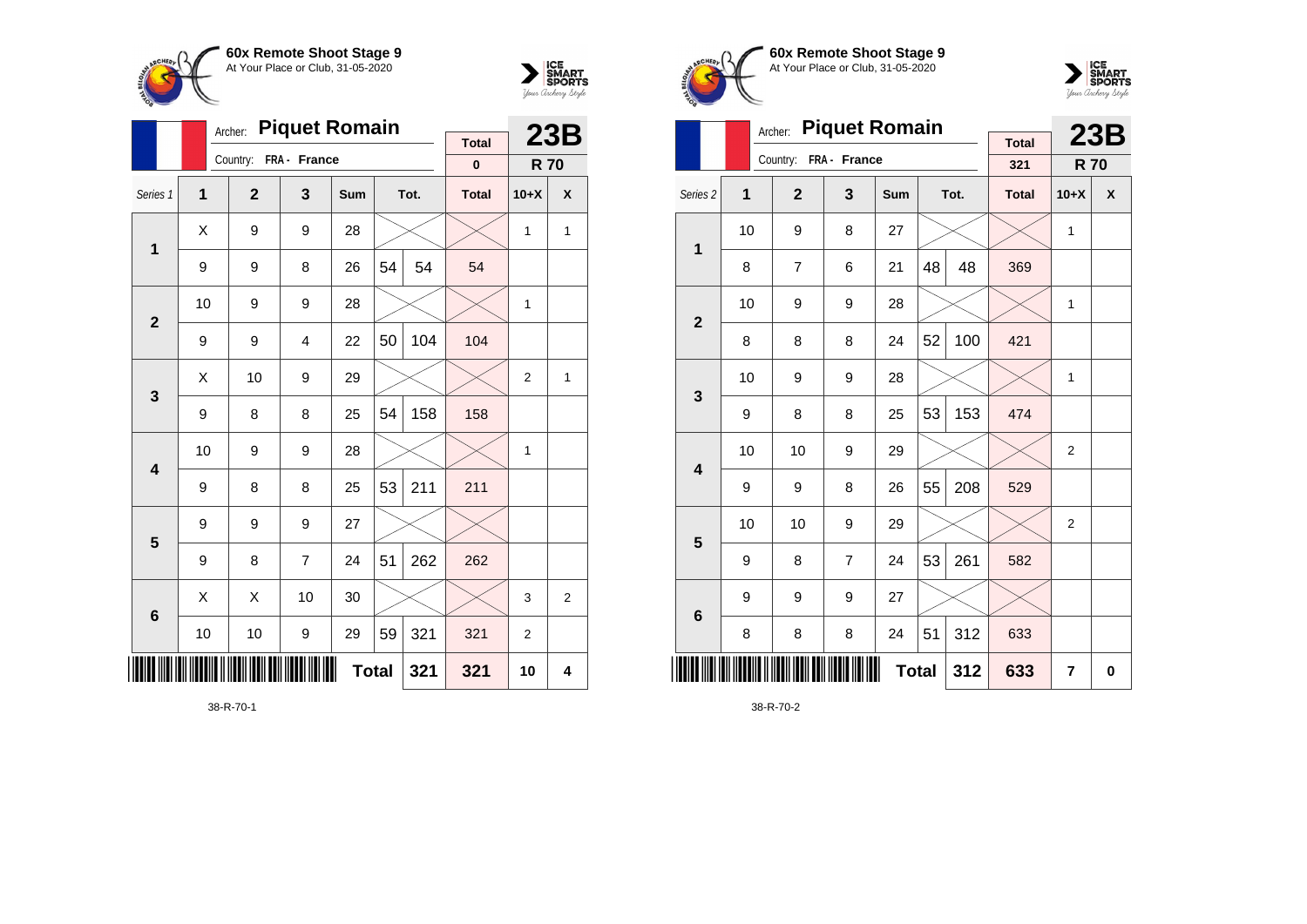

**1**

**2**

**3**

**4**

**5**

**6**

Country: **INA - Indonesia**

Archer: **Zen Dzar El Ghifar**

Series 1 **1 2 3 Sum Tot. Total 10+X X**

9 | 8 | 7 | 24 | $52$  |  $52$  |  $52$ 

8 | 8 | 8 | 24 |52 | 104 <mark>|</mark> 104

9 | 9 | 5 | 23 |53|157 <mark>|</mark> 157

 $9 \mid 9 \mid 9 \mid 27 \mid 55 \mid 212 \mid 212$ 

8 | 7 | 6 | 21 |48 | 260 | 260

8 | 8 | 7 | 23 |49 | 309 | 309

9 9 9 27

 $9 \mid 9 \mid 8 \mid 26$ 

10 | 9 | 9 | 28 |  $\times$  |  $\times$  | 1

10 | 10 | 10 | 30 |  $\times$  |  $\times$  | 3

10 | 9 | 9 | 28 |  $\times$  |  $\times$  | 1

 $\textsf{X} \hspace{0.2cm} \vert \hspace{0.2cm} 9 \hspace{0.2cm} \vert \hspace{0.2cm} 9 \hspace{0.2cm} \vert \hspace{0.2cm} 28 \hspace{0.2cm} \vert \hspace{0.2cm} \times \hspace{0.2cm} \vert \hspace{0.2cm} \times \hspace{0.2cm} \vert \hspace{0.2cm} 1 \hspace{0.2cm} \vert \hspace{0.2cm} 1 \hspace{0.2cm} \vert \hspace{0.2cm} 1$ 



**26A**

**R 30**

**Total 0**

**Total 309 309 6 1**

|  | 60x Remote Shoot Stage 9<br>At Your Place or Club, 31-05-2020 |
|--|---------------------------------------------------------------|
|  | Archer: Zen Dzar El Ghi                                       |



|                     |    | Archer:                  | <b>Zen Dzar El Ghifar</b> |     |              | <b>26A</b> |                     |                |                |
|---------------------|----|--------------------------|---------------------------|-----|--------------|------------|---------------------|----------------|----------------|
|                     |    | Country: INA - Indonesia |                           |     |              |            | <b>Total</b><br>309 | R 30           |                |
|                     |    |                          |                           |     |              |            |                     |                |                |
| Series <sub>2</sub> | 1  | $\mathbf{2}$             | 3                         | Sum |              | Tot.       | <b>Total</b>        | $10+X$         | X              |
| 1                   | Χ  | 10                       | 9                         | 29  |              |            |                     | $\overline{2}$ | $\mathbf{1}$   |
|                     | 9  | 8                        | 8                         | 25  | 54           | 54         | 363                 |                |                |
| $\overline{2}$      | X  | 9                        | 9                         | 28  |              |            |                     | 1              | $\mathbf{1}$   |
|                     | 9  | 9                        | 8                         | 26  | 54           | 108        | 417                 |                |                |
| 3                   | X  | 10                       | 9                         | 29  |              |            |                     | $\overline{2}$ | $\mathbf{1}$   |
|                     | 9  | 8                        | $\overline{7}$            | 24  | 53           | 161        | 470                 |                |                |
| 4                   | 10 | 9                        | 9                         | 28  |              |            |                     | $\mathbf{1}$   |                |
|                     | 8  | 8                        | 6                         | 22  | 50           | 211        | 520                 |                |                |
| 5                   | X  | Χ                        | 10                        | 30  |              |            |                     | 3              | $\overline{2}$ |
|                     | 10 | 8                        | $\overline{7}$            | 25  | 55           | 266        | 575                 | $\mathbf{1}$   |                |
| $6\phantom{1}6$     | X  | X                        | 10                        | 30  |              |            |                     | 3              | $\overline{2}$ |
|                     | 9  | 9                        | 9                         | 27  | 57           | 323        | 632                 |                |                |
|                     |    |                          |                           |     | <b>Total</b> | 323        | 632                 | 13             | 7              |

43-R-30-2

43-R-30-1

\*43-R-30-1\*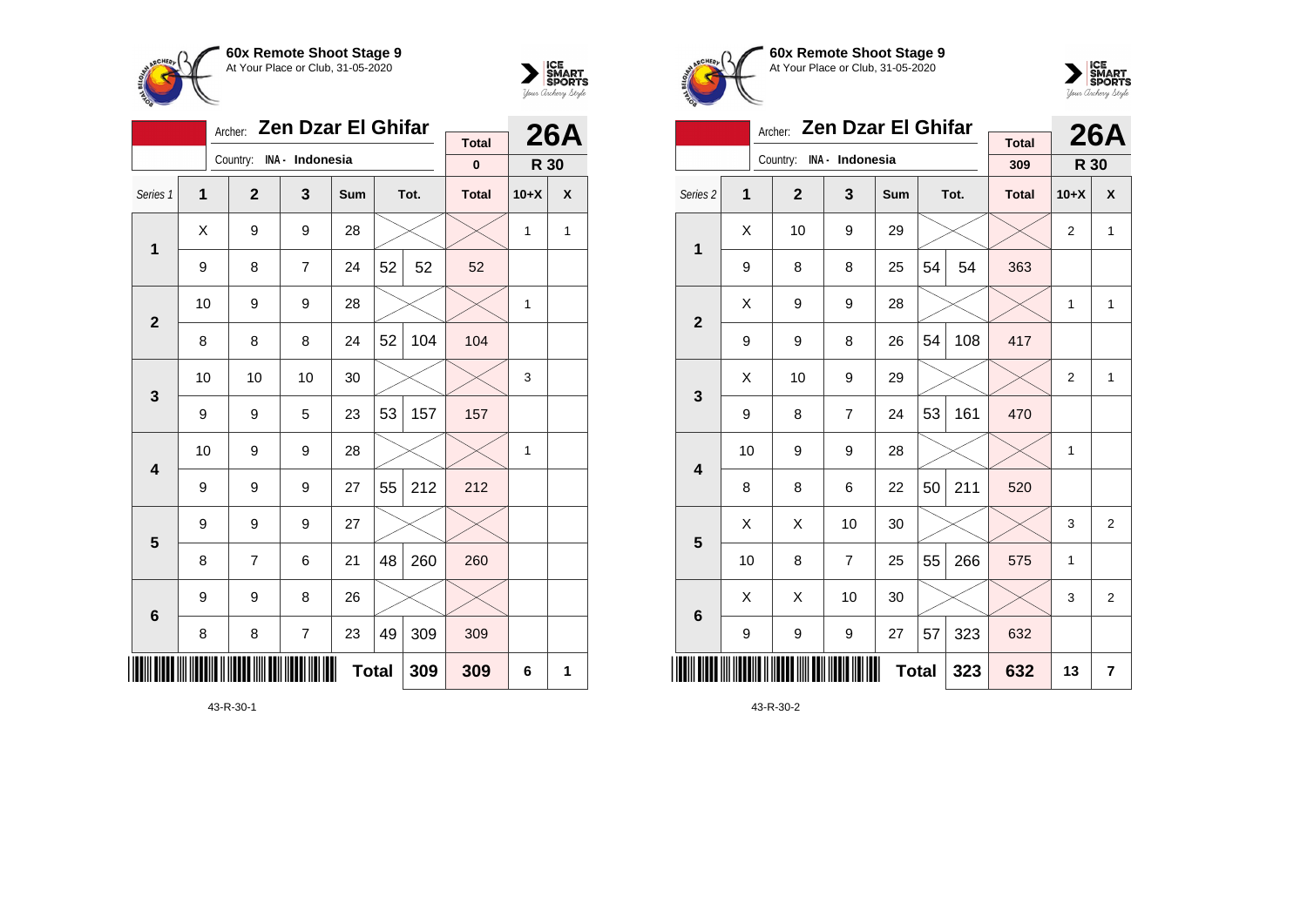



| <b>Total</b><br>Country:<br>INA - Indonesia<br><b>BST</b><br>Series 1<br>$\overline{\mathbf{1}}$<br>$\mathbf{3}$<br><b>Total</b><br>$\mathbf{2}$<br>Tot.<br>$10+X$<br>$\pmb{\mathsf{X}}$<br>Sum<br>$\mathbf 1$<br>$\overline{2}$<br>3<br>$\overline{\mathbf{4}}$<br>$\overline{\mathbf{5}}$<br>6 |  | Archer: Zen Eka Kartika |  | <b>26B</b> |  |  |
|--------------------------------------------------------------------------------------------------------------------------------------------------------------------------------------------------------------------------------------------------------------------------------------------------|--|-------------------------|--|------------|--|--|
|                                                                                                                                                                                                                                                                                                  |  |                         |  |            |  |  |
|                                                                                                                                                                                                                                                                                                  |  |                         |  |            |  |  |
|                                                                                                                                                                                                                                                                                                  |  |                         |  |            |  |  |
|                                                                                                                                                                                                                                                                                                  |  |                         |  |            |  |  |
|                                                                                                                                                                                                                                                                                                  |  |                         |  |            |  |  |
|                                                                                                                                                                                                                                                                                                  |  |                         |  |            |  |  |
|                                                                                                                                                                                                                                                                                                  |  |                         |  |            |  |  |
|                                                                                                                                                                                                                                                                                                  |  |                         |  |            |  |  |
|                                                                                                                                                                                                                                                                                                  |  |                         |  |            |  |  |
|                                                                                                                                                                                                                                                                                                  |  |                         |  |            |  |  |
|                                                                                                                                                                                                                                                                                                  |  |                         |  |            |  |  |
|                                                                                                                                                                                                                                                                                                  |  |                         |  |            |  |  |
|                                                                                                                                                                                                                                                                                                  |  |                         |  |            |  |  |
|                                                                                                                                                                                                                                                                                                  |  |                         |  |            |  |  |
|                                                                                                                                                                                                                                                                                                  |  |                         |  |            |  |  |
| <b>THE TELEVISION</b><br><b>Total</b>                                                                                                                                                                                                                                                            |  |                         |  |            |  |  |

Archer: **Zen Eka Kartika** Country: **INA - Indonesia 26B B ST Total** Series 2 **1 2 3 Sum Tot. Total 10+X X 1 2 3 4 5 6**

**Total** 

**60x Remote Shoot Stage 9** At Your Place or Club, 31-05-2020

 $\sum_{\text{Jour }\text{Cuchy}\text{ \&PORTS}}\begin{matrix} \text{ICE} \\ \text{SDORTS} \\ \text{Jour } \text{Cuchy} \text{ \&Pylc} \end{matrix}$ 

**CHEPL** 

44-B-ST-2

\***14** - Barton Barton, 1981<br>1941 - Santa Barton, politik amerikan<br>1941 - Santa Barton, politik amerikan

44-B-ST-1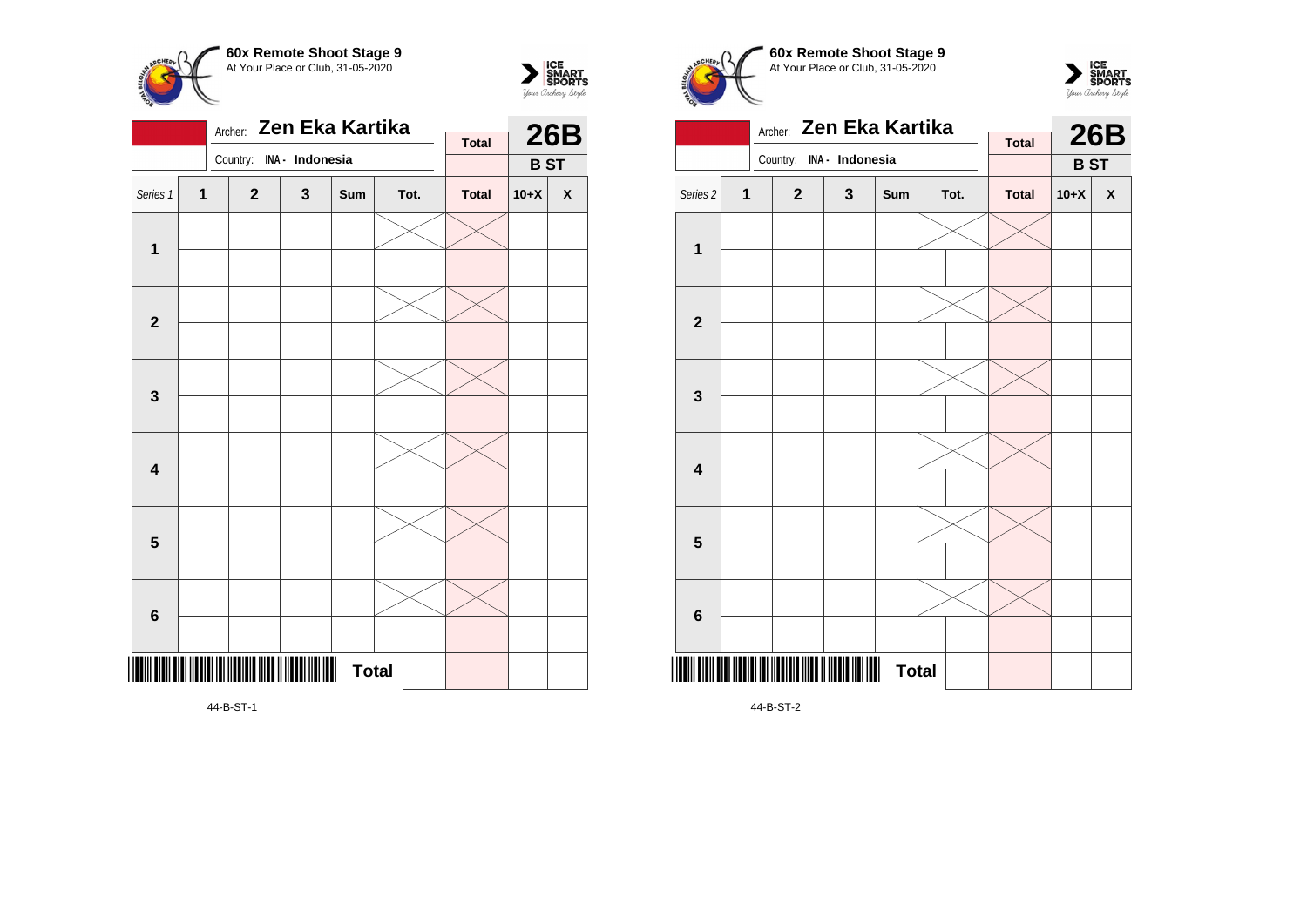

**1**

**2**

**3**

**4**

**5**

**6**

\*60-R-30-1\*

Archer: **Stuyck Silke**

Series 1 **1 2 3 Sum Tot. Total 10+X X**

9 | 8 | 7 | 24 | $52$  |  $52$  |  $52$ 

6 | 6 | 6 | 18 | $40$ |  $92$  |  $92$ 

 $8 \mid 8 \mid 7 \mid 23 \mid 48 \mid 140 \mid 140$ 

8 7 6 21 48 188 188

8 7 6 21 48 236 236

7 | 7 | 6 | 20 |43 | 279 | 279

10 | 9 | 8 | 27 |  $\times$  |  $\times$  | 1

 $\textsf{X} \hspace{0.2cm} \vert \hspace{0.2cm} 9 \hspace{0.2cm} \vert \hspace{0.2cm} 8 \hspace{0.2cm} \vert \hspace{0.2cm} 27 \hspace{0.2cm} \vert \hspace{0.2cm} \times \hspace{0.2cm} \vert \hspace{0.2cm} \times \hspace{0.2cm} \vert \hspace{0.2cm} 1 \hspace{0.2cm} \vert \hspace{0.2cm} 1 \hspace{0.2cm} \vert \hspace{0.2cm} 1$ 

**Total 279 279 3 1**

10  $\mid$  9  $\mid$  9  $\mid$  28  $\mid$   $\times$   $\mid$   $\times$   $\mid$  1

Country: **BEL - Belgium**

9 7 6 22

9 8 8 25

 $9$  7 7 23



**35A**

**R 30**

**Total 0**





|                     |                | Archer:        | <b>Stuyck Silke</b>  |              |    |      | <b>35A</b>          |                |   |
|---------------------|----------------|----------------|----------------------|--------------|----|------|---------------------|----------------|---|
|                     |                | Country:       | <b>BEL</b> - Belgium |              |    |      | <b>Total</b><br>279 | <b>R 30</b>    |   |
| Series <sub>2</sub> | 1              | $\overline{2}$ | 3                    | Sum          |    | Tot. | <b>Total</b>        | $10+X$         | X |
| 1                   | 9              | 9              | 9                    | 27           |    |      |                     |                |   |
|                     | $\overline{7}$ | 7              | $\overline{7}$       | 21           | 48 | 48   | 327                 |                |   |
| $\overline{2}$      | 10             | 8              | 8                    | 26           |    |      |                     | 1              |   |
|                     | 6              | 6              | 5                    | 17           | 43 | 91   | 370                 |                |   |
| 3                   | 9              | 8              | 8                    | 25           |    |      |                     |                |   |
|                     | 8              | 8              | 5                    | 21           | 46 | 137  | 416                 |                |   |
| 4                   | 9              | 9              | 8                    | 26           |    |      |                     |                |   |
|                     | 7              | 7              | 4                    | 18           | 44 | 181  | 460                 |                |   |
| 5                   | X              | 10             | 9                    | 29           |    |      |                     | $\overline{2}$ | 1 |
|                     | 9              | 8              | $\overline{7}$       | 24           | 53 | 234  | 513                 |                |   |
| $6\phantom{1}6$     | 9              | 9              | 9                    | 27           |    |      |                     |                |   |
|                     | 7              | $\overline{7}$ | 6                    | 20           | 47 | 281  | 560                 |                |   |
| ║║║                 |                |                |                      | <b>Total</b> |    | 281  | 560                 | 3              | 1 |

60-R-30-2

60-R-30-1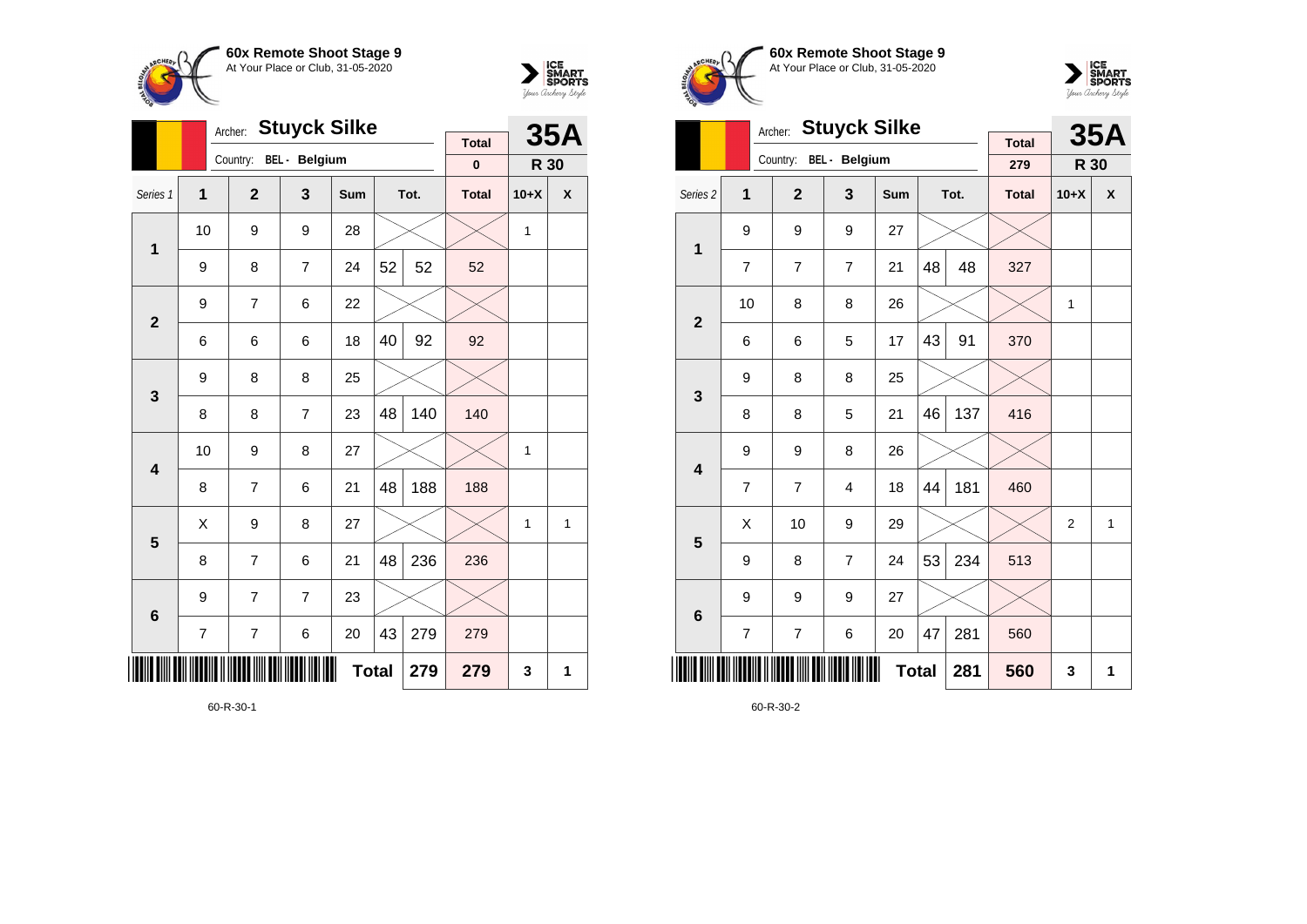



|                         |                | Archer:        | <b>Boeckx Sonja</b> |              |    |      | 35B                       |                |                |
|-------------------------|----------------|----------------|---------------------|--------------|----|------|---------------------------|----------------|----------------|
|                         |                | Country:       | BEL - Belgium       |              |    |      | <b>Total</b><br>$\pmb{0}$ | R 30           |                |
| Series 1                | $\overline{1}$ | $\overline{2}$ | 3                   | Sum          |    | Tot. | <b>Total</b>              | $10+X$         | X              |
| $\mathbf{1}$            | 10             | 9              | 8                   | 27           |    |      |                           | 1              |                |
|                         | 8              | 7              | 5                   | 20           | 47 | 47   | 47                        |                |                |
| $\overline{2}$          | 9              | 8              | 8                   | 25           |    |      |                           |                |                |
|                         | $\overline{7}$ | $\overline{7}$ | 6                   | 20           | 45 | 92   | 92                        |                |                |
| 3                       | 10             | 9              | 9                   | 28           |    |      |                           | 1              |                |
|                         | 8              | 8              | $\overline{7}$      | 23           | 51 | 143  | 143                       |                |                |
| $\overline{\mathbf{4}}$ | 10             | 9              | 8                   | 27           |    |      |                           | 1              |                |
|                         | 8              | $\overline{7}$ | 6                   | 21           | 48 | 191  | 191                       |                |                |
| 5                       | 10             | 10             | 9                   | 29           |    |      |                           | $\overline{2}$ |                |
|                         | 7              | 6              | 5                   | 18           | 47 | 238  | 238                       |                |                |
| $6\phantom{1}6$         | Χ              | X              | 9                   | 29           |    |      |                           | $\overline{2}$ | $\overline{2}$ |
|                         | 8              | 8              | 7                   | 23           | 52 | 290  | 290                       |                |                |
|                         |                |                |                     | <b>Total</b> |    | 290  | 290                       | 7              | $\mathbf 2$    |

66-R-30-1





|                         |                | Archer:        | <b>Boeckx Sonja</b> |            |              |      | <b>35B</b>          |              |              |
|-------------------------|----------------|----------------|---------------------|------------|--------------|------|---------------------|--------------|--------------|
|                         |                | Country:       | BEL - Belgium       |            |              |      | <b>Total</b><br>290 | R 30         |              |
| Series <sub>2</sub>     | 1              | $\overline{2}$ | 3                   | <b>Sum</b> |              | Tot. | <b>Total</b>        | $10+X$       | X            |
| 1                       | 9              | 9              | 9                   | 27         |              |      |                     |              |              |
|                         | 9              | 8              | 8                   | 25         | 52           | 52   | 342                 |              |              |
| $\overline{2}$          | 10             | 9              | 9                   | 28         |              |      |                     | 1            |              |
|                         | 7              | 7              | $\overline{7}$      | 21         | 49           | 101  | 391                 |              |              |
| 3                       | 9              | 9              | 9                   | 27         |              |      |                     |              |              |
|                         | 8              | 8              | $\overline{7}$      | 23         | 50           | 151  | 441                 |              |              |
| $\overline{\mathbf{4}}$ | 10             | 8              | 8                   | 26         |              |      |                     | 1            |              |
|                         | 8              | 8              | $\overline{7}$      | 23         | 49           | 200  | 490                 |              |              |
| 5                       | 9              | 8              | 8                   | 25         |              |      |                     |              |              |
|                         | 6              | 5              | $\overline{4}$      | 15         | 40           | 240  | 530                 |              |              |
| $6\phantom{1}6$         | Χ              | 9              | 8                   | 27         |              |      |                     | $\mathbf{1}$ | $\mathbf{1}$ |
|                         | $\overline{7}$ | 6              | 6                   | 19         | 46           | 286  | 576                 |              |              |
|                         |                |                |                     |            | <b>Total</b> | 286  | 576                 | 3            | 1            |

66-R-30-2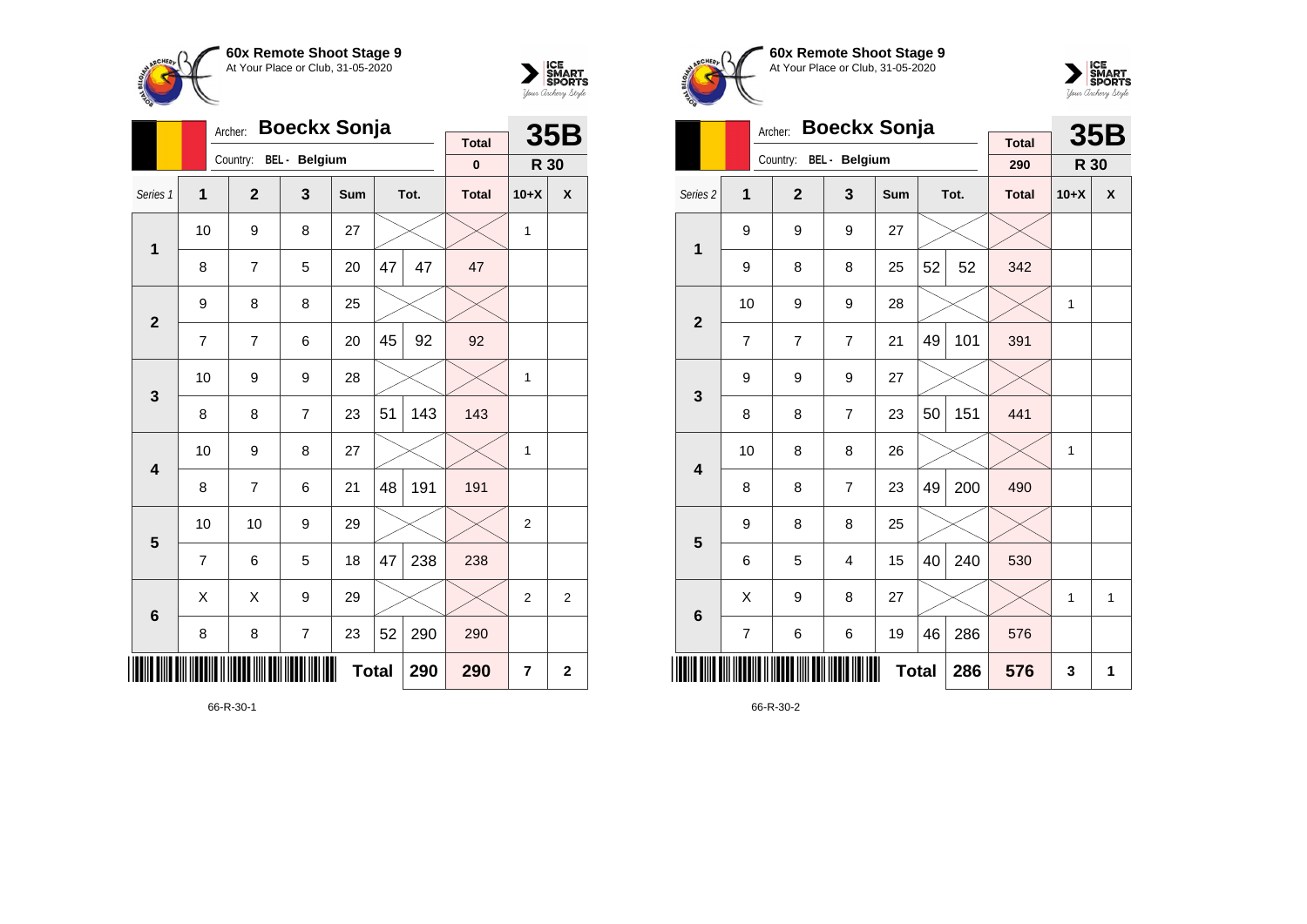



|                 |                | <b>Collas Arne</b><br>Archer: |    |              |    | <b>39A</b> |                          |        |   |
|-----------------|----------------|-------------------------------|----|--------------|----|------------|--------------------------|--------|---|
|                 |                | Country: BEL - Belgium        |    |              |    |            | <b>Total</b><br>$\bf{0}$ | R 60   |   |
| Series 1        | $\overline{1}$ | $\mathbf{2}$                  | 3  | Sum          |    | Tot.       | <b>Total</b>             | $10+X$ | X |
|                 | 9              | 9                             | 9  | 27           |    |            |                          |        |   |
| 1               | 9              | 8                             | 8  | 25           | 52 | 52         | 52                       |        |   |
| $\overline{2}$  | 9              | 9                             | 8  | 26           |    |            |                          |        |   |
|                 | 8              | 8                             | 8  | 24           | 50 | 102        | 102                      |        |   |
| 3               | 10             | 10                            | 10 | 30           |    |            |                          | 3      |   |
|                 | 8              | 8                             | 5  | 21           | 51 | 153        | 153                      |        |   |
| 4               | 9              | 8                             | 8  | 25           |    |            |                          |        |   |
|                 | 8              | 8                             | 8  | 24           | 49 | 202        | 202                      |        |   |
| 5               | 9              | 9                             | 9  | 27           |    |            |                          |        |   |
|                 | 9              | 8                             | 8  | 25           | 52 | 254        | 254                      |        |   |
| $6\phantom{1}6$ | 9              | 8                             | 8  | 25           |    |            |                          |        |   |
|                 | 8              | 8                             | 8  | 24           | 49 | 303        | 303                      |        |   |
| IIII            |                |                               |    | <b>Total</b> |    | 303        | 303                      | 3      | 0 |

67-R-60-1





|                     |    | Archer:                | <b>Collas Arne</b> |              |    |      | <b>39A</b>          |                |              |
|---------------------|----|------------------------|--------------------|--------------|----|------|---------------------|----------------|--------------|
|                     |    | Country: BEL - Belgium |                    |              |    |      | <b>Total</b><br>303 | R 60           |              |
| Series <sub>2</sub> | 1  | $\overline{2}$         | 3                  | Sum          |    | Tot. | <b>Total</b>        | $10+X$         | X            |
| 1                   | 10 | 9                      | 9                  | 28           |    |      |                     | 1              |              |
|                     | 9  | 9                      | 8                  | 26           | 54 | 54   | 357                 |                |              |
| $\overline{2}$      | 10 | 9                      | 9                  | 28           |    |      |                     | 1              |              |
|                     | 9  | 8                      | 8                  | 25           | 53 | 107  | 410                 |                |              |
| 3                   | 9  | 9                      | 9                  | 27           |    |      |                     |                |              |
|                     | 8  | $\overline{7}$         | 6                  | 21           | 48 | 155  | 458                 |                |              |
| 4                   | X  | 10                     | 9                  | 29           |    |      |                     | $\overline{2}$ | $\mathbf{1}$ |
|                     | 9  | 9                      | 6                  | 24           | 53 | 208  | 511                 |                |              |
| 5                   | Χ  | 9                      | 9                  | 28           |    |      |                     | 1              | 1            |
|                     | 9  | 9                      | 8                  | 26           | 54 | 262  | 565                 |                |              |
| $6\phantom{1}6$     | 10 | 10                     | 10                 | 30           |    |      |                     | 3              |              |
|                     | 9  | 9                      | 9                  | 27           | 57 | 319  | 622                 |                |              |
| ║║║║                |    |                        |                    | <b>Total</b> |    | 319  | 622                 | 8              | $\mathbf 2$  |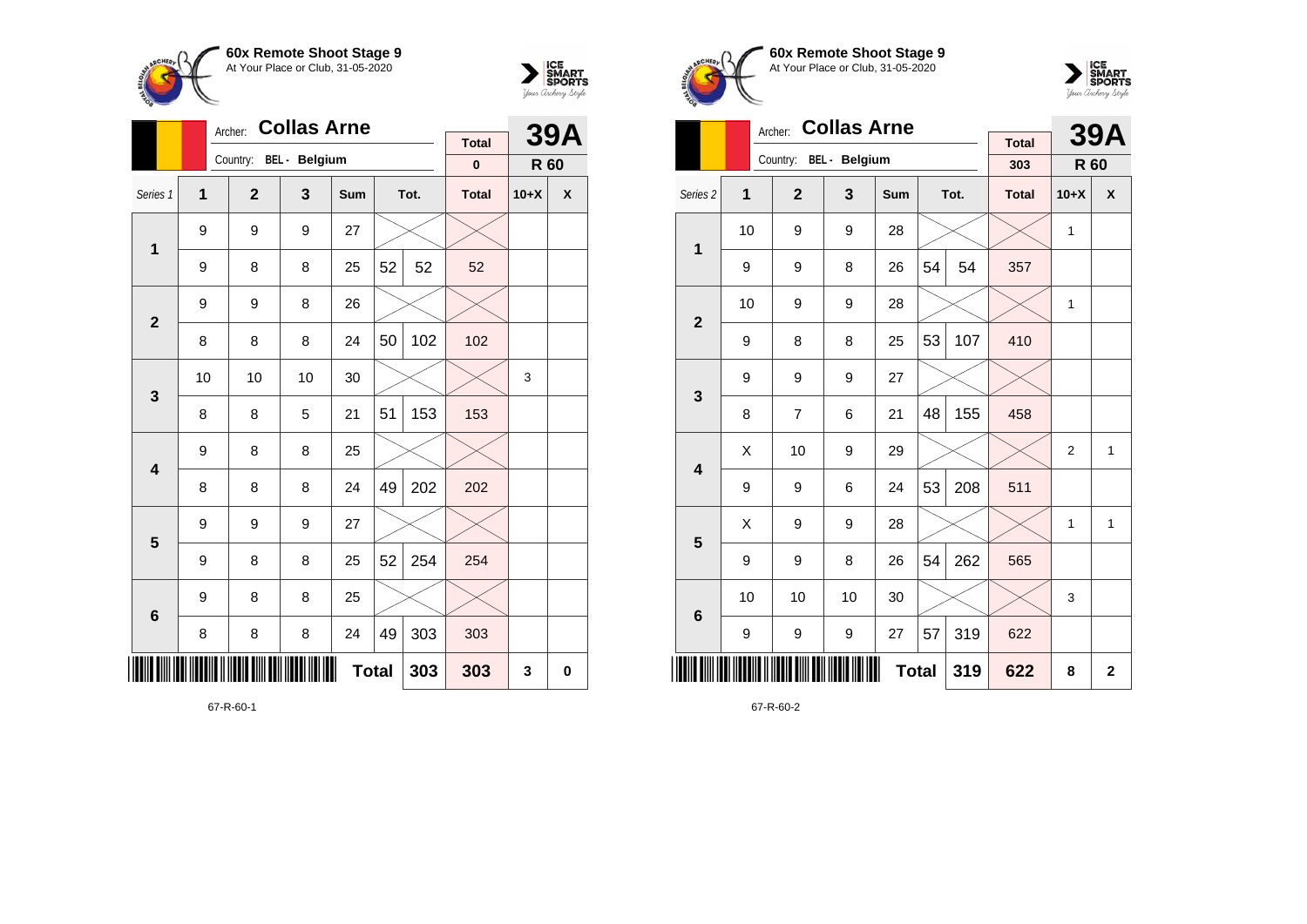



| 60x Remote Shoot Stage 9<br>At Your Place or Club, 31-05-2020 |  |
|---------------------------------------------------------------|--|
|                                                               |  |



|                     |    | Archer:                | <b>Collas Koen</b> |            |              |      | <b>39B</b>          |              |          |
|---------------------|----|------------------------|--------------------|------------|--------------|------|---------------------|--------------|----------|
|                     |    | Country: BEL - Belgium |                    |            |              |      | <b>Total</b><br>290 | R 60         |          |
| Series <sub>2</sub> | 1  | $\overline{2}$         | 3                  | <b>Sum</b> |              | Tot. | <b>Total</b>        | $10+X$       | X        |
| $\mathbf{1}$        | 10 | 10                     | 9                  | 29         |              |      |                     | 2            |          |
|                     | 8  | $\overline{7}$         | $\overline{7}$     | 22         | 51           | 51   | 341                 |              |          |
| $\overline{2}$      | 10 | 8                      | $\overline{7}$     | 25         |              |      |                     | 1            |          |
|                     | 7  | 6                      | 5                  | 18         | 43           | 94   | 384                 |              |          |
| 3                   | 10 | 9                      | 9                  | 28         |              |      |                     | $\mathbf{1}$ |          |
|                     | 6  | 6                      | 5                  | 17         | 45           | 139  | 429                 |              |          |
| 4                   | 9  | 9                      | 8                  | 26         |              |      |                     |              |          |
|                     | 8  | 7                      | $\overline{7}$     | 22         | 48           | 187  | 477                 |              |          |
| 5                   | 9  | 9                      | 9                  | 27         |              |      |                     |              |          |
|                     | 9  | 6                      | 6                  | 21         | 48           | 235  | 525                 |              |          |
| $6\phantom{1}6$     | 9  | 8                      | 7                  | 24         |              |      |                     |              |          |
|                     | 6  | 6                      | 4                  | 16         | 40           | 275  | 565                 |              |          |
| Ш                   |    |                        |                    |            | <b>Total</b> | 275  | 565                 | 4            | $\bf{0}$ |

68-R-60-2

|                         |                | <b>Collas Koen</b><br>Archer: |                      |              |    | <b>39B</b> |              |        |   |
|-------------------------|----------------|-------------------------------|----------------------|--------------|----|------------|--------------|--------|---|
|                         |                |                               |                      |              |    |            | <b>Total</b> |        |   |
|                         |                | Country:                      | <b>BEL</b> - Belgium |              |    |            | $\bf{0}$     | R 60   |   |
| Series 1                | 1              | $\overline{2}$                | 3                    | Sum          |    | Tot.       | <b>Total</b> | $10+X$ | X |
| $\overline{1}$          | 10             | 9                             | 9                    | 28           |    |            |              | 1      |   |
|                         | 9              | 9                             | $\overline{7}$       | 25           | 53 | 53         | 53           |        |   |
| $\overline{2}$          | 9              | 9                             | 8                    | 26           |    |            |              |        |   |
|                         | 8              | 8                             | $\overline{7}$       | 23           | 49 | 102        | 102          |        |   |
| 3                       | 9              | 8                             | $\overline{7}$       | 24           |    |            |              |        |   |
|                         | $\overline{7}$ | $\overline{7}$                | 6                    | 20           | 44 | 146        | 146          |        |   |
| $\overline{\mathbf{4}}$ | 9              | 9                             | 8                    | 26           |    |            |              |        |   |
|                         | 8              | $\overline{7}$                | 6                    | 21           | 47 | 193        | 193          |        |   |
| 5                       | 10             | 9                             | 8                    | 27           |    |            |              | 1      |   |
|                         | $\overline{7}$ | $\overline{7}$                | 5                    | 19           | 46 | 239        | 239          |        |   |
| $6\phantom{a}$          | 10             | 9                             | 9                    | 28           |    |            |              | 1      |   |
|                         | 9              | $\overline{7}$                | $\overline{7}$       | 23           | 51 | 290        | 290          |        |   |
|                         |                |                               |                      | <b>Total</b> |    | 290        | 290          | 3      | 0 |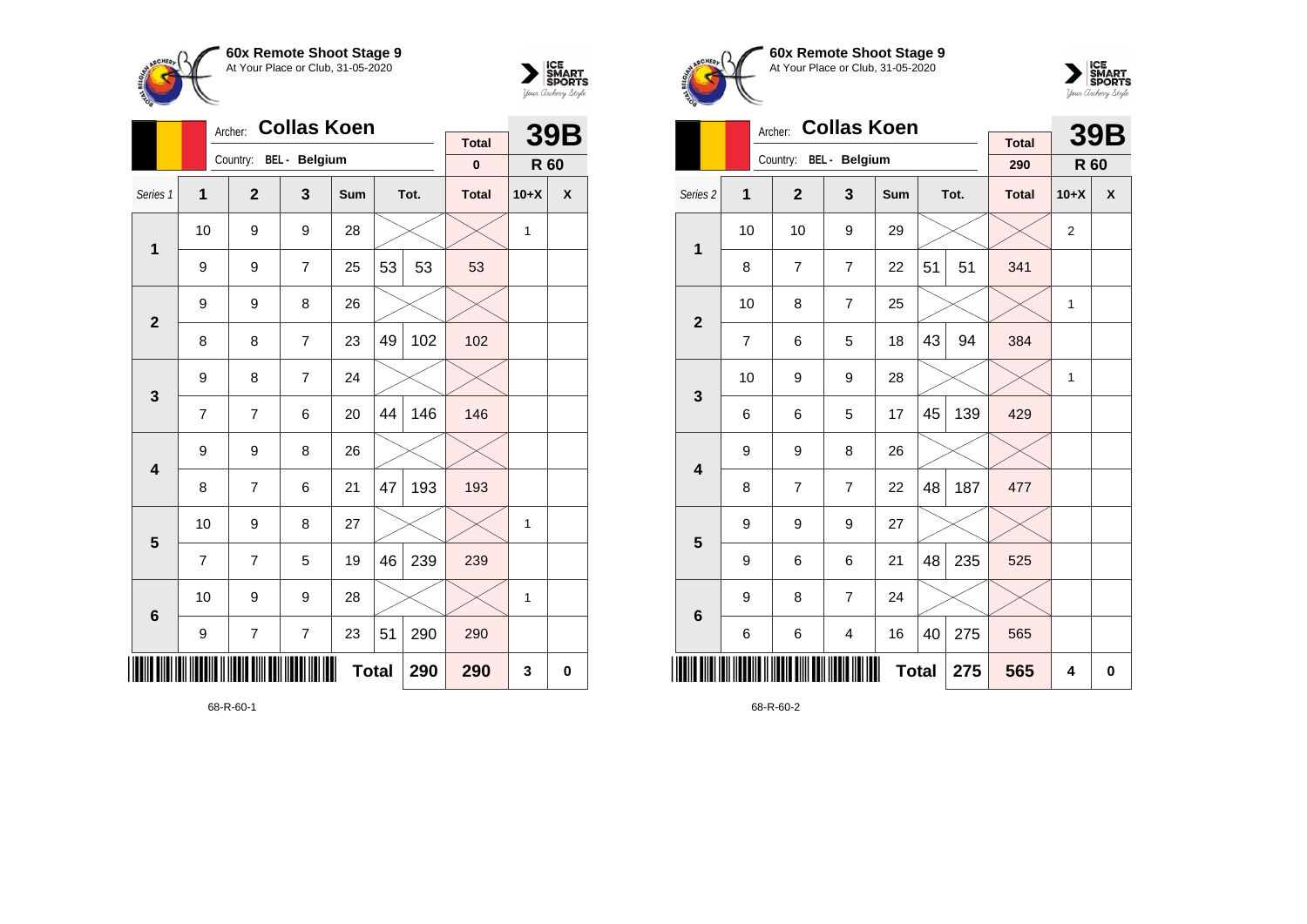



|                         |                | Archer:        | <b>Dupuy-Salle Christophe</b> |              |    |      | <b>54A</b>               |            |   |
|-------------------------|----------------|----------------|-------------------------------|--------------|----|------|--------------------------|------------|---|
|                         |                | Country:       | FRA - France                  |              |    |      | <b>Total</b><br>$\bf{0}$ | <b>R70</b> |   |
|                         |                |                |                               |              |    |      |                          |            |   |
| Series 1                | 1              | $\mathbf{2}$   | 3                             | Sum          |    | Tot. | <b>Total</b>             | $10+X$     | X |
| $\mathbf{1}$            | 9              | 8              | 8                             | 25           |    |      |                          |            |   |
|                         | $\overline{7}$ | 6              | 5                             | 18           | 43 | 43   | 43                       |            |   |
| $\overline{2}$          | 8              | 8              | 8                             | 24           |    |      |                          |            |   |
|                         | 7              | $\overline{7}$ | $\overline{7}$                | 21           | 45 | 88   | 88                       |            |   |
| 3                       | 9              | 9              | 9                             | 27           |    |      |                          |            |   |
|                         | 7              | 6              | 6                             | 19           | 46 | 134  | 134                      |            |   |
| $\overline{\mathbf{4}}$ | 10             | 9              | 8                             | 27           |    |      |                          | 1          |   |
|                         | 8              | 8              | 5                             | 21           | 48 | 182  | 182                      |            |   |
| 5                       | 9              | 9              | 8                             | 26           |    |      |                          |            |   |
|                         | 8              | 7              | 7                             | 22           | 48 | 230  | 230                      |            |   |
| $6\phantom{1}6$         | 9              | 9              | $\overline{7}$                | 25           |    |      |                          |            |   |
|                         | 7              | 7              | $\overline{7}$                | 21           | 46 | 276  | 276                      |            |   |
| ║║║                     |                |                |                               | <b>Total</b> |    | 276  | 276                      | 1          | 0 |

86-R-70-1





|                         |                | Archer:        | <b>Dupuy-Salle Christophe</b> |            |     |      | <b>54A</b>          |              |              |
|-------------------------|----------------|----------------|-------------------------------|------------|-----|------|---------------------|--------------|--------------|
|                         |                | Country:       | FRA - France                  |            |     |      | <b>Total</b><br>276 | <b>R70</b>   |              |
| Series <sub>2</sub>     | 1              | $\overline{2}$ | 3                             | <b>Sum</b> |     | Tot. | <b>Total</b>        | $10+X$       | X            |
| 1                       | 9              | 9              | 9                             | 27         |     |      |                     |              |              |
|                         | 9              | 8              | 6                             | 23         | 50  | 50   | 326                 |              |              |
| $\overline{2}$          | Χ              | 9              | 8                             | 27         |     |      |                     | $\mathbf{1}$ | $\mathbf{1}$ |
|                         | 8              | 8              | $\overline{7}$                | 23         | 50  | 100  | 376                 |              |              |
| 3                       | 10             | 9              | 9                             | 28         |     |      |                     | 1            |              |
|                         | 9              | 8              | 8                             | 25         | 53  | 153  | 429                 |              |              |
| $\overline{\mathbf{4}}$ | $\overline{7}$ | 7              | 6                             | 20         |     |      |                     |              |              |
|                         | 5              | 5              | 5                             | 15         | 35  | 188  | 464                 |              |              |
| 5                       | 9              | 9              | 9                             | 27         |     |      |                     |              |              |
|                         | 9              | 8              | $\overline{4}$                | 21         | 48  | 236  | 512                 |              |              |
| $6\phantom{1}6$         | X              | 9              | 8                             | 27         |     |      |                     | $\mathbf{1}$ | $\mathbf{1}$ |
|                         | $\overline{7}$ | 7              | 6                             | 20         | 47  | 283  | 559                 |              |              |
|                         |                |                |                               | 283        | 559 | 3    | $\mathbf 2$         |              |              |

86-R-70-2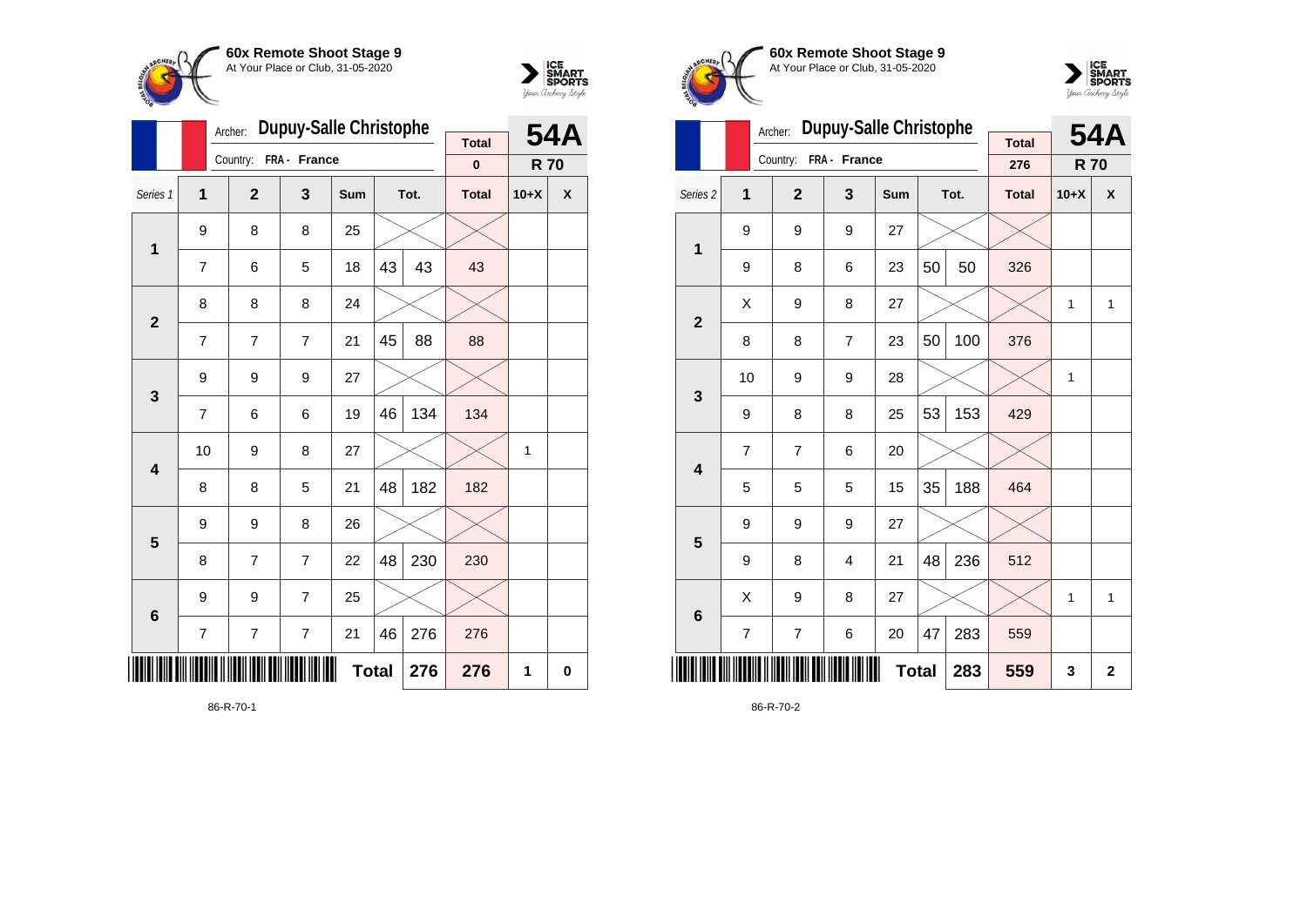



|                         |    | Archer:        | <b>Scheffer-Hubert Ulysse</b> |              |    |      | 54B          |                |   |
|-------------------------|----|----------------|-------------------------------|--------------|----|------|--------------|----------------|---|
|                         |    | Country:       | FRA - France                  |              |    |      | <b>Total</b> |                |   |
|                         |    |                |                               |              |    |      | $\bf{0}$     | <b>R70</b>     |   |
| Series 1                | 1  | $\mathbf 2$    | 3                             | Sum          |    | Tot. | <b>Total</b> | $10+X$         | X |
| 1                       | 10 | 10             | 8                             | 28           |    |      |              | $\overline{2}$ |   |
|                         | 8  | 7              | 5                             | 20           | 48 | 48   | 48           |                |   |
| $\overline{\mathbf{2}}$ | 10 | 9              | 8                             | 27           |    |      |              | 1              |   |
|                         | 8  | $\overline{7}$ | $\overline{7}$                | 22           | 49 | 97   | 97           |                |   |
| $\mathbf{3}$            | 10 | 9              | 8                             | 27           |    |      |              | 1              |   |
|                         | 8  | $\overline{7}$ | 6                             | 21           | 48 | 145  | 145          |                |   |
| $\overline{\mathbf{4}}$ | 9  | 9              | 8                             | 26           |    |      |              |                |   |
|                         | 7  | 6              | 5                             | 18           | 44 | 189  | 189          |                |   |
| 5                       | 9  | 9              | 9                             | 27           |    |      |              |                |   |
|                         | 8  | 6              | 6                             | 20           | 47 | 236  | 236          |                |   |
| $6\phantom{1}6$         | 9  | 9              | 8                             | 26           |    |      |              |                |   |
|                         | 8  | 7              | 7                             | 22           | 48 | 284  | 284          |                |   |
| ║║║                     |    |                |                               | <b>Total</b> |    | 284  | 284          | 4              | 0 |

99-R-70-1





|                     |                | Archer:               | <b>Scheffer-Hubert Ulysse</b> |              |    |      | 54B                 |            |              |
|---------------------|----------------|-----------------------|-------------------------------|--------------|----|------|---------------------|------------|--------------|
|                     |                | Country: FRA - France |                               |              |    |      | <b>Total</b><br>284 | <b>R70</b> |              |
| Series <sub>2</sub> | 1              | $\overline{2}$        | 3                             | Sum          |    | Tot. | <b>Total</b>        | $10+X$     | X            |
| 1                   | 10             | 9                     | $\overline{7}$                | 26           |    |      |                     | 1          |              |
|                     | $\overline{7}$ | 6                     | $\overline{4}$                | 17           | 43 | 43   | 327                 |            |              |
| $\mathbf{2}$        | 9              | 9                     | 9                             | 27           |    |      |                     |            |              |
|                     | $\overline{7}$ | $\overline{7}$        | 6                             | 20           | 47 | 90   | 374                 |            |              |
| 3                   | 10             | 8                     | 8                             | 26           |    |      |                     | 1          |              |
|                     | 7              | 7                     | 6                             | 20           | 46 | 136  | 420                 |            |              |
| 4                   | 10             | 9                     | 9                             | 28           |    |      |                     | 1          |              |
|                     | 9              | 8                     | 5                             | 22           | 50 | 186  | 470                 |            |              |
| 5                   | X              | 8                     | 8                             | 26           |    |      |                     | 1          | $\mathbf{1}$ |
|                     | $\overline{7}$ | $\overline{7}$        | $\overline{7}$                | 21           | 47 | 233  | 517                 |            |              |
| $6\phantom{1}6$     | 8              | 7                     | 7                             | 22           |    |      |                     |            |              |
|                     | 6              | 6                     | 5                             | 17           | 39 | 272  | 556                 |            |              |
| ∭                   |                |                       |                               | <b>Total</b> |    | 272  | 556                 | 4          | 1            |

99-R-70-2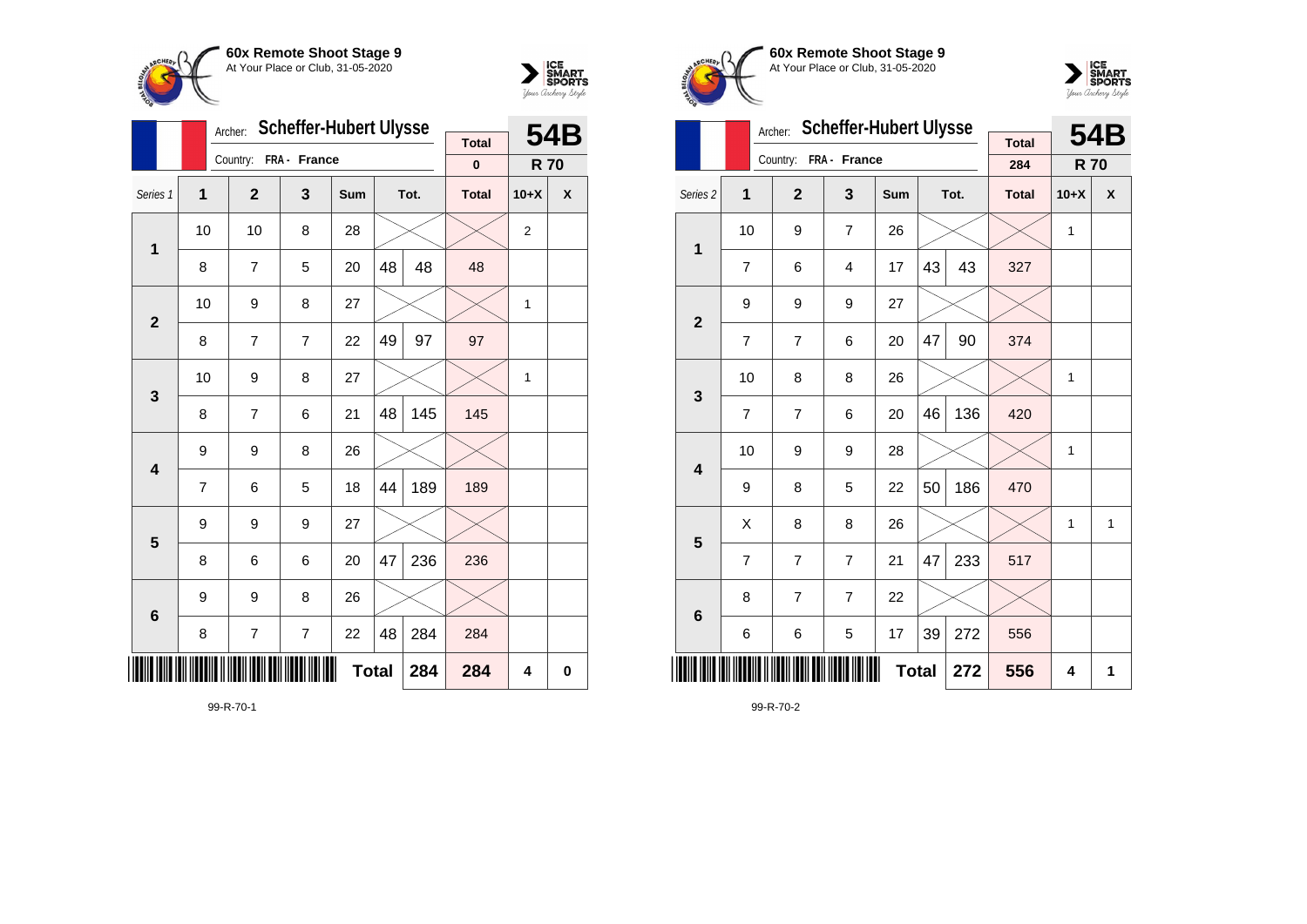



|                         |                | Archer:        | <b>Allaert Nick</b>  |            |    |      | 64A          |                 |                |
|-------------------------|----------------|----------------|----------------------|------------|----|------|--------------|-----------------|----------------|
|                         |                | Country:       | <b>BEL</b> - Belgium |            |    |      | <b>Total</b> |                 |                |
|                         |                |                |                      |            |    |      | $\bf{0}$     | C <sub>50</sub> |                |
| Series 1                | $\overline{1}$ | $\overline{2}$ | 3                    | <b>Sum</b> |    | Tot. | <b>Total</b> | $10+X$          | X              |
| 1                       | 10             | 10             | 10                   | 30         |    |      |              | 3               |                |
|                         | 9              | 9              | 9                    | 27         | 57 | 57   | 57           |                 |                |
| $\overline{2}$          | X              | X              | X                    | 30         |    |      |              | 3               | 3              |
|                         | 10             | 9              | 9                    | 28         | 58 | 115  | 115          | 1               |                |
| $\mathbf{3}$            | Χ              | X              | X                    | 30         |    |      |              | 3               | 3              |
|                         | 10             | 9              | 9                    | 28         | 58 | 173  | 173          | $\mathbf{1}$    |                |
| $\overline{\mathbf{4}}$ | Χ              | X              | 10                   | 30         |    |      |              | 3               | $\overline{2}$ |
|                         | 10             | 10             | 9                    | 29         | 59 | 232  | 232          | $\overline{c}$  |                |
| 5                       | Χ              | 10             | 10                   | 30         |    |      |              | 3               | 1              |
|                         | 9              | 9              | 9                    | 27         | 57 | 289  | 289          |                 |                |
| $6\phantom{1}6$         | X              | X              | X                    | 30         |    |      |              | 3               | 3              |
|                         | 10             | 9              | 9                    | 28         | 58 | 347  | 347          | 1               |                |
| ║║                      |                |                |                      | 347        | 23 | 12   |              |                 |                |

100-C-50-1





|                     |    | <b>Allaert Nick</b><br>Archer: |    |              |    | <b>64A</b> |                     |                 |              |
|---------------------|----|--------------------------------|----|--------------|----|------------|---------------------|-----------------|--------------|
|                     |    | Country: BEL - Belgium         |    |              |    |            | <b>Total</b><br>347 | C <sub>50</sub> |              |
| Series <sub>2</sub> | 1  | $\overline{2}$                 | 3  | Sum          |    | Tot.       | <b>Total</b>        | $10+X$          | X            |
| 1                   | X  | 10                             | 9  | 29           |    |            |                     | $\overline{2}$  | $\mathbf{1}$ |
|                     | 9  | 9                              | 9  | 27           | 56 | 56         | 403                 |                 |              |
| $\overline{2}$      | X  | 10                             | 10 | 30           |    |            |                     | 3               | $\mathbf{1}$ |
|                     | 10 | 9                              | 9  | 28           | 58 | 114        | 461                 | 1               |              |
| 3                   | X  | 10                             | 10 | 30           |    |            |                     | 3               | $\mathbf{1}$ |
|                     | 10 | 10                             | 9  | 29           | 59 | 173        | 520                 | $\overline{2}$  |              |
| 4                   | 10 | 9                              | 9  | 28           |    |            |                     | 1               |              |
|                     | 9  | 9                              | 9  | 27           | 55 | 228        | 575                 |                 |              |
| 5                   | 10 | 10                             | 10 | 30           |    |            |                     | 3               |              |
|                     | 10 | 9                              | 9  | 28           | 58 | 286        | 633                 | 1               |              |
| $6\phantom{1}6$     | X  | Χ                              | 10 | 30           |    |            |                     | 3               | 2            |
|                     | 10 | 10                             | 9  | 29           | 59 | 345        | 692                 | $\overline{2}$  |              |
| Ⅲ                   |    |                                |    | <b>Total</b> |    | 345        | 692                 | 21              | 5            |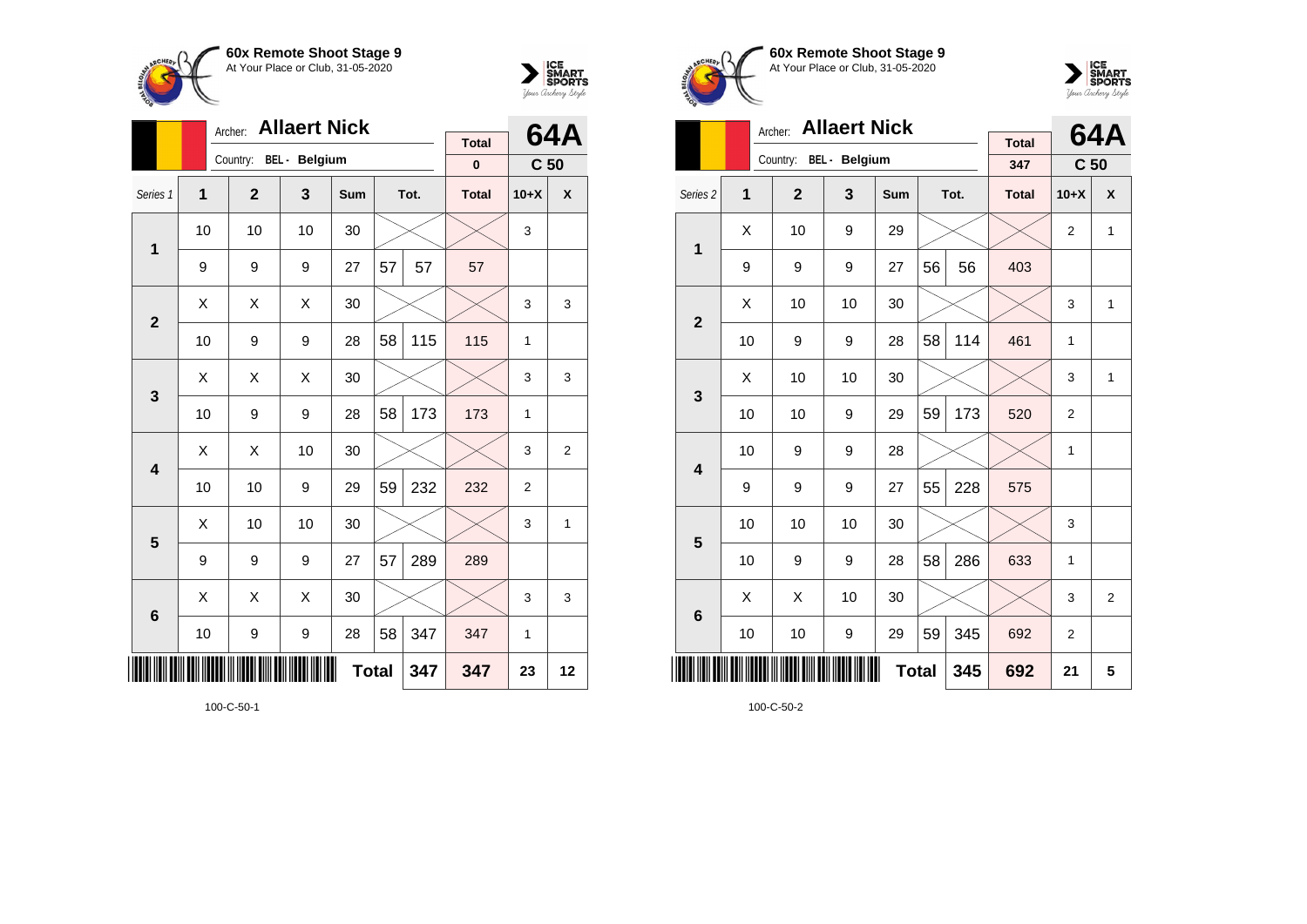



|                |              | Archer:        | De Schryver Jeroen   |              |    |      | 64B                      |                |             |
|----------------|--------------|----------------|----------------------|--------------|----|------|--------------------------|----------------|-------------|
|                |              | Country:       | <b>BEL</b> - Belgium |              |    |      | <b>Total</b><br>$\bf{0}$ | R 30           |             |
|                |              |                |                      |              |    |      |                          |                |             |
| Series 1       | $\mathbf{1}$ | $\overline{2}$ | 3                    | Sum          |    | Tot. | <b>Total</b>             | $10+X$         | X           |
| 1              | 9            | 9              | 9                    | 27           |    |      |                          |                |             |
|                | 9            | 8              | 8                    | 25           | 52 | 52   | 52                       |                |             |
| $\overline{2}$ | X            | 10             | 9                    | 29           |    |      |                          | $\overline{2}$ | 1           |
|                | 9            | 8              | 8                    | 25           | 54 | 106  | 106                      |                |             |
| 3              | 10           | 10             | 9                    | 29           |    |      |                          | $\overline{2}$ |             |
|                | 8            | 8              | 8                    | 24           | 53 | 159  | 159                      |                |             |
| 4              | 10           | 9              | 9                    | 28           |    |      |                          | 1              |             |
|                | 8            | 8              | 5                    | 21           | 49 | 208  | 208                      |                |             |
| 5              | X            | 10             | 10                   | 30           |    |      |                          | 3              | 1           |
|                | 10           | 9              | 7                    | 26           | 56 | 264  | 264                      | 1              |             |
| 6              | 10           | 9              | 9                    | 28           |    |      |                          | 1              |             |
|                | 9            | 9              | 8                    | 26           | 54 | 318  | 318                      |                |             |
|                |              |                |                      | <b>Total</b> |    | 318  | 318                      | 10             | $\mathbf 2$ |

101-R-30-1





|                         |    | Archer:        | De Schryver Jeroen |            |              |      | 64B                 |                |              |
|-------------------------|----|----------------|--------------------|------------|--------------|------|---------------------|----------------|--------------|
|                         |    | Country:       | BEL - Belgium      |            |              |      | <b>Total</b><br>318 | R 30           |              |
| Series <sub>2</sub>     | 1  | $\overline{2}$ | 3                  | <b>Sum</b> |              | Tot. | <b>Total</b>        | $10+X$         | X            |
| 1                       | 10 | 9              | 9                  | 28         |              |      |                     | 1              |              |
|                         | 9  | 9              | 8                  | 26         | 54           | 54   | 372                 |                |              |
| $\overline{2}$          | 10 | 9              | 9                  | 28         |              |      |                     | 1              |              |
|                         | 8  | 8              | 6                  | 22         | 50           | 104  | 422                 |                |              |
| 3                       | X  | 10             | 9                  | 29         |              |      |                     | $\overline{2}$ | $\mathbf{1}$ |
|                         | 9  | 9              | 9                  | 27         | 56           | 160  | 478                 |                |              |
| $\overline{\mathbf{A}}$ | Χ  | 10             | 9                  | 29         |              |      |                     | $\overline{2}$ | $\mathbf{1}$ |
|                         | 9  | 9              | 9                  | 27         | 56           | 216  | 534                 |                |              |
| 5                       | 10 | 10             | 9                  | 29         |              |      |                     | $\overline{2}$ |              |
|                         | 9  | 9              | 8                  | 26         | 55           | 271  | 589                 |                |              |
| $6\phantom{1}6$         | 10 | 9              | 9                  | 28         |              |      |                     | 1              |              |
|                         | 8  | 8              | $\overline{7}$     | 23         | 51           | 322  | 640                 |                |              |
|                         |    |                |                    |            | <b>Total</b> | 322  | 640                 | 9              | $\mathbf 2$  |

101-R-30-2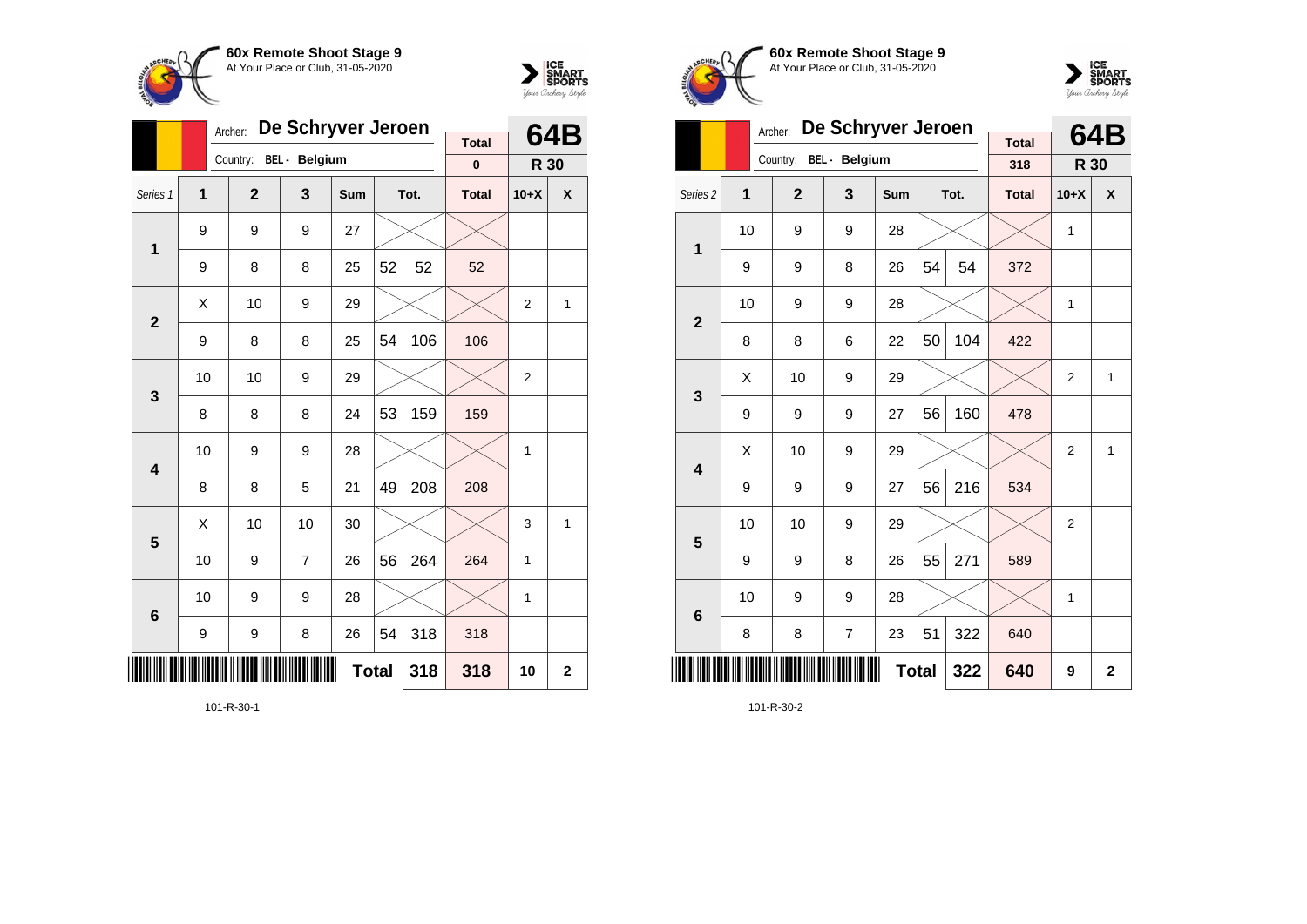



|                         |   | Archer:        | <b>Sherwin Francis</b>    |              |  |      | <b>51A</b>   |                 |                    |
|-------------------------|---|----------------|---------------------------|--------------|--|------|--------------|-----------------|--------------------|
|                         |   |                |                           |              |  |      | <b>Total</b> |                 |                    |
|                         |   | Country:       | TTO - Trinidad and Tobago |              |  |      |              | C <sub>50</sub> |                    |
| Series 1                | 1 | $\overline{2}$ | $\mathbf{3}$              | Sum          |  | Tot. | <b>Total</b> | $10+X$          | $\pmb{\mathsf{X}}$ |
| $\mathbf{1}$            |   |                |                           |              |  |      |              |                 |                    |
|                         |   |                |                           |              |  |      |              |                 |                    |
|                         |   |                |                           |              |  |      |              |                 |                    |
| $\mathbf 2$             |   |                |                           |              |  |      |              |                 |                    |
|                         |   |                |                           |              |  |      |              |                 |                    |
| $\mathbf{3}$            |   |                |                           |              |  |      |              |                 |                    |
|                         |   |                |                           |              |  |      |              |                 |                    |
| $\overline{\mathbf{4}}$ |   |                |                           |              |  |      |              |                 |                    |
|                         |   |                |                           |              |  |      |              |                 |                    |
| $\overline{\mathbf{5}}$ |   |                |                           |              |  |      |              |                 |                    |
|                         |   |                |                           |              |  |      |              |                 |                    |
| $\boldsymbol{6}$        |   |                |                           |              |  |      |              |                 |                    |
|                         |   |                |                           | <b>Total</b> |  |      |              |                 |                    |
|                         |   |                |                           |              |  |      |              |                 |                    |

Archer: **Sherwin Francis** Country: **TTO - Trinidad and Tobago 51A C 50 Total** Series 2 **1 2 3 Sum Tot. Total 10+X X 1 2 3 4 5 6**

**Total** 

**60x Remote Shoot Stage 9** At Your Place or Club, 31-05-2020

 $\sum_{\text{Jour }\text{Cuchy}\text{/}str} \begin{matrix} \text{ICE} \\ \text{SDORTS} \\ \text{SPORTS} \end{matrix}$ 

**CHEPL** 

83-C-50-2

\*83-C-50-2\*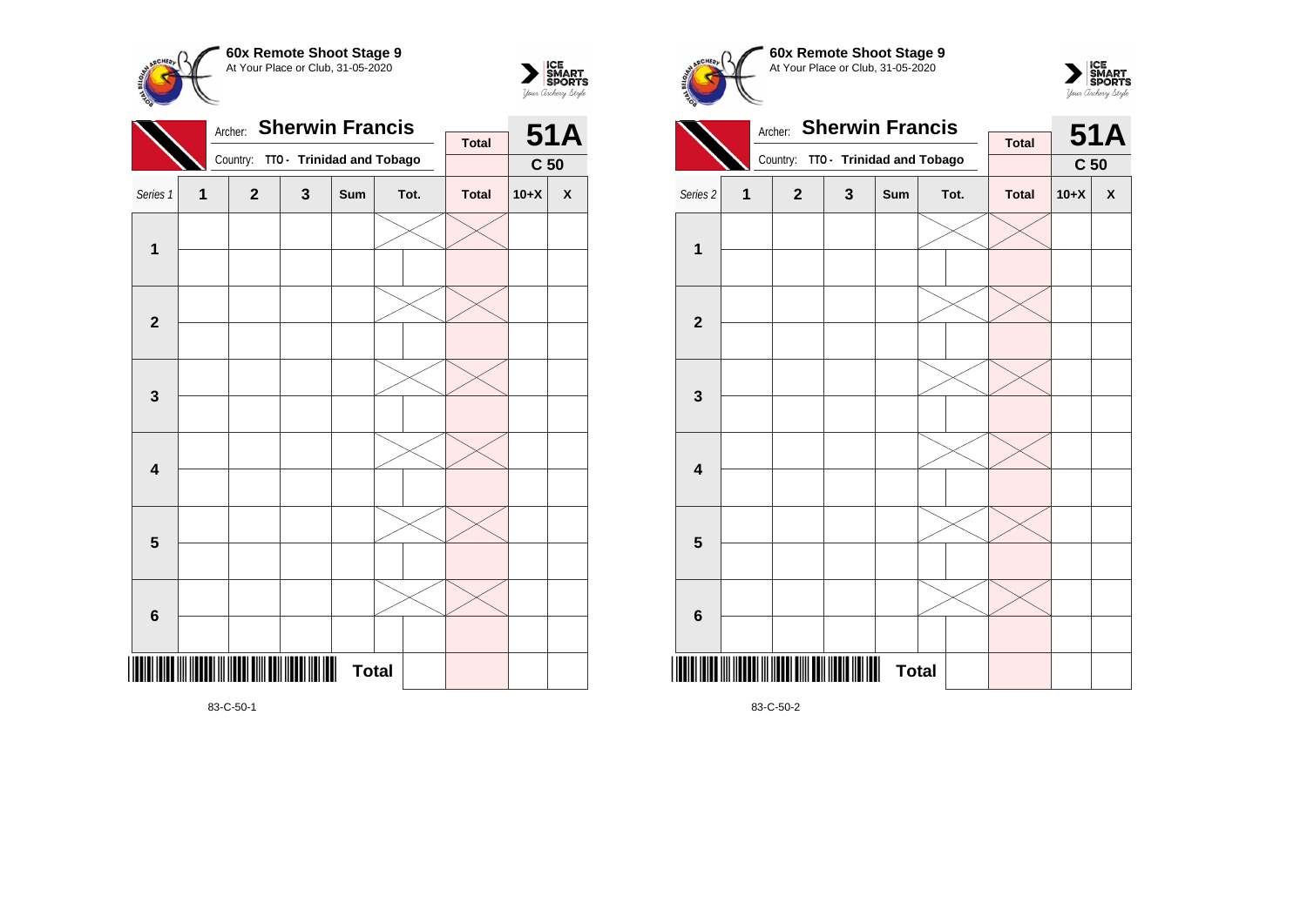



|                         |              | Sookraj Kitana<br>Archer:              |                           |              |  | 51B  |              |                 |   |
|-------------------------|--------------|----------------------------------------|---------------------------|--------------|--|------|--------------|-----------------|---|
|                         |              |                                        |                           |              |  |      | <b>Total</b> |                 |   |
|                         |              | Country:                               | TTO - Trinidad and Tobago |              |  |      |              | C <sub>30</sub> |   |
| Series 1                | $\mathbf{1}$ | $\mathbf 2$                            | 3                         | Sum          |  | Tot. | <b>Total</b> | $10+X$          | X |
| $\mathbf 1$             |              |                                        |                           |              |  |      |              |                 |   |
| $\mathbf{2}$            |              |                                        |                           |              |  |      |              |                 |   |
| 3                       |              |                                        |                           |              |  |      |              |                 |   |
| $\overline{\mathbf{4}}$ |              |                                        |                           |              |  |      |              |                 |   |
| $5\phantom{1}$          |              |                                        |                           |              |  |      |              |                 |   |
| 6                       |              |                                        |                           |              |  |      |              |                 |   |
| III                     |              | IIII IIIIIII III IIIIIII IIIII DOILIID |                           | <b>Total</b> |  |      |              |                 |   |

**60x Remote Shoot Stage 9** CHFo. At Your Place or Club, 31-05-2020 Archer: **Sookraj Kitana** Country: **TTO - Trinidad and Tobago**





84-C-30-1

84-C-30-2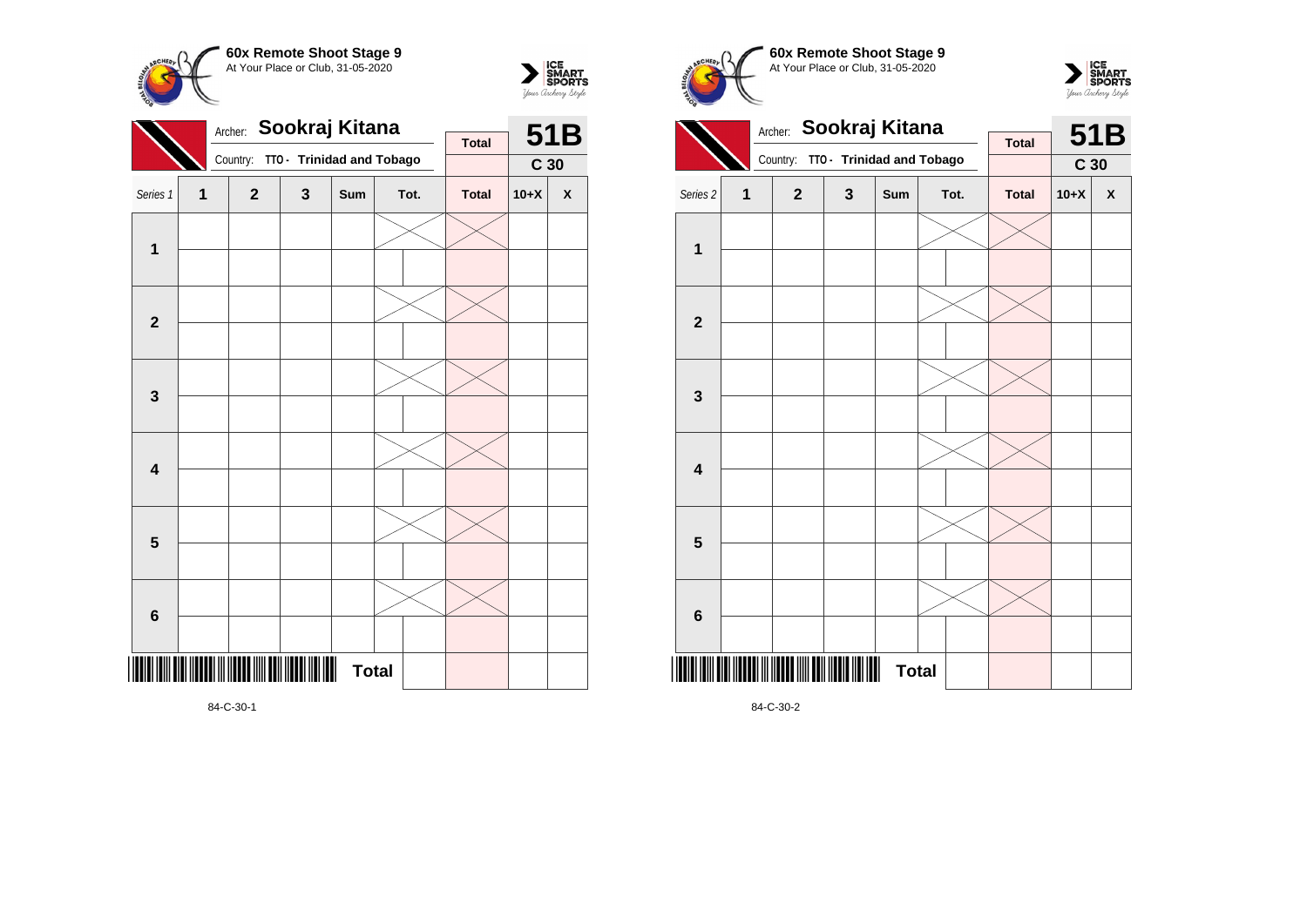



|                         |              | Archer:      | <b>Ferreira Gerard</b>    |              |  |      | <b>51C</b>   |                 |   |
|-------------------------|--------------|--------------|---------------------------|--------------|--|------|--------------|-----------------|---|
|                         |              |              |                           |              |  |      | <b>Total</b> |                 |   |
|                         |              | Country:     | TTO - Trinidad and Tobago |              |  |      |              | C <sub>50</sub> |   |
| Series 1                | $\mathbf{1}$ | $\mathbf{2}$ | 3                         | Sum          |  | Tot. | <b>Total</b> | $10+X$          | X |
| 1                       |              |              |                           |              |  |      |              |                 |   |
| $\overline{2}$          |              |              |                           |              |  |      |              |                 |   |
| $\mathbf 3$             |              |              |                           |              |  |      |              |                 |   |
| $\overline{\mathbf{4}}$ |              |              |                           |              |  |      |              |                 |   |
| $5\phantom{1}$          |              |              |                           |              |  |      |              |                 |   |
| 6                       |              |              |                           |              |  |      |              |                 |   |
|                         |              |              |                           | <b>Total</b> |  |      |              |                 |   |

Archer: **Ferreira Gerard** Country: **TTO - Trinidad and Tobago 51C C 50 Total** Series 2 **1 2 3 Sum Tot. Total 10+X X 1 2 3 4 5 6**

**Total** 

**60x Remote Shoot Stage 9** At Your Place or Club, 31-05-2020

 $\sum_{\text{MART}}\left|\underset{\text{SPORTS}}{\text{SINART}}\right|$ 

**CHEPL** 

93-C-50-2

\*93-C-50-2\*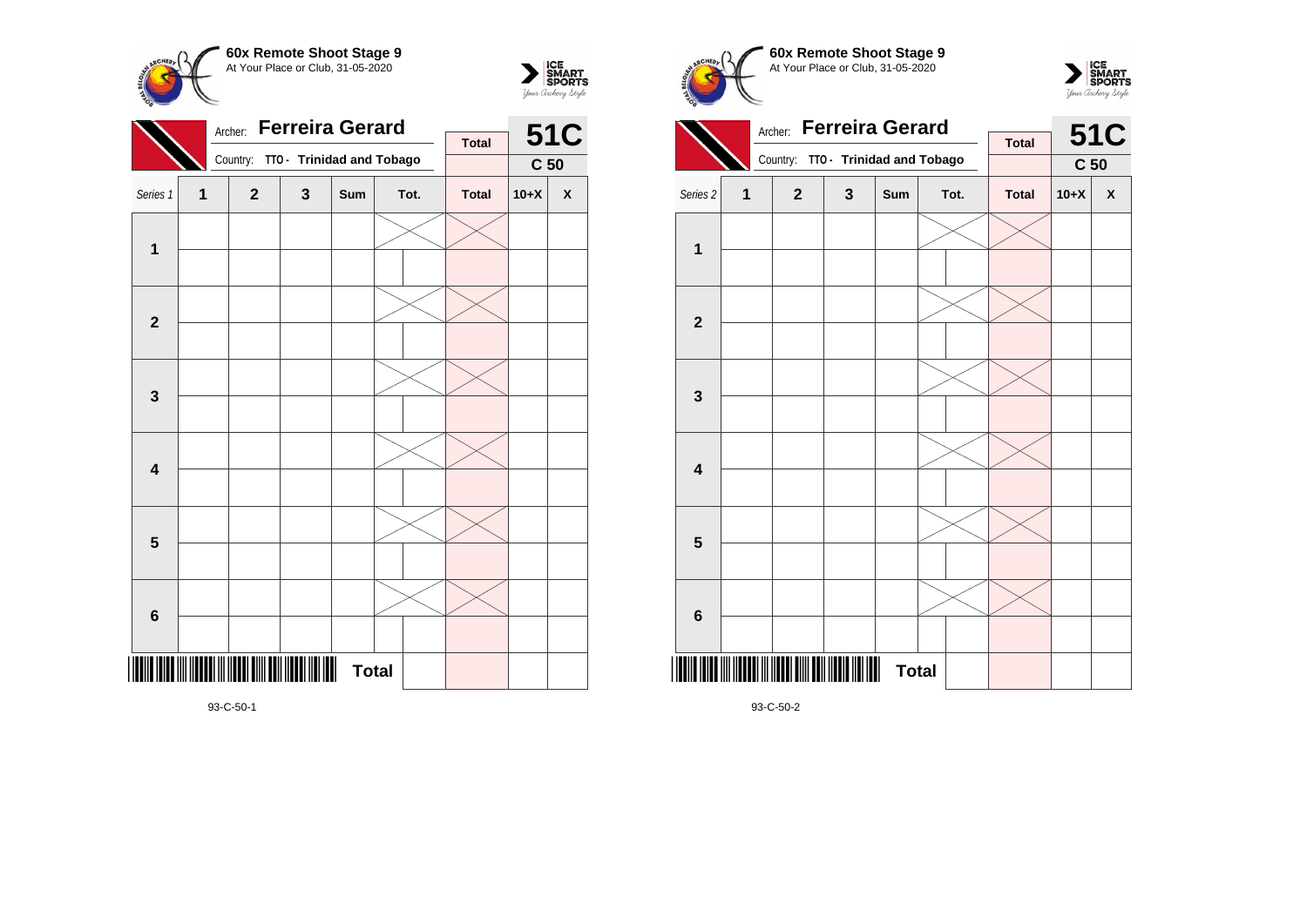



|                         |    | Archer:      | <b>Ackx Enzo</b>       |     |     |      | <b>32A</b>   |                 |                |
|-------------------------|----|--------------|------------------------|-----|-----|------|--------------|-----------------|----------------|
|                         |    |              | Country: BEL - Belgium |     |     |      | <b>Total</b> |                 |                |
|                         |    |              |                        |     |     |      | $\pmb{0}$    | C <sub>50</sub> |                |
| Series 1                | 1  | $\mathbf{2}$ | 3                      | Sum |     | Tot. | <b>Total</b> | $10+X$          | X              |
| 1                       | 10 | 10           | 9                      | 29  |     |      |              | $\overline{2}$  |                |
|                         | 9  | 9            | 9                      | 27  | 56  | 56   | 56           |                 |                |
| $\overline{2}$          | X  | Χ            | 10                     | 30  |     |      |              | 3               | $\overline{2}$ |
|                         | 10 | 9            | 9                      | 28  | 58  | 114  | 114          | 1               |                |
| 3                       | Χ  | 10           | 10                     | 30  |     |      |              | 3               | 1              |
|                         | 9  | 9            | 9                      | 27  | 57  | 171  | 171          |                 |                |
| $\overline{\mathbf{4}}$ | X  | 10           | 9                      | 29  |     |      |              | $\overline{2}$  | 1              |
|                         | 9  | 9            | 9                      | 27  | 56  | 227  | 227          |                 |                |
| 5                       | X  | 10           | 10                     | 30  |     |      |              | 3               | 1              |
|                         | 9  | 9            | 9                      | 27  | 57  | 284  | 284          |                 |                |
| $6\phantom{1}6$         | X  | X            | 10                     | 30  |     |      |              | 3               | $\overline{2}$ |
|                         | 10 | 9            | 9                      | 342 | 342 | 1    |              |                 |                |
| ║║║                     |    |              |                        | 342 | 342 | 18   | 7            |                 |                |

55-C-50-1





|                         |    | <b>Ackx Enzo</b><br>Archer: |                |            |    | <b>32A</b> |                     |                 |                |
|-------------------------|----|-----------------------------|----------------|------------|----|------------|---------------------|-----------------|----------------|
|                         |    | Country: BEL - Belgium      |                |            |    |            | <b>Total</b><br>342 | C <sub>50</sub> |                |
| Series <sub>2</sub>     | 1  | $\overline{2}$              | 3              | <b>Sum</b> |    | Tot.       | <b>Total</b>        | $10+X$          | X              |
| 1                       | X  | 10                          | 10             | 30         |    |            |                     | 3               | $\mathbf{1}$   |
|                         | 10 | 9                           | 9              | 28         | 58 | 58         | 400                 | 1               |                |
| $\overline{2}$          | 10 | 10                          | 9              | 29         |    |            |                     | $\overline{2}$  |                |
|                         | 9  | 9                           | 8              | 26         | 55 | 113        | 455                 |                 |                |
| 3                       | X  | X                           | X              | 30         |    |            |                     | 3               | 3              |
|                         | 10 | 10                          | 9              | 29         | 59 | 172        | 514                 | $\overline{2}$  |                |
| $\overline{\mathbf{A}}$ | X  | 10                          | 10             | 30         |    |            |                     | 3               | $\mathbf{1}$   |
|                         | 9  | 9                           | $\overline{7}$ | 25         | 55 | 227        | 569                 |                 |                |
| 5                       | 10 | 10                          | 10             | 30         |    |            |                     | 3               |                |
|                         | 10 | 9                           | 9              | 28         | 58 | 285        | 627                 | 1               |                |
| $6\phantom{1}6$         | X  | X                           | 10             | 30         |    |            |                     | 3               | $\overline{2}$ |
|                         | 10 | 10                          | 9              | 29         | 59 | 344        | 686                 | 2               |                |
|                         |    |                             | 686            | 23         | 7  |            |                     |                 |                |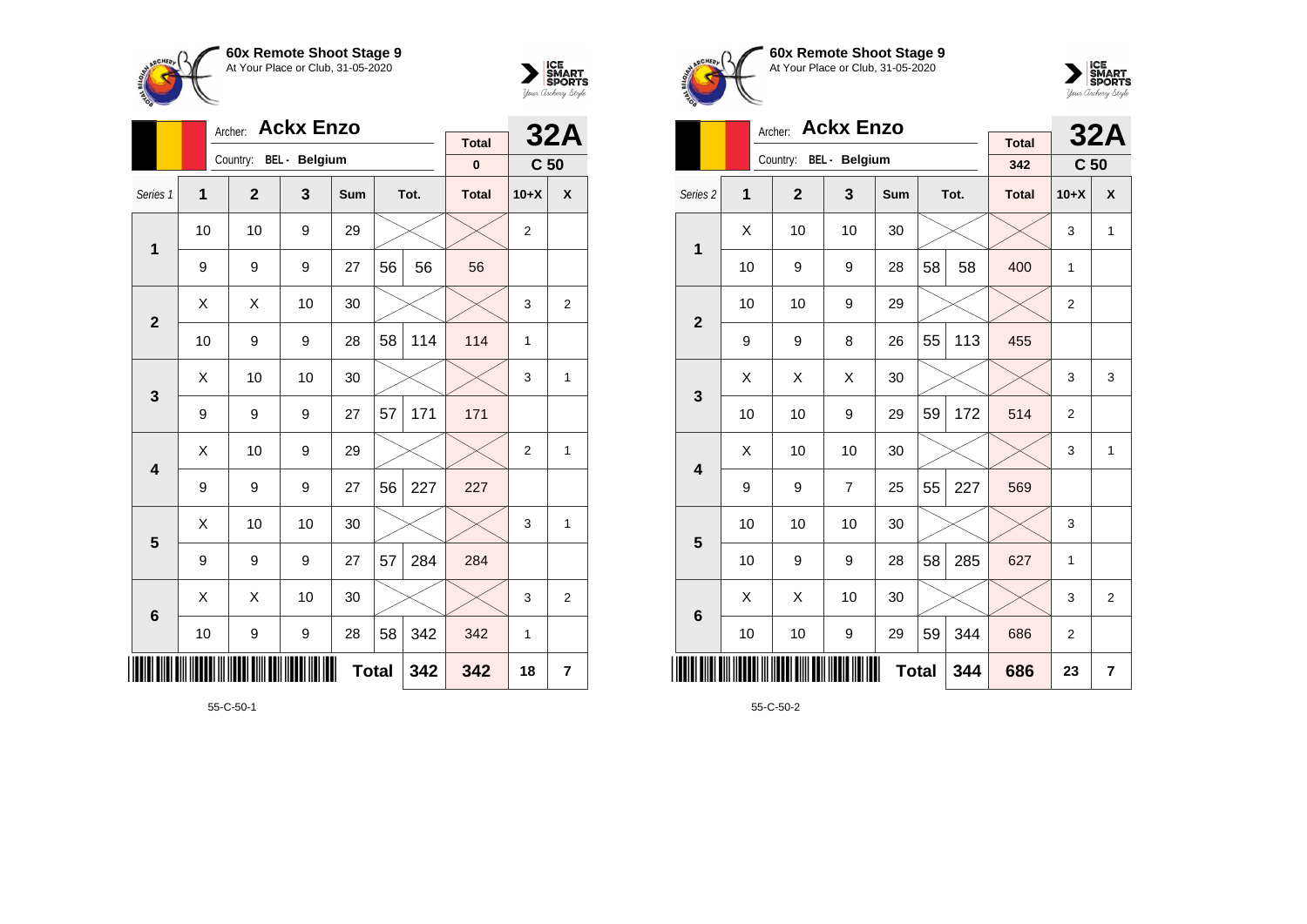



|                 |    | Archer:                | <b>Mebis Stijn</b> |     | <b>Total</b> |      | <b>32B</b>   |                 |                         |
|-----------------|----|------------------------|--------------------|-----|--------------|------|--------------|-----------------|-------------------------|
|                 |    | Country: BEL - Belgium |                    |     |              |      | $\bf{0}$     | C <sub>50</sub> |                         |
| Series 1        | 1  | $\mathbf{2}$           | 3                  | Sum |              | Tot. | <b>Total</b> | $10+X$          | X                       |
| 1               | X  | 10                     | 9                  | 29  |              |      |              | $\overline{2}$  | 1                       |
|                 | 9  | 9                      | 8                  | 26  | 55           | 55   | 55           |                 |                         |
| $\overline{2}$  | Χ  | Χ                      | 10                 | 30  |              |      |              | 3               | $\overline{\mathbf{c}}$ |
|                 | 9  | 9                      | 8                  | 26  | 56           | 111  | 111          |                 |                         |
| 3               | X  | 9                      | 9                  | 28  |              |      |              | 1               | 1                       |
|                 | 9  | 8                      | 7                  | 24  | 52           | 163  | 163          |                 |                         |
| 4               | X  | Χ                      | 10                 | 30  |              |      |              | 3               | 2                       |
|                 | 10 | 10                     | 9                  | 29  | 59           | 222  | 222          | $\overline{2}$  |                         |
| 5               | 10 | 10                     | 10                 | 30  |              |      |              | 3               |                         |
|                 | 8  | 8                      | $\overline{7}$     | 23  | 53           | 275  | 275          |                 |                         |
| $6\phantom{1}6$ | X  | 9                      | 9                  | 28  |              |      |              | 1               | 1                       |
|                 | 9  | 9                      | 8                  | 329 | 329          |      |              |                 |                         |
| IIII            |    |                        |                    | 329 | 329          | 15   | 7            |                 |                         |

21-C-50-1





|                     |    | <b>Mebis Stijn</b><br>Archer: |                |     |              | <b>32B</b> |                     |                 |                         |
|---------------------|----|-------------------------------|----------------|-----|--------------|------------|---------------------|-----------------|-------------------------|
|                     |    | Country: BEL - Belgium        |                |     |              |            | <b>Total</b><br>329 | C <sub>50</sub> |                         |
| Series <sub>2</sub> | 1  | $\mathbf{2}$                  | 3              | Sum |              | Tot.       | <b>Total</b>        | $10+X$          | X                       |
| 1                   | Χ  | 10                            | 9              | 29  |              |            |                     | $\overline{2}$  | 1                       |
|                     | 9  | 9                             | 8              | 26  | 55           | 55         | 384                 |                 |                         |
| $\overline{2}$      | 10 | 9                             | 8              | 27  |              |            |                     | 1               |                         |
|                     | 7  | 7                             | $\overline{7}$ | 21  | 48           | 103        | 432                 |                 |                         |
| 3                   | 10 | 9                             | 9              | 28  |              |            |                     | $\mathbf{1}$    |                         |
|                     | 9  | 8                             | $\overline{7}$ | 24  | 52           | 155        | 484                 |                 |                         |
| 4                   | 9  | 9                             | 9              | 27  |              |            |                     |                 |                         |
|                     | 9  | 8                             | 8              | 25  | 52           | 207        | 536                 |                 |                         |
| 5                   | X  | 9                             | 9              | 28  |              |            |                     | 1               | 1                       |
|                     | 9  | 8                             | 8              | 25  | 53           | 260        | 589                 |                 |                         |
| $6\phantom{1}6$     | 10 | 9                             | 9              | 28  |              |            |                     | 1               |                         |
|                     | 8  | 8                             | 7              | 23  | 51           | 311        | 640                 |                 |                         |
|                     |    |                               |                |     | <b>Total</b> | 311        | 640                 | 6               | $\overline{\mathbf{2}}$ |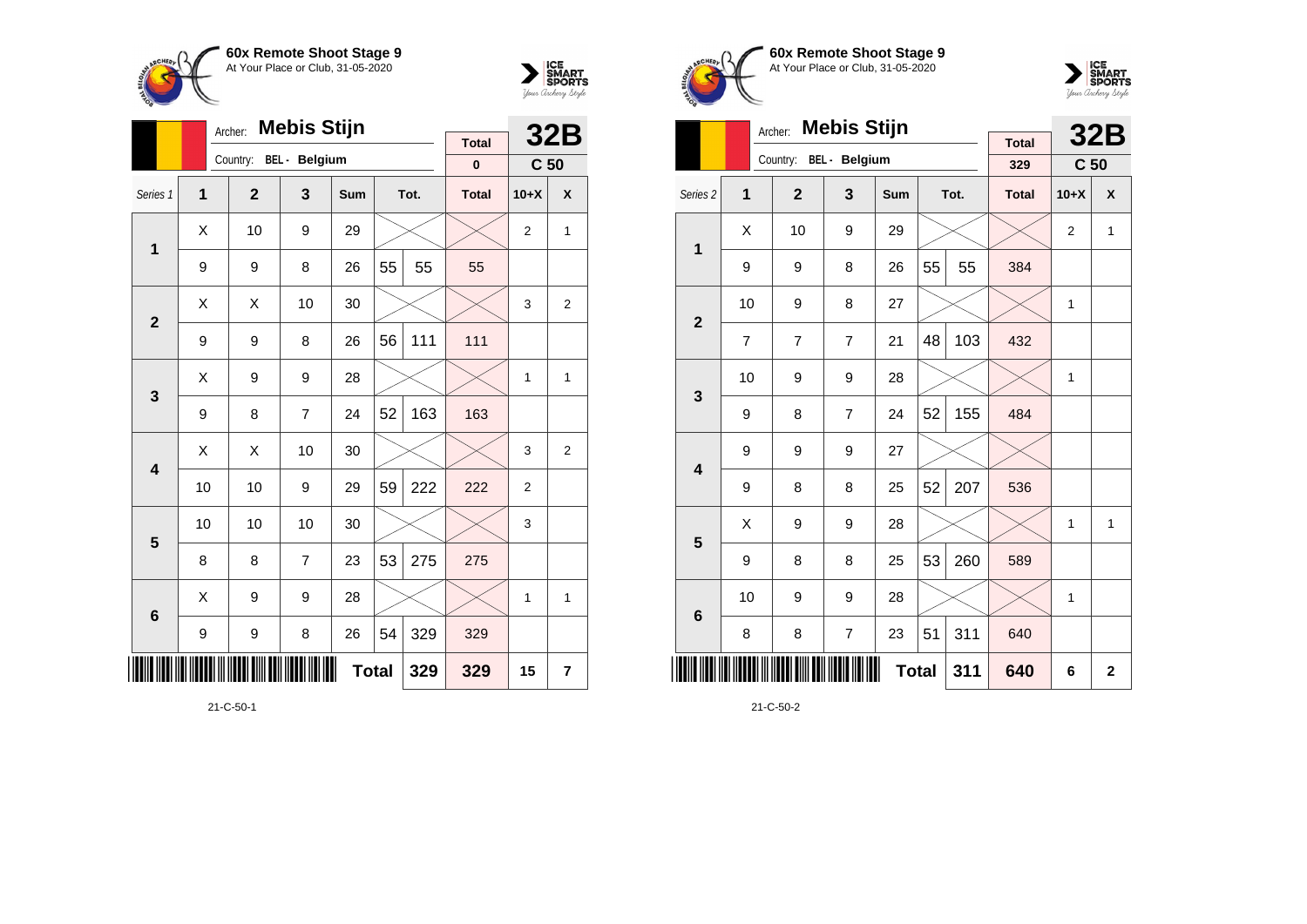



|                         |    | Archer:                | <b>Van Damme Kelly</b> |            |             |      | <b>32C</b>   |                 |   |
|-------------------------|----|------------------------|------------------------|------------|-------------|------|--------------|-----------------|---|
|                         |    | Country: BEL - Belgium |                        |            |             |      | <b>Total</b> |                 |   |
|                         |    |                        |                        |            |             |      | $\bf{0}$     | C <sub>30</sub> |   |
| Series 1                | 1  | $\mathbf{2}$           | 3                      | <b>Sum</b> |             | Tot. | <b>Total</b> | $10+X$          | X |
| 1                       | 10 | 9                      | 8                      | 27         |             |      |              | 1               |   |
|                         | 8  | 8                      | $\overline{7}$         | 23         | 50          | 50   | 50           |                 |   |
| $\overline{2}$          | 10 | 9                      | 9                      | 28         |             |      |              | 1               |   |
|                         | 9  | 9                      | $\overline{7}$         | 25         | 53          | 103  | 103          |                 |   |
| 3                       | 9  | 9                      | 9                      | 27         |             |      |              |                 |   |
|                         | 9  | 8                      | 8                      | 25         | 52          | 155  | 155          |                 |   |
| $\overline{\mathbf{4}}$ | Χ  | 10                     | 10                     | 30         |             |      |              | 3               | 1 |
|                         | 9  | 9                      | 9                      | 27         | 57          | 212  | 212          |                 |   |
| 5                       | 9  | 9                      | 9                      | 27         |             |      |              |                 |   |
|                         | 9  | 8                      | $\overline{7}$         | 24         | 51          | 263  | 263          |                 |   |
| $6\phantom{1}6$         | X  | 10                     | 10                     | 30         |             |      |              | 3               | 1 |
|                         | 9  | 9                      | 8                      | 26         | 56          | 319  | 319          |                 |   |
| ║║║                     |    |                        | 319                    | 8          | $\mathbf 2$ |      |              |                 |   |

31-C-30-1





|                         |    | Archer:                | <b>Van Damme Kelly</b> |     |    |      | <b>32C</b>          |                 |                |
|-------------------------|----|------------------------|------------------------|-----|----|------|---------------------|-----------------|----------------|
|                         |    | Country: BEL - Belgium |                        |     |    |      | <b>Total</b><br>319 | C <sub>30</sub> |                |
|                         |    |                        |                        |     |    |      |                     |                 |                |
| Series <sub>2</sub>     | 1  | $\overline{2}$         | 3                      | Sum |    | Tot. | <b>Total</b>        | $10+X$          | X              |
| 1                       | X  | X                      | 10                     | 30  |    |      |                     | 3               | $\overline{2}$ |
|                         | 10 | 9                      | 8                      | 27  | 57 | 57   | 376                 | 1               |                |
| $\overline{2}$          | X  | 10                     | 9                      | 29  |    |      |                     | $\overline{2}$  | $\mathbf{1}$   |
|                         | 9  | 8                      | $\overline{7}$         | 24  | 53 | 110  | 429                 |                 |                |
| 3                       | 10 | 9                      | 9                      | 28  |    |      |                     | 1               |                |
|                         | 9  | 8                      | $\overline{7}$         | 24  | 52 | 162  | 481                 |                 |                |
| $\overline{\mathbf{4}}$ | 9  | 9                      | 9                      | 27  |    |      |                     |                 |                |
|                         | 8  | 8                      | 8                      | 24  | 51 | 213  | 532                 |                 |                |
| 5                       | 10 | 9                      | 9                      | 28  |    |      |                     | 1               |                |
|                         | 9  | 8                      | 8                      | 25  | 53 | 266  | 585                 |                 |                |
| $6\phantom{1}6$         | 10 | 9                      | 9                      | 28  |    |      |                     | 1               |                |
|                         | 9  | 9                      | 8                      | 26  | 54 | 320  | 639                 |                 |                |
|                         |    |                        | 639                    | 9   | 3  |      |                     |                 |                |

31-C-30-2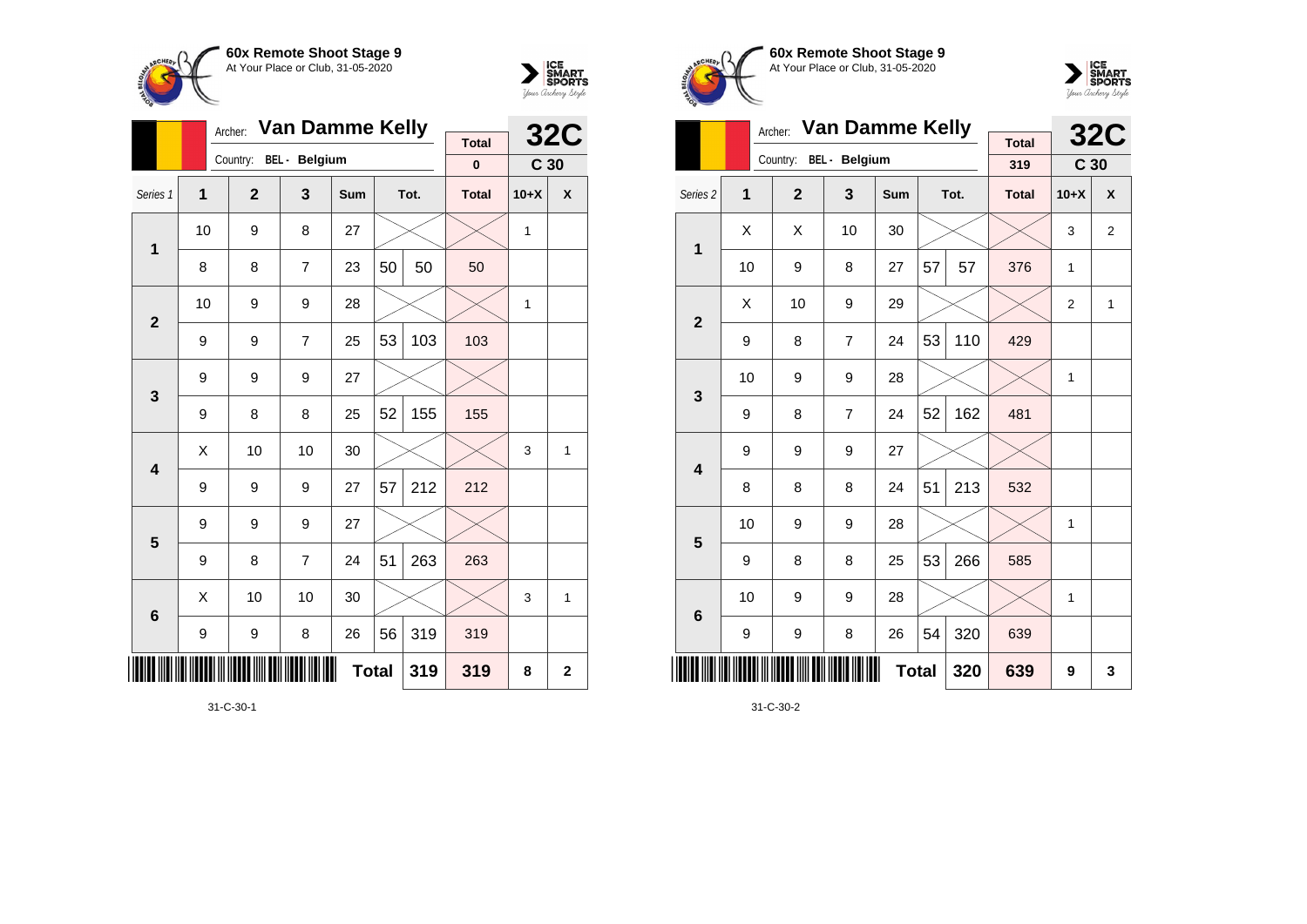



|                 |                | Archer:                | <b>Schroeders Ronald</b> | <b>Total</b> |    | <b>32D</b> |              |                 |                |
|-----------------|----------------|------------------------|--------------------------|--------------|----|------------|--------------|-----------------|----------------|
|                 |                | Country: BEL - Belgium |                          |              |    |            | $\pmb{0}$    | C <sub>30</sub> |                |
| Series 1        | 1              | $\overline{2}$         | 3                        | Sum          |    | Tot.       | <b>Total</b> | $10+X$          | X              |
| 1               | Χ              | 9                      | 9                        | 28           |    |            |              | $\mathbf{1}$    | 1              |
|                 | $\overline{7}$ | 6                      | 6                        | 19           | 47 | 47         | 47           |                 |                |
| $\overline{2}$  | 10             | 9                      | 9                        | 28           |    |            |              | $\mathbf{1}$    |                |
|                 | 9              | 8                      | 8                        | 25           | 53 | 100        | 100          |                 |                |
| 3               | X              | 10                     | 9                        | 29           |    |            |              | $\overline{2}$  | 1              |
|                 | 9              | 9                      | 9                        | 27           | 56 | 156        | 156          |                 |                |
| 4               | 9              | 9                      | 8                        | 26           |    |            |              |                 |                |
|                 | 8              | 8                      | $\overline{7}$           | 23           | 49 | 205        | 205          |                 |                |
| 5               | Χ              | Χ                      | 10                       | 30           |    |            |              | 3               | $\overline{2}$ |
|                 | 10             | 9                      | 9                        | 28           | 58 | 263        | 263          | 1               |                |
| $6\phantom{1}6$ | 10             | 9                      | 9                        | 28           |    |            |              | 1               |                |
|                 | 8              | 8                      | 7                        | 23           | 51 | 314        | 314          |                 |                |
| ║║              |                |                        |                          | <b>Total</b> |    | 314        | 314          | 9               | 4              |

20-C-30-1





|                         |                | Archer:                | <b>Schroeders Ronald</b> |            |     |      | <b>32D</b>          |                 |   |
|-------------------------|----------------|------------------------|--------------------------|------------|-----|------|---------------------|-----------------|---|
|                         |                | Country: BEL - Belgium |                          |            |     |      | <b>Total</b><br>314 | C <sub>30</sub> |   |
| Series <sub>2</sub>     | 1              | $\overline{2}$         | 3                        | <b>Sum</b> |     | Tot. | <b>Total</b>        | $10+X$          | X |
| 1                       | 10             | 9                      | 8                        | 27         |     |      |                     | 1               |   |
|                         | 8              | 8                      | $\overline{7}$           | 23         | 50  | 50   | 364                 |                 |   |
| $\overline{2}$          | 10             | 9                      | 8                        | 27         |     |      |                     | 1               |   |
|                         | 8              | 8                      | 6                        | 22         | 49  | 99   | 413                 |                 |   |
| 3                       | 10             | 10                     | 9                        | 29         |     |      |                     | $\overline{2}$  |   |
|                         | 8              | 8                      | 8                        | 24         | 53  | 152  | 466                 |                 |   |
| $\overline{\mathbf{4}}$ | 9              | 9                      | 9                        | 27         |     |      |                     |                 |   |
|                         | 8              | $\overline{7}$         | $\overline{7}$           | 22         | 49  | 201  | 515                 |                 |   |
| 5                       | 10             | 10                     | 9                        | 29         |     |      |                     | $\overline{2}$  |   |
|                         | 9              | 8                      | $\overline{7}$           | 24         | 53  | 254  | 568                 |                 |   |
| $6\phantom{1}6$         | 9              | 9                      | 8                        | 26         |     |      |                     |                 |   |
|                         | $\overline{7}$ | $\overline{7}$         | $\overline{7}$           | 21         | 47  | 301  | 615                 |                 |   |
|                         |                |                        |                          | 301        | 615 | 6    | $\bf{0}$            |                 |   |

20-C-30-2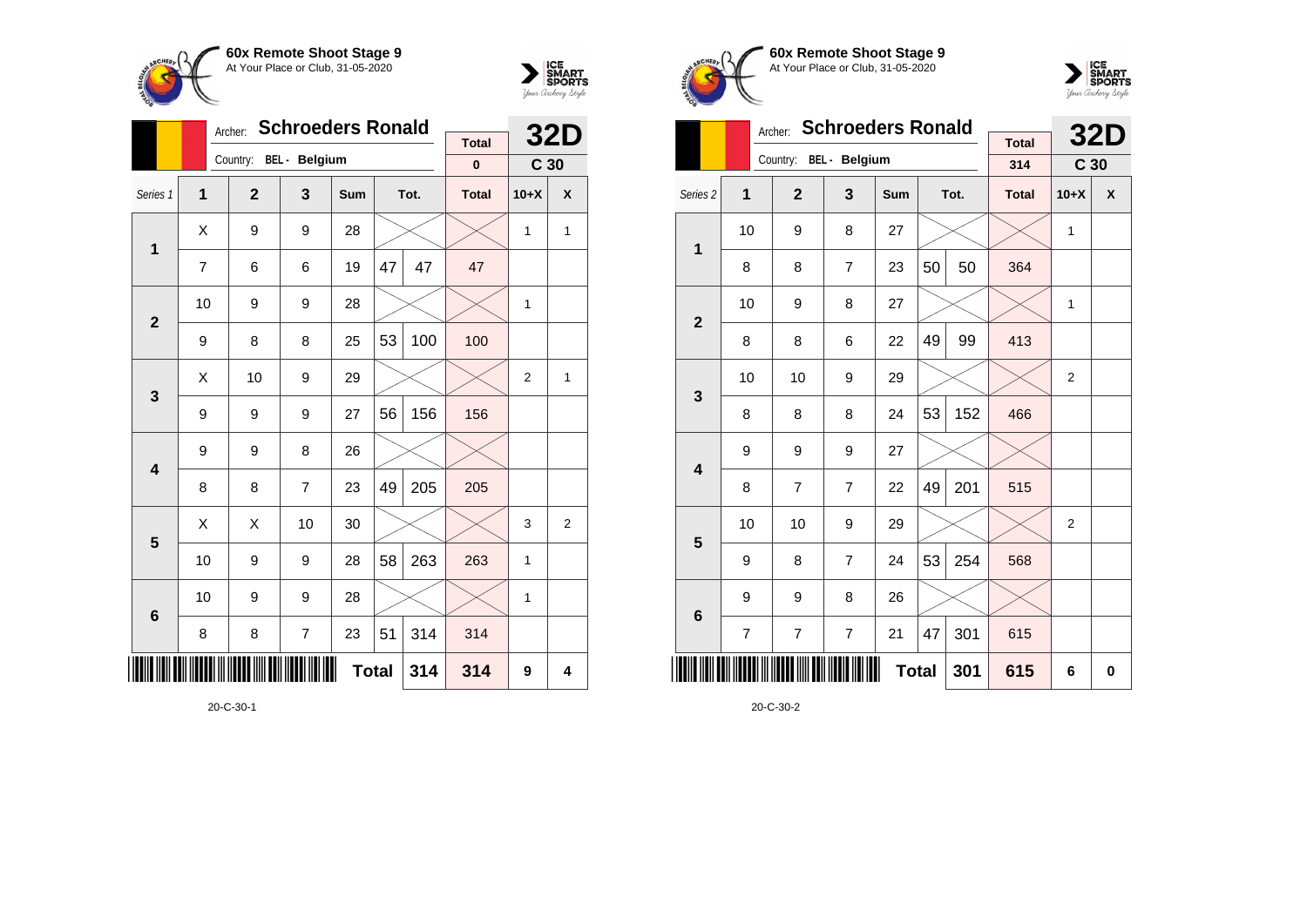



|                 |   | <b>Markey Tom</b><br>Archer: |   |              |    | 44A  |              |        |   |
|-----------------|---|------------------------------|---|--------------|----|------|--------------|--------|---|
|                 |   | Country: BEL - Belgium       |   |              |    |      | <b>Total</b> |        |   |
|                 |   |                              |   |              |    |      | $\pmb{0}$    | R 60   |   |
| Series 1        | 1 | $\overline{2}$               | 3 | Sum          |    | Tot. | <b>Total</b> | $10+X$ | χ |
| $\mathbf{1}$    | 8 | 8                            | 9 | 25           |    |      |              |        |   |
|                 | 9 | 8                            | 7 | 24           | 49 | 49   | 49           |        |   |
| $\overline{2}$  | 9 | 8                            | 8 | 25           |    |      |              |        |   |
|                 | 7 | 7                            | 6 | 20           | 45 | 94   | 94           |        |   |
| 3               | 9 | 8                            | 8 | 25           |    |      |              |        |   |
|                 | 7 | 1                            | 6 | 14           | 39 | 133  | 133          |        |   |
| 4               | 9 | 9                            | 8 | 26           |    |      |              |        |   |
|                 | 7 | 7                            | 6 | 20           | 46 | 179  | 179          |        |   |
| 5               | 9 | 9                            | 8 | 26           |    |      |              |        |   |
|                 | 8 | 7                            | 7 | 22           | 48 | 227  | 227          |        |   |
| $6\phantom{1}6$ | X | 9                            | 9 | 28           |    |      |              | 1      | 1 |
|                 | 8 | 8                            | 7 | 23           | 51 | 278  | 278          |        |   |
| ║║              |   |                              |   | <b>Total</b> |    | 278  | 278          | 1      | 1 |

72-R-60-1





|                     |                | Archer:                | <b>Markey Tom</b> |              |    |      | 44A                 |                |              |
|---------------------|----------------|------------------------|-------------------|--------------|----|------|---------------------|----------------|--------------|
|                     |                | Country: BEL - Belgium |                   |              |    |      | <b>Total</b><br>278 | R 60           |              |
| Series <sub>2</sub> | 1              | $\overline{2}$         | 3                 | <b>Sum</b>   |    | Tot. | <b>Total</b>        | $10+X$         | X            |
| 1                   | 10             | 9                      | 8                 | 27           |    |      |                     | 1              |              |
|                     | 8              | 8                      | $\overline{7}$    | 23           | 50 | 50   | 328                 |                |              |
| $\overline{2}$      | 8              | 8                      | 8                 | 24           |    |      |                     |                |              |
|                     | 8              | 7                      | 5                 | 20           | 44 | 94   | 372                 |                |              |
| 3                   | 10             | 8                      | 8                 | 26           |    |      |                     | 1              |              |
|                     | 8              | $\overline{7}$         | 6                 | 21           | 47 | 141  | 419                 |                |              |
| 4                   | 9              | 9                      | 8                 | 26           |    |      |                     |                |              |
|                     | $\overline{7}$ | 7                      | 6                 | 20           | 46 | 187  | 465                 |                |              |
| 5                   | 9              | 9                      | 8                 | 26           |    |      |                     |                |              |
|                     | 8              | 7                      | $\overline{7}$    | 22           | 48 | 235  | 513                 |                |              |
| $6\phantom{1}6$     | X              | 10                     | 9                 | 29           |    |      |                     | $\overline{2}$ | $\mathbf{1}$ |
|                     | 8              | 7                      | 6                 | 21           | 50 | 285  | 563                 |                |              |
|                     |                |                        |                   | <b>Total</b> |    | 285  | 563                 | 4              | 1            |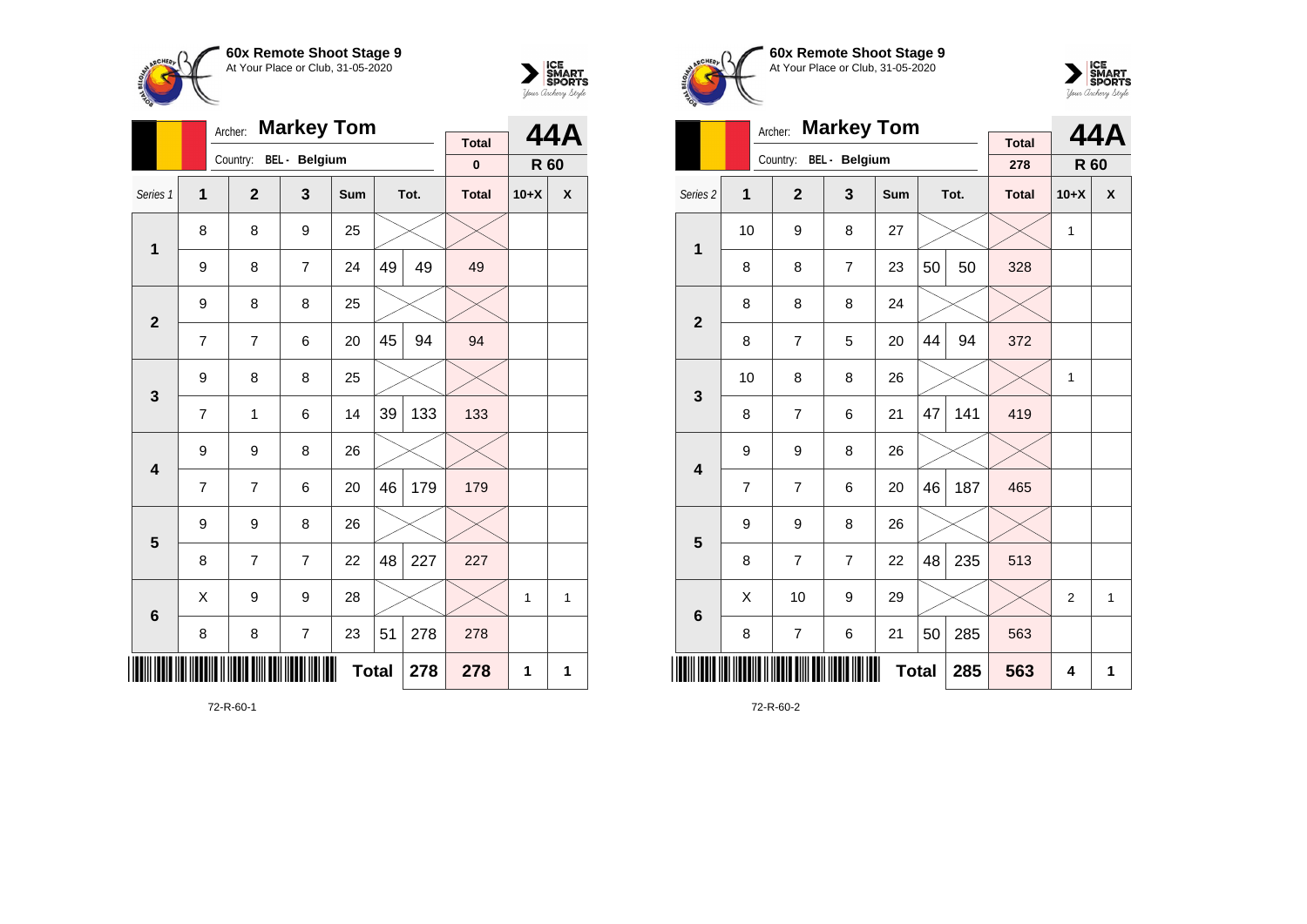



|                         |                | Archer:                 | <b>Wouters Mark</b>     |              |    |      | 44B                       |                |              |
|-------------------------|----------------|-------------------------|-------------------------|--------------|----|------|---------------------------|----------------|--------------|
|                         |                | Country: BEL - Belgium  |                         |              |    |      | <b>Total</b><br>$\pmb{0}$ | R 60           |              |
|                         |                |                         |                         |              |    |      |                           |                |              |
| Series 1                | $\overline{1}$ | $\mathbf{2}$            | $\overline{\mathbf{3}}$ | Sum          |    | Tot. | <b>Total</b>              | $10+X$         | X            |
| $\mathbf{1}$            | 8              | 8                       | 6                       | 22           |    |      |                           |                |              |
|                         | 5              | 5                       | 4                       | 14           | 36 | 36   | 36                        |                |              |
| $\overline{2}$          | 10             | 10                      | 8                       | 28           |    |      |                           | $\overline{c}$ |              |
|                         | $\overline{7}$ | 6                       | 6                       | 19           | 47 | 83   | 83                        |                |              |
| 3                       | 9              | 8                       | $\overline{7}$          | 24           |    |      |                           |                |              |
|                         | 6              | 5                       | 4                       | 15           | 39 | 122  | 122                       |                |              |
| $\overline{\mathbf{4}}$ | $\overline{7}$ | 7                       | 6                       | 20           |    |      |                           |                |              |
|                         | 5              | 5                       | 3                       | 13           | 33 | 155  | 155                       |                |              |
| 5                       | Χ              | 9                       | 8                       | 27           |    |      |                           | 1              | $\mathbf{1}$ |
|                         | 7              | $\overline{4}$          | $\overline{\mathbf{4}}$ | 15           | 42 | 197  | 197                       |                |              |
| $6\phantom{1}6$         | 8              | 8                       | 8                       | 24           |    |      |                           |                |              |
|                         | 7              | $\overline{\mathbf{7}}$ | M                       | 14           | 38 | 235  | 235                       |                |              |
| ║║                      |                |                         |                         | <b>Total</b> |    | 235  | 235                       | 3              | 1            |

70-R-60-1





|                     |                | Archer:                | <b>Wouters Mark</b>     |     | <b>Total</b> |      | 44B          |        |              |
|---------------------|----------------|------------------------|-------------------------|-----|--------------|------|--------------|--------|--------------|
|                     |                | Country: BEL - Belgium |                         |     |              |      | 235          | R 60   |              |
| Series <sub>2</sub> | 1              | $\overline{2}$         | $\overline{\mathbf{3}}$ | Sum |              | Tot. | <b>Total</b> | $10+X$ | X            |
| $\mathbf 1$         | Χ              | 9                      | 9                       | 28  |              |      |              | 1      | $\mathbf{1}$ |
|                     | $\overline{7}$ | 6                      | $\overline{c}$          | 15  | 43           | 43   | 278          |        |              |
| $\overline{2}$      | 9              | 8                      | $\overline{7}$          | 24  |              |      |              |        |              |
|                     | 5              | $\overline{4}$         | 3                       | 12  | 36           | 79   | 314          |        |              |
| 3                   | 9              | 9                      | 9                       | 27  |              |      |              |        |              |
|                     | 9              | 8                      | 6                       | 23  | 50           | 129  | 364          |        |              |
| 4                   | 8              | 5                      | 5                       | 18  |              |      |              |        |              |
|                     | 5              | 5                      | M                       | 10  | 28           | 157  | 392          |        |              |
| 5                   | 9              | 8                      | $\overline{7}$          | 24  |              |      |              |        |              |
|                     | 5              | 5                      | $\overline{2}$          | 12  | 36           | 193  | 428          |        |              |
| $6\phantom{1}6$     | 9              | 8                      | 7                       | 24  |              |      |              |        |              |
|                     | $\overline{7}$ | 6                      | 4                       | 17  | 41           | 234  | 469          |        |              |
| ║║║                 |                |                        |                         |     | <b>Total</b> | 234  | 469          | 1      | 1            |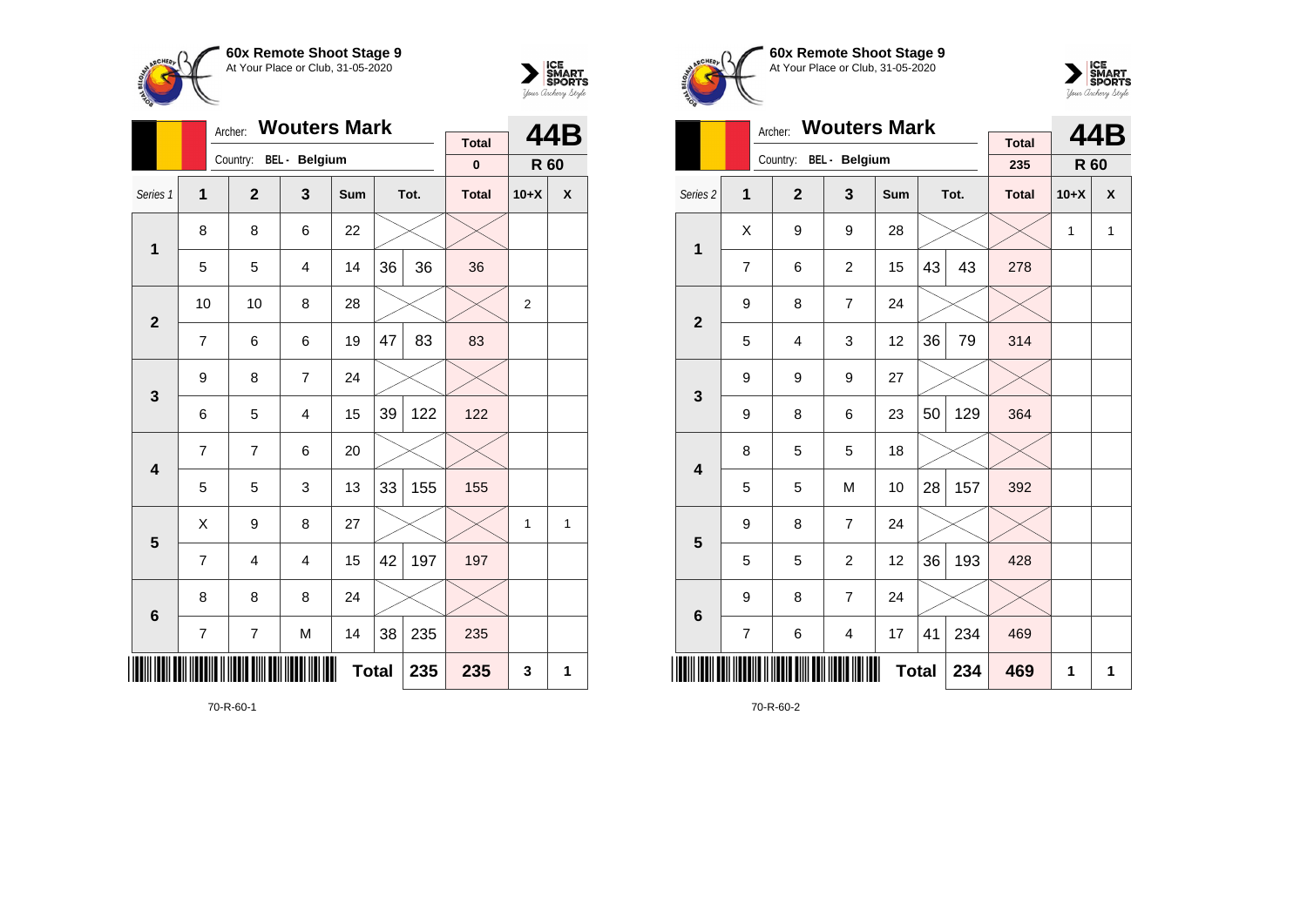

Country: **BEL - Belgium**

9 8 26

9 8 8 25

8 8 8 24

9 9 9 27

**1**

**2**

**3**

**4**

**5**

**6**

 $\overline{7}$ 

Archer: **Sanchez Marleen**

Series 1 **1 2 3 Sum Tot. Total 10+X X**

8 | 8 | 6 | 22 |48 | 48 | 48

8 | 8 | 6 | 22 |47 | 95 | 95

8 8 8 8 24 51 146 146

 $7 \mid 7 \mid 5 \mid 19 \mid 46 \mid 192 \mid 192$ 

7 | 7 | 7 | 21 |45 | 237 | 237

8 | 8 | 7 | 23 | $50$ | $287$  |  $287$ 

10 | 9 | 8 | 27 |  $\times$  |  $\times$  | 1

10 | 9 | 8 | 27 |  $\times$  |  $\times$  | 1



**44C**

**R 60**

**Total 0**

**Total 287 287 2 0**





|                         |                | Archer:                | <b>Sanchez Marleen</b> |              | <b>Total</b> |      | <b>44C</b>   |             |   |
|-------------------------|----------------|------------------------|------------------------|--------------|--------------|------|--------------|-------------|---|
|                         |                | Country: BEL - Belgium |                        |              |              |      | 287          | <b>R</b> 60 |   |
| Series <sub>2</sub>     | 1              | $\overline{2}$         | 3                      | Sum          |              | Tot. | <b>Total</b> | $10+X$      | X |
| 1                       | 8              | 8                      | 7                      | 23           |              |      |              |             |   |
|                         | 7              | 6                      | 2                      | 15           | 38           | 38   | 325          |             |   |
| $\overline{2}$          | 9              | 8                      | 8                      | 25           |              |      |              |             |   |
|                         | 8              | 8                      | 6                      | 22           | 47           | 85   | 372          |             |   |
| 3                       | 8              | 8                      | 8                      | 24           |              |      |              |             |   |
|                         | 6              | 6                      | 5                      | 17           | 41           | 126  | 413          |             |   |
| $\overline{\mathbf{4}}$ | 9              | 9                      | 8                      | 26           |              |      |              |             |   |
|                         | 8              | 7                      | 5                      | 20           | 46           | 172  | 459          |             |   |
| 5                       | 10             | 8                      | $\overline{7}$         | 25           |              |      |              | 1           |   |
|                         | $\overline{7}$ | 5                      | $\overline{4}$         | 16           | 41           | 213  | 500          |             |   |
| $6\phantom{1}6$         | 8              | 8                      | $\overline{7}$         | 23           |              |      |              |             |   |
|                         | $\overline{7}$ | 6                      | 5                      | 18           | 41           | 254  | 541          |             |   |
|                         |                |                        |                        | <b>Total</b> |              | 254  | 541          | 1           | 0 |

71-R-60-2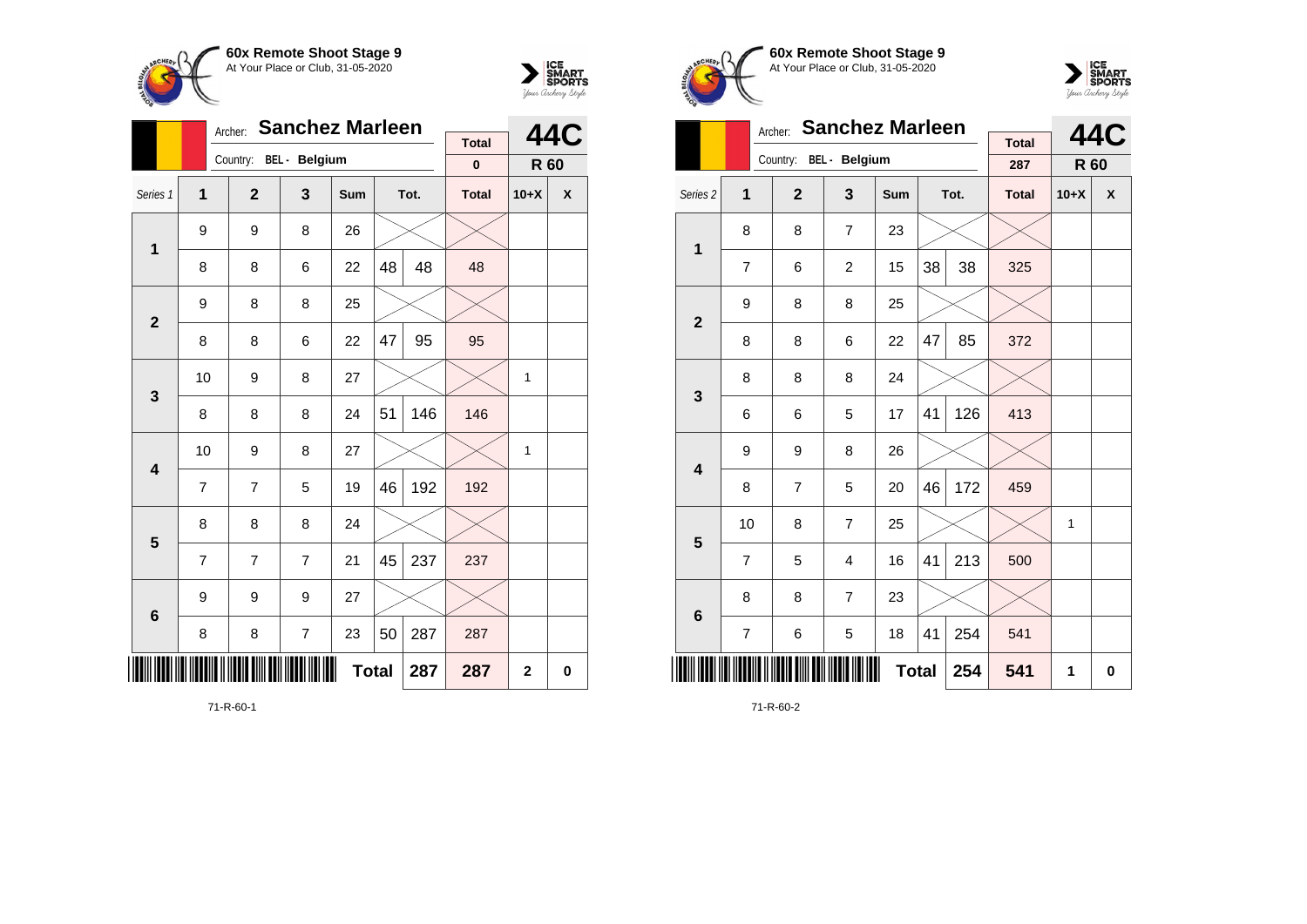



|                         |                         | Archer:                | <b>Kwick Bart</b> |              |    |      | 44D                      |                |   |
|-------------------------|-------------------------|------------------------|-------------------|--------------|----|------|--------------------------|----------------|---|
|                         |                         | Country: BEL - Belgium |                   |              |    |      | <b>Total</b><br>$\bf{0}$ |                |   |
|                         |                         |                        |                   |              |    |      |                          | R 60           |   |
| Series 1                | $\mathbf{1}$            | $\overline{2}$         | 3                 | <b>Sum</b>   |    | Tot. | <b>Total</b>             | $10+X$         | X |
| $\mathbf{1}$            | 10                      | 9                      | 8                 | 27           |    |      |                          | 1              |   |
|                         | 8                       | 7                      | 5                 | 20           | 47 | 47   | 47                       |                |   |
| $\mathbf{2}$            | 9                       | 9                      | 9                 | 27           |    |      |                          |                |   |
|                         | 8                       | 8                      | 6                 | 22           | 49 | 96   | 96                       |                |   |
| 3                       | 8                       | 8                      | 8                 | 24           |    |      |                          |                |   |
|                         | 8                       | 8                      | $\overline{7}$    | 23           | 47 | 143  | 143                      |                |   |
| 4                       | 10                      | 9                      | 9                 | 28           |    |      |                          | 1              |   |
|                         | 9                       | 8                      | $\overline{7}$    | 24           | 52 | 195  | 195                      |                |   |
| $\overline{\mathbf{5}}$ | 9                       | 9                      | 9                 | 27           |    |      |                          |                |   |
|                         | 8                       | 7                      | 6                 | 21           | 48 | 243  | 243                      |                |   |
| $6\phantom{1}6$         | 8                       | 8                      | 8                 | 24           |    |      |                          |                |   |
|                         | $\overline{\mathbf{7}}$ | 5                      | 3                 | 15           | 39 | 282  | 282                      |                |   |
| III                     |                         |                        |                   | <b>Total</b> |    | 282  | 282                      | $\overline{2}$ | 0 |

98-R-60-1





|                         |                | Archer:                | <b>Kwick Bart</b> |              |    |      | 44D                 |                |              |
|-------------------------|----------------|------------------------|-------------------|--------------|----|------|---------------------|----------------|--------------|
|                         |                | Country: BEL - Belgium |                   |              |    |      | <b>Total</b><br>282 | <b>R</b> 60    |              |
| Series <sub>2</sub>     | 1              | $\overline{2}$         | 3                 | Sum          |    | Tot. | <b>Total</b>        | $10+X$         | X            |
| $\mathbf{1}$            | 9              | 9                      | 8                 | 26           |    |      |                     |                |              |
|                         | $\overline{7}$ | $\overline{7}$         | 5                 | 19           | 45 | 45   | 327                 |                |              |
| $\overline{2}$          | 9              | 9                      | 9                 | 27           |    |      |                     |                |              |
|                         | 8              | 7                      | 7                 | 22           | 49 | 94   | 376                 |                |              |
| 3                       | 9              | 9                      | 8                 | 26           |    |      |                     |                |              |
|                         | 8              | 7                      | 6                 | 21           | 47 | 141  | 423                 |                |              |
| $\overline{\mathbf{4}}$ | X              | 9                      | 9                 | 28           |    |      |                     | 1              | $\mathbf{1}$ |
|                         | 9              | 9                      | 6                 | 24           | 52 | 193  | 475                 |                |              |
| 5                       | 9              | 9                      | 9                 | 27           |    |      |                     |                |              |
|                         | 8              | 8                      | 8                 | 24           | 51 | 244  | 526                 |                |              |
| $6\phantom{1}6$         | 10             | 9                      | $\overline{7}$    | 26           |    |      |                     | 1              |              |
|                         | $\overline{7}$ | 6                      | 6                 | 19           | 45 | 289  | 571                 |                |              |
| ║║║                     |                |                        |                   | <b>Total</b> |    | 289  | 571                 | $\overline{2}$ | 1            |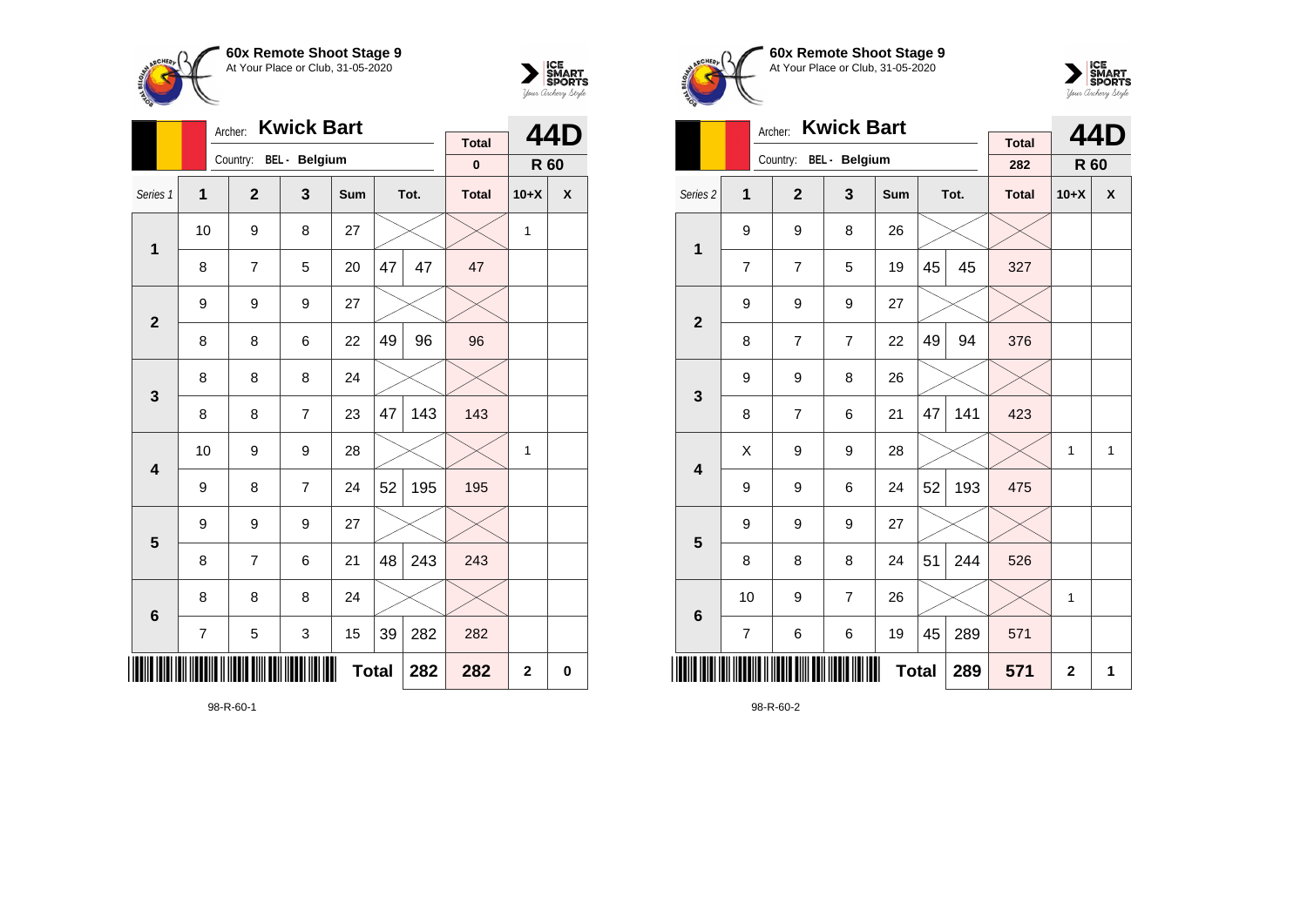



|                |                     | Archer:      | <b>Wattiez Anthony</b> |            |    |      | 3A           |                 |                |
|----------------|---------------------|--------------|------------------------|------------|----|------|--------------|-----------------|----------------|
|                |                     | Country:     | <b>BEL</b> - Belgium   |            |    |      | Total        |                 |                |
|                |                     |              |                        |            |    |      | $\bf{0}$     | C <sub>25</sub> |                |
| Series 1       | 1                   | $\mathbf{2}$ | 3                      | <b>Sum</b> |    | Tot. | <b>Total</b> | $10+X$          | X              |
| 1              | 10                  | 9            | 9                      | 28         |    |      |              | 1               |                |
|                | X                   | 10           | 10                     | 30         | 58 | 58   | 58           | 3               | 1              |
| $\overline{2}$ | 9                   | 9            | 9                      | 27         |    |      |              |                 |                |
|                | Χ                   | 9            | 9                      | 28         | 55 | 113  | 113          | $\mathbf{1}$    | $\mathbf{1}$   |
| 3              | 9                   | 9            | 8                      | 26         |    |      |              |                 |                |
|                | Χ                   | 9            | 9                      | 28         | 54 | 167  | 167          | 1               | 1              |
| 4              | 10                  | 9            | 9                      | 28         |    |      |              | 1               |                |
|                | X                   | X            | 10                     | 30         | 58 | 225  | 225          | 3               | $\overline{2}$ |
| 5              | X                   | 9            | 8                      | 27         |    |      |              | $\mathbf{1}$    | 1              |
|                | Χ                   | 10           | 9                      | 29         | 56 | 281  | 281          | $\overline{2}$  | $\mathbf{1}$   |
| 6              | 9                   | 9            | 8                      | 26         |    |      |              |                 |                |
|                | 9                   | 9            | 8                      | 26         | 52 | 333  | 333          |                 |                |
|                | <b>Total</b><br>333 |              |                        |            |    |      |              | 13              | $\overline{7}$ |

**60x Remote Shoot Stage 9** At Your Place or Club, 31-05-2020



|                         |    | Archer:        | <b>Wattiez Anthony</b> |            |              |      | 3A                  |                 |              |
|-------------------------|----|----------------|------------------------|------------|--------------|------|---------------------|-----------------|--------------|
|                         |    | Country:       | <b>BEL</b> - Belgium   |            |              |      | <b>Total</b><br>333 | C <sub>25</sub> |              |
| Series <sub>2</sub>     | 1  | $\overline{2}$ | 3                      | <b>Sum</b> |              | Tot. | <b>Total</b>        | $10+X$          | X            |
| 1                       | 9  | 8              | 8                      | 25         |              |      |                     |                 |              |
|                         | 9  | 8              | 8                      | 25         | 50           | 50   | 383                 |                 |              |
| $\overline{2}$          | 10 | 10             | 9                      | 29         |              |      |                     | 2               |              |
|                         | 10 | 10             | 9                      | 29         | 58           | 108  | 441                 | $\overline{2}$  |              |
| 3                       | 10 | 9              | 8                      | 27         |              |      |                     | 1               |              |
|                         | X  | 9              | 9                      | 28         | 55           | 163  | 496                 | 1               | 1            |
| $\overline{\mathbf{4}}$ | 9  | 9              | 8                      | 26         |              |      |                     |                 |              |
|                         | 10 | 9              | 9                      | 28         | 54           | 217  | 550                 | 1               |              |
| 5                       | 10 | 10             | 10                     | 30         |              |      |                     | 3               |              |
|                         | 10 | 9              | 9                      | 28         | 58           | 275  | 608                 | 1               |              |
| $6\phantom{1}6$         | X  | 9              | 8                      | 27         |              |      |                     | 1               | $\mathbf{1}$ |
|                         | 10 | 9              | 9                      | 28         | 55           | 330  | 663                 | 1               |              |
| ║║║                     |    |                |                        |            | <b>Total</b> | 330  | 663                 | 13              | $\mathbf 2$  |

8-C-25-2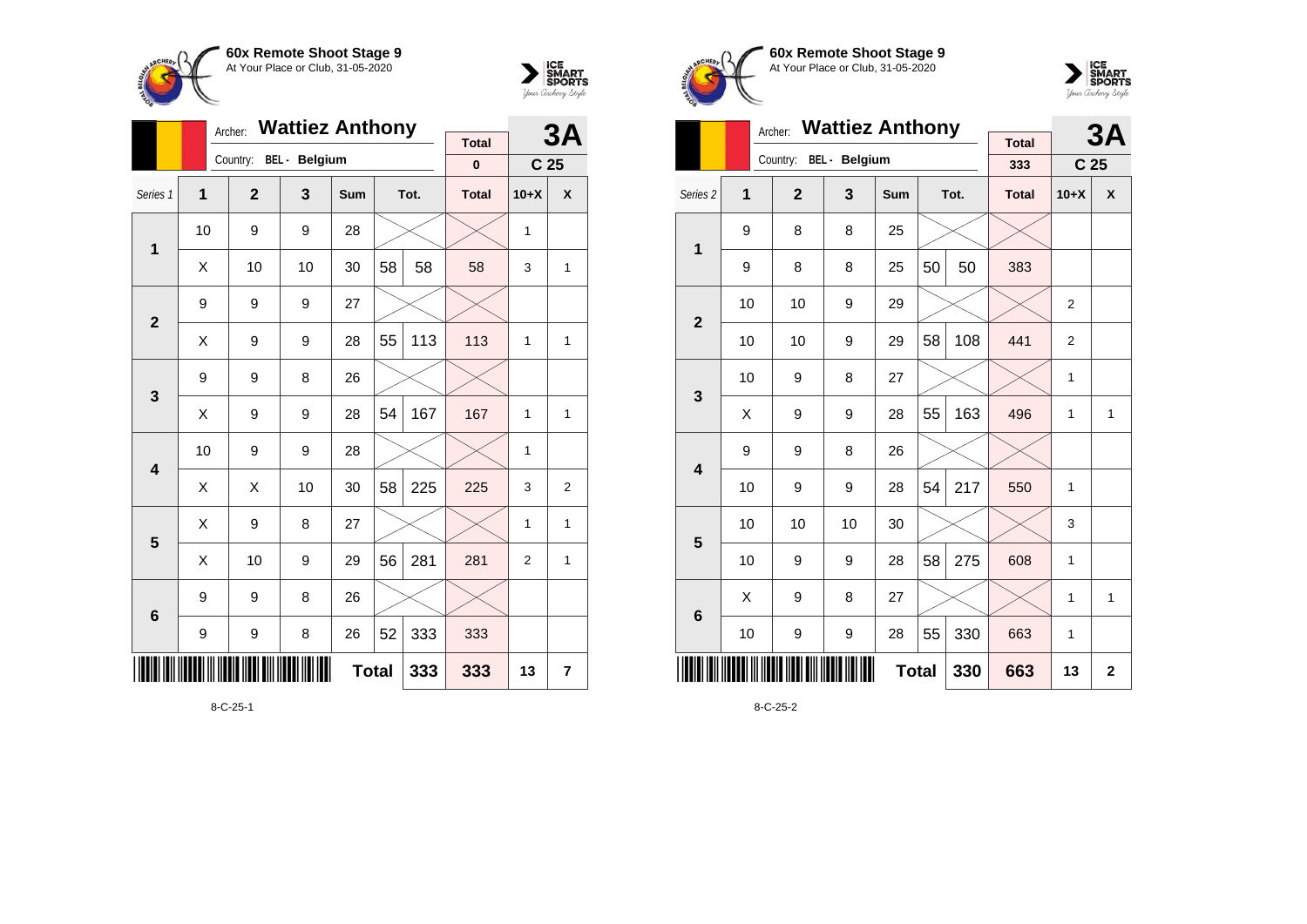

**1**

**2**

**3**

**4**

**5**

**6**

Archer: **Stuyck Silke**

Series 1 **1 2 3 Sum Tot. Total 10+X X**

9 | 8 | 6 | 23 |49 | 49 | 49

9 | 9 | 9 | 27 |52 | 101 <mark>|</mark> 101

 $9 \mid 7 \mid 7 \mid 23 \mid 48 \mid 149 \mid 149$ 

9 | 9 | 6 | 24 | $51$ | 200 | 200

8 | 8 | 7 | 23 | $50$  |  $250$  |  $250$ 

9 | 9 | 8 | 26 |53 | 303 | 303

10 | 9 | 8 | 27 |  $\times$  |  $\times$  | 1

 $\textsf{X} \hspace{0.2cm} \vert \hspace{0.2cm} 9 \hspace{0.2cm} \vert \hspace{0.2cm} 8 \hspace{0.2cm} \vert \hspace{0.2cm} 27 \hspace{0.2cm} \vert \hspace{0.2cm} \times \hspace{0.2cm} \vert \hspace{0.2cm} \times \hspace{0.2cm} \vert \hspace{0.2cm} 1 \hspace{0.2cm} \vert \hspace{0.2cm} 1 \hspace{0.2cm} \vert \hspace{0.2cm} 1$ 

10  $\mid$  8  $\mid$  8  $\mid$  26  $\mid$   $\times$   $\mid$   $\times$   $\mid$  1

10 | 8 | 7 | 25 |  $\times$  |  $\times$  | 1

Country: **BEL - Belgium**

9 8 8 25

9 9 9 27



**13A**

**R 25**

**Total 0**

**Total 303 303 4 1**





|                         |    | Archer:                | <b>Stuyck Silke</b> |              |    |      | <b>13A</b>          |                |              |
|-------------------------|----|------------------------|---------------------|--------------|----|------|---------------------|----------------|--------------|
|                         |    | Country: BEL - Belgium |                     |              |    |      | <b>Total</b><br>303 | R 25           |              |
| Series <sub>2</sub>     | 1  | $\overline{2}$         | 3                   | <b>Sum</b>   |    | Tot. | <b>Total</b>        | $10+X$         | X            |
| $\mathbf 1$             | 9  | 9                      | $\overline{7}$      | 25           |    |      |                     |                |              |
|                         | 9  | 8                      | $\overline{7}$      | 24           | 49 | 49   | 352                 |                |              |
| $\overline{2}$          | 9  | 9                      | 7                   | 25           |    |      |                     |                |              |
|                         | 8  | 7                      | 6                   | 21           | 46 | 95   | 398                 |                |              |
| 3                       | 10 | 9                      | 8                   | 27           |    |      |                     | 1              |              |
|                         | 9  | 6                      | 4                   | 19           | 46 | 141  | 444                 |                |              |
| $\overline{\mathbf{4}}$ | 8  | 8                      | $\overline{7}$      | 23           |    |      |                     |                |              |
|                         | 10 | 10                     | 7                   | 27           | 50 | 191  | 494                 | $\overline{2}$ |              |
| 5                       | 9  | 9                      | 8                   | 26           |    |      |                     |                |              |
|                         | X  | 10                     | 5                   | 25           | 51 | 242  | 545                 | 2              | $\mathbf{1}$ |
| $6\phantom{1}6$         | 10 | 7                      | 6                   | 23           |    |      |                     | 1              |              |
|                         | 9  | 8                      | $\overline{7}$      | 24           | 47 | 289  | 592                 |                |              |
| ║║║                     |    |                        |                     | <b>Total</b> |    | 289  | 592                 | 6              | 1            |

59-R-25-2

59-R-25-1

<u>\* 1999 - Roman Albert III (1999 - 1999 - 1999 - 1999 - 1999 - 1999 - 1999 - 1999 - 1999 - 1999 - 1999 - 1999 -</u>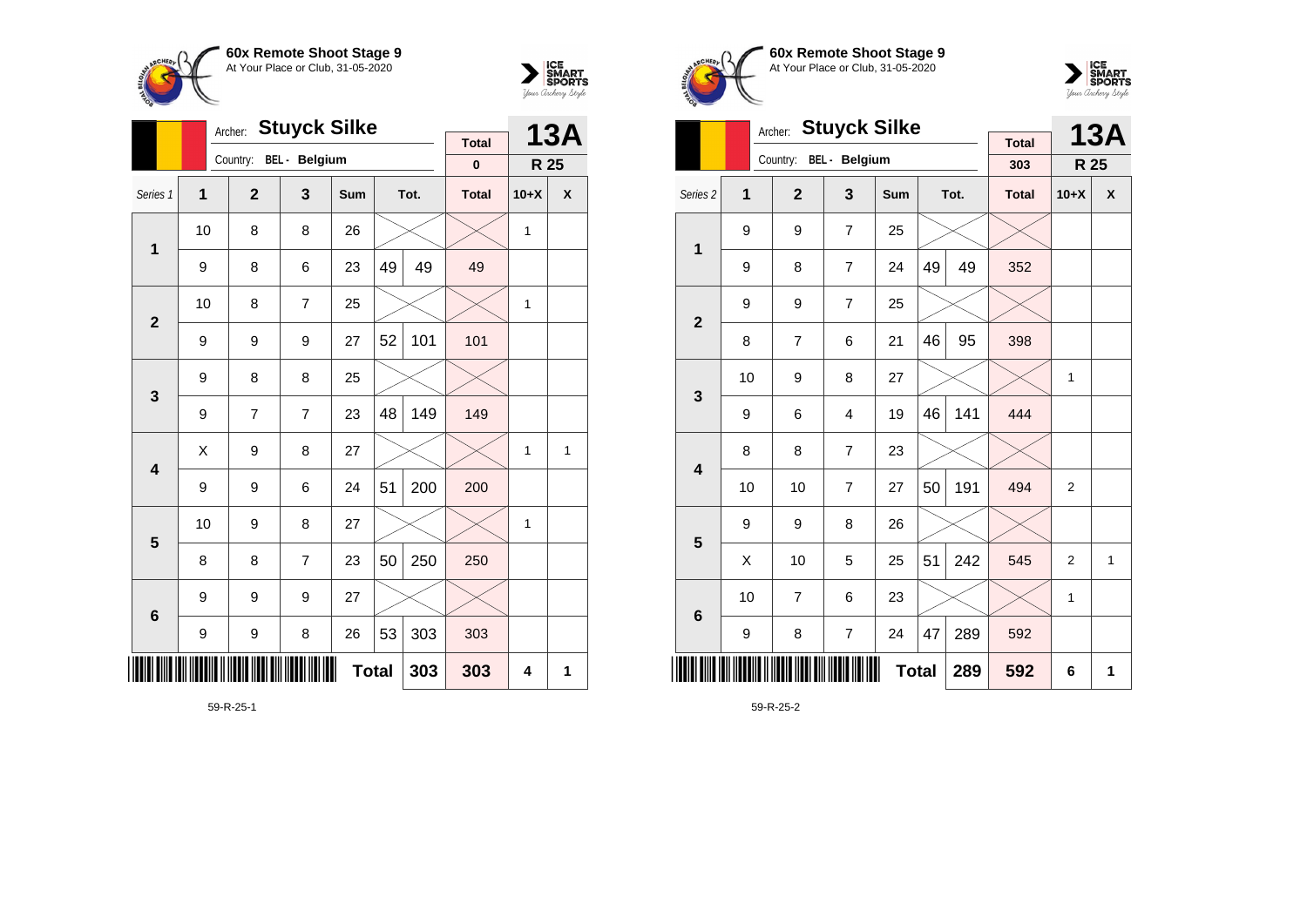



|                 |              | Archer:                | <b>Janssens Niels</b> |     |              |      |              | <b>29A</b>      |                |
|-----------------|--------------|------------------------|-----------------------|-----|--------------|------|--------------|-----------------|----------------|
|                 |              | Country: BEL - Belgium |                       |     |              |      | <b>Total</b> |                 |                |
|                 |              |                        |                       |     |              |      | $\bf{0}$     | C <sub>25</sub> |                |
| Series 1        | $\mathbf{1}$ | $\overline{2}$         | 3                     | Sum |              | Tot. | <b>Total</b> | $10+X$          | X              |
| $\mathbf{1}$    | 10           | 9                      | 8                     | 27  |              |      |              | 1               |                |
|                 | X            | 9                      | 9                     | 28  | 55           | 55   | 55           | 1               | 1              |
| $\overline{2}$  | 9            | 9                      | 8                     | 26  |              |      |              |                 |                |
|                 | Χ            | Χ                      | 9                     | 29  | 55           | 110  | 110          | $\overline{2}$  | 2              |
| 3               | 10           | 10                     | 9                     | 29  |              |      |              | $\overline{2}$  |                |
|                 | X            | 9                      | 9                     | 28  | 57           | 167  | 167          | 1               | $\mathbf{1}$   |
| 4               | X            | 9                      | 9                     | 28  |              |      |              | 1               | 1              |
|                 | X            | 10                     | 9                     | 29  | 57           | 224  | 224          | $\overline{2}$  | 1              |
| 5               | Χ            | 10                     | 9                     | 29  |              |      |              | $\overline{2}$  | 1              |
|                 | 9            | 9                      | 8                     | 26  | 55           | 279  | 279          |                 |                |
| $6\phantom{1}6$ | X            | X                      | 9                     | 29  |              |      |              | $\overline{2}$  | $\overline{2}$ |
|                 | 10           | 9                      | 9                     | 28  | 57           | 336  | 336          | 1               |                |
| ∭               |              |                        |                       |     | <b>Total</b> | 336  | 336          | 15              | 9              |





|                         |    | Archer:                | <b>Janssens Niels</b> |            |              |      | <b>29A</b>          |                |                 |
|-------------------------|----|------------------------|-----------------------|------------|--------------|------|---------------------|----------------|-----------------|
|                         |    | Country: BEL - Belgium |                       |            |              |      | <b>Total</b><br>336 |                | C <sub>25</sub> |
| Series <sub>2</sub>     | 1  | $\overline{2}$         | 3                     | <b>Sum</b> |              | Tot. | <b>Total</b>        | $10+X$         | X               |
| 1                       | 10 | 10                     | 8                     | 28         |              |      |                     | $\overline{2}$ |                 |
|                         | 10 | 9                      | 8                     | 27         | 55           | 55   | 391                 | 1              |                 |
| $\overline{2}$          | X  | X                      | 9                     | 29         |              |      |                     | $\overline{2}$ | $\overline{2}$  |
|                         | Χ  | Χ                      | 10                    | 30         | 59           | 114  | 450                 | 3              | $\overline{2}$  |
| 3                       | X  | X                      | 9                     | 29         |              |      |                     | $\overline{2}$ | $\overline{2}$  |
|                         | 10 | 9                      | 9                     | 28         | 57           | 171  | 507                 | 1              |                 |
| $\overline{\mathbf{4}}$ | 10 | 10                     | 9                     | 29         |              |      |                     | $\overline{2}$ |                 |
|                         | 10 | 10                     | 9                     | 29         | 58           | 229  | 565                 | $\overline{2}$ |                 |
| 5                       | 10 | 10                     | 8                     | 28         |              |      |                     | $\overline{2}$ |                 |
|                         | 10 | 10                     | 9                     | 29         | 57           | 286  | 622                 | 2              |                 |
| $6\phantom{1}6$         | 10 | 9                      | 9                     | 28         |              |      |                     | 1              |                 |
|                         | 10 | 9                      | 9                     | 28         | 56           | 342  | 678                 | 1              |                 |
|                         |    |                        |                       |            | <b>Total</b> | 342  | 678                 | 21             | 6               |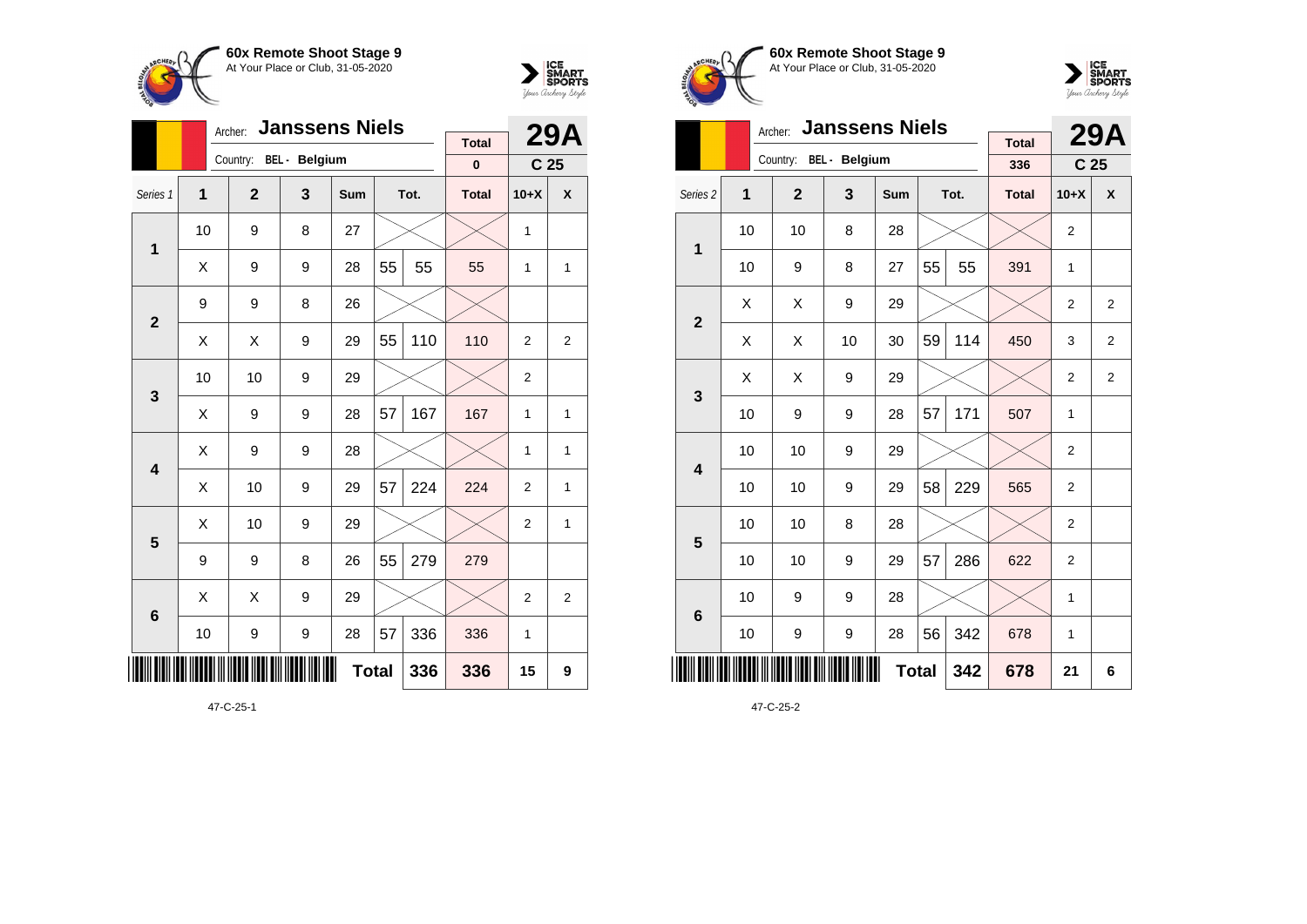



|                         |                         | Archer:        | Van De Winckel Stephanie |              |    |      | <b>30A</b>               |                 |          |
|-------------------------|-------------------------|----------------|--------------------------|--------------|----|------|--------------------------|-----------------|----------|
|                         |                         | Country:       | BEL - Belgium            |              |    |      | <b>Total</b><br>$\bf{0}$ | C <sub>25</sub> |          |
| Series 1                | $\overline{\mathbf{1}}$ | $\overline{2}$ | 3                        | Sum          |    | Tot. | <b>Total</b>             | $10+X$          | X        |
| $\mathbf 1$             | 8                       | 8              | M                        | 16           |    |      |                          |                 |          |
|                         | 9                       | 5              | M                        | 14           | 30 | 30   | 30                       |                 |          |
| $\overline{2}$          | 6                       | 5              | M                        | 11           |    |      |                          |                 |          |
|                         | 6                       | M              | M                        | 6            | 17 | 47   | 47                       |                 |          |
| 3                       | 9                       | $\overline{7}$ | M                        | 16           |    |      |                          |                 |          |
|                         | 8                       | 6              | M                        | 14           | 30 | 77   | 77                       |                 |          |
| $\overline{\mathbf{4}}$ | 9                       | M              | M                        | 9            |    |      |                          |                 |          |
|                         | M                       | M              | M                        | 0            | 9  | 86   | 86                       |                 |          |
| 5                       | 9                       | M              | M                        | 9            |    |      |                          |                 |          |
|                         | M                       | M              | M                        | 0            | 9  | 95   | 95                       |                 |          |
| $6\phantom{1}6$         | 9                       | M              | M                        | 9            |    |      |                          |                 |          |
|                         | 8                       | 6              | M                        | 14           | 23 | 118  | 118                      |                 |          |
| ║║║                     |                         |                |                          | <b>Total</b> |    | 118  | 118                      | $\bf{0}$        | $\bf{0}$ |





|                         |              | Archer:        | Van De Winckel Stephanie |              |              |                 |              |        | <b>30A</b>         |
|-------------------------|--------------|----------------|--------------------------|--------------|--------------|-----------------|--------------|--------|--------------------|
|                         |              | Country:       | BEL - Belgium            | <b>Total</b> |              | C <sub>25</sub> |              |        |                    |
| Series 2                | $\mathbf{1}$ | $\overline{2}$ | $\mathbf{3}$             | Sum          |              | Tot.            | <b>Total</b> | $10+X$ | $\pmb{\mathsf{X}}$ |
| 1                       |              |                |                          |              |              |                 |              |        |                    |
|                         |              |                |                          |              |              |                 |              |        |                    |
| $\mathbf{2}$            |              |                |                          |              |              |                 |              |        |                    |
|                         |              |                |                          |              |              |                 |              |        |                    |
| $\mathbf{3}$            |              |                |                          |              |              |                 |              |        |                    |
|                         |              |                |                          |              |              |                 |              |        |                    |
| $\overline{\mathbf{4}}$ |              |                |                          |              |              |                 |              |        |                    |
|                         |              |                |                          |              |              |                 |              |        |                    |
| 5                       |              |                |                          |              |              |                 |              |        |                    |
|                         |              |                |                          |              |              |                 |              |        |                    |
| $6\phantom{1}6$         |              |                |                          |              |              |                 |              |        |                    |
|                         |              |                |                          |              |              |                 |              |        |                    |
|                         |              |                | III                      |              | <b>Total</b> |                 |              |        |                    |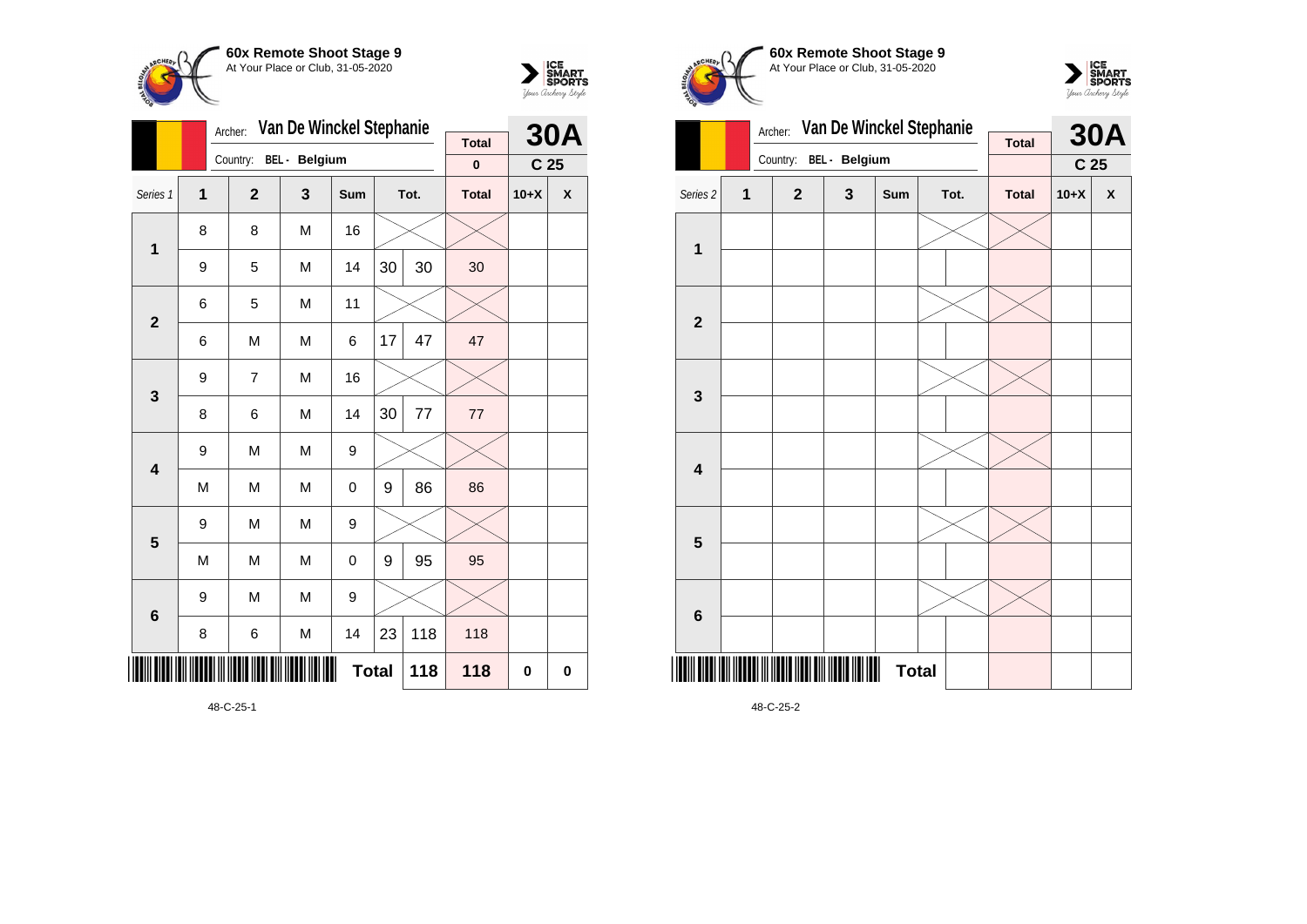



|                 |                | Archer:        | <b>Coopmans Filip</b> |                   |                 |      |              |                | <b>100A</b> |
|-----------------|----------------|----------------|-----------------------|-------------------|-----------------|------|--------------|----------------|-------------|
|                 |                | Country:       | <b>BEL</b> - Belgium  | <b>Total</b><br>0 | C <sub>25</sub> |      |              |                |             |
| Series 1        | $\overline{1}$ | $\overline{2}$ | 3                     | <b>Sum</b>        |                 | Tot. | <b>Total</b> | $10+X$         | X           |
| 1               | 10             | 10             | 10                    | 30                |                 |      |              | 3              |             |
|                 | 10             | 10             | 9                     | 29                | 59              | 59   | 59           | $\overline{2}$ |             |
| $\overline{2}$  | 10             | 9              | 9                     | 28                |                 |      |              | $\mathbf{1}$   |             |
|                 | 10             | 10             | 10                    | 30                | 58              | 117  | 117          | 3              |             |
| 3               | 10             | 10             | 9                     | 29                |                 |      |              | $\overline{2}$ |             |
|                 | 9              | 9              | 9                     | 27                | 56              | 173  | 173          |                |             |
| 4               | 10             | 10             | 10                    | 30                |                 |      |              | 3              |             |
|                 | 10             | 10             | 9                     | 29                | 59              | 232  | 232          | $\overline{2}$ |             |
| 5               | 10             | 10             | 9                     | 29                |                 |      |              | $\overline{2}$ |             |
|                 | 10             | 9              | 9                     | 28                | 57              | 289  | 289          | 1              |             |
| $6\phantom{1}6$ | 10             | 9              | 9                     | 28                |                 |      |              | $\mathbf{1}$   |             |
|                 | 10             | 10             | 10                    | 30                | 58              | 347  | 347          | 3              |             |
| III             |                |                |                       | <b>Total</b>      |                 | 347  | 347          | 23             | $\bf{0}$    |





|                         |    | Archer:        | <b>Coopmans Filip</b> |            |              |      | <b>Total</b> |                 | <b>100A</b> |
|-------------------------|----|----------------|-----------------------|------------|--------------|------|--------------|-----------------|-------------|
|                         |    | Country:       | BEL - Belgium         |            |              |      | 347          | C <sub>25</sub> |             |
| Series <sub>2</sub>     | 1  | $\overline{2}$ | 3                     | <b>Sum</b> |              | Tot. | <b>Total</b> | $10+X$          | X           |
| 1                       | 10 | 10             | 9                     | 29         |              |      |              | $\overline{2}$  |             |
|                         | 10 | 10             | 10                    | 30         | 59           | 59   | 406          | 3               |             |
| $\overline{2}$          | 10 | 10             | 10                    | 30         |              |      |              | 3               |             |
|                         | 10 | 9              | 9                     | 28         | 58           | 117  | 464          | 1               |             |
| 3                       | 9  | 9              | 9                     | 27         |              |      |              |                 |             |
|                         | 10 | 9              | 9                     | 28         | 55           | 172  | 519          | 1               |             |
| $\overline{\mathbf{A}}$ | 10 | 10             | 9                     | 29         |              |      |              | $\overline{2}$  |             |
|                         | 10 | 10             | 10                    | 30         | 59           | 231  | 578          | 3               |             |
| 5                       | 10 | 10             | 10                    | 30         |              |      |              | 3               |             |
|                         | 10 | 9              | 9                     | 28         | 58           | 289  | 636          | 1               |             |
| $6\phantom{1}6$         | 10 | 9              | 9                     | 28         |              |      |              | 1               |             |
|                         | 10 | 10             | 9                     | 29         | 57           | 346  | 693          | $\overline{2}$  |             |
|                         |    |                |                       |            | <b>Total</b> | 346  | 693          | 22              | 0           |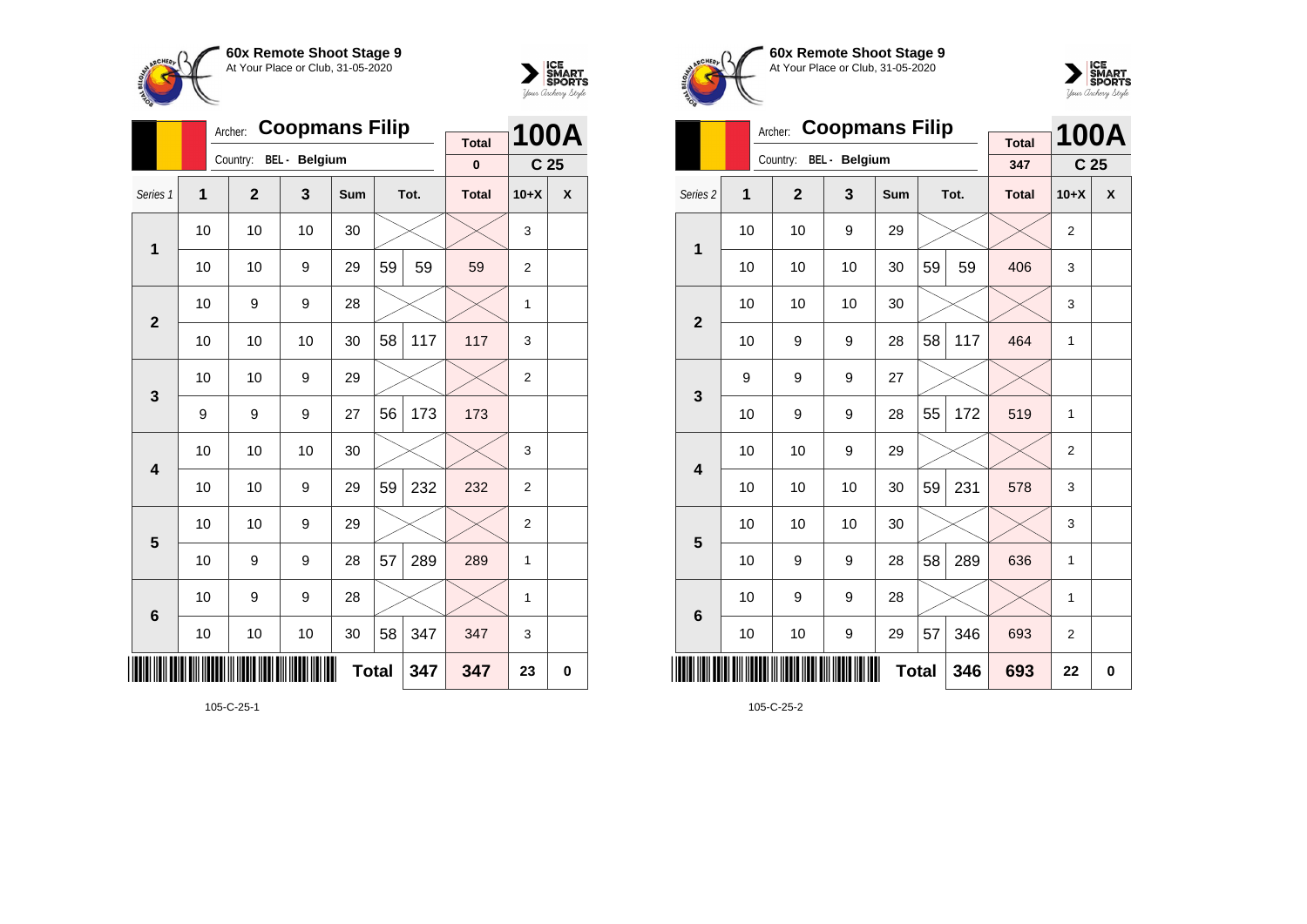



|                 |                | Archer:                | <b>Ackx Enzo</b>         |     |              |      | <b>Total</b> |                | 1Α             |
|-----------------|----------------|------------------------|--------------------------|-----|--------------|------|--------------|----------------|----------------|
|                 |                | Country: BEL - Belgium |                          |     |              |      |              |                |                |
|                 |                |                        |                          |     |              |      | $\bf{0}$     |                | R 25           |
| Series 1        | $\overline{1}$ | $\mathbf{2}$           | 3                        | Sum |              | Tot. | <b>Total</b> | $10+X$         | X              |
| 1               | X              | X                      | 10                       | 30  |              |      |              | 3              | $\overline{2}$ |
|                 | Χ              | 10                     | 8                        | 28  | 58           | 58   | 58           | $\overline{2}$ | 1              |
| $\overline{2}$  | 8              | 8                      | $\overline{7}$           | 23  |              |      |              |                |                |
|                 | 10             | 10                     | 8                        | 28  | 51           | 109  | 109          | $\overline{2}$ |                |
| 3               | X              | 10                     | 9                        | 29  |              |      |              | $\overline{2}$ | 1              |
|                 | 10             | 8                      | $\overline{7}$           | 25  | 54           | 163  | 163          | 1              |                |
| 4               | 10             | 9                      | 8                        | 27  |              |      |              | 1              |                |
|                 | 10             | 9                      | $\overline{7}$           | 26  | 53           | 216  | 216          | 1              |                |
| 5               | 10             | 10                     | 8                        | 28  |              |      |              | $\overline{2}$ |                |
|                 | 9              | 8                      | $\overline{7}$           | 24  | 52           | 268  | 268          |                |                |
| $6\phantom{1}6$ | X              | 9                      | 8                        | 27  |              |      |              | 1              | 1              |
|                 | Χ              | Χ                      | $\overline{\mathcal{I}}$ | 27  | 54           | 322  | 322          | 2              | $\overline{c}$ |
| ║║║             |                |                        |                          |     | <b>Total</b> | 322  | 322          | 17             | $\overline{7}$ |

92-R-25-1





|                     |                | Archer:                | <b>Ackx Enzo</b> |            |              |      |                     |        | <b>1A</b>    |
|---------------------|----------------|------------------------|------------------|------------|--------------|------|---------------------|--------|--------------|
|                     |                | Country: BEL - Belgium |                  |            |              |      | <b>Total</b><br>322 | R 25   |              |
| Series <sub>2</sub> | 1              | $\mathbf{2}$           | 3                | <b>Sum</b> |              | Tot. | <b>Total</b>        | $10+X$ | X            |
| 1                   | 10             | 8                      | 8                | 26         |              |      |                     | 1      |              |
|                     | 10             | 9                      | 6                | 25         | 51           | 51   | 373                 | 1      |              |
| $\overline{2}$      | Χ              | 8                      | $\overline{7}$   | 25         |              |      |                     | 1      | $\mathbf{1}$ |
|                     | 8              | 8                      | 8                | 24         | 49           | 100  | 422                 |        |              |
| 3                   | 9              | 8                      | $\overline{7}$   | 24         |              |      |                     |        |              |
|                     | 9              | 8                      | 6                | 23         | 47           | 147  | 469                 |        |              |
| 4                   | 9              | 8                      | 8                | 25         |              |      |                     |        |              |
|                     | 9              | 9                      | 8                | 26         | 51           | 198  | 520                 |        |              |
| 5                   | 9              | 8                      | 8                | 25         |              |      |                     |        |              |
|                     | $\overline{7}$ | 7                      | 6                | 20         | 45           | 243  | 565                 |        |              |
| $6\phantom{1}6$     | 9              | 8                      | $\overline{7}$   | 24         |              |      |                     |        |              |
|                     | 10             | 9                      | $\overline{7}$   | 26         | 50           | 293  | 615                 | 1      |              |
|                     |                |                        |                  |            | <b>Total</b> | 293  | 615                 | 4      | 1            |

92-R-25-2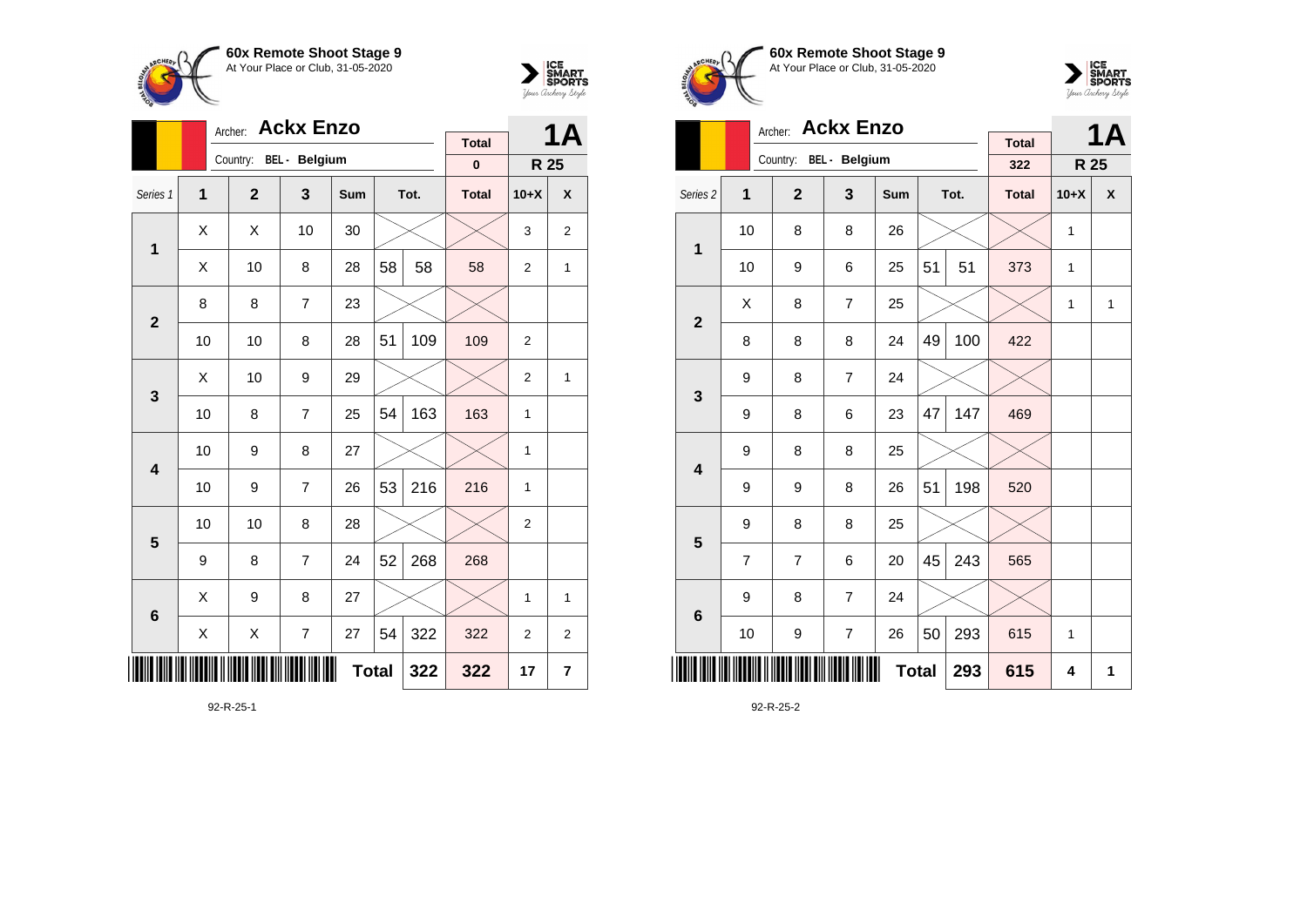



|                 |                | Archer:                          | <b>Mebis Stijn</b> |              |    |      | <b>Total</b> |                 | 1B             |
|-----------------|----------------|----------------------------------|--------------------|--------------|----|------|--------------|-----------------|----------------|
|                 |                | Country:<br><b>BEL</b> - Belgium |                    |              |    |      |              |                 |                |
|                 |                |                                  |                    |              |    |      | $\mathbf 0$  | C <sub>25</sub> |                |
| Series 1        | $\overline{1}$ | $\mathbf{2}$                     | 3                  | Sum          |    | Tot. | <b>Total</b> | $10+X$          | X              |
| $\mathbf 1$     | 9              | 9                                | 9                  | 27           |    |      |              |                 |                |
|                 | Χ              | 10                               | 9                  | 29           | 56 | 56   | 56           | $\overline{2}$  | 1              |
| $\overline{2}$  | X              | X                                | 9                  | 29           |    |      |              | $\overline{2}$  | $\overline{c}$ |
|                 | X              | X                                | 10                 | 30           | 59 | 115  | 115          | 3               | $\overline{2}$ |
| 3               | 10             | 9                                | 9                  | 28           |    |      |              | 1               |                |
|                 | X              | 10                               | 9                  | 29           | 57 | 172  | 172          | $\overline{2}$  | 1              |
| 4               | Χ              | 10                               | 9                  | 29           |    |      |              | 2               | 1              |
|                 | 10             | 10                               | 10                 | 30           | 59 | 231  | 231          | 3               |                |
| 5               | X              | 9                                | 9                  | 28           |    |      |              | 1               | 1              |
|                 | Χ              | 10                               | 9                  | 29           | 57 | 288  | 288          | $\overline{2}$  | 1              |
| $6\phantom{1}6$ | X              | 10                               | 9                  | 29           |    |      |              | $\overline{2}$  | 1              |
|                 | 10             | 10                               | 9                  | 29           | 58 | 346  | 346          | 2               |                |
| ║║              |                |                                  |                    | <b>Total</b> |    | 346  | 346          | 22              | 10             |





|                     |    | Archer:        | <b>Mebis Stijn</b>   |            |                 |      |              |                | <b>1B</b>    |
|---------------------|----|----------------|----------------------|------------|-----------------|------|--------------|----------------|--------------|
|                     |    | Country:       | <b>Total</b>         |            |                 |      |              |                |              |
|                     |    |                | <b>BEL</b> - Belgium | 346        | C <sub>25</sub> |      |              |                |              |
| Series <sub>2</sub> | 1  | $\overline{2}$ | 3                    | <b>Sum</b> |                 | Tot. | <b>Total</b> | $10+X$         | X            |
| 1                   | 9  | 9              | 9                    | 27         |                 |      |              |                |              |
|                     | X  | 9              | 9                    | 28         | 55              | 55   | 401          | 1              | 1            |
| $\overline{2}$      | X  | 9              | 9                    | 28         |                 |      |              | $\mathbf{1}$   | $\mathbf{1}$ |
|                     | X  | 10             | 9                    | 29         | 57              | 112  | 458          | $\overline{2}$ | 1            |
| 3                   | X  | 10             | 9                    | 29         |                 |      |              | $\overline{2}$ | $\mathbf{1}$ |
|                     | 10 | 9              | 9                    | 28         | 57              | 169  | 515          | 1              |              |
| 4                   | X  | Χ              | X                    | 30         |                 |      |              | 3              | 3            |
|                     | X  | X              | X                    | 30         | 60              | 229  | 575          | 3              | 3            |
| 5                   | 10 | 10             | 9                    | 29         |                 |      |              | $\overline{2}$ |              |
|                     | X  | 10             | 9                    | 29         | 58              | 287  | 633          | $\overline{2}$ | $\mathbf{1}$ |
| 6                   | X  | 10             | 9                    | 29         |                 |      |              | $\overline{2}$ | 1            |
|                     | 10 | 9              | 9                    | 28         | 57              | 344  | 690          | 1              |              |
| ║║║                 |    |                |                      |            | <b>Total</b>    | 344  | 690          | 20             | 12           |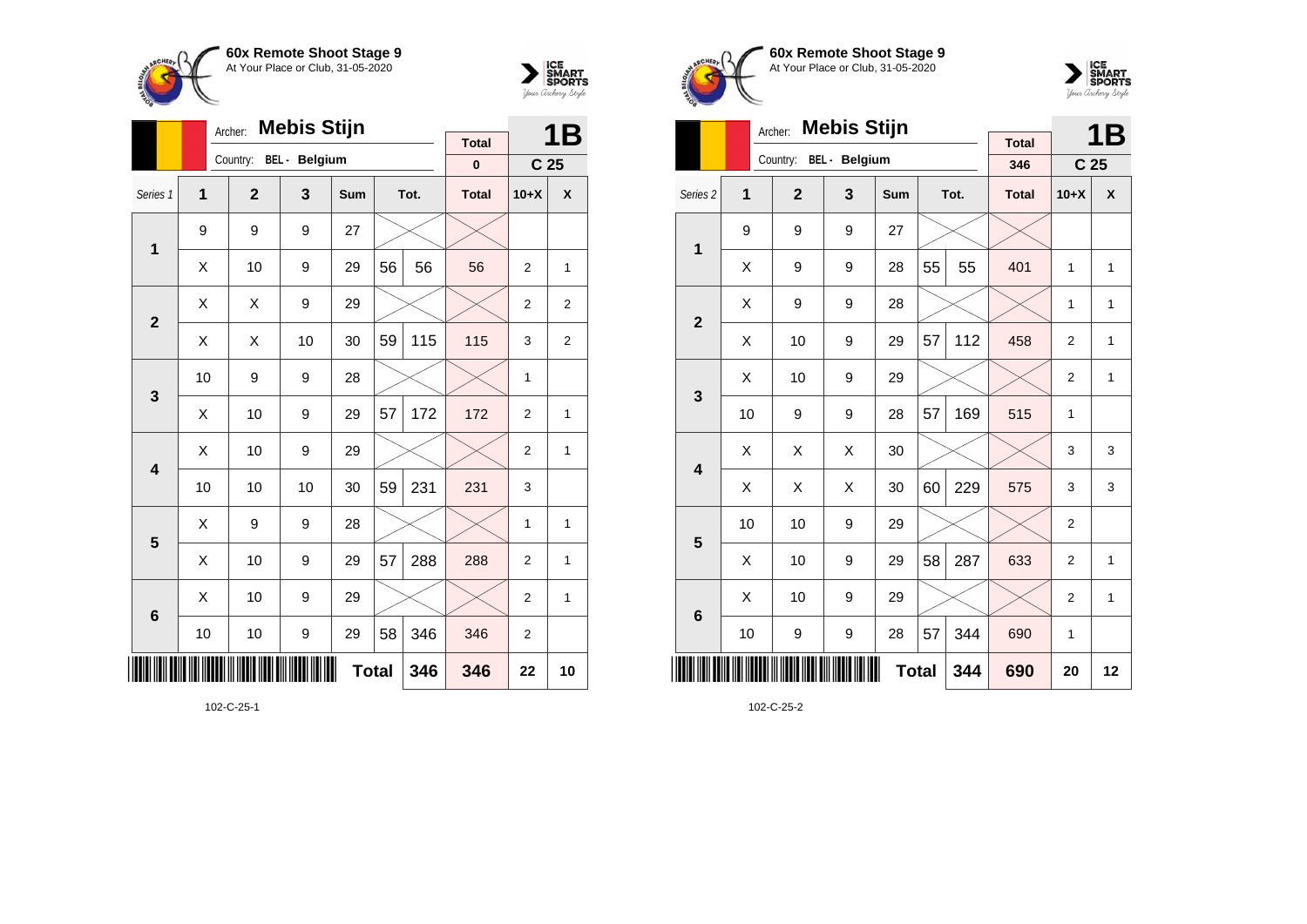



|                 |    | Archer:                | <b>Van Damme Kelly</b> |              |    |      |              |                 | <b>1C</b>      |
|-----------------|----|------------------------|------------------------|--------------|----|------|--------------|-----------------|----------------|
|                 |    | Country: BEL - Belgium | <b>Total</b>           |              |    |      |              |                 |                |
|                 |    |                        |                        |              |    |      | $\bf{0}$     | C <sub>25</sub> |                |
| Series 1        | 1  | $\mathbf{2}$           | 3                      | Sum          |    | Tot. | <b>Total</b> | $10+X$          | X              |
| 1               | 9  | 9                      | 8                      | 26           |    |      |              |                 |                |
|                 | 9  | 8                      | 7                      | 24           | 50 | 50   | 50           |                 |                |
| $\overline{2}$  | 9  | 9                      | 8                      | 26           |    |      |              |                 |                |
|                 | 10 | 8                      | 6                      | 24           | 50 | 100  | 100          | 1               |                |
| 3               | 10 | 9                      | 8                      | 27           |    |      |              | 1               |                |
|                 | 9  | 9                      | 9                      | 27           | 54 | 154  | 154          |                 |                |
| 4               | 9  | 9                      | 8                      | 26           |    |      |              |                 |                |
|                 | X  | Χ                      | 9                      | 29           | 55 | 209  | 209          | $\overline{2}$  | $\overline{2}$ |
| 5               | 8  | $\overline{7}$         | 7                      | 22           |    |      |              |                 |                |
|                 | 10 | 9                      | 8                      | 27           | 49 | 258  | 258          | 1               |                |
| $6\phantom{1}6$ | 10 | 9                      | 8                      | 27           |    |      |              | 1               |                |
|                 | X  | Χ                      | 8                      | 28           | 55 | 313  | 313          | $\overline{2}$  | $\overline{2}$ |
| ║║              |    |                        |                        | <b>Total</b> |    | 313  | 313          | 8               | 4              |





|                         |   | Archer:                | <b>Van Damme Kelly</b> |                 |    |      |              |              | <b>1C</b>        |
|-------------------------|---|------------------------|------------------------|-----------------|----|------|--------------|--------------|------------------|
|                         |   | Country: BEL - Belgium | <b>Total</b><br>313    | C <sub>25</sub> |    |      |              |              |                  |
|                         |   |                        |                        |                 |    |      |              |              |                  |
| Series <sub>2</sub>     | 1 | $\overline{2}$         | 3                      | <b>Sum</b>      |    | Tot. | <b>Total</b> | $10+X$       | $\boldsymbol{x}$ |
| $\mathbf 1$             | X | 9                      | 8                      | 27              |    |      |              | 1            | 1                |
|                         | 9 | 9                      | 8                      | 26              | 53 | 53   | 366          |              |                  |
| $\overline{2}$          | 9 | 9                      | 9                      | 27              |    |      |              |              |                  |
|                         | 9 | 9                      | 8                      | 26              | 53 | 106  | 419          |              |                  |
| 3                       | 9 | 8                      | 8                      | 25              |    |      |              |              |                  |
|                         | X | 9                      | $\overline{7}$         | 26              | 51 | 157  | 470          | 1            | 1                |
| $\overline{\mathbf{4}}$ | 9 | 9                      | 8                      | 26              |    |      |              |              |                  |
|                         | 9 | 9                      | 8                      | 26              | 52 | 209  | 522          |              |                  |
| 5                       | 8 | 8                      | $\overline{7}$         | 23              |    |      |              |              |                  |
|                         | 9 | 9                      | 8                      | 26              | 49 | 258  | 571          |              |                  |
| $6\phantom{1}6$         | 8 | 8                      | 8                      | 24              |    |      |              |              |                  |
|                         | 9 | 8                      | 8                      | 25              | 49 | 307  | 620          |              |                  |
| ║║                      |   |                        |                        | <b>Total</b>    |    | 307  | 620          | $\mathbf{2}$ | $\mathbf{2}$     |